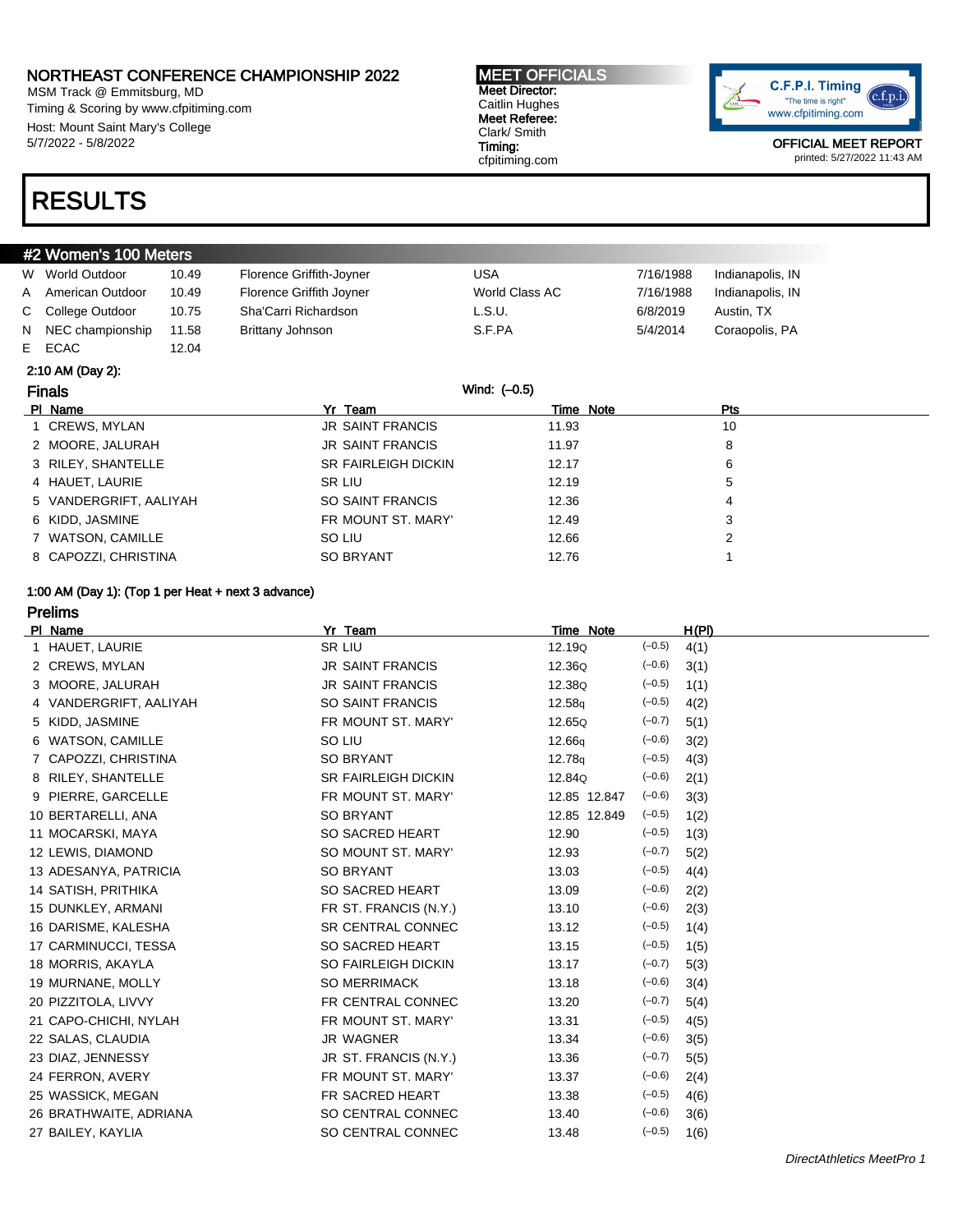MSM Track @ Emmitsburg, MD Timing & Scoring by www.cfpitiming.com Host: Mount Saint Mary's College 5/7/2022 - 5/8/2022

#### MEET OFFICIALS Meet Director: Caitlin Hughes Meet Referee: Clark/ Smith Timing: cfpitiming.com



OFFICIAL MEET REPORT printed: 5/27/2022 11:43 AM

## RESULTS

### #2 Women's 100 Meters (cont'd)

1:00 AM (Day 1): (Top 1 per Heat + next 3 advance)

### Prelims

| PI Name                | Yr Team                    | Time Note |          | H(PI) |
|------------------------|----------------------------|-----------|----------|-------|
| 28 ALSTON, JODI        | <b>SR FAIRLEIGH DICKIN</b> | 13.50     | $(-0.6)$ | 2(5)  |
| 29 DELGADO, ALEXUS     | SO SACRED HEART            | 13.93     | $(-0.6)$ | 2(6)  |
| 30 GILLESPIE, MAGGIE   | SO SACRED HEART            | 14.23     | $(-0.6)$ | 3(7)  |
| 31 FLAMBERT, ANNABELLE | FR LIU                     | 14.27     | $(-0.5)$ | 1(7)  |
| 32 SALAHUDDIN, DE'JA   | FR CENTRAL CONNEC          | 14.81     | $(-0.6)$ | 2(7)  |
| 33 HOPE, JASMINE       | <b>SO BRYANT</b>           | 16.21     | $(-0.7)$ | 5(6)  |

#### HEAT RESULTS

### Prelims<br>PL Name

| PI Name                | Yr Team                    |              | <b>Time Note</b> |
|------------------------|----------------------------|--------------|------------------|
| Heat 1 of 5            | Wind: (-0.5)               |              |                  |
| 1 MOORE, JALURAH       | <b>JR SAINT FRANCIS</b>    |              | 12.38Q           |
| 2 BERTARELLI, ANA      | SO BRYANT                  |              | 12.85 12.849     |
| 3 MOCARSKI, MAYA       | SO SACRED HEART            |              | 12.90            |
| 4 DARISME, KALESHA     | SR CENTRAL CONNEC          |              | 13.12            |
| 5 CARMINUCCI, TESSA    | SO SACRED HEART            |              | 13.15            |
| 6 BAILEY, KAYLIA       | SO CENTRAL CONNEC          |              | 13.48            |
| 7 FLAMBERT, ANNABELLE  | FR LIU                     |              | 14.27            |
| Heat 2 of 5            |                            | Wind: (-0.6) |                  |
| 1 RILEY, SHANTELLE     | <b>SR FAIRLEIGH DICKIN</b> |              | 12.84Q           |
| 2 SATISH, PRITHIKA     | SO SACRED HEART            |              | 13.09            |
| 3 DUNKLEY, ARMANI      | FR ST. FRANCIS (N.Y.)      |              | 13.10            |
| 4 FERRON, AVERY        | FR MOUNT ST. MARY'         |              | 13.37            |
| 5 ALSTON, JODI         | SR FAIRLEIGH DICKIN        |              | 13.50            |
| 6 DELGADO, ALEXUS      | SO SACRED HEART            |              | 13.93            |
| 7 SALAHUDDIN, DE'JA    | FR CENTRAL CONNEC          |              | 14.81            |
| Heat 3 of 5            |                            | Wind: (-0.6) |                  |
| 1 CREWS, MYLAN         | <b>JR SAINT FRANCIS</b>    |              | 12.36Q           |
| 2 WATSON, CAMILLE      | SO LIU                     |              | 12.66g           |
| 3 PIERRE, GARCELLE     | FR MOUNT ST. MARY'         |              | 12.85 12.847     |
| 4 MURNANE, MOLLY       | <b>SO MERRIMACK</b>        |              | 13.18            |
| 5 SALAS, CLAUDIA       | JR WAGNER                  |              | 13.34            |
| 6 BRATHWAITE, ADRIANA  | SO CENTRAL CONNEC          |              | 13.40            |
| 7 GILLESPIE, MAGGIE    | SO SACRED HEART            |              | 14.23            |
| Heat 4 of 5            |                            | Wind: (-0.5) |                  |
| 1 HAUET, LAURIE        | SR LIU                     |              | 12.19Q           |
| 2 VANDERGRIFT, AALIYAH | SO SAINT FRANCIS           |              | 12.58q           |
| 3 CAPOZZI, CHRISTINA   | <b>SO BRYANT</b>           |              | 12.78q           |
| 4 ADESANYA, PATRICIA   | <b>SO BRYANT</b>           |              | 13.03            |
| 5 CAPO-CHICHI, NYLAH   | FR MOUNT ST. MARY'         |              | 13.31            |
| 6 WASSICK, MEGAN       | FR SACRED HEART            |              | 13.38            |
| Heat 5 of 5            |                            | Wind: (-0.7) |                  |
| 1 KIDD, JASMINE        | FR MOUNT ST. MARY'         |              | 12.65Q           |
| 2 LEWIS, DIAMOND       | SO MOUNT ST. MARY'         |              | 12.93            |
|                        |                            |              |                  |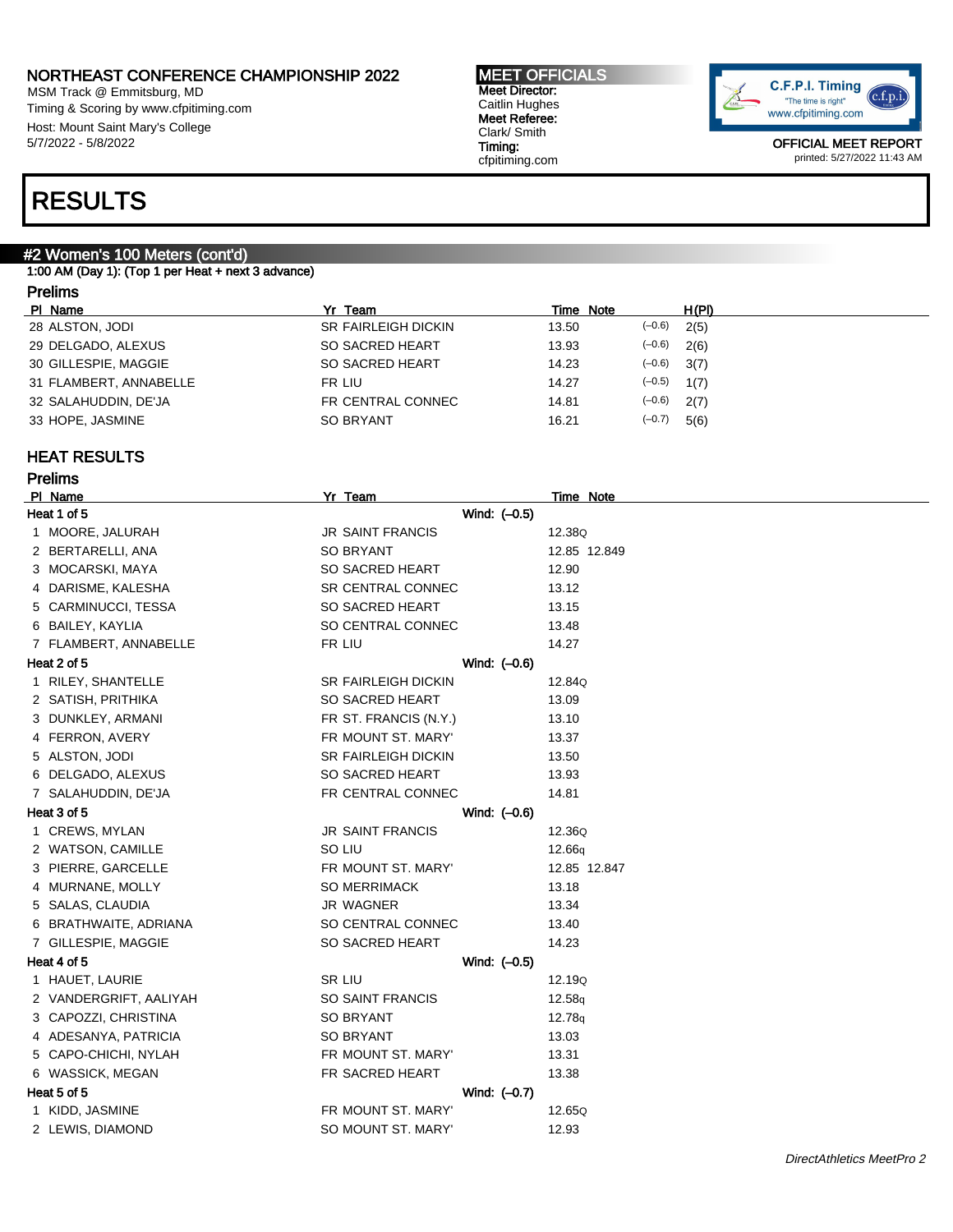MSM Track @ Emmitsburg, MD Timing & Scoring by www.cfpitiming.com Host: Mount Saint Mary's College 5/7/2022 - 5/8/2022

#### MEET OFFICIALS Meet Director: Caitlin Hughes Meet Referee: Clark/ Smith Timing: cfpitiming.com



OFFICIAL MEET REPORT printed: 5/27/2022 11:43 AM

## RESULTS

#### #2 Women's 100 Meters (cont'd)

|    | <b>Prelims</b>        |       |                            |                |           |                |
|----|-----------------------|-------|----------------------------|----------------|-----------|----------------|
|    | PI Name               |       | Yr Team                    | Time Note      |           |                |
|    | 3 MORRIS, AKAYLA      |       | SO FAIRLEIGH DICKIN        | 13.17          |           |                |
|    | 4 PIZZITOLA, LIVVY    |       | FR CENTRAL CONNEC          | 13.20          |           |                |
|    | 5 DIAZ, JENNESSY      |       | JR ST. FRANCIS (N.Y.)      | 13.36          |           |                |
|    | 6 HOPE, JASMINE       |       | <b>SO BRYANT</b>           | 16.21          |           |                |
|    | #4 Women's 200 Meters |       |                            |                |           |                |
|    | W World Outdoor       | 21.34 | Florence Griffith-Joyner   | <b>USA</b>     | 9/29/1988 | Seoul, KOR     |
| A  | American Outdoor      | 21.34 | Florence Griffith Joyner   | World Class AC | 9/29/1988 | Seoul, KOR     |
| С  | College Outdoor       | 22.02 | Kyra Jefferson             | Florida        | 6/17/2017 | Eugene, OR     |
| N  | NEC championship      | 23.42 | Brittany Johnson           | S.F.PA         | 5/4/2014  | Coraopolis, PA |
| E. | ECAC                  | 24.74 |                            |                |           |                |
|    | 2:50 AM (Day 2):      |       |                            |                |           |                |
|    | <b>Finals</b>         |       |                            | Wind: (-2.0)   |           |                |
|    | PI Name               |       | Yr Team                    | Time Note      |           | Pts            |
|    | 1 MOORE, JALURAH      |       | <b>JR SAINT FRANCIS</b>    | 24.20          |           | 10             |
|    | 2 RILEY, SHANTELLE    |       | <b>SR FAIRLEIGH DICKIN</b> | 24.35          |           | 8              |
|    | 3 CREWS, MYLAN        |       | <b>JR SAINT FRANCIS</b>    | 24.49          |           | 6              |
|    | 4 HAUET, LAURIE       |       | SR LIU                     | 25.01          |           | 5              |
|    | 5 LUCAS, CHLOE        |       | SO FAIRLEIGH DICKIN        | 25.11          |           | 4              |
|    | 6 KIDD, JASMINE       |       | FR MOUNT ST. MARY'         | 25.24          |           | 3              |
|    | 7 DUNKLEY, ARMANI     |       | FR ST. FRANCIS (N.Y.)      | 25.44          |           | $\overline{2}$ |
|    | 8 GARRITY, EMMA       |       | <b>SO BRYANT</b>           | 25.80          |           | 1              |
|    |                       |       |                            |                |           |                |

### 2:30 PM (Day 1): (Top 1 per Heat + next 4 advance)

Prelims

| PI Name |                         | Yr Team                    | Time Note     |          | H(PI) |
|---------|-------------------------|----------------------------|---------------|----------|-------|
|         | 1 MOORE, JALURAH        | JR SAINT FRANCIS           | E 24.67Q      | $(+0.0)$ | 2(1)  |
|         | 2 CREWS, MYLAN          | JR SAINT FRANCIS           | 24.86Q        | $(-0.6)$ | 4(1)  |
|         | 3 HAUET, LAURIE         | SR LIU                     | 24.99q        | $(+0.0)$ | 2(2)  |
|         | 4 RILEY, SHANTELLE      | <b>SR FAIRLEIGH DICKIN</b> | 25.03Q        | $(+0.6)$ | 3(1)  |
|         | 5 LUCAS, CHLOE          | SO FAIRLEIGH DICKIN        | 25.38q        | $(+0.6)$ | 3(2)  |
|         | 6 KIDD, JASMINE         | FR MOUNT ST. MARY'         | 25.48Q        | $(+0.5)$ | 1(1)  |
|         | 7 DUNKLEY, ARMANI       | FR ST. FRANCIS (N.Y.)      | 25.60q        | $(-0.6)$ | 4(2)  |
|         | 8 GARRITY, EMMA         | SO BRYANT                  | 25.87q 25.863 | $(+0.5)$ | 1(2)  |
|         | 9 WATSON, CAMILLE       | SO LIU                     | 25.87 25.869  | $(-0.6)$ | 4(3)  |
|         | 10 MILTON, MIA          | <b>JR WAGNER</b>           | 25.96         | $(-0.6)$ | 4(4)  |
|         | 11 LEWIS, JAZMYN        | <b>SR FAIRLEIGH DICKIN</b> | 25.99         | $(+0.5)$ | 1(3)  |
|         | 12 BERTARELLI, ANA      | SO BRYANT                  | 26.09         | $(+0.0)$ | 2(3)  |
|         | 13 VANDERGRIFT, AALIYAH | SO SAINT FRANCIS           | 26.11         | $(+0.5)$ | 1(4)  |
|         | 14 PIERRE, GARCELLE     | FR MOUNT ST. MARY'         | 26.18         | $(+0.6)$ | 3(3)  |
|         | 15 PETIT, HACHLAINE     | SO LIU                     | 26.24         | $(+0.6)$ | 3(4)  |
|         | 16 FERRON, AVERY        | FR MOUNT ST. MARY'         | 26.35         | $(+0.5)$ | 1(5)  |
|         | 17 SATISH, PRITHIKA     | SO SACRED HEART            | 26.49         | $(+0.6)$ | 3(5)  |
|         | 18 RENE, CHRISTINA      | FR ST. FRANCIS (N.Y.)      | 26.65         | $(+0.6)$ | 3(6)  |
|         | 19 CAPOZZI, CHRISTINA   | SO BRYANT                  | 26.71         | $(-0.6)$ | 4(5)  |
|         | 20 DARISME, KALESHA     | SR CENTRAL CONNEC          | 26.85         | $(+0.0)$ | 2(4)  |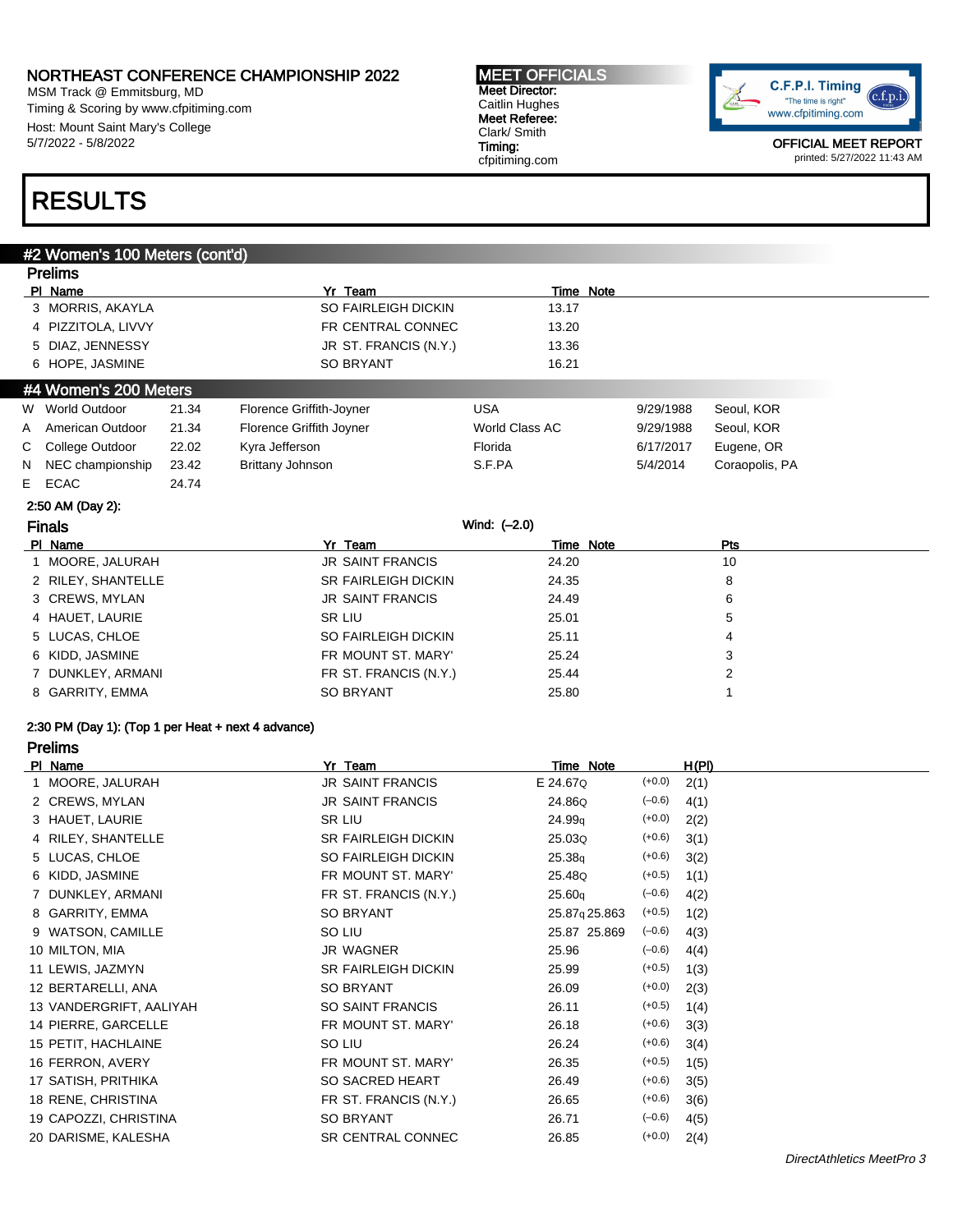MSM Track @ Emmitsburg, MD Timing & Scoring by www.cfpitiming.com Host: Mount Saint Mary's College 5/7/2022 - 5/8/2022

#### MEET OFFICIALS Meet Director: Caitlin Hughes Meet Referee: Clark/ Smith Timing: cfpitiming.com



OFFICIAL MEET REPORT printed: 5/27/2022 11:43 AM

## RESULTS

### #4 Women's 200 Meters (cont'd)

2:30 PM (Day 1): (Top 1 per Heat + next 4 advance)

| 'relims |  |
|---------|--|
|---------|--|

| PI Name                | Yr Team               | Time Note | H(PI)            |
|------------------------|-----------------------|-----------|------------------|
| 21 PIZZITOLA, LIVVY    | FR CENTRAL CONNEC     | 26.93     | $(+0.5)$<br>1(6) |
| 22 MURNANE, MOLLY      | <b>SO MERRIMACK</b>   | 26.96     | $(+0.0)$<br>2(5) |
| 23 BRATHWAITE, ADRIANA | SO CENTRAL CONNEC     | 26.97     | $(+0.6)$<br>3(7) |
| 24 REYNOLDS, REBECCA   | <b>JR BRYANT</b>      | 27.10     | $(+0.0)$<br>2(6) |
| 25 BAILEY, KAYLIA      | SO CENTRAL CONNEC     | 27.14     | $(+0.0)$<br>2(7) |
| 26 LEWIS, DIAMOND      | SO MOUNT ST. MARY'    | 27.34     | $(-0.6)$<br>4(6) |
| 27 DIAZ, JENNESSY      | JR ST. FRANCIS (N.Y.) | 27.55     | $(-0.6)$<br>4(7) |
| 28 JOHN, SHAYLA        | FR ST. FRANCIS (N.Y.) | 27.96     | $(-0.6)$<br>4(8) |
| 29 CAPO-CHICHI, NYLAH  | FR MOUNT ST. MARY'    | 29.28     | $(+0.5)$<br>1(7) |
| 30 GUGLIELMO, MEGAN    | SO WAGNER             | 30.04     | $(+0.5)$<br>1(8) |
|                        |                       |           |                  |

#### HEAT RESULTS

Prelims

| Yr Team                                                                                                                                                                                                                                                                                                                                                                                                                                                                                                                                                                                                                             | Time Note          |
|-------------------------------------------------------------------------------------------------------------------------------------------------------------------------------------------------------------------------------------------------------------------------------------------------------------------------------------------------------------------------------------------------------------------------------------------------------------------------------------------------------------------------------------------------------------------------------------------------------------------------------------|--------------------|
| Wind: (+0.5)                                                                                                                                                                                                                                                                                                                                                                                                                                                                                                                                                                                                                        |                    |
| FR MOUNT ST. MARY                                                                                                                                                                                                                                                                                                                                                                                                                                                                                                                                                                                                                   | 25.48Q             |
| <b>SO BRYANT</b>                                                                                                                                                                                                                                                                                                                                                                                                                                                                                                                                                                                                                    | 25.87q25.863       |
| <b>SR FAIRLEIGH DICKIN</b>                                                                                                                                                                                                                                                                                                                                                                                                                                                                                                                                                                                                          | 25.99              |
| SO SAINT FRANCIS                                                                                                                                                                                                                                                                                                                                                                                                                                                                                                                                                                                                                    | 26.11              |
| FR MOUNT ST. MARY'                                                                                                                                                                                                                                                                                                                                                                                                                                                                                                                                                                                                                  | 26.35              |
| FR CENTRAL CONNEC                                                                                                                                                                                                                                                                                                                                                                                                                                                                                                                                                                                                                   | 26.93              |
| FR MOUNT ST. MARY'                                                                                                                                                                                                                                                                                                                                                                                                                                                                                                                                                                                                                  | 29.28              |
| SO WAGNER                                                                                                                                                                                                                                                                                                                                                                                                                                                                                                                                                                                                                           | 30.04              |
| Wind: (+0.0)                                                                                                                                                                                                                                                                                                                                                                                                                                                                                                                                                                                                                        |                    |
| <b>JR SAINT FRANCIS</b>                                                                                                                                                                                                                                                                                                                                                                                                                                                                                                                                                                                                             | E 24.67Q           |
| SR LIU                                                                                                                                                                                                                                                                                                                                                                                                                                                                                                                                                                                                                              | 24.99 <sub>a</sub> |
| <b>SO BRYANT</b>                                                                                                                                                                                                                                                                                                                                                                                                                                                                                                                                                                                                                    | 26.09              |
| <b>SR CENTRAL CONNEC</b>                                                                                                                                                                                                                                                                                                                                                                                                                                                                                                                                                                                                            | 26.85              |
| <b>SO MERRIMACK</b>                                                                                                                                                                                                                                                                                                                                                                                                                                                                                                                                                                                                                 | 26.96              |
| JR BRYANT                                                                                                                                                                                                                                                                                                                                                                                                                                                                                                                                                                                                                           | 27.10              |
| SO CENTRAL CONNEC                                                                                                                                                                                                                                                                                                                                                                                                                                                                                                                                                                                                                   | 27.14              |
| Wind: (+0.6)                                                                                                                                                                                                                                                                                                                                                                                                                                                                                                                                                                                                                        |                    |
| <b>SR FAIRLEIGH DICKIN</b>                                                                                                                                                                                                                                                                                                                                                                                                                                                                                                                                                                                                          | 25.03Q             |
| SO FAIRLEIGH DICKIN                                                                                                                                                                                                                                                                                                                                                                                                                                                                                                                                                                                                                 | 25.38q             |
| FR MOUNT ST. MARY'                                                                                                                                                                                                                                                                                                                                                                                                                                                                                                                                                                                                                  | 26.18              |
| SO LIU                                                                                                                                                                                                                                                                                                                                                                                                                                                                                                                                                                                                                              | 26.24              |
| SO SACRED HEART                                                                                                                                                                                                                                                                                                                                                                                                                                                                                                                                                                                                                     | 26.49              |
| FR ST. FRANCIS (N.Y.)                                                                                                                                                                                                                                                                                                                                                                                                                                                                                                                                                                                                               | 26.65              |
| SO CENTRAL CONNEC                                                                                                                                                                                                                                                                                                                                                                                                                                                                                                                                                                                                                   | 26.97              |
| Wind: (-0.6)                                                                                                                                                                                                                                                                                                                                                                                                                                                                                                                                                                                                                        |                    |
| <b>JR SAINT FRANCIS</b>                                                                                                                                                                                                                                                                                                                                                                                                                                                                                                                                                                                                             | 24.86Q             |
| FR ST. FRANCIS (N.Y.)                                                                                                                                                                                                                                                                                                                                                                                                                                                                                                                                                                                                               | 25.60q             |
| SO LIU                                                                                                                                                                                                                                                                                                                                                                                                                                                                                                                                                                                                                              | 25.87 25.869       |
| JR WAGNER                                                                                                                                                                                                                                                                                                                                                                                                                                                                                                                                                                                                                           | 25.96              |
| PI Name<br>Heat 1 of 4<br>1 KIDD, JASMINE<br>2 GARRITY, EMMA<br>3 LEWIS, JAZMYN<br>4 VANDERGRIFT, AALIYAH<br>5 FERRON, AVERY<br>6 PIZZITOLA, LIVVY<br>7 CAPO-CHICHI, NYLAH<br>8 GUGLIELMO, MEGAN<br>Heat 2 of 4<br>1 MOORE, JALURAH<br>2 HAUET, LAURIE<br>3 BERTARELLI, ANA<br>4 DARISME, KALESHA<br>5 MURNANE, MOLLY<br>6 REYNOLDS, REBECCA<br>7 BAILEY, KAYLIA<br>Heat 3 of 4<br>1 RILEY, SHANTELLE<br>2 LUCAS, CHLOE<br>3 PIERRE, GARCELLE<br>4 PETIT, HACHLAINE<br>5 SATISH, PRITHIKA<br>6 RENE, CHRISTINA<br>7 BRATHWAITE, ADRIANA<br>Heat 4 of 4<br>1 CREWS, MYLAN<br>2 DUNKLEY, ARMANI<br>3 WATSON, CAMILLE<br>4 MILTON, MIA |                    |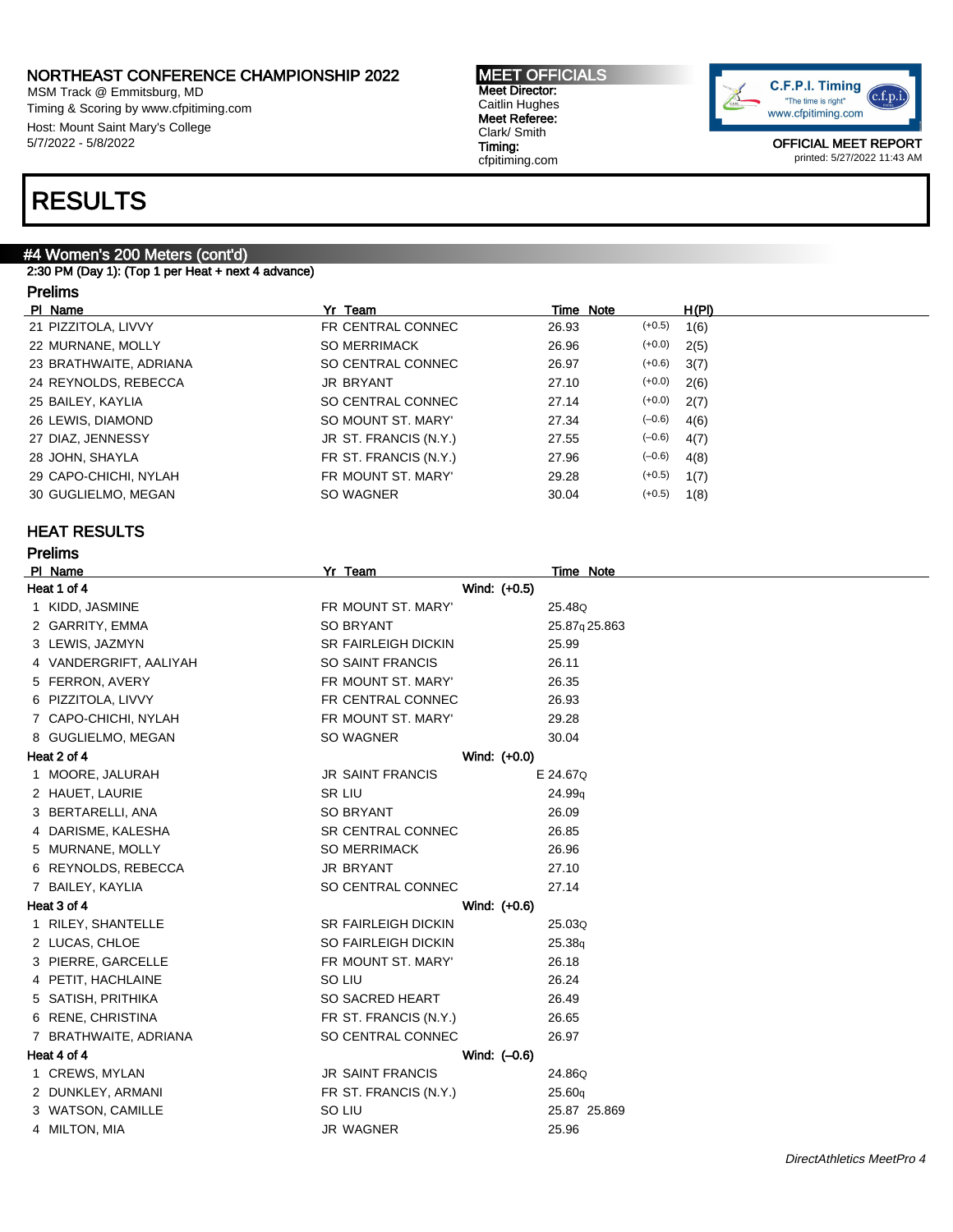MSM Track @ Emmitsburg, MD Timing & Scoring by www.cfpitiming.com Host: Mount Saint Mary's College 5/7/2022 - 5/8/2022

#### MEET OFFICIALS Meet Director: Caitlin Hughes Meet Referee: Clark/ Smith Timing: cfpitiming.com



OFFICIAL MEET REPORT printed: 5/27/2022 11:43 AM

## RESULTS

#### #4 Women's 200 Meters (cont'd)

|   | <b>Prelims</b>                                      |       |                                     |                    |              |                 |
|---|-----------------------------------------------------|-------|-------------------------------------|--------------------|--------------|-----------------|
|   | PI Name                                             |       | Yr Team                             | <b>Time Note</b>   |              |                 |
|   | 5 CAPOZZI, CHRISTINA                                |       | <b>SO BRYANT</b>                    | 26.71              |              |                 |
|   | 6 LEWIS, DIAMOND                                    |       | SO MOUNT ST. MARY'                  | 27.34              |              |                 |
|   | 7 DIAZ, JENNESSY                                    |       | JR ST. FRANCIS (N.Y.)               | 27.55              |              |                 |
|   | 8 JOHN, SHAYLA                                      |       | FR ST. FRANCIS (N.Y.)               | 27.96              |              |                 |
|   | #6 Women's 400 Meters                               |       |                                     |                    |              |                 |
|   | W World Outdoor                                     | 47.60 | Marita Koch                         | <b>GDR</b>         | 10/6/1985    | Canberra, AUS   |
| A | American Outdoor                                    | 48.70 | Sandi Richards                      | Nike               | 9/17/2006    | Athens, GRE     |
| С | College Outdoor                                     | 49.71 | Courtney Okolo                      | Texas              | 4/23/2016    | Baton Rouge, LA |
| N | NEC championship                                    | 54.31 | <b>Tateen Abdel-Baaith</b>          | Long Island        | 1998         |                 |
| Е | <b>ECAC</b>                                         | 56.44 |                                     |                    |              |                 |
|   | 1:55 AM (Day 2):                                    |       |                                     |                    |              |                 |
|   | <b>Finals</b>                                       |       |                                     |                    |              |                 |
|   | PI Name                                             |       | Yr Team                             | Time Note          | Pts          |                 |
|   | 1 GARRITY, EMMA                                     |       | <b>SO BRYANT</b>                    | 55.65              | 10           |                 |
|   | 2 LUCAS, CHLOE                                      |       | SO FAIRLEIGH DICKIN                 | 56.35              | 8            |                 |
|   | 3 LEWIS, JAZMYN                                     |       | SR FAIRLEIGH DICKIN                 | 56.92              | 6            |                 |
|   | 4 ALABAN-TAFON, RHODA                               |       | <b>SO SAINT FRANCIS</b>             | 57.56              | 5            |                 |
|   | 5 CAMARA, MAGNALEN                                  |       | SO CENTRAL CONNEC                   | 58.05              | 4            |                 |
|   | 6 PETIT, HACHLAINE                                  |       | SO LIU                              | 58.46              | 3            |                 |
|   | 7 MILTON, MIA                                       |       | <b>JR WAGNER</b>                    | 59.27              | 2            |                 |
|   | 8 JEFFERY, DOMINIQUE                                |       | <b>JR MOUNT ST. MARY'</b>           | 59.74              | 1            |                 |
|   | 12:30 PM (Day 1): (Top 1 per Heat + next 5 advance) |       |                                     |                    |              |                 |
|   | <b>Prelims</b>                                      |       |                                     |                    |              |                 |
|   | PI Name                                             |       | Yr_Team                             | Time Note          | H(PI)        |                 |
|   | 1 GARRITY, EMMA                                     |       | <b>SO BRYANT</b>                    | 56.95Q             | 2(1)         |                 |
|   | 2 LUCAS, CHLOE                                      |       | SO FAIRLEIGH DICKIN                 | 56.96Q             | 1(1)         |                 |
|   | 3 LEWIS, JAZMYN                                     |       | <b>SR FAIRLEIGH DICKIN</b>          | 57.45Q             | 3(1)         |                 |
|   | 4 ALABAN-TAFON, RHODA                               |       | SO SAINT FRANCIS                    |                    |              |                 |
|   | 5 PETIT, HACHLAINE                                  |       |                                     | 58.73 <sub>q</sub> | 3(2)         |                 |
|   |                                                     |       | SO LIU                              | 58.80q             | 2(2)         |                 |
|   | 6 CAMARA, MAGNALEN                                  |       | SO CENTRAL CONNEC                   | 59.11q             | 2(3)         |                 |
|   | 7 MILTON, MIA                                       |       | <b>JR WAGNER</b>                    | 59.49q             | 3(3)         |                 |
|   | 8 JEFFERY, DOMINIQUE                                |       | JR MOUNT ST. MARY'                  | 1:00.32q           | 1(2)         |                 |
|   | 9 XIARHOS, NICOLE                                   |       | <b>JR BRYANT</b>                    | 1:00.47            | 3(4)         |                 |
|   | 10 WILSON, ZARIA                                    |       | FR MOUNT ST. MARY'                  | 1:00.54            | 2(4)         |                 |
|   | 11 PINEDA, SAVANNAH                                 |       | FR BRYANT                           | 1:00.77            | 1(3)         |                 |
|   | 12 RENE, CHRISTINA                                  |       | FR ST. FRANCIS (N.Y.)               | 1:01.05            | 1(4)         |                 |
|   | 13 GARCIA, SOFIA                                    |       | SO WAGNER                           | 1:01.15            | 1(5)         |                 |
|   | 14 REYNOLDS, REBECCA                                |       | JR BRYANT                           | 1:01.16            |              |                 |
|   | 15 CLAXTON, LONDON                                  |       | SO LIU                              | 1:01.69            | 1(6)         |                 |
|   | 16 KAVARSKY, ALEXA                                  |       | JR SACRED HEART                     | 1:02.09            | 3(5)         |                 |
|   | 17 GRIFFITH, DANIELLA                               |       | SR FAIRLEIGH DICKIN                 |                    | 3(6)         |                 |
|   |                                                     |       |                                     | 1:02.15            | 2(5)         |                 |
|   | 18 PHILLIPS, TRICIA                                 |       | SO FAIRLEIGH DICKIN                 | 1:02.50            | 3(7)         |                 |
|   | 19 CAWLEY, LAUREN<br>20 CHORZEPA, TORI              |       | <b>SO BRYANT</b><br>FR SACRED HEART | 1:02.51<br>1:03.36 | 2(6)<br>3(8) |                 |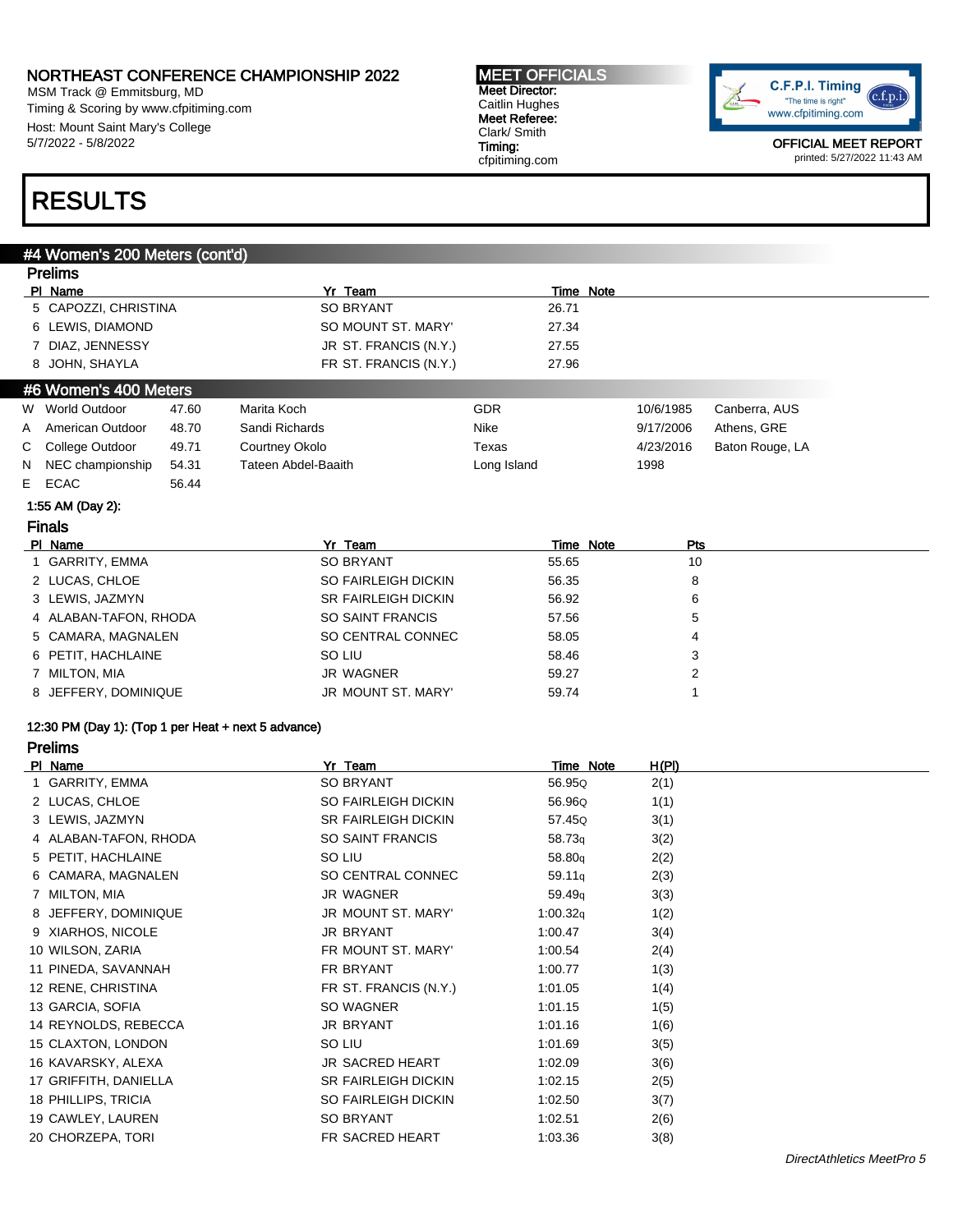MSM Track @ Emmitsburg, MD Timing & Scoring by www.cfpitiming.com Host: Mount Saint Mary's College 5/7/2022 - 5/8/2022

MEET OFFICIALS Meet Director: Caitlin Hughes Meet Referee: Clark/ Smith Timing: cfpitiming.com



OFFICIAL MEET REPORT printed: 5/27/2022 11:43 AM

## RESULTS

### #6 Women's 400 Meters (cont'd)

12:30 PM (Day 1): (Top 1 per Heat + next 5 advance)

| <b>Prelims</b>            |                    |           |       |  |  |
|---------------------------|--------------------|-----------|-------|--|--|
| PI Name                   | Yr Team            | Time Note | H(PI) |  |  |
| 21 DIAZ, KAMILAH          | SO CENTRAL CONNEC  | 1:03.59   | 1(7)  |  |  |
| 22 MOXEY, SAMAA           | FR MOUNT ST. MARY' | 1:03.95   | 2(7)  |  |  |
| 23 SCINICARIELLO, ABIGAIL | FR SACRED HEART    | 1:07.59   | 2(8)  |  |  |
| 24 RUTHERFORD, ANGELA     | FR WAGNER          | 1:11.51   | 1(8)  |  |  |

#### HEAT RESULTS

Prelims

| PI Name     |                          | Yr Team                    | <b>Time Note</b> |
|-------------|--------------------------|----------------------------|------------------|
| Heat 1 of 3 |                          |                            |                  |
|             | 1 LUCAS, CHLOE           | <b>SO FAIRLEIGH DICKIN</b> | 56.96Q           |
|             | 2 JEFFERY, DOMINIQUE     | JR MOUNT ST. MARY'         | 1:00.32q         |
|             | 3 PINEDA, SAVANNAH       | FR BRYANT                  | 1:00.77          |
|             | 4 RENE, CHRISTINA        | FR ST. FRANCIS (N.Y.)      | 1:01.05          |
|             | 5 GARCIA, SOFIA          | SO WAGNER                  | 1:01.15          |
|             | 6 REYNOLDS, REBECCA      | <b>JR BRYANT</b>           | 1:01.16          |
|             | 7 DIAZ, KAMILAH          | SO CENTRAL CONNEC          | 1:03.59          |
|             | 8 RUTHERFORD, ANGELA     | FR WAGNER                  | 1:11.51          |
| Heat 2 of 3 |                          |                            |                  |
|             | 1 GARRITY, EMMA          | <b>SO BRYANT</b>           | 56.95Q           |
|             | 2 PETIT, HACHLAINE       | SO LIU                     | 58.80q           |
|             | 3 CAMARA, MAGNALEN       | SO CENTRAL CONNEC          | 59.11q           |
|             | 4 WILSON, ZARIA          | FR MOUNT ST. MARY'         | 1:00.54          |
|             | 5 GRIFFITH, DANIELLA     | <b>SR FAIRLEIGH DICKIN</b> | 1:02.15          |
|             | 6 CAWLEY, LAUREN         | SO BRYANT                  | 1:02.51          |
|             | 7 MOXEY, SAMAA           | FR MOUNT ST. MARY'         | 1:03.95          |
|             | 8 SCINICARIELLO, ABIGAIL | FR SACRED HEART            | 1:07.59          |
| Heat 3 of 3 |                          |                            |                  |
|             | 1 LEWIS, JAZMYN          | <b>SR FAIRLEIGH DICKIN</b> | 57.45Q           |
|             | 2 ALABAN-TAFON, RHODA    | SO SAINT FRANCIS           | 58.73q           |
|             | 3 MILTON, MIA            | <b>JR WAGNER</b>           | 59.49q           |
|             | 4 XIARHOS, NICOLE        | JR BRYANT                  | 1:00.47          |
|             | 5 CLAXTON, LONDON        | SO LIU                     | 1:01.69          |
|             | 6 KAVARSKY, ALEXA        | <b>JR SACRED HEART</b>     | 1:02.09          |
|             | 7 PHILLIPS, TRICIA       | <b>SO FAIRLEIGH DICKIN</b> | 1:02.50          |
|             | 8 CHORZEPA, TORI         | FR SACRED HEART            | 1:03.36          |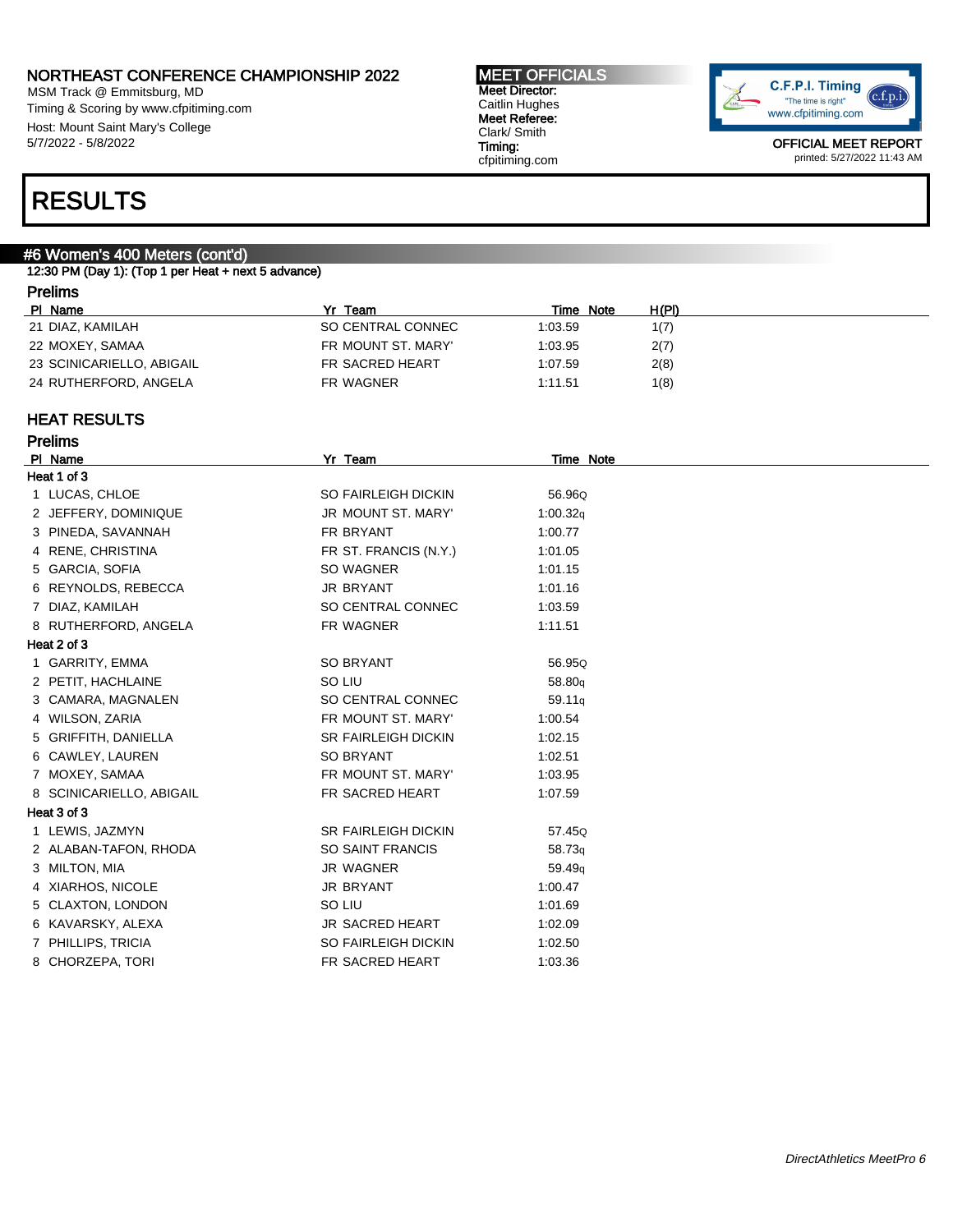MSM Track @ Emmitsburg, MD Timing & Scoring by www.cfpitiming.com Host: Mount Saint Mary's College 5/7/2022 - 5/8/2022

## RESULTS

#8 Women's 800 Meters Lane starts, 1 turn stager

#### MEET OFFICIALS Meet Director: Caitlin Hughes Meet Referee: Clark/ Smith Timing:

cfpitiming.com



OFFICIAL MEET REPORT printed: 5/27/2022 11:43 AM

#### W World Outdoor 1:53.28 Jarmila Kratochvilova TCH 7/26/1983 Munich, GER A American Outdoor 1:55.61 Ajee' Wilson adidas adidas 7/21/2017 Fontvielle, MON C College Outdoor 1:58.51 Brigita Langerholc USC 9/25/2000 Sydney, AUS N NEC championship 2:10.10 Eugenie Hue Late LIU Brooklyn 5/4/2019 New Britian, CT E ECAC 2:11.94

#### 2:20 AM (Day 2):

### Finals

| PI Name             | Yr Team                | Time Note | <b>Pts</b> |
|---------------------|------------------------|-----------|------------|
| DANA, ASHLEY        | JR CENTRAL CONNEC      | 2:17.22   | 10         |
| 2 MAXWELL, KAITLYN  | FR SAINT FRANCIS       | 2:18.15   |            |
| 3 HAY, KAYLA        | <b>SR WAGNER</b>       | 2:20.64   |            |
| 4 GREGG, MONICA     | SO SAINT FRANCIS       | 2:21.76   |            |
| 5 BLANCO DURAN, ANA | SO WAGNER              | 2:22.90   |            |
| 6 MILLER, MAKENNA   | JR MOUNT ST. MARY'     | 2:23.00   |            |
| 7 CAMPBELL, SHY-ANN | FR FAIRLEIGH DICKIN    | 2:23.14   |            |
| 8 SCHNEIDER, MEGAN  | <b>FR SACRED HEART</b> | 2:23.59   |            |

#### 1:30 PM (Day 1): (Top 1 per Heat + next 4 advance)

### Prelims

| PI Name                   | Yr Team                  | Time Note | H(PI) |
|---------------------------|--------------------------|-----------|-------|
| 1 BLANCO DURAN, ANA       | SO WAGNER                | 2:20.85Q  | 2(1)  |
| 2 MAXWELL, KAITLYN        | FR SAINT FRANCIS         | 2:21.47Q  | 1(1)  |
| 3 CAMPBELL, SHY-ANN       | FR FAIRLEIGH DICKIN      | 2:21.95q  | 1(2)  |
| 4 MILLER, MAKENNA         | JR MOUNT ST. MARY'       | 2:22.28q  | 2(2)  |
| 5 GREGG, MONICA           | SO SAINT FRANCIS         | 2:22.92Q  | 4(1)  |
| 6 DANA, ASHLEY            | <b>JR CENTRAL CONNEC</b> | 2:23.17Q  | 3(1)  |
| 7 HAY, KAYLA              | <b>SR WAGNER</b>         | 2:23.41q  | 4(2)  |
| 8 SCHNEIDER, MEGAN        | FR SACRED HEART          | 2:24.44q  | 1(3)  |
| 9 KAIRYS, ALI             | SO BRYANT                | 2:24.66   | 4(3)  |
| 10 STURDEVANT, CASSANDRA  | SO SACRED HEART          | 2:24.67   | 3(2)  |
| 11 BOUVIER, EMMA          | <b>JR MERRIMACK</b>      | 2:25.82   | 2(3)  |
| 12 O'NEILL, MARGARET      | FR SACRED HEART          | 2:27.87   | 3(3)  |
| 13 CROWLEY, MARISSA       | <b>SO BRYANT</b>         | 2:29.50   | 1(4)  |
| 14 STRICKLAND, EMMA       | SO MOUNT ST. MARY'       | 2:29.71   | 4(4)  |
| 15 DORIAN, ELLIE          | FR MOUNT ST. MARY'       | 2:30.73   | 3(4)  |
| 16 JOHNSON, SUHAYLA       | FR SACRED HEART          | 2:31.09   | 3(5)  |
| 17 ORTUNO, GABRIELA       | SO LIU                   | 2:32.68   | 2(4)  |
| 18 BILLIGMEIER, ERIN      | SO MOUNT ST. MARY'       | 2:33.01   | 2(5)  |
| 19 VAN HAMBURG, LAURA     | FR WAGNER                | 2:33.07   | 2(6)  |
| 20 BARATKA, KALIN         | FR MOUNT ST. MARY'       | 2:33.63   | 4(5)  |
| 21 PRESTASH, HAILEY       | SO SAINT FRANCIS         | 2:34.60   | 2(7)  |
| 22 KOLSTAD-KHAN, ISABELLA | FR LIU                   | 2:35.77   | 3(6)  |
| 23 FONTAINE, JESSICA      | FR SACRED HEART          | 2:36.06   | 1(5)  |
| 24 LAGE, JACQUELINE       | FR SACRED HEART          | 2:36.32   | 4(6)  |
| 25 RICHARDSON, ESTHER     | FR ST. FRANCIS (N.Y.)    | 2:36.70   | 2(8)  |
| 26 PIERCE, JONNA          | FR ST. FRANCIS (N.Y.)    | 2:37.67   | 1(6)  |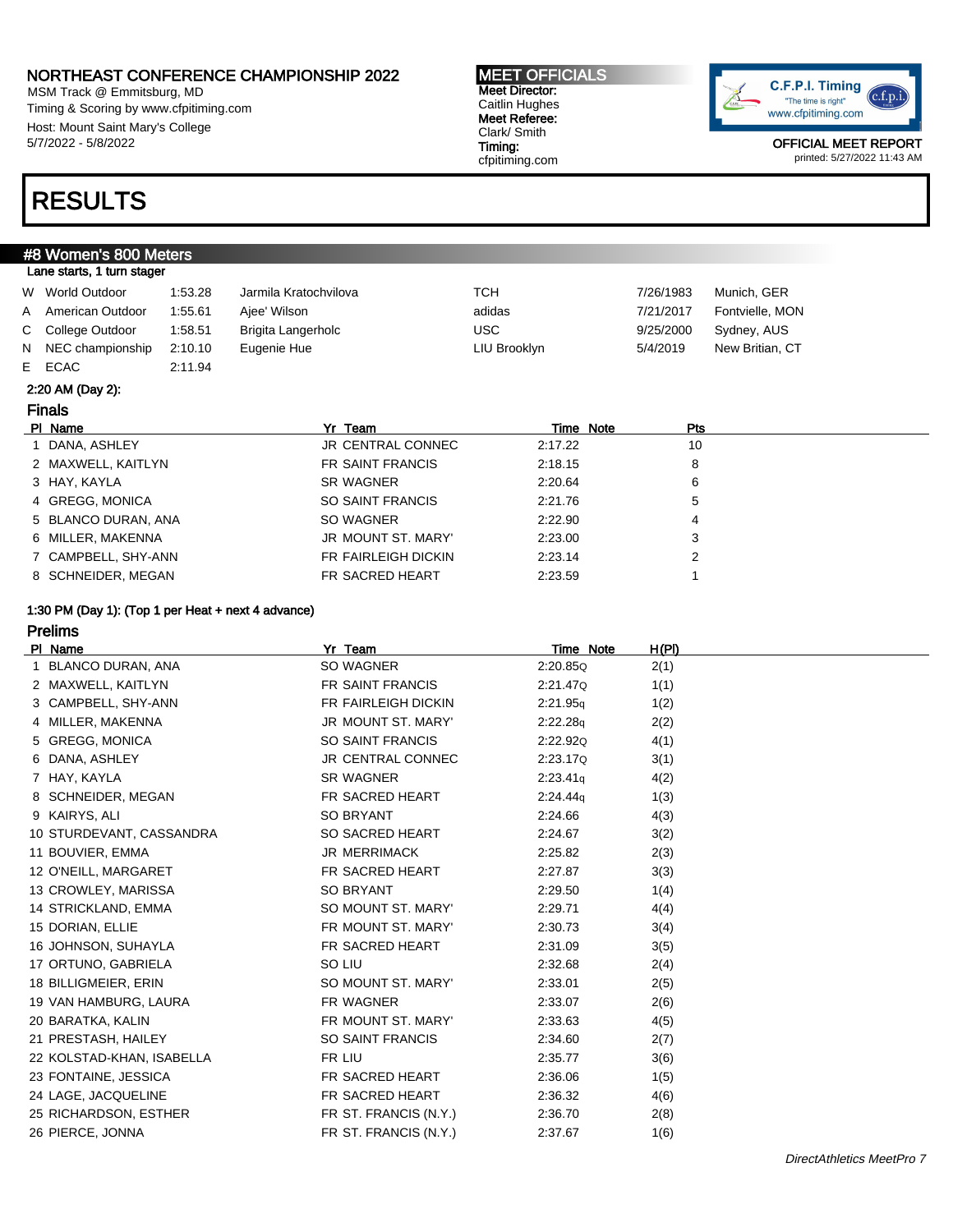MSM Track @ Emmitsburg, MD Timing & Scoring by www.cfpitiming.com Host: Mount Saint Mary's College 5/7/2022 - 5/8/2022

#### MEET OFFICIALS Meet Director: Caitlin Hughes Meet Referee: Clark/ Smith Timing: cfpitiming.com



OFFICIAL MEET REPORT printed: 5/27/2022 11:43 AM

## RESULTS

### #8 Women's 800 Meters (cont'd)

1:30 PM (Day 1): (Top 1 per Heat + next 4 advance)

### Prelims

Prelims

| PI Name            | Yr<br>Team              | Time Note | H(PI) |
|--------------------|-------------------------|-----------|-------|
| 27 GRIJALVA, MARIA | JR ST. FRANCIS (N.Y.)   | 2:37.98   | 3(7)  |
| 28 NOWAK, KAIA     | JR WAGNER               | 2:40.56   | 4(7)  |
| 29 WICKS, ZOE      | <b>SR SAINT FRANCIS</b> | 2:41.73   | 1(7)  |
| 30 DURKIN, JULIA   | SO WAGNER               | 2:44.86   | 4(8)  |
| 31 FULCO, HANNAH   | FR WAGNER               | 3:11.22   | 1(8)  |

### HEAT RESULTS

| PI Name                  | Yr Team                 | Time Note |
|--------------------------|-------------------------|-----------|
| Heat 1 of 4              |                         |           |
| 1 MAXWELL, KAITLYN       | FR SAINT FRANCIS        | 2:21.47Q  |
| 2 CAMPBELL, SHY-ANN      | FR FAIRLEIGH DICKIN     | 2:21.95q  |
| 3 SCHNEIDER, MEGAN       | FR SACRED HEART         | 2:24.44q  |
| 4 CROWLEY, MARISSA       | SO BRYANT               | 2:29.50   |
| 5 FONTAINE, JESSICA      | FR SACRED HEART         | 2:36.06   |
| 6 PIERCE, JONNA          | FR ST. FRANCIS (N.Y.)   | 2:37.67   |
| 7 WICKS, ZOE             | <b>SR SAINT FRANCIS</b> | 2:41.73   |
| 8 FULCO, HANNAH          | FR WAGNER               | 3:11.22   |
| Heat 2 of 4              |                         |           |
| 1 BLANCO DURAN, ANA      | SO WAGNER               | 2:20.85Q  |
| 2 MILLER, MAKENNA        | JR MOUNT ST. MARY'      | 2:22.28q  |
| 3 BOUVIER, EMMA          | <b>JR MERRIMACK</b>     | 2:25.82   |
| 4 ORTUNO, GABRIELA       | SO LIU                  | 2:32.68   |
| 5 BILLIGMEIER, ERIN      | SO MOUNT ST. MARY'      | 2:33.01   |
| 6 VAN HAMBURG, LAURA     | FR WAGNER               | 2:33.07   |
| 7 PRESTASH, HAILEY       | <b>SO SAINT FRANCIS</b> | 2:34.60   |
| 8 RICHARDSON, ESTHER     | FR ST. FRANCIS (N.Y.)   | 2:36.70   |
| Heat 3 of 4              |                         |           |
| 1 DANA, ASHLEY           | JR CENTRAL CONNEC       | 2:23.17Q  |
| 2 STURDEVANT, CASSANDRA  | SO SACRED HEART         | 2:24.67   |
| 3 O'NEILL, MARGARET      | FR SACRED HEART         | 2:27.87   |
| 4 DORIAN, ELLIE          | FR MOUNT ST. MARY'      | 2:30.73   |
| 5 JOHNSON, SUHAYLA       | FR SACRED HEART         | 2:31.09   |
| 6 KOLSTAD-KHAN, ISABELLA | FR LIU                  | 2:35.77   |
| 7 GRIJALVA, MARIA        | JR ST. FRANCIS (N.Y.)   | 2:37.98   |
| Heat 4 of 4              |                         |           |
| 1 GREGG, MONICA          | <b>SO SAINT FRANCIS</b> | 2:22.92Q  |
| 2 HAY, KAYLA             | <b>SR WAGNER</b>        | 2:23.41q  |
| 3 KAIRYS, ALI            | SO BRYANT               | 2:24.66   |
| 4 STRICKLAND, EMMA       | SO MOUNT ST. MARY'      | 2:29.71   |
| 5 BARATKA, KALIN         | FR MOUNT ST. MARY'      | 2:33.63   |
| 6 LAGE, JACQUELINE       | FR SACRED HEART         | 2:36.32   |
| 7 NOWAK, KAIA            | JR WAGNER               | 2:40.56   |
| 8 DURKIN, JULIA          | SO WAGNER               | 2:44.86   |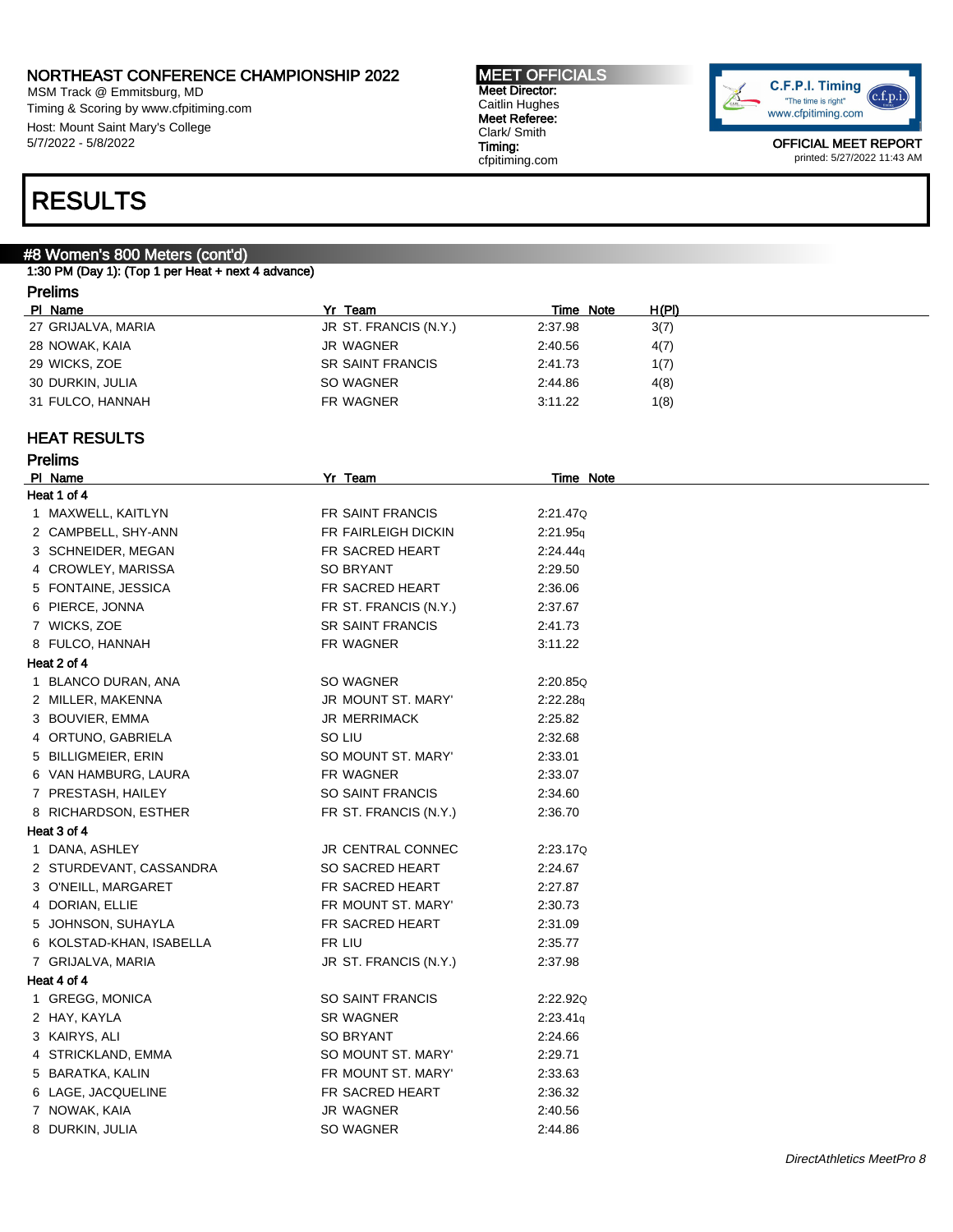MSM Track @ Emmitsburg, MD Timing & Scoring by www.cfpitiming.com Host: Mount Saint Mary's College 5/7/2022 - 5/8/2022

## RESULTS

#### MEET OFFICIALS Meet Director: Caitlin Hughes Meet Referee: Clark/ Smith Timing: cfpitiming.com



OFFICIAL MEET REPORT printed: 5/27/2022 11:43 AM

#### #10 Women's 1500 Meters W World Outdoor 3:50.07 Genzebe Dibaba **ETH** ETH 7/17/2015 Fontvieille, MON A American Outdoor 3:56.29 Shannon Rowbury Nike Nike 7/17/2015 Fontvieille, MON C College Outdoor 3:59.90 Jenny Simpson Colorado 0 Eugene, OR N NEC championship 4:27.91 Amanda Eller Monmouth Monmouth 5/6/2012 E ECAC 4:34.34

#### 1:15 PM (Day 2):

#### Finals

| PI Name             | Yr Team             | Time Note | Pts |
|---------------------|---------------------|-----------|-----|
| 1 RAFTER, ANGELIA   | SR CENTRAL CONNEC   | 4:36.61   | 10  |
| 2 DANA, ASHLEY      | JR CENTRAL CONNEC   | 4:37.36   | 8   |
| 3 BREA, AINHOA      | JR LIU              | 4:38.97   | 6   |
| 4 MAHONEY, AVA      | <b>SO MERRIMACK</b> | 4:41.00   | 5   |
| 5 FREEMAN, SARAH    | JR BRYANT           | 4:41.15   | 4   |
| 6 SMITH, ALEXANDRA  | SO LIU              | 4:43.44   | 3   |
| 7 KAISER, ANGELA    | SO SACRED HEART     | 4:49.45   | 2   |
| 8 PIGOTT, JESSICA   | SO SACRED HEART     | 4:52.71   |     |
| 9 CONNELLY, MOLLY   | SO MOUNT ST. MARY'  | 5:02.45   |     |
| 10 HILLEN, NAOMI    | FR SAINT FRANCIS    | 5:05.64   |     |
| 11 GRZYBINSKI, EMMA | FR BRYANT           | 5:06.65   |     |
| 12 AYRES, JULIA     | <b>JR BRYANT</b>    | 5:16.36   |     |

#### 11:20 AM (Day 1): (Top 3 per Heat + next 3 advance)

#### Prelims

| PI Name               | Yr Team                  | Time Note | <u>H(PI)</u> |
|-----------------------|--------------------------|-----------|--------------|
| 1 RAFTER, ANGELIA     | SR CENTRAL CONNEC        | 4:59.05Q  | 1(1)         |
| 2 FREEMAN, SARAH      | JR BRYANT                | 4:59.39Q  | 1(2)         |
| 3 DANA, ASHLEY        | <b>JR CENTRAL CONNEC</b> | 4:59.49Q  | 2(1)         |
| 4 MAHONEY, AVA        | <b>SO MERRIMACK</b>      | 4:59.67Q  | 2(2)         |
| 5 KAISER, ANGELA      | SO SACRED HEART          | 5:01.45Q  | 2(3)         |
| 6 BREA, AINHOA        | <b>JR LIU</b>            | 5:05.31Q  | 3(1)         |
| 7 SMITH, ALEXANDRA    | SO LIU                   | 5:05.32Q  | 3(2)         |
| 8 PIGOTT, JESSICA     | <b>SO SACRED HEART</b>   | 5:06.40Q  | 1(3)         |
| 9 GRZYBINSKI, EMMA    | FR BRYANT                | 5:07.50Q  | 3(3)         |
| 10 AYRES, JULIA       | JR BRYANT                | 5:07.53q  | 3(4)         |
| 11 CONNELLY, MOLLY    | SO MOUNT ST. MARY'       | 5:08.12q  | 2(4)         |
| 12 HILLEN, NAOMI      | <b>FR SAINT FRANCIS</b>  | 5:09.82q  | 1(4)         |
| 13 GRISE, KATELYN     | <b>JR MERRIMACK</b>      | 5:10.64   | 2(5)         |
| 14 NEEDHAM, RACHEL    | <b>JR MERRIMACK</b>      | 5:12.85   | 2(6)         |
| 15 CAMPBELL, MARY     | SO MOUNT ST. MARY'       | 5:13.87   | 2(7)         |
| 16 GILPIN, ABIGAIL    | FR BRYANT                | 5:15.62   | 1(5)         |
| 17 HELMS, TESSLYN     | FR SAINT FRANCIS         | 5:17.75   | 1(6)         |
| 18 MANDELKOW, SARAH   | FR SACRED HEART          | 5:18.40   | 1(7)         |
| 19 SLOAN, ANASTASIA   | FR SACRED HEART          | 5:18.80   | 2(8)         |
| 20 COHEN, KAYLA       | SO CENTRAL CONNEC        | 5:19.13   | 3(5)         |
| 21 GRIJALVA, MARIA    | JR ST. FRANCIS (N.Y.)    | 5:20.23   | 3(6)         |
| 22 OLIVER, CLAIRE     | <b>SO SAINT FRANCIS</b>  | 5:21.45   | 1(8)         |
| 23 SZAMBEL, ELIZABETH | <b>FR WAGNER</b>         | 5:21.89   | 3(7)         |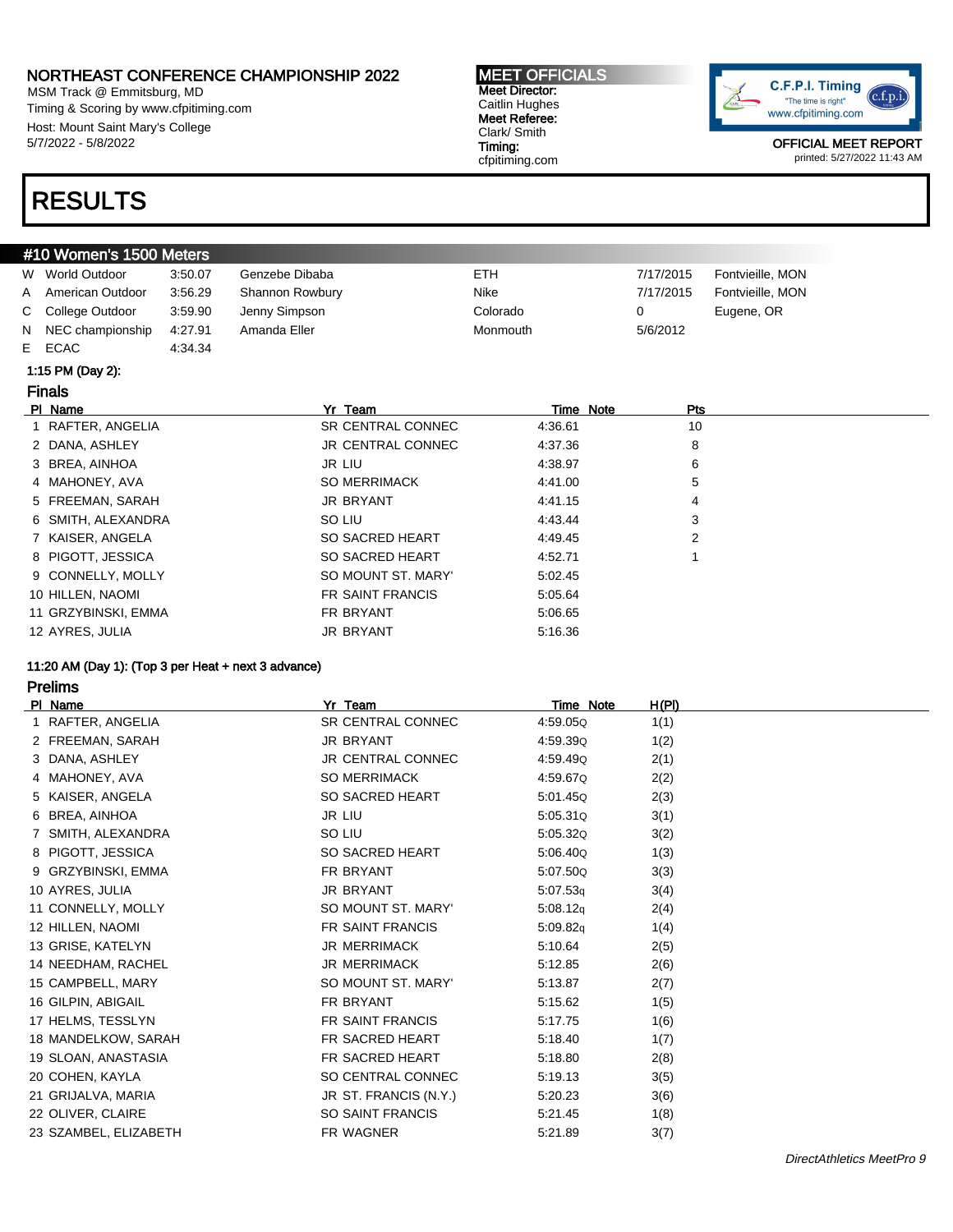MSM Track @ Emmitsburg, MD Timing & Scoring by www.cfpitiming.com Host: Mount Saint Mary's College 5/7/2022 - 5/8/2022

MEET OFFICIALS Meet Director: Caitlin Hughes Meet Referee: Clark/ Smith Timing: cfpitiming.com



OFFICIAL MEET REPORT printed: 5/27/2022 11:43 AM

## RESULTS

### #10 Women's 1500 Meters (cont'd)

11:20 AM (Day 1): (Top 3 per Heat + next 3 advance)

### Prelims

Prelims

| PI Name               | Team                  | Time Note  | H(PI) |
|-----------------------|-----------------------|------------|-------|
| 24 DELANEY, KATHLEEN  | FR SACRED HEART       | 5:30.42    | 1(9)  |
| 25 KLOTZ, EMILY       | SO MOUNT ST. MARY'    | 5:38.38    | 2(9)  |
| 26 RICHARDSON, ESTHER | FR ST. FRANCIS (N.Y.) | 5:45.90    | 3(8)  |
| IMES. TRINITY         | FR MOUNT ST. MARY'    | <b>DNS</b> |       |
| MAGILL, LAUREN        | <b>SR MERRIMACK</b>   | <b>DNS</b> |       |

### HEAT RESULTS

| PI Name              | Yr Team                  | <b>Time Note</b> |
|----------------------|--------------------------|------------------|
| Heat 1 of 3          |                          |                  |
| 1 RAFTER, ANGELIA    | <b>SR CENTRAL CONNEC</b> | 4:59.05Q         |
| 2 FREEMAN, SARAH     | JR BRYANT                | 4:59.39Q         |
| 3 PIGOTT, JESSICA    | SO SACRED HEART          | 5:06.40Q         |
| 4 HILLEN, NAOMI      | FR SAINT FRANCIS         | 5:09.82q         |
| 5 GILPIN, ABIGAIL    | FR BRYANT                | 5:15.62          |
| 6 HELMS, TESSLYN     | FR SAINT FRANCIS         | 5:17.75          |
| 7 MANDELKOW, SARAH   | FR SACRED HEART          | 5:18.40          |
| 8 OLIVER, CLAIRE     | <b>SO SAINT FRANCIS</b>  | 5:21.45          |
| 9 DELANEY, KATHLEEN  | FR SACRED HEART          | 5:30.42          |
| Heat 2 of 3          |                          |                  |
| 1 DANA, ASHLEY       | <b>JR CENTRAL CONNEC</b> | 4:59.49Q         |
| 2 MAHONEY, AVA       | <b>SO MERRIMACK</b>      | 4:59.67Q         |
| 3 KAISER, ANGELA     | SO SACRED HEART          | 5:01.45Q         |
| 4 CONNELLY, MOLLY    | SO MOUNT ST. MARY'       | 5:08.12q         |
| 5 GRISE, KATELYN     | <b>JR MERRIMACK</b>      | 5:10.64          |
| 6 NEEDHAM, RACHEL    | <b>JR MERRIMACK</b>      | 5:12.85          |
| 7 CAMPBELL, MARY     | SO MOUNT ST. MARY'       | 5:13.87          |
| 8 SLOAN, ANASTASIA   | FR SACRED HEART          | 5:18.80          |
| 9 KLOTZ, EMILY       | SO MOUNT ST. MARY'       | 5:38.38          |
| Heat 3 of 3          |                          |                  |
| 1 BREA, AINHOA       | JR LIU                   | 5:05.31Q         |
| 2 SMITH, ALEXANDRA   | SO LIU                   | 5:05.32Q         |
| 3 GRZYBINSKI, EMMA   | FR BRYANT                | 5:07.50Q         |
| 4 AYRES, JULIA       | JR BRYANT                | 5:07.53q         |
| 5 COHEN, KAYLA       | SO CENTRAL CONNEC        | 5:19.13          |
| 6 GRIJALVA, MARIA    | JR ST. FRANCIS (N.Y.)    | 5:20.23          |
| 7 SZAMBEL, ELIZABETH | FR WAGNER                | 5:21.89          |
| 8 RICHARDSON, ESTHER | FR ST. FRANCIS (N.Y.)    | 5:45.90          |
| <b>IMES, TRINITY</b> | FR MOUNT ST. MARY'       | <b>DNS</b>       |
| MAGILL, LAUREN       | <b>SR MERRIMACK</b>      | <b>DNS</b>       |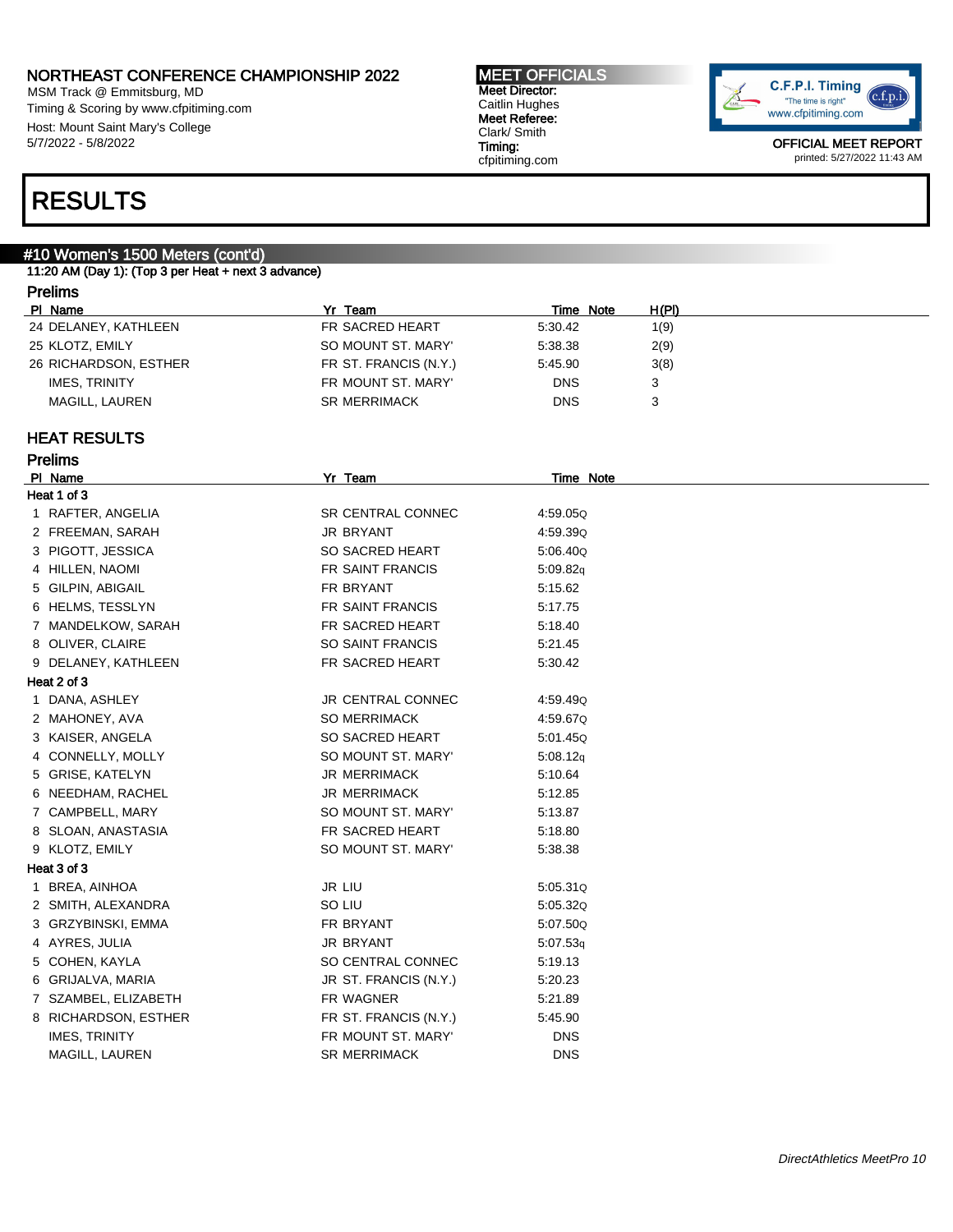MSM Track @ Emmitsburg, MD Timing & Scoring by www.cfpitiming.com Host: Mount Saint Mary's College 5/7/2022 - 5/8/2022

## RESULTS

#### MEET OFFICIALS Meet Director: Caitlin Hughes Meet Referee: Clark/ Smith Timing: cfpitiming.com



|   | #14 Women's 5000 Meters                           |          |                         |             |                |                 |
|---|---------------------------------------------------|----------|-------------------------|-------------|----------------|-----------------|
|   | 1 turn stagger, 2 alley start, 1-16 on front row. |          |                         |             |                |                 |
|   | W World Outdoor                                   | 14:06.62 | Letesenbet Gidey        | <b>ETH</b>  | 10/7/2020      | Valencia, ESP   |
| Α | American Outdoor                                  | 14:34.45 | Shelby Houlihan         | Bowerman TC | 7/21/2018      | Heusden-Zolder, |
| С | College Outdoor                                   | 15:07.64 | Jenny Simpson           | Colorado    | 5/2/2009       | Palto Alto, CA  |
| N | NEC championship                                  | 16:33.09 | Kaitlyn Gwyther         | Quinnipiac  | 2006           |                 |
| E | ECAC                                              | 17:16.24 |                         |             |                |                 |
|   | 3:20 PM (Day 2):                                  |          |                         |             |                |                 |
|   | PI Name                                           |          | Yr Team                 | Time Note   | Pts            |                 |
|   | 1 RAFTER, ANGELIA                                 |          | SR CENTRAL CONNEC       | E 17:15.63  | 10             |                 |
|   | 2 IOCCA, KELLY                                    |          | <b>SR LIU</b>           | 17:22.57    | 8              |                 |
|   | 3 MORABITO, BROOKE                                |          | SO CENTRAL CONNEC       | 17:50.67    | 6              |                 |
|   | 4 SMITH, ALEXANDRA                                |          | SO LIU                  | 17:59.90    | 5              |                 |
|   | 5 BREA, AINHOA                                    |          | JR LIU                  | 18:14.13    | 4              |                 |
|   | 6 MAHONEY, AVA                                    |          | <b>SO MERRIMACK</b>     | 18:17.22    | 3              |                 |
|   | 7 FREEMAN, SARAH                                  |          | <b>JR BRYANT</b>        | 18:19.85    | $\overline{2}$ |                 |
|   | 8 HAMILTON, ABIGAIL                               |          | <b>SO BRYANT</b>        | 18:27.05    | $\mathbf{1}$   |                 |
|   | 9 CRITCHLEY, JOSEPHINE                            |          | FR LIU                  | 18:31.83    |                |                 |
|   | 10 CARUSONE, REBECCA                              |          | FR CENTRAL CONNEC       | 18:34.03    |                |                 |
|   | 11 DESCHLER, ALYSSA                               |          | SO SAINT FRANCIS        | 18:52.98    |                |                 |
|   | 12 WALKER, MACKENZIE                              |          | SO SAINT FRANCIS        | 18:59.54    |                |                 |
|   | 13 GINTY, EMILY                                   |          | SO LIU                  | 19:00.91    |                |                 |
|   | 14 BEAUDET, OLIVIA                                |          | <b>FR MERRIMACK</b>     | 19:06.88    |                |                 |
|   | 15 SZAMBEL, ELIZABETH                             |          | FR WAGNER               | 19:10.64    |                |                 |
|   | 16 MCELHENNY, QUINN                               |          | <b>SO SAINT FRANCIS</b> | 19:11.80    |                |                 |
|   | 17 PIGOTT, JESSICA                                |          | SO SACRED HEART         | 19:18.68    |                |                 |
|   | 18 CORCORAN, ALLISON                              |          | <b>JR BRYANT</b>        | 19:18.74    |                |                 |
|   | 19 CONNELLY, MOLLY                                |          | SO MOUNT ST. MARY'      | 19:21.92    |                |                 |
|   | 20 CANCELLIERI, JULIANA                           |          | SO CENTRAL CONNEC       | 19:25.72    |                |                 |
|   | 21 GILPIN, ABIGAIL                                |          | FR BRYANT               | 19:32.31    |                |                 |
|   | 22 PARKER, KELLY                                  |          | FR SACRED HEART         | 19:33.95    |                |                 |
|   | 23 KAISER, ANGELA                                 |          | SO SACRED HEART         | 19:42.51    |                |                 |
|   | 24 KELLY, BRIGIT                                  |          | SR SACRED HEART         | 19:44.56    |                |                 |
|   | 25 GOLDEN, ADIYA                                  |          | SO SAINT FRANCIS        | 19:45.47    |                |                 |
|   | 26 CAMPBELL, MARY                                 |          | SO MOUNT ST. MARY'      | 19:53.21    |                |                 |
|   | 27 COHEN, KAYLA                                   |          | SO CENTRAL CONNEC       | 19:56.47    |                |                 |
|   | 28 MARCKRES, MORGAN                               |          | <b>SO BRYANT</b>        | 20:04.93    |                |                 |
|   | 29 WANNER, ELLIE                                  |          | <b>SO SAINT FRANCIS</b> | 20:06.42    |                |                 |
|   | 30 CASCIO, SARA                                   |          | JR WAGNER               | 20:21.06    |                |                 |
|   | 31 WALSH, MARYANN                                 |          | SO WAGNER               | 21:10.46    |                |                 |
|   | 32 BOMBERGER, ELLIE                               |          | FR MOUNT ST. MARY'      | 21:12.87    |                |                 |
|   | PEPIN, KEEGAN                                     |          | SO SACRED HEART         | <b>DNS</b>  |                |                 |
|   | DANA, ASHLEY                                      |          | JR CENTRAL CONNEC       | <b>DNS</b>  |                |                 |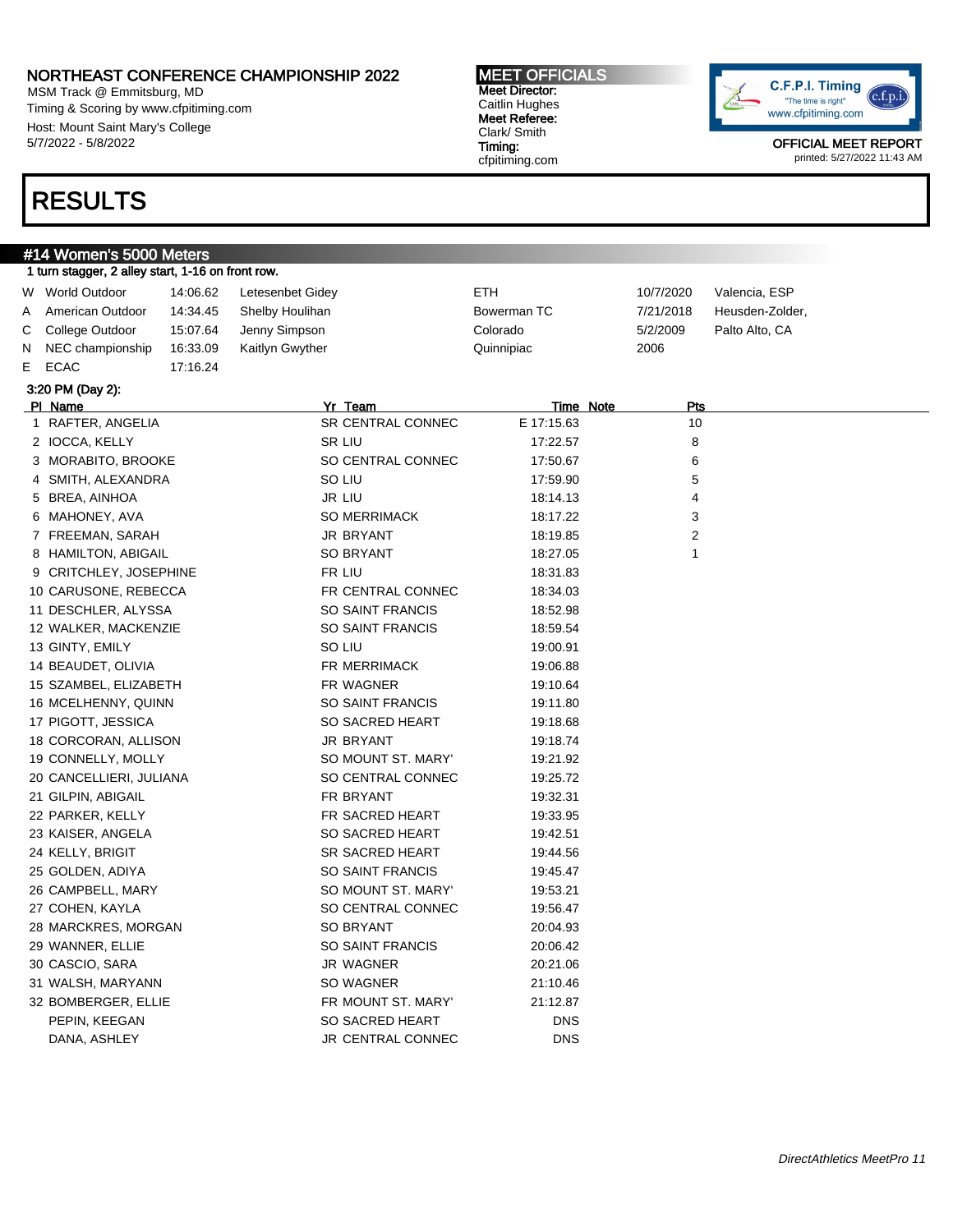MSM Track @ Emmitsburg, MD Timing & Scoring by www.cfpitiming.com Host: Mount Saint Mary's College 5/7/2022 - 5/8/2022

#44 Women's 10000 Meters 1 turn stagger, 2 alley start, 8 on front ro

## RESULTS

#### MEET OFFICIALS Meet Director: Caitlin Hughes Meet Referee: Clark/ Smith Timing: cfpitiming.com



OFFICIAL MEET REPORT printed: 5/27/2022 11:43 AM

| W World Outdoor<br>American Outdoor<br>College Outdoor<br>NEC championship<br><b>ECAC</b><br>9:25 AM (Day 1):<br>PI Name | 29:17.45<br>30:13.17<br>31:18.07<br>35:30.87<br>37:40.24 | Almaz Ayana<br>Molly Huddle<br>Lisa Uhl<br>Kate Svensen                                                                                                                                                                                 |         | ETH.<br>Saucony<br><b>Iowa State</b><br>Sacred Heart                                                                                                                                                                                                                                                                                                                | 8/12/2016<br>8/12/2016<br>3/26/2010 | Rio de Janeiro,<br>Rio de Janeiro,<br>Palto Alto, CA |
|--------------------------------------------------------------------------------------------------------------------------|----------------------------------------------------------|-----------------------------------------------------------------------------------------------------------------------------------------------------------------------------------------------------------------------------------------|---------|---------------------------------------------------------------------------------------------------------------------------------------------------------------------------------------------------------------------------------------------------------------------------------------------------------------------------------------------------------------------|-------------------------------------|------------------------------------------------------|
|                                                                                                                          |                                                          |                                                                                                                                                                                                                                         |         |                                                                                                                                                                                                                                                                                                                                                                     |                                     |                                                      |
|                                                                                                                          |                                                          |                                                                                                                                                                                                                                         |         |                                                                                                                                                                                                                                                                                                                                                                     |                                     |                                                      |
|                                                                                                                          |                                                          |                                                                                                                                                                                                                                         |         |                                                                                                                                                                                                                                                                                                                                                                     |                                     |                                                      |
|                                                                                                                          |                                                          |                                                                                                                                                                                                                                         |         |                                                                                                                                                                                                                                                                                                                                                                     | 5/5/2018                            | Emmitsburg, MD                                       |
|                                                                                                                          |                                                          |                                                                                                                                                                                                                                         |         |                                                                                                                                                                                                                                                                                                                                                                     |                                     |                                                      |
|                                                                                                                          |                                                          |                                                                                                                                                                                                                                         |         |                                                                                                                                                                                                                                                                                                                                                                     |                                     |                                                      |
|                                                                                                                          |                                                          |                                                                                                                                                                                                                                         | Yr Team | Time Note                                                                                                                                                                                                                                                                                                                                                           | Pts                                 |                                                      |
| 1 RAFTER, ANGELIA                                                                                                        |                                                          |                                                                                                                                                                                                                                         |         | 39:11.02                                                                                                                                                                                                                                                                                                                                                            | 10                                  |                                                      |
|                                                                                                                          |                                                          |                                                                                                                                                                                                                                         |         | 39:11.90                                                                                                                                                                                                                                                                                                                                                            | 8                                   |                                                      |
|                                                                                                                          |                                                          |                                                                                                                                                                                                                                         |         | 39:15.25                                                                                                                                                                                                                                                                                                                                                            | 6                                   |                                                      |
|                                                                                                                          |                                                          |                                                                                                                                                                                                                                         |         | 39:24.38                                                                                                                                                                                                                                                                                                                                                            | 5                                   |                                                      |
|                                                                                                                          |                                                          |                                                                                                                                                                                                                                         |         | 39:35.46                                                                                                                                                                                                                                                                                                                                                            | 4                                   |                                                      |
| 6 BRISSON, HANNAH                                                                                                        |                                                          |                                                                                                                                                                                                                                         |         | 39:37.69                                                                                                                                                                                                                                                                                                                                                            | 3                                   |                                                      |
| 7 TIERNEY, SARAH                                                                                                         |                                                          |                                                                                                                                                                                                                                         |         | 39:40.75                                                                                                                                                                                                                                                                                                                                                            | 2                                   |                                                      |
|                                                                                                                          |                                                          |                                                                                                                                                                                                                                         |         | 39:41.35                                                                                                                                                                                                                                                                                                                                                            |                                     |                                                      |
| 9 KAY, ALEXANDRA                                                                                                         |                                                          |                                                                                                                                                                                                                                         |         | 39:51.15                                                                                                                                                                                                                                                                                                                                                            |                                     |                                                      |
|                                                                                                                          |                                                          |                                                                                                                                                                                                                                         |         | 39:53.22                                                                                                                                                                                                                                                                                                                                                            |                                     |                                                      |
|                                                                                                                          |                                                          |                                                                                                                                                                                                                                         |         | 40:17.30                                                                                                                                                                                                                                                                                                                                                            |                                     |                                                      |
| 12 PARKER, KELLY                                                                                                         |                                                          |                                                                                                                                                                                                                                         |         | 40:39.92                                                                                                                                                                                                                                                                                                                                                            |                                     |                                                      |
|                                                                                                                          |                                                          |                                                                                                                                                                                                                                         |         | 40:47.57                                                                                                                                                                                                                                                                                                                                                            |                                     |                                                      |
| 14 CASCIO, SARA                                                                                                          |                                                          |                                                                                                                                                                                                                                         |         | 41:10.65                                                                                                                                                                                                                                                                                                                                                            |                                     |                                                      |
|                                                                                                                          |                                                          |                                                                                                                                                                                                                                         |         | 42:19.03                                                                                                                                                                                                                                                                                                                                                            |                                     |                                                      |
|                                                                                                                          |                                                          |                                                                                                                                                                                                                                         |         | 43:17.39                                                                                                                                                                                                                                                                                                                                                            |                                     |                                                      |
| MONARCA, ARIANA                                                                                                          |                                                          |                                                                                                                                                                                                                                         |         | <b>DNS</b>                                                                                                                                                                                                                                                                                                                                                          |                                     |                                                      |
|                                                                                                                          |                                                          |                                                                                                                                                                                                                                         |         |                                                                                                                                                                                                                                                                                                                                                                     |                                     |                                                      |
|                                                                                                                          |                                                          | 2 MORABITO, BROOKE<br>3 HAMILTON, ABIGAIL<br>4 CARUSONE, REBECCA<br>5 WALKER, MACKENZIE<br>8 MCELHENNY, QUINN<br>10 DESCHLER, ALYSSA<br>11 CANCELLIERI, JULIANA<br>13 MARCKRES, MORGAN<br>15 CARUSONE, ALYSSA<br>16 KLOPFER, ALEXANDRIA |         | <b>SR CENTRAL CONNEC</b><br>SO CENTRAL CONNEC<br>SO BRYANT<br>FR CENTRAL CONNEC<br><b>SO SAINT FRANCIS</b><br><b>JR MERRIMACK</b><br><b>SR MERRIMACK</b><br>SO SAINT FRANCIS<br><b>SR MOUNT ST. MARY'</b><br>SO SAINT FRANCIS<br>SO CENTRAL CONNEC<br>FR SACRED HEART<br><b>SO BRYANT</b><br>JR WAGNER<br>FR CENTRAL CONNEC<br>FR CENTRAL CONNEC<br>FR SACRED HEART |                                     |                                                      |

### #18 Women's 100m Hurdles

|              | W World Outdoor    | 12.20 | Keni Harrison          | USA     | 7/22/2016 | London, ENG |
|--------------|--------------------|-------|------------------------|---------|-----------|-------------|
| $\mathsf{A}$ | American Outdoor   | 12.20 | Keni Harrison          | adidas  | 7/22/2016 | London, ENG |
|              | C College Outdoor  | 12.39 | <b>Brianna Rollins</b> | Clemson | 6/8/2013  | Eugene, OR  |
|              | N NEC championship | 13.71 | Samantha Jensen        | Wagner  | 5/4/2014  |             |
|              | E ECAC             | 14.54 |                        |         |           |             |

#### 1:35 AM (Day 2):

### Finals Wind: (+1.5)

| PI Name                | Yr Team                    | Time Note | Pts |  |
|------------------------|----------------------------|-----------|-----|--|
| 1 STANAVICH, GABRIELLE | SO SAINT FRANCIS           | 14.31     | 10  |  |
| 2 ST LOUIS, AQUILLA    | <b>SR FAIRLEIGH DICKIN</b> | 14.58     | 8   |  |
| 3 HERNANDEZ, TARA      | SR LIU                     | 14.60     | 6   |  |
| 4 SZILAGYI, NICOLE     | <b>JR SACRED HEART</b>     | 14.61     | 5   |  |
| 5 CHAMBERS, RUTH-ANN   | FR WAGNER                  | 14.98     | 4   |  |
| 6 SULLIVAN, KATHRYN    | <b>JR MERRIMACK</b>        | 15.13     | 3   |  |
| 7 YOST, GRACE          | <b>SO BRYANT</b>           | 15.22     | 2   |  |
| 8 PERNELL, SARAH       | JR MOUNT ST. MARY'         | 16.36     |     |  |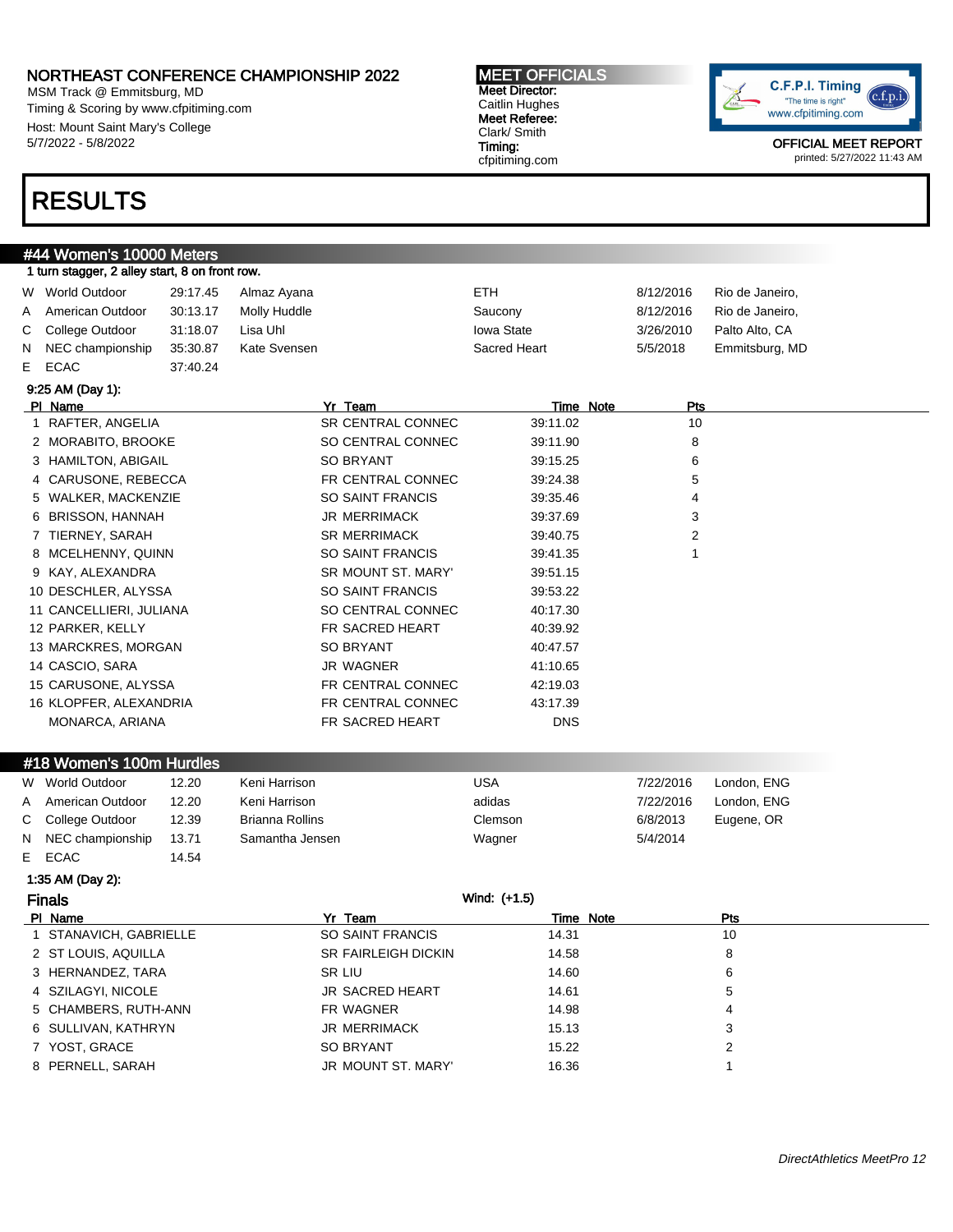MSM Track @ Emmitsburg, MD Timing & Scoring by www.cfpitiming.com Host: Mount Saint Mary's College 5/7/2022 - 5/8/2022

#### MEET OFFICIALS Meet Director: Caitlin Hughes Meet Referee: Clark/ Smith Timing: cfpitiming.com



OFFICIAL MEET REPORT printed: 5/27/2022 11:43 AM

## RESULTS

### #18 Women's 100m Hurdles (cont'd)

12:00 PM (Day 1): (Top 1 per Heat + next 5 advance)

#### Prelims

| PI Name                | Yr Team                    | Time Note          |          | H(PI) |
|------------------------|----------------------------|--------------------|----------|-------|
| 1 STANAVICH, GABRIELLE | SO SAINT FRANCIS           | 14.87Q             | $(-0.3)$ | 1(1)  |
| 2 HERNANDEZ, TARA      | SR LIU                     | 15.16Q             | $(-1.4)$ | 3(1)  |
| 3 SZILAGYI, NICOLE     | JR SACRED HEART            | 15.20q             | $(-1.4)$ | 3(2)  |
| 4 SULLIVAN, KATHRYN    | <b>JR MERRIMACK</b>        | 15.74 <sub>q</sub> | $(-0.3)$ | 1(2)  |
| 5 YOST, GRACE          | <b>SO BRYANT</b>           | 15.87q             | $(-1.4)$ | 3(3)  |
| 6 ST LOUIS, AQUILLA    | <b>SR FAIRLEIGH DICKIN</b> | 15.88Q             | $(-0.5)$ | 2(1)  |
| 7 CHAMBERS, RUTH-ANN   | FR WAGNER                  | 16.14q             | $(-0.5)$ | 2(2)  |
| 8 PERNELL, SARAH       | JR MOUNT ST. MARY'         | 16.20q             | $(-0.5)$ | 2(3)  |
| 9 ARCHANGELO, MADELINE | SO SACRED HEART            | 16.29              | $(-1.4)$ | 3(4)  |
| 10 FERRARO, MARIA      | SO SAINT FRANCIS           | 16.33              | $(-0.5)$ | 2(4)  |
| 11 FODERA, MAGGIE      | FR BRYANT                  | 16.51              | $(-0.3)$ | 1(3)  |
| 12 KHOUZAMI, CINTIA    | <b>JR MERRIMACK</b>        | 16.87              | $(-1.4)$ | 3(5)  |
| 13 SALAHUDDIN, DE'JA   | FR CENTRAL CONNEC          | 17.10              | $(-0.5)$ | 2(5)  |
| 14 RILEY, SHAUNELLE    | <b>JR FAIRLEIGH DICKIN</b> | 17.19              | $(-0.3)$ | 1(4)  |
| 15 JOHNSON, KIMORA     | FR SACRED HEART            | 17.53              | $(-0.3)$ | 1(5)  |
| 16 HALL, JANNAH        | FR MOUNT ST. MARY'         | 17.93              | $(-1.4)$ | 3(6)  |
| 17 FEDOR, EMILY        | FR CENTRAL CONNEC          | 19.46              | $(-0.3)$ | 1(6)  |
| 18 MONYE, JESSICA      | FR ST. FRANCIS (N.Y.)      | 20.71              | $(-0.3)$ | 1(7)  |
| MACEK, ASHLEY          | <b>SO MERRIMACK</b>        | <b>DNF</b>         |          | 2     |
|                        |                            |                    |          |       |

### HEAT RESULTS

Prelims

| PI Name                | Yr Team                    | Time Note  |
|------------------------|----------------------------|------------|
| Heat 1 of 3            | Wind: $(-0.3)$             |            |
| STANAVICH, GABRIELLE   | <b>SO SAINT FRANCIS</b>    | 14.87Q     |
| 2 SULLIVAN, KATHRYN    | <b>JR MERRIMACK</b>        | 15.74q     |
| 3 FODERA, MAGGIE       | FR BRYANT                  | 16.51      |
| 4 RILEY, SHAUNELLE     | <b>JR FAIRLEIGH DICKIN</b> | 17.19      |
| 5 JOHNSON, KIMORA      | FR SACRED HEART            | 17.53      |
| 6 FEDOR, EMILY         | FR CENTRAL CONNEC          | 19.46      |
| 7 MONYE, JESSICA       | FR ST. FRANCIS (N.Y.)      | 20.71      |
| Heat 2 of 3            | Wind: (-0.5)               |            |
| 1 ST LOUIS, AQUILLA    | <b>SR FAIRLEIGH DICKIN</b> | 15.88Q     |
| 2 CHAMBERS, RUTH-ANN   | FR WAGNER                  | 16.14q     |
| 3 PERNELL, SARAH       | JR MOUNT ST. MARY'         | 16.20q     |
| 4 FERRARO, MARIA       | SO SAINT FRANCIS           | 16.33      |
| 5 SALAHUDDIN, DE'JA    | FR CENTRAL CONNEC          | 17.10      |
| MACEK, ASHLEY          | <b>SO MERRIMACK</b>        | <b>DNF</b> |
| Heat 3 of 3            | Wind: (-1.4)               |            |
| 1 HERNANDEZ, TARA      | SR LIU                     | 15.16Q     |
| 2 SZILAGYI, NICOLE     | JR SACRED HEART            | 15.20q     |
| 3 YOST, GRACE          | <b>SO BRYANT</b>           | 15.87q     |
| 4 ARCHANGELO, MADELINE | SO SACRED HEART            | 16.29      |
| 5 KHOUZAMI, CINTIA     | <b>JR MERRIMACK</b>        | 16.87      |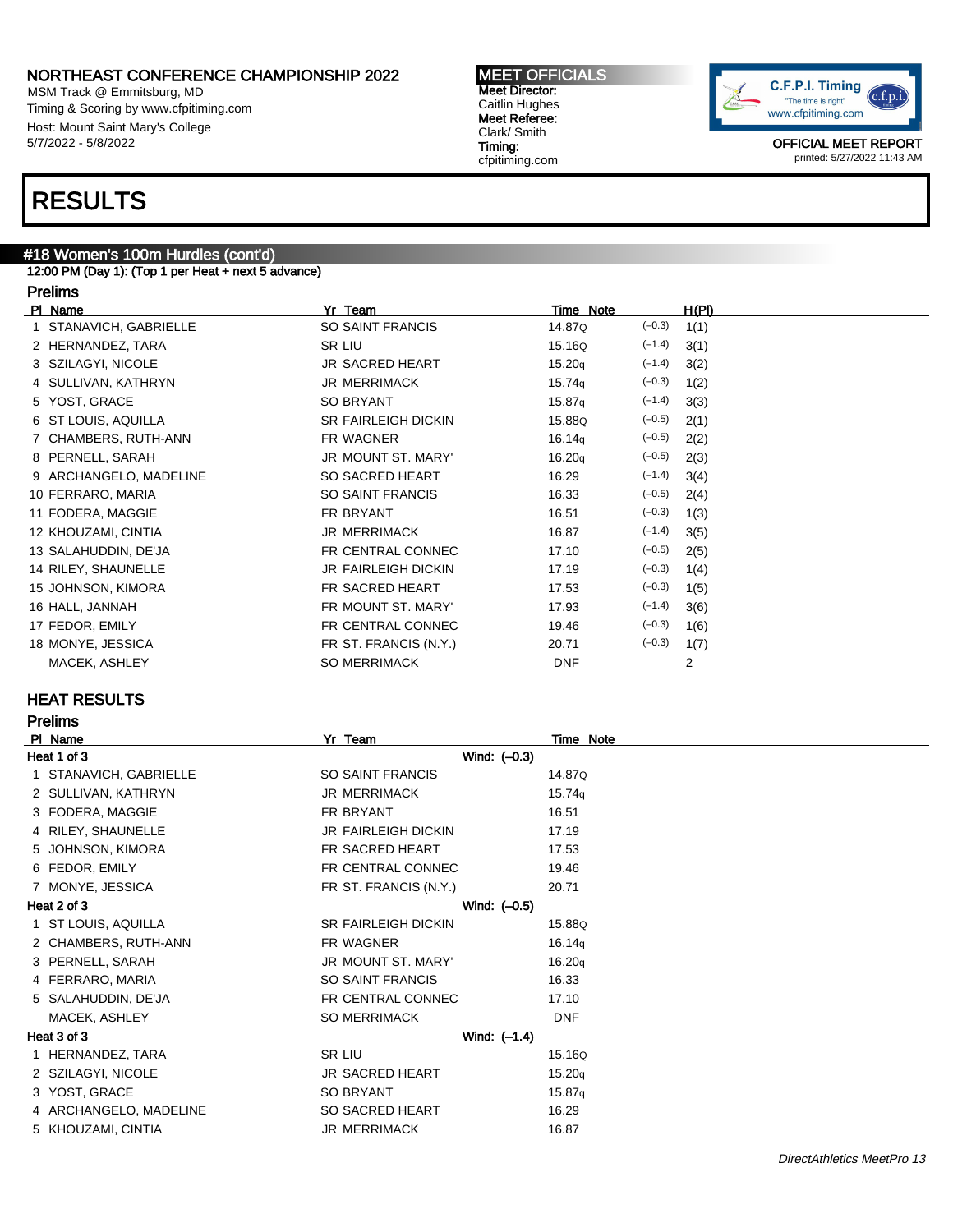MSM Track @ Emmitsburg, MD Timing & Scoring by www.cfpitiming.com Host: Mount Saint Mary's College 5/7/2022 - 5/8/2022

## RESULTS

### #18 Women's 100m Hurdles (cont'd)

|                | <b>Prelims</b>                                     |         |                         |                  |              |               |
|----------------|----------------------------------------------------|---------|-------------------------|------------------|--------------|---------------|
|                | PI Name                                            |         | Yr Team                 | Time Note        |              |               |
|                | 6 HALL, JANNAH                                     |         | FR MOUNT ST. MARY'      | 17.93            |              |               |
|                | #16 Women's 400m Hurdles                           |         |                         |                  |              |               |
|                | W World Outdoor                                    | 52.16   | Dalilah Muhammad        | <b>USA</b>       | 10/4/2019    | Doha, QAT     |
| A              | American Outdoor                                   | 52.47   | Lashinda Demus          | Nike             | 0            | Daegu, KOR    |
| С              | College Outdoor                                    | 52.75   | Sydney McLaughlin       | Kentucky         | 5/13/2018    | Knoxville, TN |
| N              | NEC championship                                   | 59.95   | Nicole Dumpson          | Cent. Conn. St.  | 2003         |               |
| E.             | ECAC                                               | 1:03.04 |                         |                  |              |               |
|                | 2:35 AM (Day 2):                                   |         |                         |                  |              |               |
|                | <b>Finals</b>                                      |         |                         |                  |              |               |
|                | PI Name                                            |         | Yr Team                 | Time Note        | Pts          |               |
|                | 1 HERNANDEZ, TARA                                  |         | SR LIU                  | 1:02.28          | 10           |               |
|                | 2 STANAVICH, GABRIELLE                             |         | SO SAINT FRANCIS        | 1:03.15          | 8            |               |
|                | 3 PATTERSON, JANEE'                                |         | SO ST. FRANCIS (N.Y.)   | 1:03.92          | 6            |               |
|                | 4 CHAMBERS, RUTH-ANN                               |         | FR WAGNER               | 1:04.39          | 5            |               |
|                | 5 CAMARA, MAGNALEN                                 |         | SO CENTRAL CONNEC       | 1:04.88          | 4            |               |
|                | 6 YOST, GRACE                                      |         | SO BRYANT               | 1:05.48          | 3            |               |
|                | 7 DEGRENIER, SHELBY                                |         | <b>SO BRYANT</b>        | 1:06.98          | 2            |               |
| 8 FAIVRE, EMMA |                                                    |         | JR MERRIMACK            | 1:09.98          | 1            |               |
|                |                                                    |         |                         |                  |              |               |
|                | 2:00 PM (Day 1): (Top 1 per Heat + next 6 advance) |         |                         |                  |              |               |
|                | <b>Prelims</b>                                     |         |                         |                  |              |               |
|                | PI Name                                            |         | Yr Team                 | Time Note        | <u>H(PI)</u> |               |
|                | 1 STANAVICH, GABRIELLE                             |         | <b>SO SAINT FRANCIS</b> | 1:05.73Q         | 1(1)         |               |
|                | 2 YOST, GRACE                                      |         | SO BRYANT               | 1:06.66q         | 1(2)         |               |
|                | 3 CAMARA, MAGNALEN                                 |         | SO CENTRAL CONNEC       | 1:06.99Q         | 2(1)         |               |
|                | 4 HERNANDEZ, TARA                                  |         | SR LIU                  | 1:07.15q         | 2(2)         |               |
|                | 5 CHAMBERS, RUTH-ANN                               |         | FR WAGNER               | 1:07.33q         | 1(3)         |               |
|                | 6 PATTERSON, JANEE'                                |         | SO ST. FRANCIS (N.Y.)   | 1:07.45q         | 1(4)         |               |
|                | 7 DEGRENIER, SHELBY                                |         | <b>SO BRYANT</b>        | 1:07.75q         | 2(3)         |               |
|                | 8 FAIVRE, EMMA                                     |         | <b>JR MERRIMACK</b>     | 1:08.83q         | 1(5)         |               |
|                | 9 BOUCHROUCHE, CARLA                               |         | <b>SO MERRIMACK</b>     | 1:09.03          | 2(4)         |               |
|                | 10 MATESANZ, LUCIA                                 |         | SO LIU                  | 1:09.93          | 2(5)         |               |
|                | 11 FERRARO, MARIA                                  |         | SO SAINT FRANCIS        | 1:09.96          | 2(6)         |               |
|                | 12 SUTER, OLIVIA                                   |         | FR SACRED HEART         | 1:10.78          | 1(6)         |               |
|                | 13 MENENDEZ, GABRIELLA                             |         | SO WAGNER               | 1:10.79          | 2(7)         |               |
|                | 14 GRANT, JADA                                     |         | SR SACRED HEART         | 1:11.94          | 1(7)         |               |
|                | 15 BRECKNER, MADISON                               |         | FR SACRED HEART         | 1:14.40          | 2(8)         |               |
|                | <b>HEAT RESULTS</b>                                |         |                         |                  |              |               |
|                | <b>Prelims</b>                                     |         |                         |                  |              |               |
|                | PI Name                                            |         | Yr Team                 | <b>Time Note</b> |              |               |
|                | <b>HAAL 4 ALO</b>                                  |         |                         |                  |              |               |

| Heat 1 of 2      |          |  |  |  |  |  |  |
|------------------|----------|--|--|--|--|--|--|
| SO SAINT FRANCIS | 1:05.730 |  |  |  |  |  |  |
| <b>SO BRYANT</b> | 1:06.66q |  |  |  |  |  |  |
| FR WAGNER        | 1:07.33q |  |  |  |  |  |  |
|                  |          |  |  |  |  |  |  |

MEET OFFICIALS Meet Director: Caitlin Hughes Meet Referee: Clark/ Smith Timing: cfpitiming.com



OFFICIAL MEET REPORT printed: 5/27/2022 11:43 AM

DirectAthletics MeetPro 14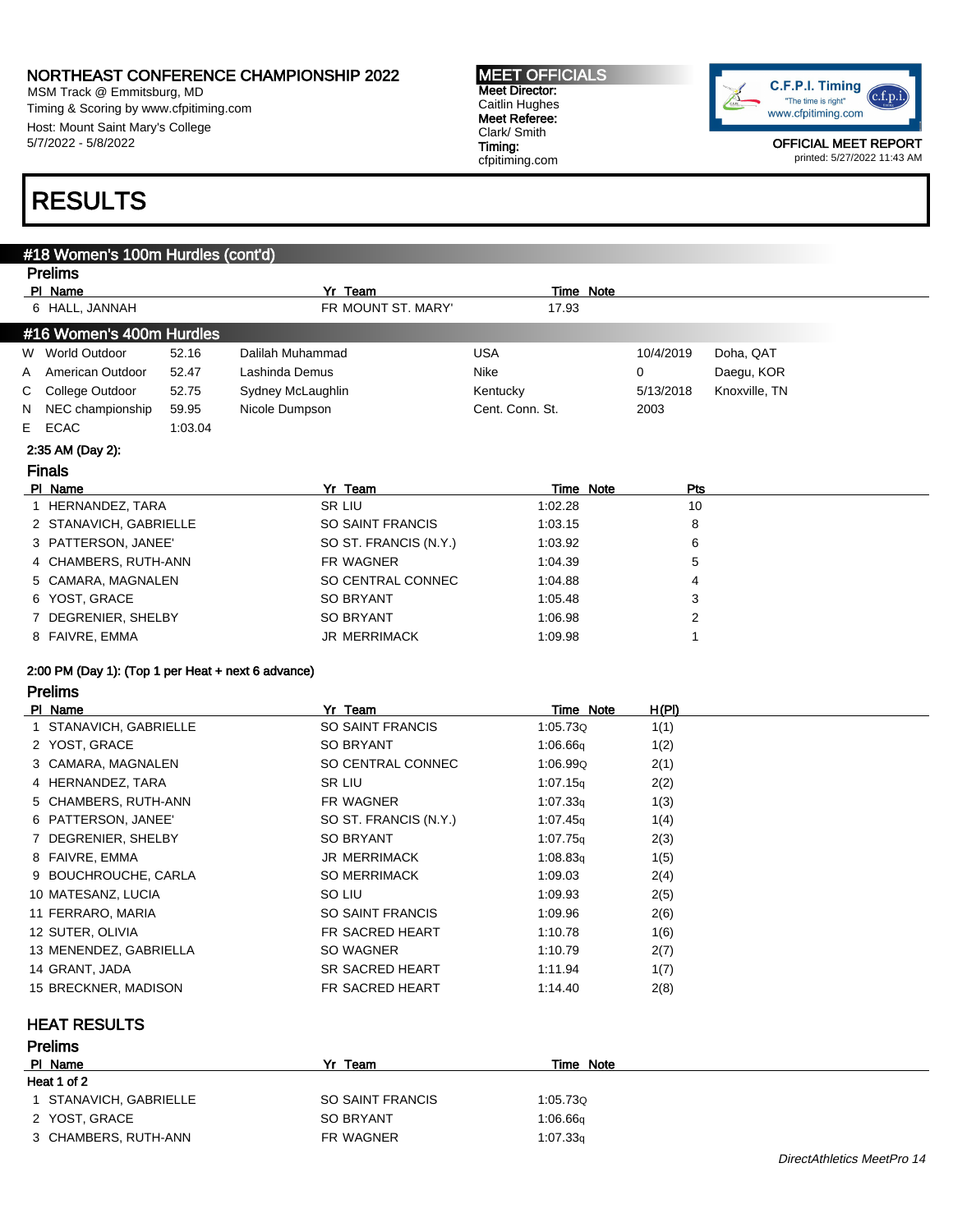MSM Track @ Emmitsburg, MD Timing & Scoring by www.cfpitiming.com Host: Mount Saint Mary's College 5/7/2022 - 5/8/2022

#### MEET OFFICIALS Meet Director: Caitlin Hughes Meet Referee: Clark/ Smith Timing: cfpitiming.com



OFFICIAL MEET REPORT printed: 5/27/2022 11:43 AM

## RESULTS

#### #16 Women's 400m Hurdles (cont'd)

|   | <b>Prelims</b>            |          |                           |                  |           |                  |  |
|---|---------------------------|----------|---------------------------|------------------|-----------|------------------|--|
|   | PI Name                   |          | Yr Team                   | <b>Time Note</b> |           |                  |  |
|   | 4 PATTERSON, JANEE'       |          | SO ST. FRANCIS (N.Y.)     | 1:07.45q         |           |                  |  |
|   | 5 FAIVRE, EMMA            |          | <b>JR MERRIMACK</b>       | 1:08.83q         |           |                  |  |
|   | 6 SUTER, OLIVIA           |          | FR SACRED HEART           | 1:10.78          |           |                  |  |
|   | 7 GRANT, JADA             |          | SR SACRED HEART           | 1:11.94          |           |                  |  |
|   | Heat 2 of 2               |          |                           |                  |           |                  |  |
|   | 1 CAMARA, MAGNALEN        |          | SO CENTRAL CONNEC         | 1:06.99Q         |           |                  |  |
|   | 2 HERNANDEZ, TARA         |          | SR LIU                    | 1:07.15q         |           |                  |  |
|   | 3 DEGRENIER, SHELBY       |          | <b>SO BRYANT</b>          | 1:07.75q         |           |                  |  |
|   | 4 BOUCHROUCHE, CARLA      |          | <b>SO MERRIMACK</b>       | 1:09.03          |           |                  |  |
|   | 5 MATESANZ, LUCIA         |          | SO LIU                    | 1:09.93          |           |                  |  |
|   | 6 FERRARO, MARIA          |          | SO SAINT FRANCIS          | 1:09.96          |           |                  |  |
|   | 7 MENENDEZ, GABRIELLA     |          | SO WAGNER                 | 1:10.79          |           |                  |  |
|   | 8 BRECKNER, MADISON       |          | FR SACRED HEART           | 1:14.40          |           |                  |  |
|   | #12 Women's 3000m Steeple |          |                           |                  |           |                  |  |
|   | <b>Waterfall start</b>    |          |                           |                  |           |                  |  |
|   | W World Outdoor           | 8:44.32  | <b>Beatrice Chepkoech</b> | <b>KEN</b>       | 7/20/2018 | Fontvieille, MON |  |
| A | American Outdoor          | 9:00.85  | <b>Courtney Frerichs</b>  | Bowerman TC      | 7/20/2018 | Fontvielle, MON  |  |
| С | College Outdoor           | 9:12.50  | Jenny Simpson             | Colorado         | 8/17/2009 | Berlin, GER      |  |
| N | NEC championship          | 10:35.47 | Brianna Castrogivanni     | Sacred Heart     | 5/5/2013  | W Long Branch,   |  |
| Е | <b>ECAC</b>               | 10:55.24 |                           |                  |           |                  |  |
|   | 12:25 AM (Day 2):         |          |                           |                  |           |                  |  |
|   | PI Name                   |          | Yr Team                   | Time Note        | Pts       |                  |  |
|   | 1 IOCCA, KELLY            |          | <b>SR LIU</b>             | 11:25.82         | 10        |                  |  |
|   | 2 KAY, ALEXANDRA          |          | SR MOUNT ST. MARY'        | 11:41.91         | 8         |                  |  |
|   | 3 KELLY, BRIGIT           |          | SR SACRED HEART           | 11:42.17         | 6         |                  |  |
|   | 4 STEVENS, KAITLYN        |          | <b>SR CENTRAL CONNEC</b>  | 11:43.32         | 5         |                  |  |
|   | 5 DESMARAIS, MAEGAN       |          | FR CENTRAL CONNEC         | 11:54.14         | 4         |                  |  |
|   | 6 COMERFORD, GIAVANNA     |          | FR WAGNER                 | 12:06.36         | 3         |                  |  |
|   | 7 LOSCHIAVO, MAGGIE       |          | SO CENTRAL CONNEC         | 12:30.62         | 2         |                  |  |
|   | 8 BELAND, SOPHIA          |          | <b>SO MERRIMACK</b>       | 12:33.49         | 1         |                  |  |
|   | 9 PEPIN, KEEGAN           |          | SO SACRED HEART           | 12:38.66         |           |                  |  |
|   | 10 COTE, MADISON          |          | <b>SO MERRIMACK</b>       | 12:47.93         |           |                  |  |
|   | 11 ROGAN, MOLLIE          |          | SO SACRED HEART           | 13:11.99         |           |                  |  |
|   | 12 BROEHL, JACQUELINE     |          | <b>SO SAINT FRANCIS</b>   | 13:15.83         |           |                  |  |
|   | 13 KLOPFER, ALEXANDRIA    |          | FR CENTRAL CONNEC         | 13:22.60         |           |                  |  |
|   | 14 ARTHUR, EMILY          |          | FR SACRED HEART           | 14:49.20         |           |                  |  |
|   | 15 HEWITT, ISEABAILLA     |          | SO SACRED HEART           | 14:52.46         |           |                  |  |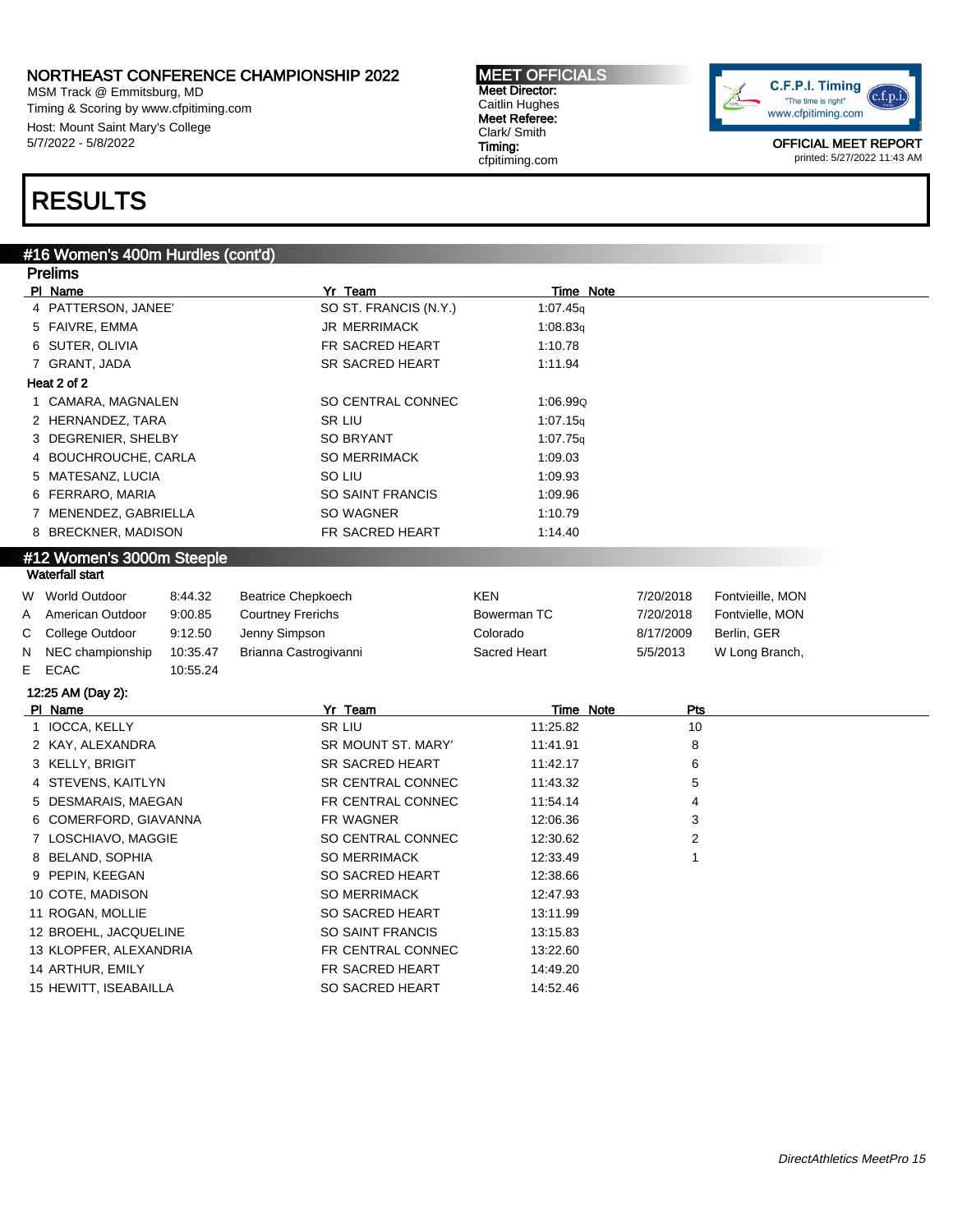MSM Track @ Emmitsburg, MD Timing & Scoring by www.cfpitiming.com Host: Mount Saint Mary's College 5/7/2022 - 5/8/2022

## RESULTS

#### MEET OFFICIALS Meet Director: Caitlin Hughes Meet Referee: Clark/ Smith Timing: cfpitiming.com



OFFICIAL MEET REPORT printed: 5/27/2022 11:43 AM

|   | #40 Women's 4 x 100m Relay |       |                                     |                   |           |                                 |  |  |  |  |  |
|---|----------------------------|-------|-------------------------------------|-------------------|-----------|---------------------------------|--|--|--|--|--|
|   | W World Outdoor            | 40.82 | Bartoletta, Felix, Knight, Jeter    | <b>USA</b>        | 8/11/2012 | London, ENG                     |  |  |  |  |  |
| A | American Outdoor           | 40.82 | Bartoletta, Felix, Knight, Jeter    | USA national team | 8/10/2012 | London, ENG                     |  |  |  |  |  |
| С | College Outdoor            | 42.05 | Brisco, Johnson, Misher, Hobbs      | L.S.U.            | 5/13/2018 | Knoxville, TN                   |  |  |  |  |  |
|   | N NEC championship         | 45.72 | A Mitchell, T Saunders, J Waller, J | L.I.U.            | 5/8/2011  |                                 |  |  |  |  |  |
|   | E ECAC                     | 47.50 |                                     |                   |           |                                 |  |  |  |  |  |
|   | 12:55 PM (Day 2):          |       |                                     |                   |           |                                 |  |  |  |  |  |
|   | PI Team                    |       |                                     |                   | Time Note | H(PI) Pts                       |  |  |  |  |  |
|   | 1 LIU $(A)$                |       |                                     |                   | 47.51     | $2(1)$ 10                       |  |  |  |  |  |
|   | 1) WATSON, CAMILLE SO      |       | 2) HAUET, LAURIE SR                 |                   |           |                                 |  |  |  |  |  |
|   | 3) HERNANDEZ, TARA SR      |       | 4) PETIT, HACHLAINE SO              |                   |           |                                 |  |  |  |  |  |
|   | 2 FAIRLEIGH DICKINSON (A)  |       |                                     |                   | 47.60     | $2(2)$ 8                        |  |  |  |  |  |
|   | 1) MORRIS, AKAYLA SO       |       | 2) WARFVINGE, LISA JR               |                   |           |                                 |  |  |  |  |  |
|   | 3) ST LOUIS, AQUILLA SR    |       | 4) RILEY, SHANTELLE SR              |                   |           |                                 |  |  |  |  |  |
|   | 3 MOUNT ST. MARY'S (A)     |       |                                     |                   | 48.04     | 2(3) 6                          |  |  |  |  |  |
|   | 1) PIERRE, GARCELLE FR     |       | 2) KIDD, JASMINE FR                 |                   |           |                                 |  |  |  |  |  |
|   | 3) JEFFERY, DOMINIQUE JR   |       | 4) WILSON, ZARIA FR                 |                   |           |                                 |  |  |  |  |  |
|   | 4 WAGNER (A)               |       |                                     |                   | 49.09     | 2(4) 5                          |  |  |  |  |  |
|   | 1) MENENDEZ, GABRIELLA SO  |       | 2) CHAMBERS, RUTH-ANN FR            |                   |           |                                 |  |  |  |  |  |
|   | 3) MILTON, MIA JR          |       | 4) SALAS, CLAUDIA JR                |                   |           |                                 |  |  |  |  |  |
|   | 5 SACRED HEART (A)         |       |                                     |                   | 49.65     | $1(1)$ 4                        |  |  |  |  |  |
|   | 1) MOCARSKI, MAYA SO       |       | 2) SATISH, PRITHIKA SO              |                   |           |                                 |  |  |  |  |  |
|   | 3) WASSICK, MEGAN FR       |       | 4) STENDEROWICZ, KAYLEE SO          |                   |           |                                 |  |  |  |  |  |
|   | 6 MERRIMACK (A)            |       |                                     |                   | 50.58     | 1(2) 3                          |  |  |  |  |  |
|   | 1) MACEK, ASHLEY SO        |       | 2) MURNANE, MOLLY SO                |                   |           |                                 |  |  |  |  |  |
|   | 3) SULLIVAN, KATHRYN JR    |       | 4) FAIVRE, EMMA JR                  |                   |           |                                 |  |  |  |  |  |
|   | 7 CENTRAL CONNECTICUT (A)  |       |                                     |                   | 50.76     | 1(3)<br>$\overline{\mathbf{2}}$ |  |  |  |  |  |
|   | 1) PIZZITOLA, LIVVY FR     |       | 2) DARISME, KALESHA SR              |                   |           |                                 |  |  |  |  |  |
|   | 3) BRATHWAITE, ADRIANA SO  |       | 4) BAILEY, KAYLIA SO                |                   |           |                                 |  |  |  |  |  |
|   | BRYANT (A)                 |       |                                     |                   | DQ OOZ    | 2                               |  |  |  |  |  |
|   | 1) BERTARELLI, ANA SO      |       | 2) HOPE, JASMINE SO                 |                   |           |                                 |  |  |  |  |  |
|   | 3) XIARHOS, NICOLE JR      |       | 4) PINEDA, SAVANNAH FR              |                   |           |                                 |  |  |  |  |  |
|   | SAINT FRANCIS (A)          |       |                                     |                   | DQ OOZ    | 2                               |  |  |  |  |  |
|   | 1) CREWS, MYLAN JR         |       | 2) FERRARO, MARIA SO                |                   |           |                                 |  |  |  |  |  |
|   | 3) MOORE, JALURAH JR       |       | 4) VANDERGRIFT, AALIYAH SO          |                   |           |                                 |  |  |  |  |  |
|   |                            |       |                                     |                   |           |                                 |  |  |  |  |  |

#### SECTION RESULTS

| PI Team              |                            | Time Note |  |  |  |  |  |  |
|----------------------|----------------------------|-----------|--|--|--|--|--|--|
| Section 1 of 2       |                            |           |  |  |  |  |  |  |
| SACRED HEART (A)     |                            | 49.65     |  |  |  |  |  |  |
| 1) MOCARSKI, MAYA SO | 2) SATISH, PRITHIKA SO     |           |  |  |  |  |  |  |
| 3) WASSICK, MEGAN FR | 4) STENDEROWICZ, KAYLEE SO |           |  |  |  |  |  |  |
| 2 MERRIMACK (A)      |                            | 50.58     |  |  |  |  |  |  |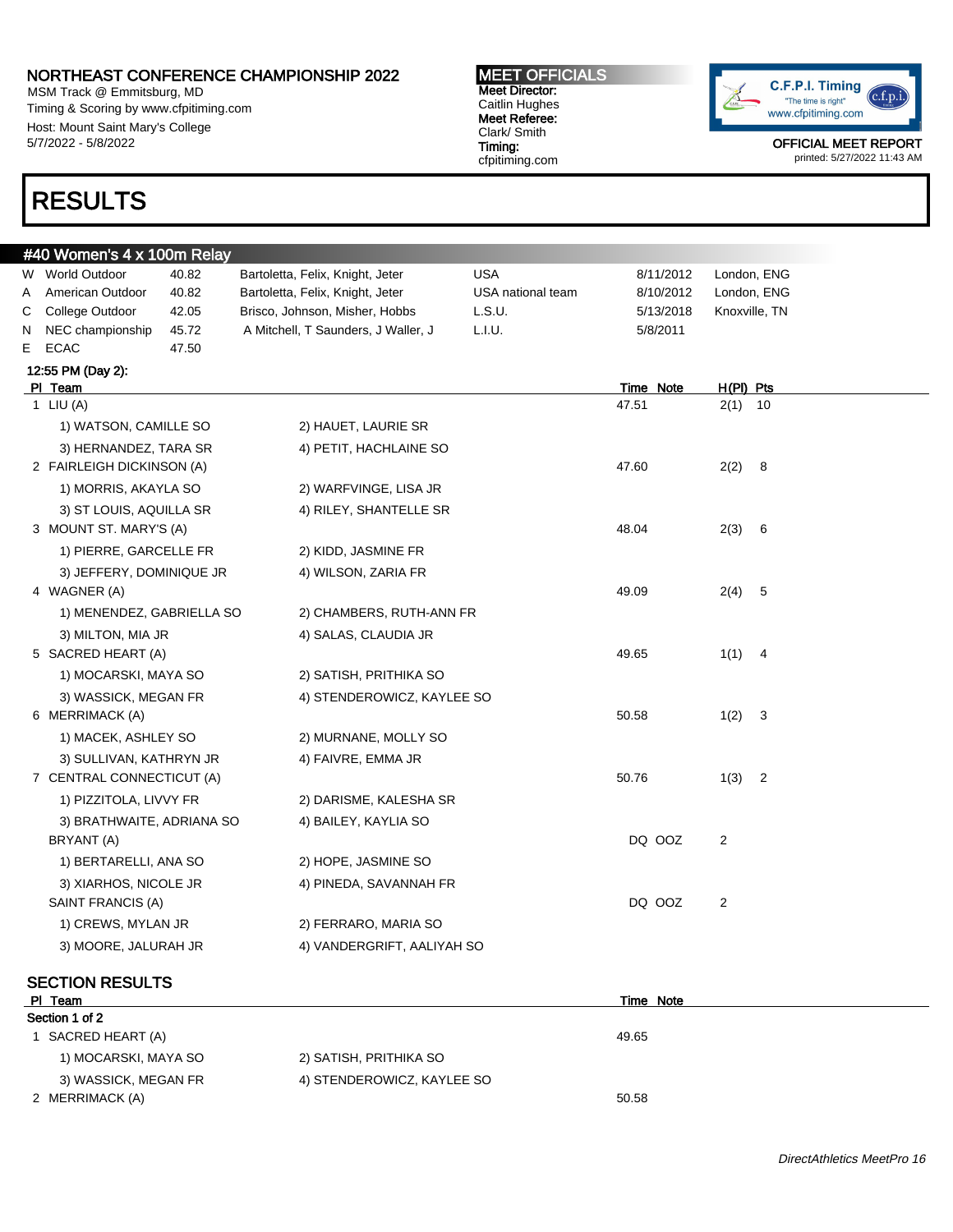MSM Track @ Emmitsburg, MD Timing & Scoring by www.cfpitiming.com Host: Mount Saint Mary's College 5/7/2022 - 5/8/2022

# RESULTS

### #40 Women's 4 x 100m Relay (cont'd) PI Team Time Note 1) MACEK, ASHLEY SO 2) MURNANE, MOLLY SO 3) SULLIVAN, KATHRYN JR 4) FAIVRE, EMMA JR Section 2 of 2 1 LIU (A) 47.51 1) WATSON, CAMILLE SO 2) HAUET, LAURIE SR 3) HERNANDEZ, TARA SR 4) PETIT, HACHLAINE SO 2 FAIRLEIGH DICKINSON (A) 47.60 1) MORRIS, AKAYLA SO 2) WARFVINGE, LISA JR 3) ST LOUIS, AQUILLA SR 4) RILEY, SHANTELLE SR 3 MOUNT ST. MARY'S (A) 48.04 1) PIERRE, GARCELLE FR 2) KIDD, JASMINE FR 3) JEFFERY, DOMINIQUE JR 4) WILSON, ZARIA FR 4 WAGNER (A) 49.09 1) MENENDEZ, GABRIELLA SO 2) CHAMBERS, RUTH-ANN FR 3) MILTON, MIA JR 4) SALAS, CLAUDIA JR BRYANT (A) DQ OOZ 1) BERTARELLI, ANA SO 2) HOPE, JASMINE SO 3) XIARHOS, NICOLE JR 4) PINEDA, SAVANNAH FR SAINT FRANCIS (A) DQ OOZ 1) CREWS, MYLAN JR 2) FERRARO, MARIA SO 3) MOORE, JALURAH JR 4) VANDERGRIFT, AALIYAH SO #42 Women's 4 x 400m Relay 3 turn stager W World Outdoor at 3:15.17 Ledovskaya, Nazarova, Pinigina, a URS 10/1/1988 Seoul, KOR A American Outdoor 3:15.51 Howard, Dixon, Brisco, Joyner USA national team 10/1/1988 Seoul, KOR C College Outdoor 3:23.13 Dunmore, Stevens, Guster, Rogers Oregon 6/10/2017 Eugene, OR N NEC championship 3:42.28 A DeCruise, L Otu, D Scott, A DeCruise Mount St. Mary's 5/8/2011 E ECAC 3:50.24 3:55 PM (Day 2): Pl Team Time Note H(Pl) Pts 1 LIU (A) 3:50.33 2(1) 10 1) CLAXTON, LONDON SO 2) MATESANZ, LUCIA SO 3) WATSON, CAMILLE SO 4) HERNANDEZ, TARA SR 2 FAIRLEIGH DICKINSON (A) 3:52.33 2(2) 8 1) LUCAS, CHLOE SO 2) LEWIS, JAZMYN SR 3) RILEY, SHANTELLE SR 4) CAMPBELL, SHY-ANN FR 3 BRYANT (A) 3 - 3 A - 3 A - 3 A - 3 A - 3 A - 3 A - 3 A - 3 A - 3 A - 3 A - 3 A - 3 A - 3 A - 3 A - 3 A - 3 A - 3 A - 3 A - 3 A - 3 A - 3 A - 3 A - 3 A - 3 A - 3 A - 3 A - 3 A - 3 A - 3 A - 3 A - 3 A - 3 A - 3 A - 3 A - 3 1) BERTARELLI, ANA SO 2) CAPOZZI, CHRISTINA SO 3) CAWLEY, LAUREN SO 4) GARRITY, EMMA SO 4 MOUNT ST. MARY'S (A) 3:56.68 1(1) 5 1) WILSON, ZARIA FR 2) KIDD, JASMINE FR 3) MOXEY, SAMAA FR 4) JEFFERY, DOMINIQUE JR

MEET OFFICIALS Meet Director: Caitlin Hughes Meet Referee: Clark/ Smith Timing: cfpitiming.com

C.F.P.I. Timing c.f.p.i "The time is right" www.cfpitiming.com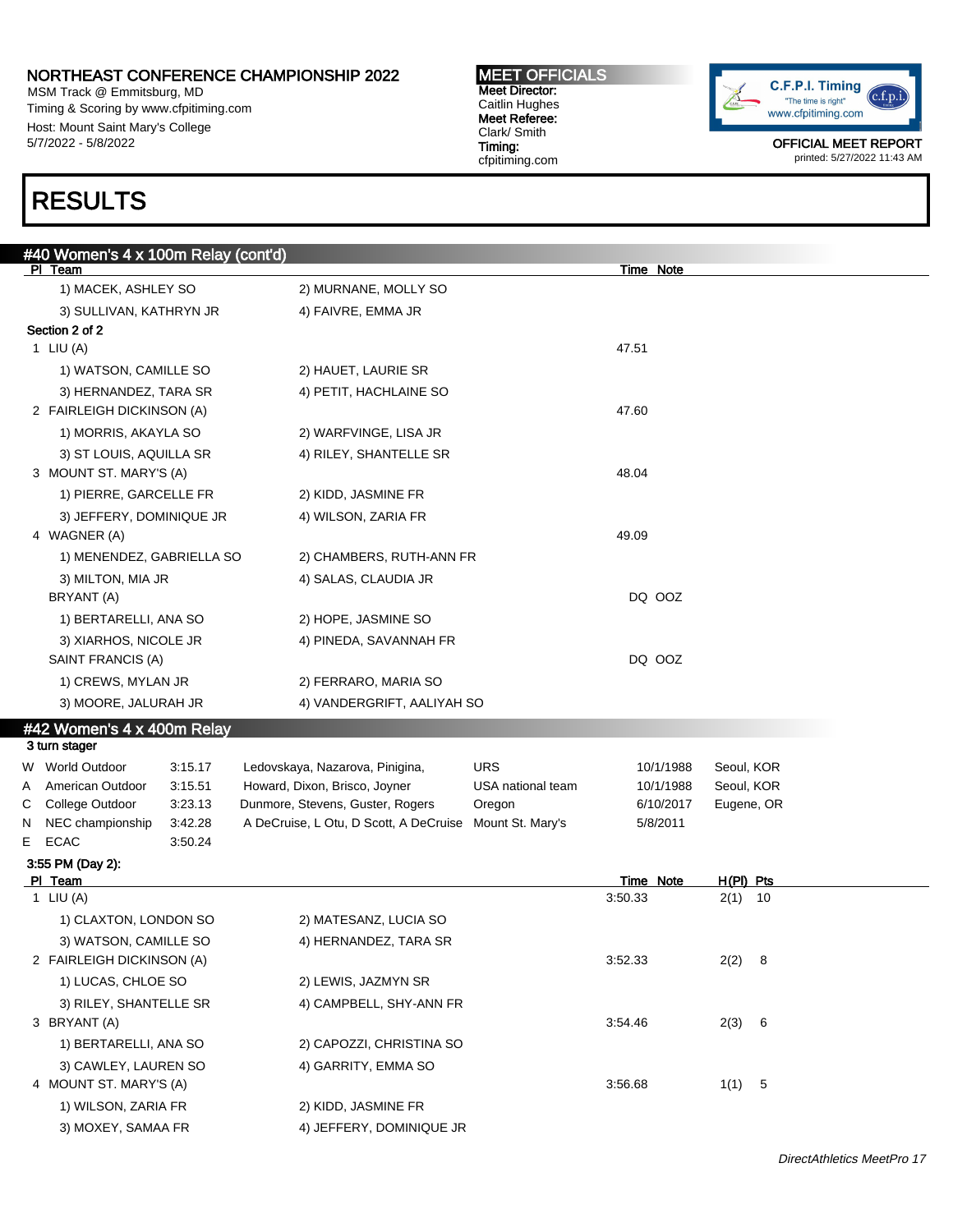MSM Track @ Emmitsburg, MD Timing & Scoring by www.cfpitiming.com Host: Mount Saint Mary's College 5/7/2022 - 5/8/2022

#### MEET OFFICIALS Meet Director: Caitlin Hughes Meet Referee: Clark/ Smith Timing: cfpitiming.com



OFFICIAL MEET REPORT printed: 5/27/2022 11:43 AM

## RESULTS

| #42 Women's 4 x 400m Relay (cont'd) |                           |                  |                                 |
|-------------------------------------|---------------------------|------------------|---------------------------------|
| 3:55 PM (Day 2):<br>PI Team         |                           | <b>Time Note</b> | $H(PI)$ Pts                     |
| 5 SAINT FRANCIS (A)                 |                           | 3:57.41          | $2(4)$ 4                        |
| 1) FERRARO, MARIA SO                | 2) JACOBS, MARLENA SO     |                  |                                 |
| 3) MOORE, JALURAH JR                | 4) WICKS, ZOE SR          |                  |                                 |
| $6$ ST. FRANCIS (N.Y.) (A)          |                           | 3:58.73          | 1(2) 3                          |
| 1) RENE, CHRISTINA FR               | 2) PATTERSON, JANEE' SO   |                  |                                 |
| 3) BLAKE, BEYONCE FR                | 4) DUNKLEY, ARMANI FR     |                  |                                 |
| 7 WAGNER (A)                        |                           | 3:59.48          | $2(5)$ 2                        |
| 8 CENTRAL CONNECTICUT (A)           |                           | 4:04.82          | 1(3)<br>$\overline{\mathbf{1}}$ |
| 1) CAMARA, MAGNALEN SO              | 2) BRATHWAITE, ADRIANA SO |                  |                                 |
| 3) DIAZ, KAMILAH SO                 | 4) BAILEY, KAYLIA SO      |                  |                                 |
| 9 MERRIMACK (A)                     |                           | 4:06.79          | 2(6)                            |
| 1) BOUCHROUCHE, CARLA SO            | 2) MURNANE, MOLLY SO      |                  |                                 |
| 3) SULLIVAN, KATHRYN JR             | 4) FAIVRE, EMMA JR        |                  |                                 |
| 10 SACRED HEART (A)                 |                           | 4:09.29          | 1(4)                            |
| 1) KAVARSKY, ALEXA JR               | 2) BRECKNER, MADISON FR   |                  |                                 |
| 3) CHORZEPA, TORI FR                | 4) GRANT, JADA SR         |                  |                                 |
| <b>SECTION RESULTS</b>              |                           |                  |                                 |
| PI Team                             |                           | Time Note        |                                 |
| Section 1 of 2                      |                           |                  |                                 |
| 1 MOUNT ST. MARY'S (A)              |                           | 3:56.68          |                                 |
| 1) WILSON, ZARIA FR                 | 2) KIDD, JASMINE FR       |                  |                                 |
| 3) MOXEY, SAMAA FR                  | 4) JEFFERY, DOMINIQUE JR  |                  |                                 |
| 2 ST. FRANCIS (N.Y.) (A)            |                           | 3:58.73          |                                 |
| 1) RENE, CHRISTINA FR               | 2) PATTERSON, JANEE' SO   |                  |                                 |
| 3) BLAKE, BEYONCE FR                | 4) DUNKLEY, ARMANI FR     |                  |                                 |
| 3 CENTRAL CONNECTICUT (A)           |                           | 4:04.82          |                                 |
| 1) CAMARA, MAGNALEN SO              | 2) BRATHWAITE, ADRIANA SO |                  |                                 |
| 3) DIAZ, KAMILAH SO                 | 4) BAILEY, KAYLIA SO      |                  |                                 |
| 4 SACRED HEART (A)                  |                           | 4:09.29          |                                 |
| 1) KAVARSKY, ALEXA JR               | 2) BRECKNER, MADISON FR   |                  |                                 |
| 3) CHORZEPA, TORI FR                | 4) GRANT, JADA SR         |                  |                                 |
| Section 2 of 2                      |                           |                  |                                 |
| 1 LIU $(A)$                         |                           | 3:50.33          |                                 |
| 1) CLAXTON, LONDON SO               | 2) MATESANZ, LUCIA SO     |                  |                                 |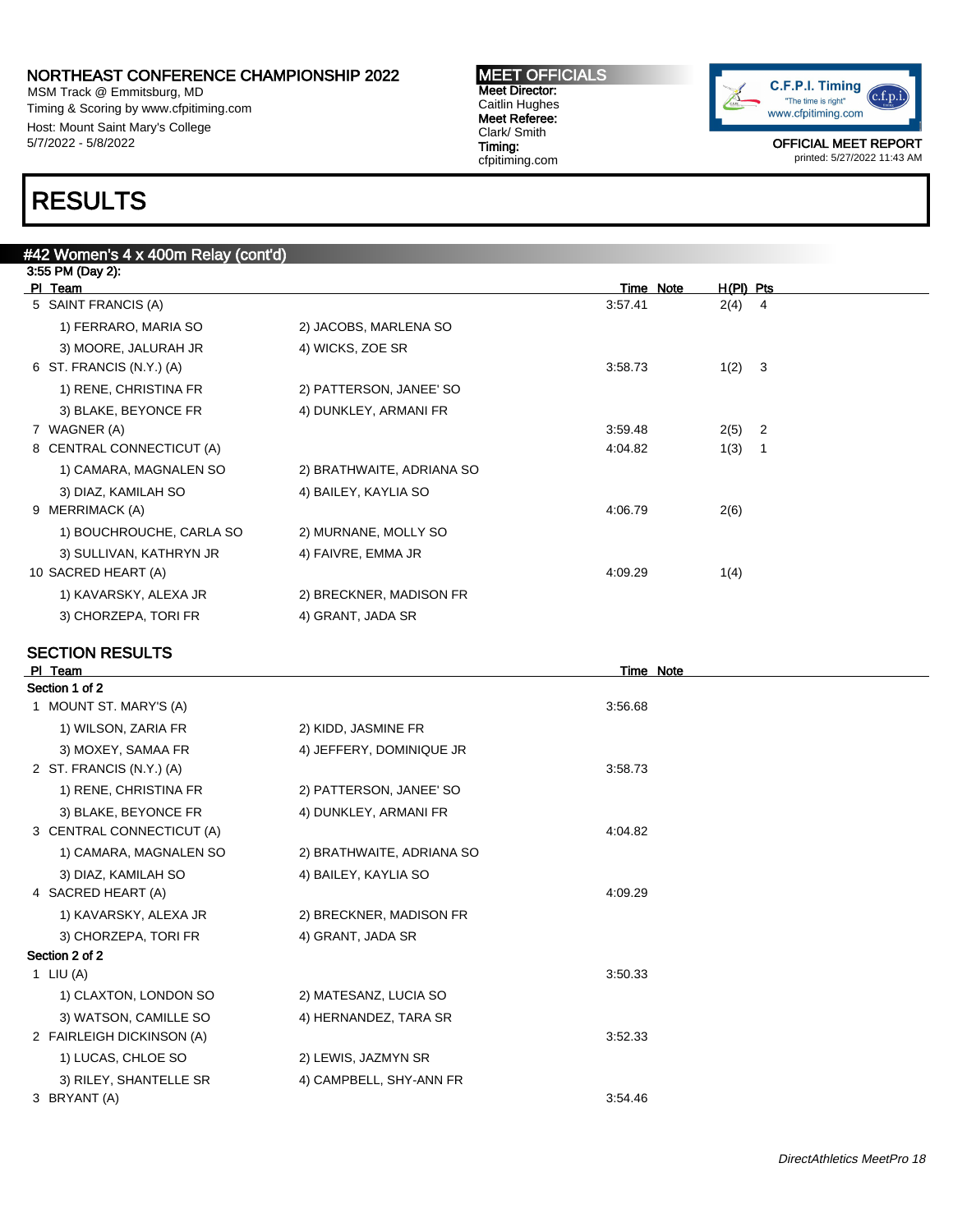MSM Track @ Emmitsburg, MD Timing & Scoring by www.cfpitiming.com Host: Mount Saint Mary's College 5/7/2022 - 5/8/2022

# RESULTS

MEET OFFICIALS Meet Director: Caitlin Hughes Meet Referee: Clark/ Smith Timing: cfpitiming.com



|        | #42 Women's 4 x 400m Relay (cont'd)             |                                                                 |                                        |                      |                            |
|--------|-------------------------------------------------|-----------------------------------------------------------------|----------------------------------------|----------------------|----------------------------|
|        | PI Team                                         |                                                                 |                                        | Time Note            |                            |
|        | 1) BERTARELLI, ANA SO                           | 2) CAPOZZI, CHRISTINA SO                                        |                                        |                      |                            |
|        | 3) CAWLEY, LAUREN SO                            | 4) GARRITY, EMMA SO                                             |                                        |                      |                            |
|        | 5 WAGNER (A)                                    |                                                                 |                                        | 3:59.48              |                            |
|        | 6 MERRIMACK (A)                                 |                                                                 |                                        | 4:06.79              |                            |
|        | 1) BOUCHROUCHE, CARLA SO                        | 2) MURNANE, MOLLY SO                                            |                                        |                      |                            |
|        | 3) SULLIVAN, KATHRYN JR                         | 4) FAIVRE, EMMA JR                                              |                                        |                      |                            |
|        | #46 Women's 4 x 800m Relay                      |                                                                 |                                        |                      |                            |
|        | 1 turn stager, 2 Alley start<br>W World Outdoor |                                                                 |                                        |                      |                            |
|        | 7:50.17<br>American Outdoor<br>8:00.62          | Olizarenko, Gurina, Borisova,<br>Price, Vessey, Ludlow, Montano | <b>URS</b><br><b>USA National Team</b> | 8/5/1984<br>5/3/2015 | Moscow, RUS<br>Nassau, BAH |
| A<br>С | College Outdoor<br>8:17.45                      | Margey, Piccirillo, Akande, Lipari                              | Villanova                              | 4/27/2013            | Philadelphia, PA           |
| N      | NEC championship<br>9:08.12                     | M. Kole, D. Boone, C. Hooper, E. Jaskot Mt. St. Mary's          |                                        | 5/4/2019             | New Britian, CT            |
| E.     | <b>ECAC</b><br>9:12.00                          |                                                                 |                                        |                      |                            |
|        | 3:00 PM (Day 1):                                |                                                                 |                                        |                      |                            |
|        | PI Team                                         |                                                                 |                                        | Time Note            | Pts                        |
|        | 1 LIU $(A)$                                     |                                                                 |                                        | 9:36.27              | 10                         |
|        | 1) HAUET, LAURIE SR                             | 2) HERNANDEZ, TARA SR                                           |                                        |                      |                            |
|        | 3) WATSON, CAMILLE SO                           | 4) PETIT, HACHLAINE SO                                          |                                        |                      |                            |
|        | 2 WAGNER (A)                                    |                                                                 |                                        | 9:45.68              | 8                          |
|        | 1) COMERFORD, GIAVANNA FR                       | 2) ADOLF, MARLENE FR                                            |                                        |                      |                            |
|        | 3) HAY, KAYLA SR                                | 4) BLANCO DURAN, ANA SO                                         |                                        |                      |                            |
|        | 3 SAINT FRANCIS (A)                             |                                                                 |                                        | 9.52.98              | 6                          |
|        | 1) LUNGER, EMILY JR                             | 2) CREWS, MYLAN JR                                              |                                        |                      |                            |
|        | 3) STANAVICH, GABRIELLE SO                      | 4) ALABAN-TAFON, RHODA SO                                       |                                        |                      |                            |
|        | 4 BRYANT (A)                                    |                                                                 |                                        | 10:06.48             | 5                          |
|        | 1) GARRITY, EMMA SO                             | 2) PINEDA, SAVANNAH FR                                          |                                        |                      |                            |
|        | 3) BERTARELLI, ANA SO                           | 4) XIARHOS, NICOLE JR                                           |                                        |                      |                            |
|        | 5 CENTRAL CONNECTICUT (A)                       |                                                                 |                                        | 10:12.93             | 4                          |
|        | 1) DIAZ, KAMILAH SO                             | 2) CAMARA, MAGNALEN SO                                          |                                        |                      |                            |
|        |                                                 |                                                                 |                                        |                      |                            |
|        | 3) BRATHWAITE, ADRIANA SO<br>6 SACRED HEART (A) | 4) BAILEY, KAYLIA SO                                            |                                        | 10:20.02             | 3                          |
|        |                                                 |                                                                 |                                        |                      |                            |
|        | 1) SZILAGYI, NICOLE JR                          | 2) BRECKNER, MADISON FR                                         |                                        |                      |                            |
|        | 3) KAVARSKY, ALEXA JR                           | 4) CHORZEPA, TORI FR                                            |                                        |                      |                            |
|        | 7 MERRIMACK (A)                                 |                                                                 |                                        | 10:28.38             | $\overline{c}$             |
|        | 1) BOUVIER, EMMA JR                             | 2) BELAND, SOPHIA SO                                            |                                        |                      |                            |
|        | 3) NEEDHAM, RACHEL JR                           | 4) GRISE, KATELYN JR                                            |                                        |                      |                            |
|        | 8 MOUNT ST. MARY'S (A)                          |                                                                 |                                        | 10:39.10             | 1                          |
|        | 1) WILSON, ZARIA FR                             | 2) KIDD, JASMINE FR                                             |                                        |                      |                            |
|        | 3) MOXEY, SAMAA FR                              | 4) JEFFERY, DOMINIQUE JR                                        |                                        |                      |                            |
|        | <b>FAIRLEIGH DICKINSON (A)</b>                  |                                                                 |                                        | <b>DNS</b>           |                            |
|        | 1) LEWIS, JAZMYN SR                             | 2) LUCAS, CHLOE SO                                              |                                        |                      |                            |
|        | 3) CAMPBELL, SHY-ANN FR                         | 4) WARFVINGE, LISA JR                                           |                                        |                      |                            |
|        |                                                 |                                                                 |                                        |                      |                            |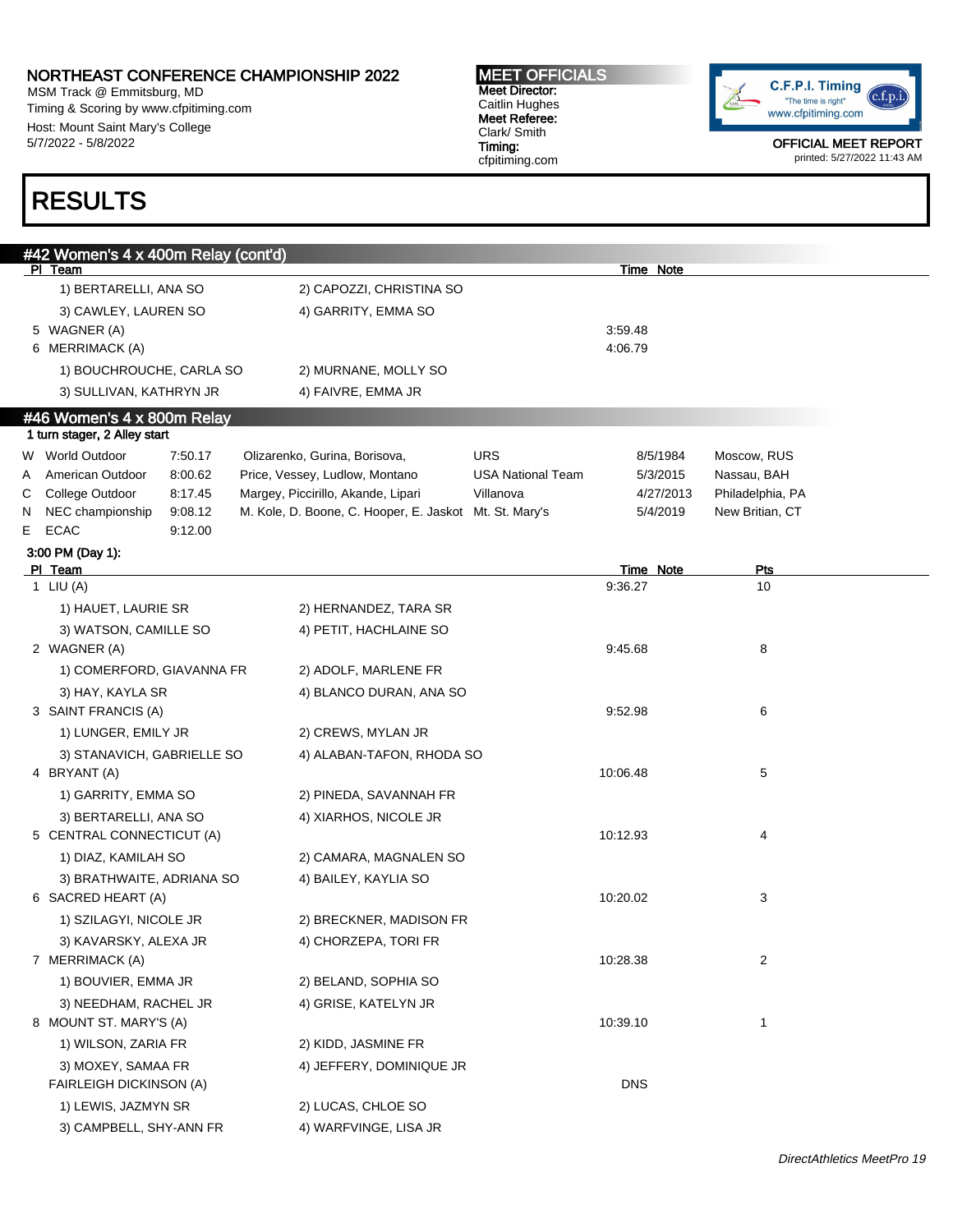MSM Track @ Emmitsburg, MD Timing & Scoring by www.cfpitiming.com Host: Mount Saint Mary's College 5/7/2022 - 5/8/2022

## RESULTS

#20 Women's High Jump

#### MEET OFFICIALS Meet Director: Caitlin Hughes Meet Referee: Clark/ Smith Timing:

cfpitiming.com



OFFICIAL MEET REPORT printed: 5/27/2022 11:43 AM

| Progression- 1.39, 1.44, 1.49, 1.54, 1.59, 1.64, 1.67, 1.70, 1.73, +0.03 |                   |                         |               |           |                 |  |  |  |  |  |  |
|--------------------------------------------------------------------------|-------------------|-------------------------|---------------|-----------|-----------------|--|--|--|--|--|--|
| W World Outdoor                                                          | 2.09 <sub>m</sub> | Stefka Kostadinova      | <b>BUL</b>    | 8/30/1987 | Rome, ITA       |  |  |  |  |  |  |
| A American Outdoor                                                       | 2.05 <sub>m</sub> | Chaunte Lowe            | Nike          | 6/26/2010 | Des Moines, IA  |  |  |  |  |  |  |
| C College Outdoor                                                        | 1.99m             | <b>Brigetta Barrett</b> | Arizona       | 5/11/2013 | Los Angeles, CA |  |  |  |  |  |  |
| N NEC championship                                                       | 1.78m             | Kyaira Wright-Harmon    | LIU- Brooklyn | 5/2/2015  |                 |  |  |  |  |  |  |
| E ECAC                                                                   | 1.67m             |                         |               |           |                 |  |  |  |  |  |  |

1:00 PM (Day 1):

| PI Name                 | Yr Team              | <b>Mark</b>                               | 1.39       | .44        | 1.49       | 1.54       | 1.59       | 1.64           | 1.67       | 1.70       | 1.75 | Pts |
|-------------------------|----------------------|-------------------------------------------|------------|------------|------------|------------|------------|----------------|------------|------------|------|-----|
| 1 LUNGER, EMILY         | <b>JR SAINT FRAN</b> | E 1.70m 5' 7"                             | <b>PPP</b> | <b>PPP</b> | <b>PPP</b> | <b>PPP</b> | $\circ$    | O              | O          | <b>XXO</b> | XXX  | 10  |
| 2 HURD, ALISSA          | FR CENTRAL C         | 1.64m $5'$ 4 $\frac{1}{2}$                | <b>PPP</b> | <b>PPP</b> | <b>PPP</b> | $\circ$    | $\circ$    | $\circ$        | XXX.       |            |      | 8   |
| 3 RATCHFORD, CAROLINE   | <b>SO SAINT FRAN</b> | 1.64m $5'$ 4 $\frac{1}{2}$                | <b>PPP</b> | <b>PPP</b> | <b>PPP</b> | $\circ$    | $\circ$    | X <sub>O</sub> | <b>XXX</b> |            |      | 6   |
| 4 DOUGELA, HAYLEY       | <b>SR MERRIMACK</b>  | 1.64m $5'$ 4 $\frac{1}{2}$                | <b>PPP</b> | <b>PPP</b> | $\circ$    | $\circ$    | XO         | XXO            | XXX        |            |      | 5   |
| 5 DUNKLEY, ARMANI       | FR ST. FRANCIS       | 1.59m $5'2'$                              | <b>PPP</b> | <b>PPP</b> | <b>PPP</b> | $\circ$    | XO         | <b>XXX</b>     |            |            |      | 4   |
| 6 BOMBA, SKYLER         | <b>JR MERRIMACK</b>  | 1.54m $5'0\frac{1}{2}$                    | <b>PPP</b> | $\circ$    | XO         | $\circ$    | <b>XXX</b> |                |            |            |      | 3   |
| 7 HACKETT, KAYLA        | SO MOUNT ST.         | 1.49m 4' $10\frac{1}{2}$                  | <b>PPP</b> | XO.        | $\circ$    | <b>XXX</b> |            |                |            |            |      | 2   |
| 8 LAMOREAUX, SARAH      | FR SACRED HE         | 1.49m $4'$ 10 <sup>1/2</sup>              | $\circ$    | $\circ$    | XO         | XXX        |            |                |            |            |      | 0.5 |
| 8 FODERA, MAGGIE        | FR BRYANT            | 1.49m $4'$ 10 <sup>1/2</sup>              | <b>PPP</b> | $\circ$    | XO         | XXX        |            |                |            |            |      | 0.5 |
| 10 HETZLER, CARSYN      | SO MOUNT ST.         | 1.49m $4'$ 10 <sup>1</sup> / <sub>2</sub> | <b>PPP</b> | XO.        | XO         | <b>XXX</b> |            |                |            |            |      |     |
| 11 DECARLI, STEPHANIE   | <b>JR BRYANT</b>     | 1.49m $4'$ 10 <sup>1/2</sup>              | <b>PPP</b> | $\circ$    | <b>XXO</b> | <b>XXX</b> |            |                |            |            |      |     |
| 12 CHEVANNES, JAELYN    | SO MOUNT ST.         | 1.44m $4'8^{3/4}$                         | <b>PPP</b> | $\circ$    | <b>XXX</b> |            |            |                |            |            |      |     |
| 12 ARCHANGELO, MADELINE | SO SACRED HE         | 1.44m $4'8^{3/4}$                         | $\circ$    | $\circ$    | <b>XXX</b> |            |            |                |            |            |      |     |
| 14 PATTERSON, JANEE'    | SO ST. FRANCIS       | 1.44m $4'8^{3/4}$                         | <b>PPP</b> | XO         | <b>XXX</b> |            |            |                |            |            |      |     |

### #22 Women's Pole Vault

|   |                                 |       | Progression- 2.75, 2.90, 3.05, 3.20, 3.30, 3.40, 3.50, 3.60, 3.65, 3.70, 3.75, 3.80, +0.05 |                                                  |            |                   |             |            |            |            |           |                 |     |
|---|---------------------------------|-------|--------------------------------------------------------------------------------------------|--------------------------------------------------|------------|-------------------|-------------|------------|------------|------------|-----------|-----------------|-----|
|   | W World Outdoor                 | 5.06m | Yelena Isinbayeva                                                                          |                                                  | <b>RUS</b> |                   |             |            | 0          |            |           | Zürich, SUI     |     |
| A | American Outdoor                | 5.00m | Sandi Morris                                                                               |                                                  | Nike       |                   |             |            |            | 9/9/2016   |           | Brussels, BEL   |     |
|   | C College Outdoor               | 4.73m | Olivia Gruver                                                                              |                                                  |            | Washington        |             |            |            | 3/29/2019  |           | Palo Alto, CA   |     |
|   | N NEC championship              | 4.05m | Taylor Weaver                                                                              |                                                  |            | St. Francis Univ. |             |            |            | 5/4/2019   |           | New Britian, CT |     |
|   | E ECAC                          | 3.70m |                                                                                            |                                                  |            |                   |             |            |            |            |           |                 |     |
|   | 12:30 AM (Day 2):               |       |                                                                                            |                                                  |            |                   |             |            |            |            |           |                 |     |
|   | PI Name                         |       | Yr Team                                                                                    | Mark                                             | 2.75       | 2.90              | 3.05        | 3.20       | 3.30       | 3.40       | 3.50      | 3.60            | Pts |
|   | WARDEN, LOIS                    |       | <b>SO BRYANT</b>                                                                           | 3.50m $11'5^{3/4}$                               | <b>PPP</b> | <b>PPP</b>        | <b>PPP</b>  | <b>PPP</b> | <b>PPP</b> | <b>PPP</b> | $\Omega$  | <b>XXX</b>      | 10  |
|   | 2 BOMBA, SKYLER                 |       | <b>JR MERRIMACK</b>                                                                        | 3.50m $11'5^{3}/4$                               | <b>PPP</b> | <b>PPP</b>        | <b>PPP</b>  | O          |            | XXO        | O         | <b>XXX</b>      | 8   |
|   | - - - - - - - - - - - - - - - - |       | $\sim$ $\sim$ $\sim$ $\sim$ $\sim$ $\sim$ $\sim$ $\sim$                                    | $\sim$ $\sim$ $\sim$ $\sim$ $\sim$ $\sim$ $\sim$ |            |                   | --- --- --- | ---        | $\sim$     | $\sim$     | $\lambda$ | 1.1111          |     |

| 3 PASRAM, JENNIFER   | SO SACRED HE         | 3.50m $11'5^{3/4}$ | <b>PPP</b> | <b>PPP</b> | <b>PPP</b> | <b>PPP</b> | $\circ$    | $\circ$ | XO         | <b>XXX</b> | 6 |
|----------------------|----------------------|--------------------|------------|------------|------------|------------|------------|---------|------------|------------|---|
| 4 JACOBS, MARLENA    | <b>SO SAINT FRAN</b> | 3.50m $11'5^{3/4}$ | <b>PPP</b> | <b>PPP</b> | <b>PPP</b> | <b>PPP</b> | <b>PPP</b> | $\circ$ | XXO        | XXX        | 5 |
| 5 MARTINEZ, SHILEIGH | JR BRYANT            | 3.40m $11'$ $13'$  | <b>PPP</b> | <b>PPP</b> | <b>PPP</b> | $\circ$    | O          | $\circ$ | <b>XXX</b> |            | 4 |
| 6 ENGELS, JENNA      | FR SACRED HE         | 3.20m $10'6''$     | <b>PPP</b> | <b>PPP</b> | $\circ$    | XO         | <b>XXX</b> |         |            |            | 3 |
| 7 GARDNER, ANNA      | <b>SO MERRIMACK</b>  | 3.20m $10'6''$     | $\circ$    | $\circ$    | $\circ$    | XXO        | <b>XXX</b> |         |            |            | 2 |
| 8 FITZGERALD, EVYN   | FR MOUNT ST.         | $3.05m$ 10' 0"     | $\circ$    | $\circ$    | $\circ$    | XXX        |            |         |            |            |   |
| 9 LAROSA, VITTORIA   | <b>JR SAINT FRAN</b> | 2.90m $9'6^{1/4}$  | XO.        | $\circ$    | XXX        |            |            |         |            |            |   |
| CLOUTIER, HANNAH     | <b>SR WAGNER</b>     | NH.                | <b>PPP</b> | <b>XXX</b> |            |            |            |         |            |            |   |
| MADLAMBAYAN, ELANA   | <b>FR SAINT FRAN</b> | <b>NH</b>          | <b>PPP</b> | <b>PPP</b> | XXX        |            |            |         |            |            |   |
| <b>GOLAS, SYDNEY</b> | FR BRYANT            | <b>NH</b>          | <b>PPP</b> | <b>XXX</b> |            |            |            |         |            |            |   |
| BAEZ, RABECCA        | SO LIU               | <b>NH</b>          | <b>PPP</b> | <b>XXX</b> |            |            |            |         |            |            |   |
| HANDLIN, HOPE        | FR SACRED HE         | <b>NH</b>          | <b>PPP</b> | <b>PPP</b> | <b>XXX</b> |            |            |         |            |            |   |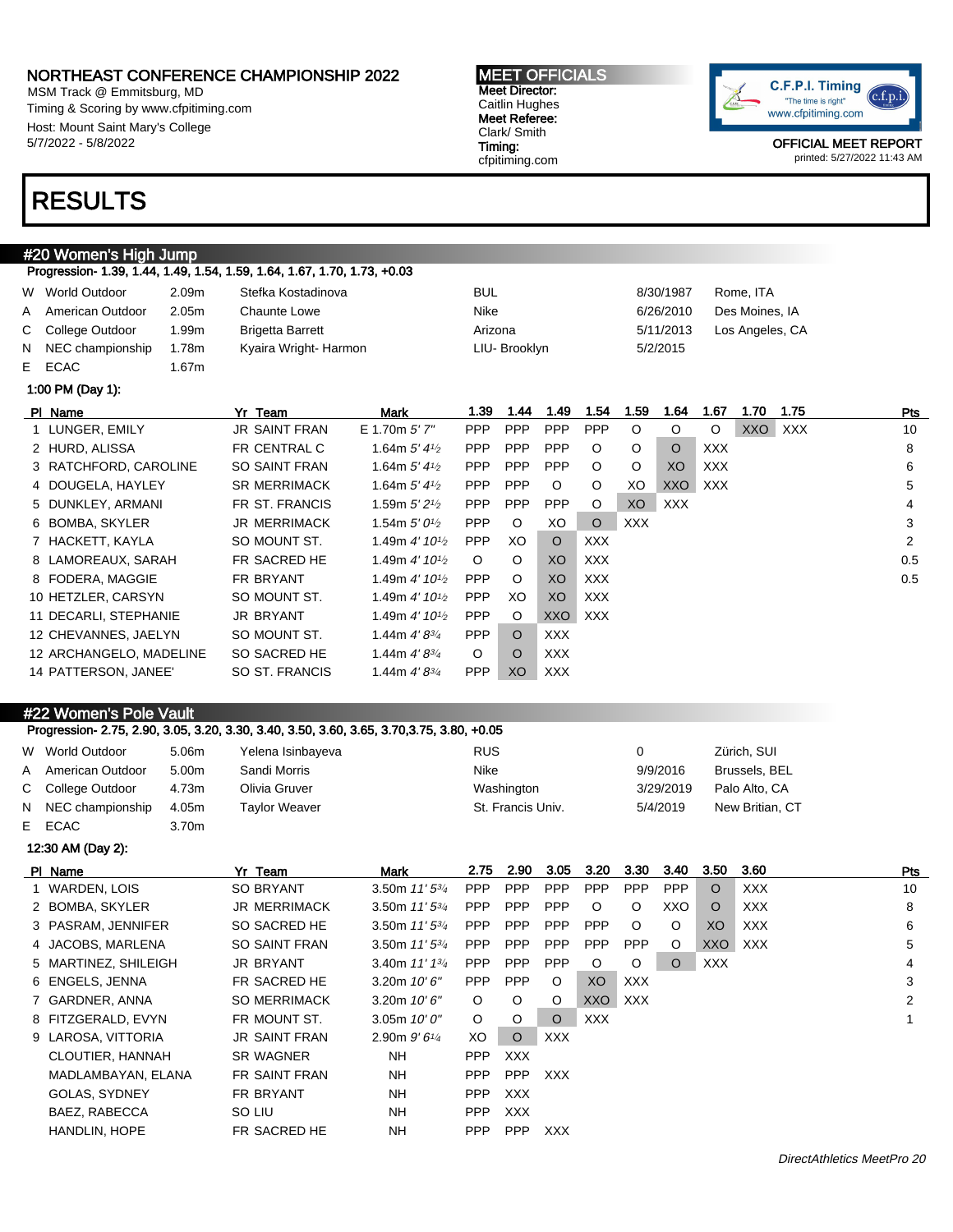MSM Track @ Emmitsburg, MD Timing & Scoring by www.cfpitiming.com Host: Mount Saint Mary's College 5/7/2022 - 5/8/2022

#### #22 Women's Pole Vault (cont'd) 12:30 AM (Day 2): Pl Name Yr Team Mark 2.75 2.90 3.05 3.20 3.30 3.40 3.50 3.60 Pts FINN, RACHEL SR MOUNT ST. DNS #24 Women's Long Jump 9 plus ties to final for 3 additional jumps W World Outdoor 2.52m Galina Chistyakova CHO URS CHO 6/11/1988 St. Petersburg, A American Outdoor 7.49m Jackie Joyner-Kersee Honda Honda 5/22/1994 New York, NY C College Outdoor 7.14m Tara Davis Texas Texas 3/25/2021 Austin, TX N NEC championship 6.28m Tisifenee Taylor Monmouth Monmouth 5/5/2007 E ECAC 5.90m 10:00 AM (Day 1): PIName Yr Team Mark Rnd 1 Rnd 2 Rnd 3 Rnd 4 Rnd 5 Rnd 6 F(Pl) Pts 1 ST LOUIS, AQUILLA SR FAIRLEIGH 5.50m  $18'0^{1/2}$ (NW)  $\begin{array}{|l} 4.92 \, (-1.8) \, | \, 4.85 \, (-2.3) \qquad 5.50 \qquad \qquad 4.94 \qquad \qquad 4.93 \qquad \qquad 4.66 \qquad \qquad 2(1) \quad 10 \end{array}$ 2 MURPHY, MADELINE SO SAINT FRAN 5.42m 17' 9<sup>1</sup>/2 (NW)  $\begin{array}{|l|c|c|c|c|c|c|c|} \hline \end{array}$  (NW)  $\begin{array}{|l|c|c|c|c|c|c|} \hline \end{array}$  4.91 (–1.4) 5.42 5.27 5.27 5.23 5.35 2(2) 8 3 WARFVINGE, LISA JR FAIRLEIGH 5.26m 17' 3<sup>1/4</sup>  $(-1.6)$  4.85 4.84 (-2.6) 4.86 5.18 (+0.5) 5.15 (-2.1) 5.26 (-1.6) 2(3) 6 4 STENDEROWICZ, KAYLEE SO SACRED HE 5.24m 17' 21/<sup>4</sup>  $(-2.6)$  5.24  $(-2.6)$  5.16  $(-1.3)$  5.13 5.16 5.21 5.12 2(4) 5 5 ARCHANGELO, MADELINE SO SACRED HE 5.10m 16' 83/4  $(-1.7)$  5.04 (-0.6) 4.72 (-1.3) 5.10 (-1.7) PASS PASS PASS 1(1) 4 6 WALKER, AALIYAH SO CENTRAL C 5.10m 16' 83/4  $(-0.6)$  4.84 (-1.4) 4.74 (-2.9) 5.10 (-0.6) FOUL FOUL 4.73 1(2) 3 7 ALLER ESPINA, EMMA SO MOUNT ST. 5.10m 16'83/4  $(-1.2)$  5.10  $(-1.2)$  4.65 FOUL FOUL PASS PASS 2(5) 2 8 BEITEL, JENNA SO SAINT FRAN 5.05m 16' 7" (NW)  $\begin{array}{|l} 4.92 \begin{pmatrix} -0.9 \end{pmatrix} \end{array}$   $\begin{array}{|l} 4.76 \begin{pmatrix} -1.5 \end{pmatrix}$   $\begin{array}{|l} 4.96 \end{array}$   $\begin{array}{|l} 4.74 \end{array}$   $\begin{array}{|l} 5.03 \end{array}$   $\begin{array}{|l} 5.05 \end{array}$   $\begin{array}{|l} 2(6) \end{array}$  1 9 BOMBA, SKYLER JR MERRIMACK 4.91m 16' 1<sup>1/2</sup>  $(NW)$  4.90 (-0.7) 4.84 (-0.6) 4.91 4.67 (-1.8) PASS PASS 2(7) 10 HART, LOGAN SO MOUNT ST. 4.85m 15' 11"  $(-0.9)$  4.85  $(-0.9)$  4.72 4.36 2(8) 11 SMITH, SIMONE FR MOUNT ST. 4.83m 15' 10<sup>1</sup>/4 (-3.4)  $(-3.4)$  FOUL 4.83  $(-3.4)$  FOUL 1(3) 11 MORRIS, AKAYLA SO FAIRLEIGH 4.83m 15' 10<sup>1/4</sup> (NW)  $(NW)$  FOUL 4.83 FOUL FOUL FOUL FOUL 2(9) 13 ATOLAGBE, TOLULOPE JR ST. FRANCIS 4.78m 15' 81/<sup>4</sup>  $(NW)$  4.46 (-0.9) FOUL 4.78 2(10) 14 LAVELLE, ERIN FR SACRED HE 4.63m 15' 2<sup>1/4</sup>  $(-4.0)$  FOUL  $4.32$  (-1.1)  $4.63$  (-4.0) 1(4) 15 YABIT, AGATHE FR WAGNER 4.57m 15' 0"  $(-2.0)$  4.57  $(-2.0)$  4.46  $(-1.6)$  FOUL 1(5) 16 BLAKE, BEYONCE FR ST. FRANCIS 4.56m 14' 11<sup>1</sup>/2 (-1.1)  $(4.47 \, (-2.0) \, 4.56 \, (-1.1) \, 4.45 \, (-1.4) \tag{6}$ 17 LESKAUSKAITE, DOMINYKA JR FAIRLEIGH 4.56m 14' 111/2 (-2.9)  $(-2.9)$  4.56  $(-2.9)$  FOUL 4.37  $(-0.6)$  1(7) 18 MONYE, JESSICA FR ST. FRANCIS 4.56m 14' 11<sup>1</sup>/2 (-1.5) FOUL FOUL 4.56 (-1.5) 1(8) 19 OLSSON, ANJA SO LIU 4.50m 14' 9<sup>1</sup>/<sub>4</sub> (-1.1) FOUL  $4.50 (-1.1)$   $4.41 (-2.7)$   $1(9)$ 20 LAWLOR, MEGAN SO BRYANT 4.46m 14' 73/4  $(-1.6)$  4.46  $(-1.6)$  4.36  $(-1.2)$  4.37  $(-2.3)$  1(10) 21 COOPER, MARIE-THERESE FR SAINT FRAN 4.46m 14' 73/4  $(-0.3)$  FOUL 4.46 (-0.3) 4.21 (-1.0) 1(11) 22 HOPE, JASMINE SO BRYANT 4.42m 14' 6"  $(-1.8)$  FOUL 4.42 (-1.8) 4.38 2(11) 23 ALSTON, JODI SR FAIRLEIGH 4.34m 14' 3"  $(-3.0)$  4.28 (-1.2) 4.34 (-3.0) FOUL 1(12) 24 EGAN, ERIN FR CENTRAL C 1.45m 4' 9<sup>1</sup>/<sub>4</sub>  $(-1.5)$  FOUL 1.45 (-1.5) FOUL 1.49 DUNKLEY, ARMANI FR ST. FRANCIS NM FOUL FOUL FOUL 2 BRODY, TARA JR SACRED HE NM FOUL FOUL FOUL 2 FLIGHT RESULTS Pl Name Yr Team Mark Rnd 1 Rnd 2 Rnd 3 Rnd 4 Rnd 5 Rnd 6 cfpitiming.com printed: 5/27/2022 11:43 AM RESULTS

| סוווגסויו ו            | 11 I CAIII   | war                                                            | .    | .            | .                                            | .           | .           | .           |
|------------------------|--------------|----------------------------------------------------------------|------|--------------|----------------------------------------------|-------------|-------------|-------------|
| Flight 1 of 2          |              |                                                                |      |              |                                              |             |             |             |
| 1 ARCHANGELO, MADELINE | SO SACRED HE | 5.10m $16' 8^{3/4}$ (-1.7) 5.04 (-0.6) 4.72 (-1.3) 5.10 (-1.7) |      |              |                                              | <b>PASS</b> | <b>PASS</b> | <b>PASS</b> |
| 2 WALKER, AALIYAH      | SO CENTRAL C | 5.10m $16' 8^{3/4}$                                            |      |              | $(-0.6)$ 4.84 (-1.4) 4.74 (-2.9) 5.10 (-0.6) | <b>FOUL</b> | <b>FOUL</b> | 4.73        |
| 3 SMITH, SIMONE        | FR MOUNT ST. | 4.83m $15'$ $10^{1/4}$ $(-3.4)$                                | FOUL | $4.83(-3.4)$ | FOUL                                         |             |             |             |
| 4 LAVELLE, ERIN        | FR SACRED HE | $(-4.0)$<br>4.63m <i>15' 2<sup>1/4</sup></i>                   | FOUL | $4.32(-1.1)$ | $4.63(-4.0)$                                 |             |             |             |



OFFICIAL MEET REPORT

#### MEET OFFICIALS Meet Director: Caitlin Hughes Meet Referee: Clark/ Smith Timing: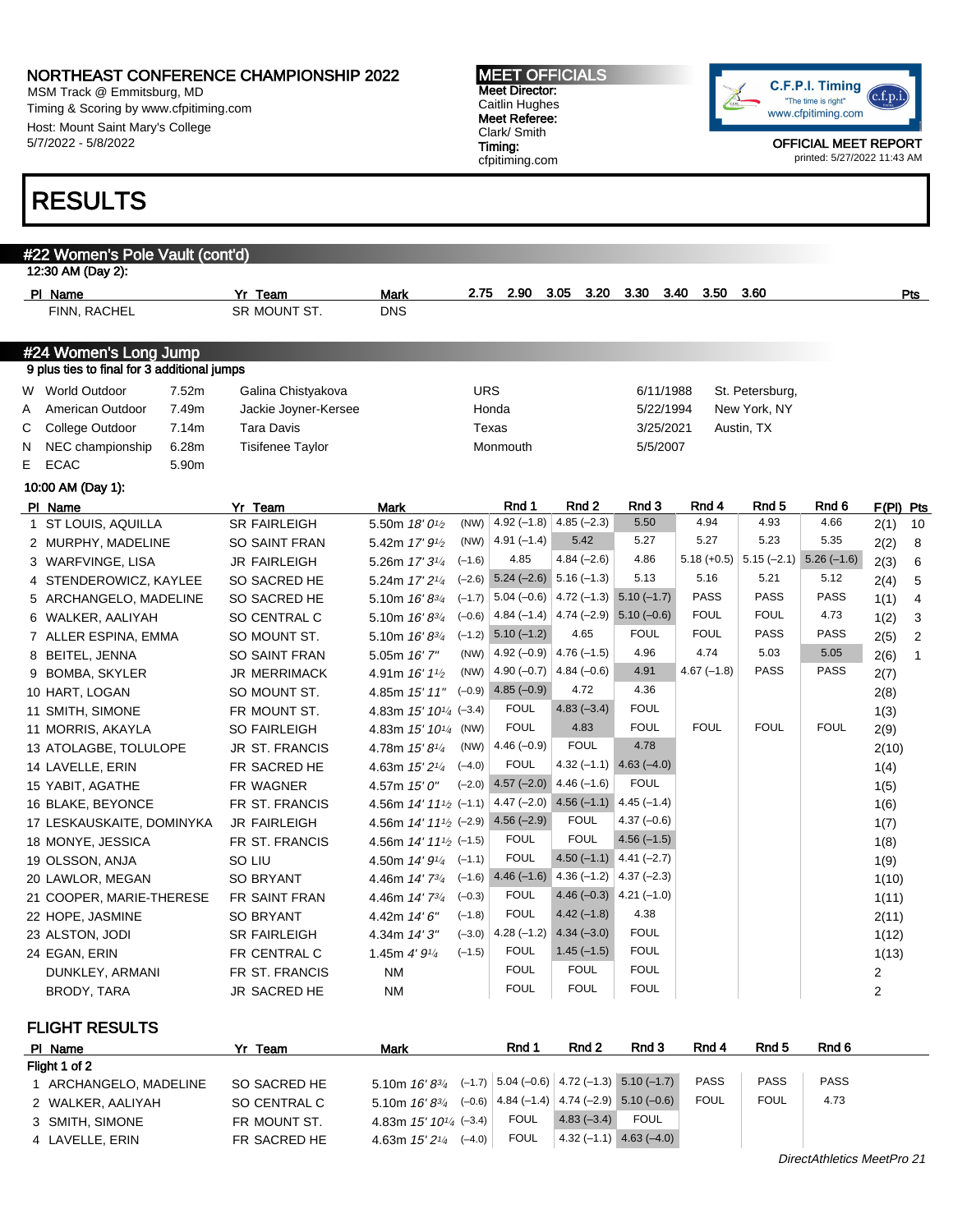MSM Track @ Emmitsburg, MD Timing & Scoring by www.cfpitiming.com Host: Mount Saint Mary's College 5/7/2022 - 5/8/2022

#### MEET OFFICIALS Meet Director: Caitlin Hughes Meet Referee: Clark/ Smith Timing: cfpitiming.com



OFFICIAL MEET REPORT printed: 5/27/2022 11:43 AM

## RESULTS

### #24 Women's Long Jump (cont'd)

| PI Name                                     | Yr Team               | <b>Mark</b>                                                                             | Rnd 1                                  | Rnd 2                                                        | Rnd 3                                      | Rnd 4        | Rnd <sub>5</sub>                             | Rnd 6                                                                                  |                        |
|---------------------------------------------|-----------------------|-----------------------------------------------------------------------------------------|----------------------------------------|--------------------------------------------------------------|--------------------------------------------|--------------|----------------------------------------------|----------------------------------------------------------------------------------------|------------------------|
| 5 YABIT, AGATHE                             | FR WAGNER             | 4.57m 15' 0"<br>$(-2.0)$                                                                | $4.57(-2.0)$                           | $4.46(-1.6)$                                                 | <b>FOUL</b>                                |              |                                              |                                                                                        |                        |
| 6 BLAKE, BEYONCE                            | FR ST. FRANCIS        | 4.56m $14'$ $11'$ <sup>2</sup> $(-1.1)$ $4.47$ $(-2.0)$ $4.56$ $(-1.1)$ $4.45$ $(-1.4)$ |                                        |                                                              |                                            |              |                                              |                                                                                        |                        |
| 7 LESKAUSKAITE, DOMINYKA                    | JR FAIRLEIGH          | 4.56m $14'$ $11'_{2}$ (-2.9) 4.56 (-2.9)                                                |                                        | <b>FOUL</b>                                                  | $4.37(-0.6)$                               |              |                                              |                                                                                        |                        |
| 8 MONYE, JESSICA                            | <b>FR ST. FRANCIS</b> | 4.56m $14'$ $11'$ <sub>2</sub> $(-1.5)$                                                 | <b>FOUL</b>                            | <b>FOUL</b>                                                  | $4.56(-1.5)$                               |              |                                              |                                                                                        |                        |
| 9 OLSSON, ANJA                              | SO LIU                | 4.50m 14' 91/4<br>$(-1.1)$                                                              | <b>FOUL</b>                            |                                                              | 4.50 $(-1.1)$ 4.41 $(-2.7)$                |              |                                              |                                                                                        |                        |
| 10 LAWLOR, MEGAN                            | <b>SO BRYANT</b>      | 4.46m 14' 73/4                                                                          |                                        | $(-1.6)$ 4.46 $(-1.6)$ 4.36 $(-1.2)$ 4.37 $(-2.3)$           |                                            |              |                                              |                                                                                        |                        |
| 11 COOPER, MARIE-THERESE                    | FR SAINT FRAN         | $(-0.3)$<br>4.46m 14' 73/4                                                              | <b>FOUL</b>                            |                                                              | 4.46 $(-0.3)$ 4.21 $(-1.0)$                |              |                                              |                                                                                        |                        |
| 12 ALSTON, JODI                             | <b>SR FAIRLEIGH</b>   | 4.34m 14' 3"                                                                            | $(-3.0)$ 4.28 $(-1.2)$ 4.34 $(-3.0)$   |                                                              | <b>FOUL</b>                                |              |                                              |                                                                                        |                        |
| 13 EGAN, ERIN                               | FR CENTRAL C          | $(-1.5)$<br>1.45m $4'9\frac{1}{4}$                                                      | <b>FOUL</b>                            | $1.45(-1.5)$                                                 | <b>FOUL</b>                                |              |                                              |                                                                                        |                        |
| Flight 2 of 2                               |                       |                                                                                         |                                        |                                                              |                                            |              |                                              |                                                                                        |                        |
| 1 ST LOUIS, AQUILLA                         | <b>SR FAIRLEIGH</b>   | 5.50m 18' 0 <sup>1</sup> / <sub>2</sub>                                                 | (NW) $ 4.92(-1.8) 4.85(-2.3)$          |                                                              | 5.50                                       | 4.94         | 4.93                                         | 4.66                                                                                   |                        |
| 2 MURPHY, MADELINE                          | <b>SO SAINT FRAN</b>  | 5.42m $17'$ $9\frac{1}{2}$                                                              | (NW) $ 4.91(-1.4)$                     | 5.42                                                         | 5.27                                       | 5.27         | 5.23                                         | 5.35                                                                                   |                        |
| 3 WARFVINGE, LISA                           | <b>JR FAIRLEIGH</b>   | $(-1.6)$<br>5.26m 17' 31/4                                                              | 4.85                                   | $4.84(-2.6)$                                                 | 4.86                                       |              |                                              | $5.18 (+0.5)$ $5.15 (-2.1)$ $5.26 (-1.6)$                                              |                        |
| 4 STENDEROWICZ, KAYLEE                      | SO SACRED HE          | 5.24m 17' 2 <sup>1/4</sup>                                                              | $(-2.6)$ 5.24 $(-2.6)$ 5.16 $(-1.3)$   |                                                              | 5.13                                       | 5.16         | 5.21                                         | 5.12                                                                                   |                        |
| 5 ALLER ESPINA, EMMA                        | SO MOUNT ST.          | 5.10m 16' 83/4                                                                          | $(-1.2)$ 5.10 $(-1.2)$                 | 4.65                                                         | <b>FOUL</b>                                | <b>FOUL</b>  | <b>PASS</b>                                  | <b>PASS</b>                                                                            |                        |
| 6 BEITEL, JENNA                             | SO SAINT FRAN         | (NW)<br>5.05m 16' 7"                                                                    | $4.92 (-0.9) 4.76 (-1.5)$              |                                                              | 4.96                                       | 4.74         | 5.03                                         | 5.05                                                                                   |                        |
| 7 BOMBA, SKYLER                             | <b>JR MERRIMACK</b>   | 4.91m $16'1^{1/2}$                                                                      | (NW) $ 4.90(-0.7) 4.84(-0.6)$          |                                                              | 4.91                                       | $4.67(-1.8)$ | <b>PASS</b>                                  | <b>PASS</b>                                                                            |                        |
| 8 HART, LOGAN                               | SO MOUNT ST.          | 4.85m 15' 11"                                                                           | $(-0.9)$ 4.85 $(-0.9)$                 | 4.72                                                         | 4.36                                       |              |                                              |                                                                                        |                        |
| 9 MORRIS, AKAYLA                            | SO FAIRLEIGH          | 4.83m 15' 101/4 (NW)                                                                    | <b>FOUL</b>                            | 4.83                                                         | <b>FOUL</b>                                | <b>FOUL</b>  | <b>FOUL</b>                                  | <b>FOUL</b>                                                                            |                        |
| 10 ATOLAGBE, TOLULOPE                       | <b>JR ST. FRANCIS</b> | (NW)<br>4.78m 15' 81/4                                                                  | $4.46(-0.9)$                           | <b>FOUL</b>                                                  | 4.78                                       |              |                                              |                                                                                        |                        |
| 11 HOPE, JASMINE                            | <b>SO BRYANT</b>      | $(-1.8)$<br>4.42m 14' 6"                                                                | <b>FOUL</b>                            | $4.42(-1.8)$                                                 | 4.38                                       |              |                                              |                                                                                        |                        |
| DUNKLEY, ARMANI                             | FR ST. FRANCIS        | <b>NM</b>                                                                               | <b>FOUL</b>                            | <b>FOUL</b>                                                  | <b>FOUL</b>                                |              |                                              |                                                                                        |                        |
|                                             |                       |                                                                                         | <b>FOUL</b>                            | <b>FOUL</b>                                                  | <b>FOUL</b>                                |              |                                              |                                                                                        |                        |
|                                             |                       |                                                                                         |                                        |                                                              |                                            |              |                                              |                                                                                        |                        |
| BRODY, TARA                                 | JR SACRED HE          | <b>NM</b>                                                                               |                                        |                                                              |                                            |              |                                              |                                                                                        |                        |
| #26 Women's Triple Jump                     |                       |                                                                                         |                                        |                                                              |                                            |              |                                              |                                                                                        |                        |
| 9 plus ties to final for 3 additional jumps |                       |                                                                                         |                                        |                                                              |                                            |              |                                              |                                                                                        |                        |
| W World Outdoor<br>15.50m                   | <b>Inessa Kravets</b> | <b>UKR</b>                                                                              |                                        |                                                              | 8/10/1995                                  |              | Göteborg, SWE                                |                                                                                        |                        |
| American Outdoor<br>14.84m<br>A             | <b>Tori Franklin</b>  |                                                                                         | Oiselle                                |                                                              | 5/12/2018                                  |              | Baie-Mahault,                                |                                                                                        |                        |
| С<br>College Outdoor<br>14.71m              | Keturah Orji          |                                                                                         | Georgia                                |                                                              | 8/14/2016                                  |              | Rio de Jaeiro,                               |                                                                                        |                        |
| NEC championship<br>12.50m<br>N             | <b>Sharline White</b> |                                                                                         | Fairleigh Dickinson                    |                                                              | 1996                                       |              |                                              |                                                                                        |                        |
| E.<br><b>ECAC</b><br>12.00m                 |                       |                                                                                         |                                        |                                                              |                                            |              |                                              |                                                                                        |                        |
| 9:30 AM (Day 2):                            |                       |                                                                                         |                                        |                                                              |                                            |              |                                              |                                                                                        |                        |
| PI Name                                     | Yr Team               | <b>Mark</b>                                                                             | Rnd 1                                  | Rnd 2                                                        | Rnd 3                                      | Rnd 4        | Rnd 5                                        | Rnd 6                                                                                  | F(PI) Pts              |
| 1 MURPHY, MADELINE                          | SO SAINT FRAN         | E 12.09m 39' 8"                                                                         |                                        |                                                              |                                            |              |                                              | $(+0.0)$ 11.59 (+0.1) 11.90 (-1.2) 11.85 (-0.3) 11.80 (-1.3) 11.92 (+0.0) 12.09 (+0.0) | 2(1)<br>10             |
| 2 STENDEROWICZ, KAYLEE                      | SO SACRED HE          | E 12.05m 39' $6\frac{1}{2}$                                                             | $(-1.8)$ 11.79 $(-1.6)$ 11.61 $(-1.9)$ |                                                              | <b>FOUL</b>                                |              | $ 11.97(-0.2) 11.91(-0.6) 12.05(-1.8) $      |                                                                                        | 2(2)<br>8              |
| 3 WARFVINGE, LISA                           | <b>JR FAIRLEIGH</b>   | 11.91m 39' 1"                                                                           |                                        | $(-1.9)$ 11.39 (+0.5) 11.91 (-1.9) 11.38 (-1.3) 11.24 (-3.6) |                                            |              | <b>FOUL</b>                                  | $11.91 (-0.3)$                                                                         | 2(3)<br>6              |
| 4 BEITEL, JENNA                             | <b>SO SAINT FRAN</b>  | 11.32m 37' 1 <sup>3/4</sup>                                                             | $(-2.2)$ 10.96 $(-0.5)$                | <b>FOUL</b>                                                  | $ 11.07 (+0.0) 10.88 (-0.9) 11.32 (-2.2) $ |              |                                              | <b>FOUL</b>                                                                            | 5<br>2(4)              |
| 5 BOMBA, SKYLER                             | <b>JR MERRIMACK</b>   | 11.23m $36'$ $10^{1/4}$ (-1.5) 11.18 (-1.9)                                             |                                        | <b>FOUL</b>                                                  | $11.02 (+0.8)$                             | <b>FOUL</b>  | $10.94 (-0.7) 11.23 (-1.5)$                  |                                                                                        | 2(5)<br>4              |
| 6 BLAKE, BEYONCE                            | FR ST. FRANCIS        | 11.15m 36'7"                                                                            | $(-0.3)$ 11.15 $(-0.3)$ 10.98 $(-2.0)$ |                                                              | <b>FOUL</b>                                |              | 10.33 $(-0.5)$ 10.80 $(+0.0)$ 10.77 $(+0.6)$ |                                                                                        | 2(6)<br>3              |
| 7 LESKAUSKAITE, DOMINYKA                    | <b>JR FAIRLEIGH</b>   | 11.13m $36'6'4$                                                                         | $(-0.1)$ 11.01 $(-1.0)$                | <b>FOUL</b>                                                  | $10.77 (+0.5)$                             | <b>FOUL</b>  | $11.04 (+0.0) 11.13 (-0.1)$                  |                                                                                        | $\overline{c}$<br>2(7) |
| 8 BRODY, TARA                               | JR SACRED HE          | $(-0.7)$<br>11.05m 36'3"                                                                | <b>FOUL</b>                            | $11.05(-0.7)$                                                | <b>FOUL</b>                                | <b>FOUL</b>  | <b>FOUL</b>                                  | <b>FOUL</b>                                                                            | 2(8)<br>$\mathbf{1}$   |
| 9 ATOLAGBE, TOLULOPE                        | JR ST. FRANCIS        | 10.89m 35' 83/4                                                                         | $(+0.4)$ 10.79 $(+0.5)$                | <b>FOUL</b>                                                  | $10.89 (+0.4)$                             | <b>FOUL</b>  | $10.50 (+0.2) 10.60 (-1.4)$                  |                                                                                        | 2(9)                   |
| 10 WALKER, AALIYAH                          | SO CENTRAL C          | $(-0.4)$<br>10.76m 35' 3 <sup>3/4</sup>                                                 | <b>FOUL</b>                            | $10.65$ (-1.9) $10.76$ (-0.4)                                |                                            |              |                                              |                                                                                        | 2(10)                  |
| 11 HART, LOGAN                              | SO MOUNT ST.          | 10.75m 35' 31/4                                                                         | $(+0.0)$ 10.75 $(+0.0)$ 10.46 $(-0.3)$ |                                                              | <b>FOUL</b>                                |              |                                              |                                                                                        |                        |
| 12 JOHNSON, KIMORA                          | FR SACRED HE          | 10.73m 35' 2 <sup>1</sup> / <sub>2</sub>                                                | $(+0.2)$ 10.30 $(+0.7)$ 10.73 $(+0.2)$ |                                                              | <b>FOUL</b>                                |              |                                              |                                                                                        | 2(11)                  |
| 13 SMITH, SIMONE                            | FR MOUNT ST.          | 10.20m 33' 5 <sup>3/4</sup>                                                             | $(+0.1)$ 10.20 $(+0.1)$                | <b>FOUL</b>                                                  | <b>FOUL</b>                                |              |                                              |                                                                                        | 1(1)<br>1(2)           |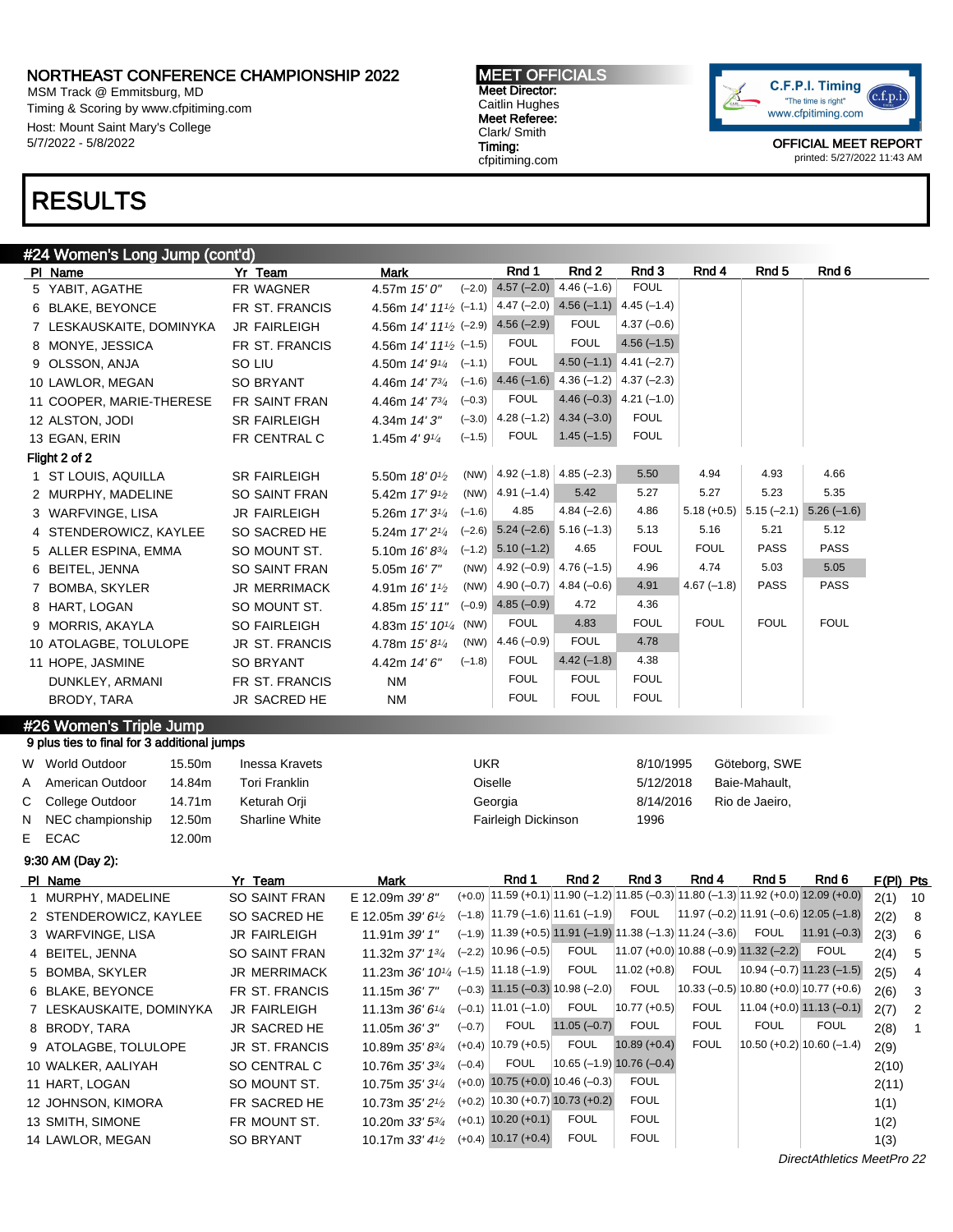MSM Track @ Emmitsburg, MD Timing & Scoring by www.cfpitiming.com Host: Mount Saint Mary's College 5/7/2022 - 5/8/2022

# RESULTS

#### #26 Women's Triple Jump (cont'd)

| 9:30 AM (Day 2):         |                      |                                                       |                |             |               |       |       |       |                |
|--------------------------|----------------------|-------------------------------------------------------|----------------|-------------|---------------|-------|-------|-------|----------------|
| PI Name                  | Yr Team              | Mark                                                  | Rnd 1          | Rnd 2       | Rnd 3         | Rnd 4 | Rnd 5 | Rnd 6 | $F(PI)$ Pts    |
| 15 LAVELLE, ERIN         | FR SACRED HE         | 10.09m $33'$ $1\frac{1}{4}$ $(-1.5)$                  | <b>FOUL</b>    | <b>FOUL</b> | $10.09(-1.5)$ |       |       |       | 1(4)           |
| 16 JOHN, SHAYLA          | FR ST. FRANCIS       | 10.01m $32'$ 10 <sup>1</sup> / <sub>4</sub> (+0.7)    | $10.01 (+0.7)$ | <b>FOUL</b> | <b>FOUL</b>   |       |       |       | 1(5)           |
| 17 BARTHOLOMEW, ARIANNA  | FR BRYANT            | $(+0.9)$<br>9.99m $32'$ 9 <sup>1</sup> / <sub>2</sub> | <b>FOUL</b>    | <b>FOUL</b> | $9.99(+0.9)$  |       |       |       | 1(6)           |
| 18 MONYE, JESSICA        | FR ST. FRANCIS       | (NW)<br>9.97m $32'81/2$                               | 9.97           | <b>FOUL</b> | <b>FOUL</b>   |       |       |       | 1(7)           |
| 19 COOPER, MARIE-THERESE | <b>FR SAINT FRAN</b> | 9.91m $32'6'4$ (-1.7)                                 | <b>FOUL</b>    | <b>FOUL</b> | $9.91(-1.7)$  |       |       |       | 1(8)           |
| DUNKLEY, ARMANI          | FR ST. FRANCIS       | NM                                                    | <b>FOUL</b>    | <b>FOUL</b> | <b>FOUL</b>   |       |       |       | 2              |
| ALLER ESPINA, EMMA       | SO MOUNT ST.         | NM                                                    | <b>FOUL</b>    | <b>FOUL</b> | <b>FOUL</b>   |       |       |       | $\overline{2}$ |
| YABIT, AGATHE            | FR WAGNER            | NM                                                    | <b>FOUL</b>    | <b>FOUL</b> | <b>FOUL</b>   |       |       |       |                |
| WALLACE, VERONICA        | <b>SO BRYANT</b>     | NM                                                    | <b>FOUL</b>    | <b>FOUL</b> | <b>FOUL</b>   |       |       |       |                |
| EGAN, ERIN               | FR CENTRAL C         | <b>NM</b>                                             | <b>FOUL</b>    | <b>FOUL</b> | <b>FOUL</b>   |       |       |       |                |
| OLSSON, ANJA             | SO LIU               | NM                                                    | <b>FOUL</b>    | <b>PASS</b> | <b>PASS</b>   |       |       |       |                |
|                          |                      |                                                       |                |             |               |       |       |       |                |

### FLIGHT RESULTS

| PI Name                  | Yr Team              | <b>Mark</b>                                      |          | Rnd 1                                                        | Rnd 2         | Rnd 3                                    | Rnd 4       | Rnd <sub>5</sub> | Rnd 6                                                                                  |
|--------------------------|----------------------|--------------------------------------------------|----------|--------------------------------------------------------------|---------------|------------------------------------------|-------------|------------------|----------------------------------------------------------------------------------------|
| Flight 1 of 2            |                      |                                                  |          |                                                              |               |                                          |             |                  |                                                                                        |
| 1 JOHNSON, KIMORA        | FR SACRED HE         | 10.73m 35' 21/2                                  |          | $(+0.2)$ 10.30 $(+0.7)$ 10.73 $(+0.2)$                       |               | <b>FOUL</b>                              |             |                  |                                                                                        |
| 2 SMITH, SIMONE          | FR MOUNT ST.         | 10.20m 33' 53/4                                  |          | $(+0.1)$ 10.20 $(+0.1)$                                      | <b>FOUL</b>   | <b>FOUL</b>                              |             |                  |                                                                                        |
| 3 LAWLOR, MEGAN          | <b>SO BRYANT</b>     | 10.17m $33'4\frac{1}{2}$                         |          | $(+0.4)$ 10.17 $(+0.4)$                                      | <b>FOUL</b>   | <b>FOUL</b>                              |             |                  |                                                                                        |
| 4 LAVELLE, ERIN          | FR SACRED HE         | 10.09m 33' 11/4                                  | $(-1.5)$ | <b>FOUL</b>                                                  | <b>FOUL</b>   | $10.09(-1.5)$                            |             |                  |                                                                                        |
| 5 JOHN, SHAYLA           | FR ST. FRANCIS       | 10.01m 32' 10 <sup>1/4</sup> (+0.7) 10.01 (+0.7) |          |                                                              | <b>FOUL</b>   | <b>FOUL</b>                              |             |                  |                                                                                        |
| 6 BARTHOLOMEW, ARIANNA   | FR BRYANT            | 9.99m $32'$ $9\frac{1}{2}$                       | $(+0.9)$ | <b>FOUL</b>                                                  | <b>FOUL</b>   | $9.99 (+0.9)$                            |             |                  |                                                                                        |
| 7 MONYE, JESSICA         | FR ST. FRANCIS       | 9.97m $32'81/2$                                  | (NW)     | 9.97                                                         | <b>FOUL</b>   | <b>FOUL</b>                              |             |                  |                                                                                        |
| 8 COOPER, MARIE-THERESE  | FR SAINT FRAN        | 9.91m $32'$ 6 <sup>1/4</sup>                     | $(-1.7)$ | <b>FOUL</b>                                                  | <b>FOUL</b>   | $9.91(-1.7)$                             |             |                  |                                                                                        |
| YABIT, AGATHE            | FR WAGNER            | <b>NM</b>                                        |          | <b>FOUL</b>                                                  | <b>FOUL</b>   | <b>FOUL</b>                              |             |                  |                                                                                        |
| <b>WALLACE, VERONICA</b> | <b>SO BRYANT</b>     | <b>NM</b>                                        |          | <b>FOUL</b>                                                  | <b>FOUL</b>   | <b>FOUL</b>                              |             |                  |                                                                                        |
| EGAN, ERIN               | FR CENTRAL C         | <b>NM</b>                                        |          | <b>FOUL</b>                                                  | <b>FOUL</b>   | <b>FOUL</b>                              |             |                  |                                                                                        |
| OLSSON, ANJA             | SO LIU               | <b>NM</b>                                        |          | <b>FOUL</b>                                                  | PASS          | PASS                                     |             |                  |                                                                                        |
| Flight 2 of 2            |                      |                                                  |          |                                                              |               |                                          |             |                  |                                                                                        |
| 1 MURPHY, MADELINE       | <b>SO SAINT FRAN</b> | E 12.09m 39' 8"                                  |          |                                                              |               |                                          |             |                  | $(+0.0)$ 11.59 (+0.1) 11.90 (-1.2) 11.85 (-0.3) 11.80 (-1.3) 11.92 (+0.0) 12.09 (+0.0) |
| 2 STENDEROWICZ, KAYLEE   | SO SACRED HE         | E 12.05m 39' $6\frac{1}{2}$                      |          |                                                              |               |                                          |             |                  | $(-1.8)$ 11.79 (-1.6) 11.61 (-1.9) FOUL 11.97 (-0.2) 11.91 (-0.6) 12.05 (-1.8)         |
| 3 WARFVINGE, LISA        | <b>JR FAIRLEIGH</b>  | 11.91m 39' 1"                                    |          | $(-1.9)$ 11.39 (+0.5) 11.91 (-1.9) 11.38 (-1.3) 11.24 (-3.6) |               |                                          |             | <b>FOUL</b>      | $11.91 (-0.3)$                                                                         |
| 4 BEITEL, JENNA          | SO SAINT FRAN        | 11.32m 37' 13/4                                  |          | $(-2.2)$ 10.96 $(-0.5)$                                      | <b>FOUL</b>   | $11.07 (+0.0) 10.88 (-0.9) 11.32 (-2.2)$ |             |                  | <b>FOUL</b>                                                                            |
| 5 BOMBA, SKYLER          | <b>JR MERRIMACK</b>  | 11.23m 36' $10^{1/4}$ (-1.5) 11.18 (-1.9)        |          |                                                              | <b>FOUL</b>   | $11.02 (+0.8)$                           | <b>FOUL</b> |                  | $10.94 (-0.7) 11.23 (-1.5)$                                                            |
| 6 BLAKE, BEYONCE         | FR ST. FRANCIS       | 11.15m 36' 7"                                    |          | $(-0.3)$ 11.15 $(-0.3)$ 10.98 $(-2.0)$                       |               | <b>FOUL</b>                              |             |                  | $ 10.33(-0.5) 10.80(+0.0) 10.77(+0.6) $                                                |
| 7 LESKAUSKAITE, DOMINYKA | <b>JR FAIRLEIGH</b>  | 11.13m 36' 61/4                                  |          | $(-0.1)$ 11.01 $(-1.0)$                                      | <b>FOUL</b>   | $10.77 (+0.5)$                           | <b>FOUL</b> |                  | $11.04 (+0.0) 11.13 (-0.1)$                                                            |
| 8 BRODY, TARA            | <b>JR SACRED HE</b>  | 11.05m $36'3''$                                  | $(-0.7)$ | <b>FOUL</b>                                                  | $11.05(-0.7)$ | <b>FOUL</b>                              | <b>FOUL</b> | <b>FOUL</b>      | <b>FOUL</b>                                                                            |
| 9 ATOLAGBE, TOLULOPE     | JR ST. FRANCIS       | 10.89m 35' 83/4                                  |          | $(+0.4)$ 10.79 $(+0.5)$                                      | <b>FOUL</b>   | $10.89 (+0.4)$                           | <b>FOUL</b> |                  | $10.50 (+0.2) 10.60 (-1.4)$                                                            |
| 10 WALKER, AALIYAH       | SO CENTRAL C         | 10.76m 35' 33/4                                  | $(-0.4)$ | <b>FOUL</b>                                                  |               | $10.65$ (-1.9) $10.76$ (-0.4)            |             |                  |                                                                                        |
| 11 HART, LOGAN           | SO MOUNT ST.         | 10.75m 35' 31/4                                  |          | $(+0.0)$ 10.75 $(+0.0)$ 10.46 $(-0.3)$                       |               | <b>FOUL</b>                              |             |                  |                                                                                        |
| DUNKLEY, ARMANI          | FR ST. FRANCIS       | <b>NM</b>                                        |          | <b>FOUL</b>                                                  | <b>FOUL</b>   | <b>FOUL</b>                              |             |                  |                                                                                        |
| ALLER ESPINA, EMMA       | SO MOUNT ST.         | <b>NM</b>                                        |          | <b>FOUL</b>                                                  | <b>FOUL</b>   | <b>FOUL</b>                              |             |                  |                                                                                        |
|                          |                      |                                                  |          |                                                              |               |                                          |             |                  |                                                                                        |

MEET OFFICIALS Meet Director: Caitlin Hughes Meet Referee: Clark/ Smith Timing: cfpitiming.com

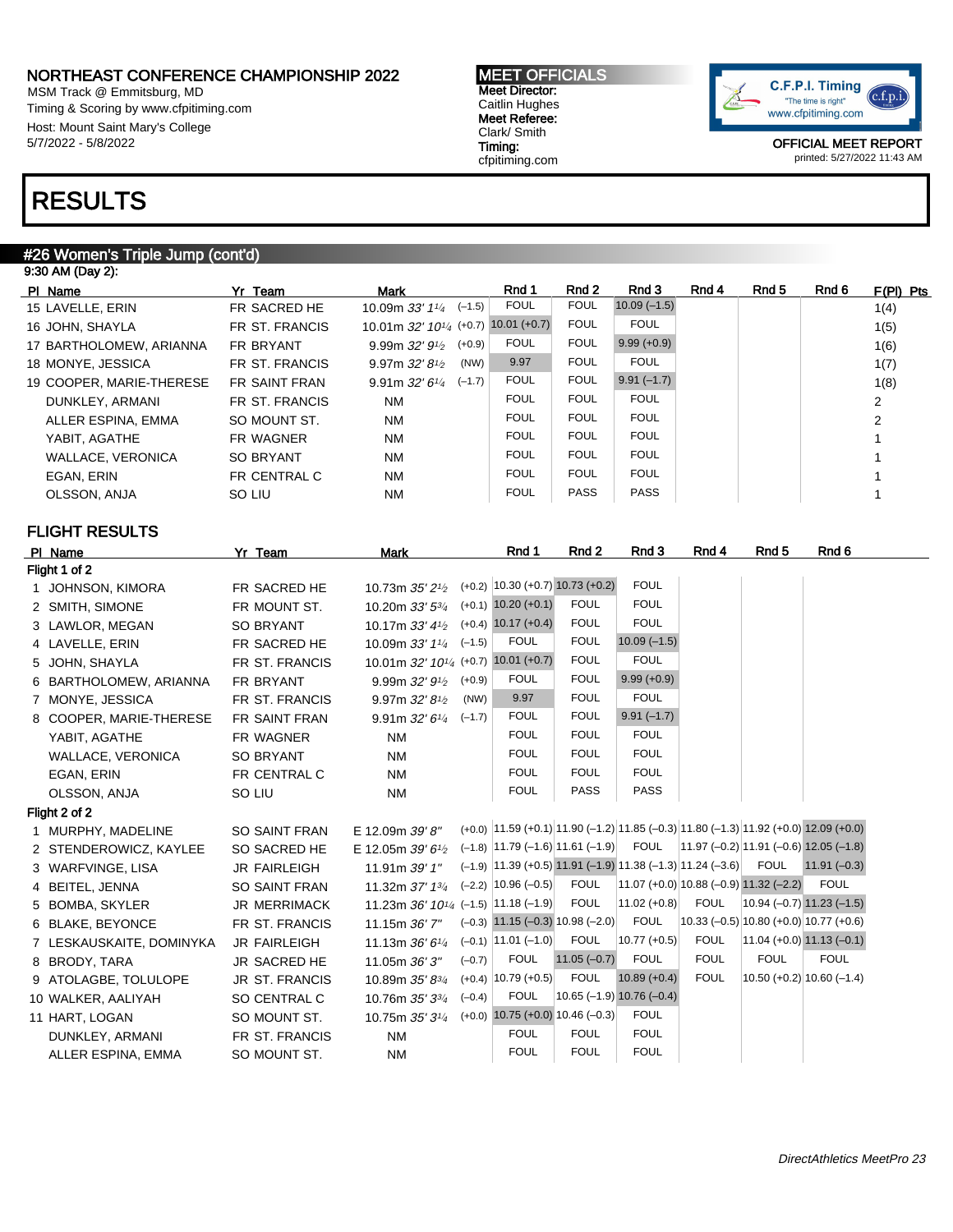MSM Track @ Emmitsburg, MD Timing & Scoring by www.cfpitiming.com Host: Mount Saint Mary's College 5/7/2022 - 5/8/2022

### RESULTS

# #28 Women's Shot Put

#### 9 plus ties to final for 3 additional throws W World Outdoor and 22.63m Natalya Lisovskaya Muscow, RUS CHA BOTT 1987 Moscow, RUS A American Outdoor 20.63m Michelle Carter Nike Nike 8/12/2016 Rio de Janeiro, C College Outdoor 19.35m Raven Saunders Mississippi 8/12/2016 Rio de Janeiro, N NEC championship 16.13m Cleopatra Borel UMBC 2001 E ECAC 13.70m 10:00 AM (Day 1): PIName Yr Team Mark Rnd 1 Rnd 2 Rnd 3 Rnd 4 Rnd 5 Rnd 6 F(Pl) Pts 1 WILLIAMS, SHERENE SO LIU 12.86m 42' 21/<sup>4</sup> 12.06 FOUL 11.16 12.86 12.55 12.35 2(1) 10 2 DECOFF, KEIGHAN FR MOUNT ST. 12.70m 41' 8" 11.69 12.59 11.85 12.37 12.70 12.35 2(2) 8 3 THOMAS, KASEY SO BRYANT 12.17m 39' 11<sup>1</sup>4 FOUL 11.86 11.71 12.17 11.86 11.97 2(3) 6 4 PAGE, ADRIAN JR SAINT FRAN 12.15m 39' 10<sup>1</sup>/2 11.79 | 11.81 | FOUL | 11.17 | 12.15 | FOUL | 2(4) | 5 5 PANTON, SADE SO LIU 11.75m 38' 6<sup>3/4</sup> 11.08 11.75 11.33 11.32 11.07 11.52 2(5) 4 6 BONHOMETRE, JODIE SR WAGNER 11.57m 37' 11<sup>1</sup>/2 11.30 11.57 10.90 11.11 11.36 11.28  $2(6)$  3 7 CURRAN, SAMANTHA SR SACRED HE 11.50m 37' 83/4 11.44 11.50 10.03 10.35 11.09 11.02 2(7) 2 8 MITCHELL, SARAH SO SACRED HE 11.45m 37' 63/4 11.45 10.99 10.57 10.42 11.22 11.19 2(8) 1 9 YOUNG, MORGAN SO MOUNT ST. 11.41m 37' 5<sup>1/4</sup> 11.41 10.59 10.94 9.86 10.28 9.48 1(1) 10 MOKWUAH, ABBIE JR SACRED HE 11.32m 37' 1<sup>3/4</sup> FOUL FOUL 11.32 **FOUL 11.32** 2(9) 11 MECHLINSKI, JULIA SO BRYANT 10.80m 35' 51/4 10.21 10.80 10.37 2(10) 12 OVESNY, SARAH FR CENTRAL C 10.74m 35' 3" 10.74 FOUL FOUL 10.74 1(2) 13 FLORES, HANNAH SR MERRIMACK 10.56m 34' 7<sup>3/4</sup> 10.38 10.26 10.56 2(11) 14 JOHNSON, ELLA FR FAIRLEIGH 10.56m 34' 73/4 10.56 9.86 10.34 10.34 1(3) 15 FYOCK, CAROLINE SO SAINT FRAN 9.97m 32' 8<sup>1</sup>/2 9.84 FOUL 9.97 2(12) 16 KEARNS, MOLLY JR SACRED HE 9.97m 32' 8<sup>1</sup>/2 9.11 9.83 9.97 and  $(4)$ 17 SHAW, FAITH  $\text{SO}\text{ LIU} \text{9.84m 32'31}_2 \text{ FOLL} \text{FOLL} \text{9.84m} \text{10.81m}$ 18 CHAMPAGNE, MAKAYLA FR MERRIMACK 9.71m 31' 10<sup>1/4</sup>

| .                      |                     |                                            |             |             |             |  | $\cdot$ $\cdot$ $\cdot$ |
|------------------------|---------------------|--------------------------------------------|-------------|-------------|-------------|--|-------------------------|
| 18 CHAMPAGNE, MAKAYLA  | <b>FR MERRIMACK</b> | 9.71m $31'$ 10 <sup>1</sup> / <sub>4</sub> | 9.16        | 9.71        | 9.20        |  | 1(6)                    |
| 19 ALEXANDER, BROOKE   | FR SAINT FRAN       | 9.20m $30'2'$ <sup><math>4</math></sup>    | 8.64        | 9.20        | 8.89        |  | 1(7)                    |
| 20 ORIAKHI, ANN MARIE  | FR MOUNT ST.        | 9.16m $30'0^{3}/4$                         | <b>FOUL</b> | 9.16        | 9.06        |  | 1(8)                    |
| 21 BAGWELL, SYANNI     | SO MOUNT ST.        | 8.96m $29'$ $4\frac{3}{4}$                 | <b>FOUL</b> | 8.96        | 8.88        |  | 1(9)                    |
| 22 BERTOLINI, JULIANA  | FR MOUNT ST.        | 8.51m 27' 11"                              | 7.51        | 8.27        | 8.51        |  | 1(10)                   |
| 23 WHITESIDE, MICHAELA | FR SACRED HE        | 8.26m $27'$ 1 $\frac{1}{4}$                | 8.26        | <b>FOUL</b> | 8.05        |  | 1(11)                   |
| 24 MARANDO, KATHERINE  | FR ST. FRANCIS      | 6.21m $20'$ 4 <sup>1</sup> / <sub>2</sub>  | 5.23        | 6.21        | 5.84        |  | 1(12)                   |
| BAKARE, HAFSAT         | FR MOUNT ST.        | NM                                         |             |             |             |  |                         |
| LAGOY, LILY            | <b>SO BRYANT</b>    | <b>NM</b>                                  | <b>FOUL</b> | <b>FOUL</b> | <b>FOUL</b> |  |                         |

FLIGHT RESULTS

| PI Name              | Yr Team              | <b>Mark</b>                                | Rnd 1       | Rnd 2       | Rnd 3       | Rnd 4 | Rnd 5 | Rnd 6 |  |
|----------------------|----------------------|--------------------------------------------|-------------|-------------|-------------|-------|-------|-------|--|
| Flight 1 of 2        |                      |                                            |             |             |             |       |       |       |  |
| 1 YOUNG, MORGAN      | SO MOUNT ST.         | 11.41m $37'5''_4$                          | 11.41       | 10.59       | 10.94       | 9.86  | 10.28 | 9.48  |  |
| 2 OVESNY, SARAH      | FR CENTRAL C         | 10.74m 35'3''                              | 10.74       | <b>FOUL</b> | <b>FOUL</b> |       |       |       |  |
| 3 JOHNSON, ELLA      | FR FAIRLEIGH         | 10.56m $34'$ $7^{3}/4$                     | 10.56       | 9.86        | 10.34       |       |       |       |  |
| 4 KEARNS, MOLLY      | JR SACRED HE         | 9.97m $32'8'$                              | 9.11        | 9.83        | 9.97        |       |       |       |  |
| 5 SHAW, FAITH        | SO LIU               | 9.84m $32'3'$                              | <b>FOUL</b> | <b>FOUL</b> | 9.84        |       |       |       |  |
| 6 CHAMPAGNE, MAKAYLA | FR MERRIMACK         | 9.71m $31'$ 10 <sup>1</sup> / <sub>4</sub> | 9.16        | 9.71        | 9.20        |       |       |       |  |
| 7 ALEXANDER, BROOKE  | <b>FR SAINT FRAN</b> | 9.20m $30'2^{1/4}$                         | 8.64        | 9.20        | 8.89        |       |       |       |  |
| 8 ORIAKHI, ANN MARIE | FR MOUNT ST.         | 9.16m $30'0^{3}/_4$                        | <b>FOUL</b> | 9.16        | 9.06        |       |       |       |  |
| 9 BAGWELL, SYANNI    | SO MOUNT ST.         | 8.96m $29'$ 4 $\frac{3}{4}$                | <b>FOUL</b> | 8.96        | 8.88        |       |       |       |  |

### "The time is right" www.cfpitiming.com

OFFICIAL MEET REPORT printed: 5/27/2022 11:43 AM

c.f.p.i

C.F.P.I. Timing

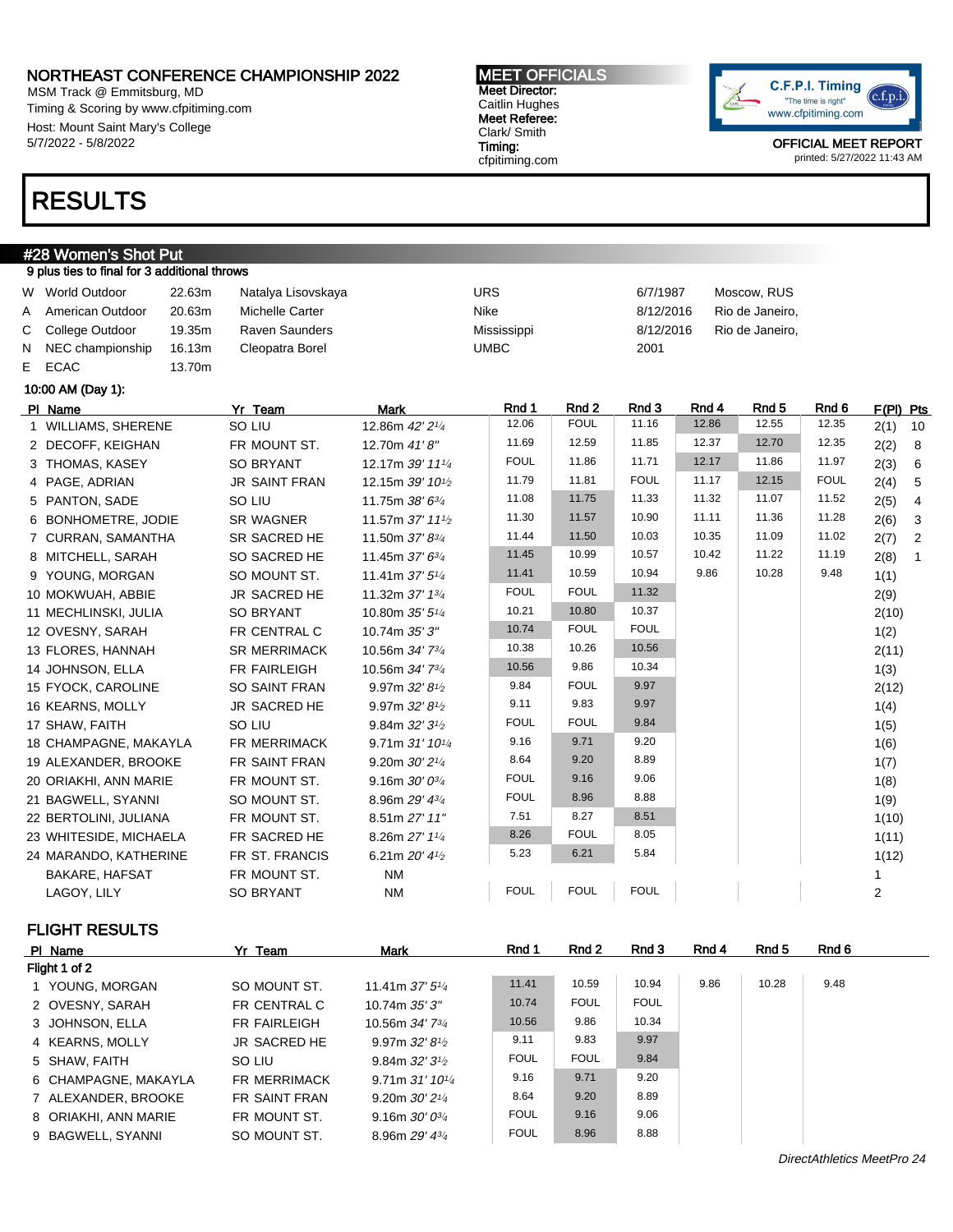MSM Track @ Emmitsburg, MD Timing & Scoring by www.cfpitiming.com Host: Mount Saint Mary's College 5/7/2022 - 5/8/2022

## RESULTS

### #28 Women's Shot Put (cont'd)

|    | PI Name                                                            | Yr Team              | <b>Mark</b>                  | Rnd 1       | Rnd <sub>2</sub> | Rnd 3       | Rnd 4                | Rnd 5            | Rnd 6            |           |                |
|----|--------------------------------------------------------------------|----------------------|------------------------------|-------------|------------------|-------------|----------------------|------------------|------------------|-----------|----------------|
|    | 10 BERTOLINI, JULIANA                                              | FR MOUNT ST.         | 8.51m 27' 11"                | 7.51        | 8.27             | 8.51        |                      |                  |                  |           |                |
|    | 11 WHITESIDE, MICHAELA                                             | FR SACRED HE         | 8.26m 27' 11/4               | 8.26        | <b>FOUL</b>      | 8.05        |                      |                  |                  |           |                |
|    | 12 MARANDO, KATHERINE                                              | FR ST. FRANCIS       | 6.21m 20' 41/2               | 5.23        | 6.21             | 5.84        |                      |                  |                  |           |                |
|    | BAKARE, HAFSAT                                                     | FR MOUNT ST.         | ΝM                           |             |                  |             |                      |                  |                  |           |                |
|    | Flight 2 of 2                                                      |                      |                              |             |                  |             |                      |                  |                  |           |                |
|    | 1 WILLIAMS, SHERENE                                                | SO LIU               | 12.86m 42' 21/4              | 12.06       | <b>FOUL</b>      | 11.16       | 12.86                | 12.55            | 12.35            |           |                |
|    | 2 DECOFF, KEIGHAN                                                  | FR MOUNT ST.         | 12.70m 41'8"                 | 11.69       | 12.59            | 11.85       | 12.37                | 12.70            | 12.35            |           |                |
|    | 3 THOMAS, KASEY                                                    | SO BRYANT            | 12.17m 39' 111/4             | <b>FOUL</b> | 11.86            | 11.71       | 12.17                | 11.86            | 11.97            |           |                |
|    | 4 PAGE, ADRIAN                                                     | <b>JR SAINT FRAN</b> | 12.15m 39' 10 <sup>1/2</sup> | 11.79       | 11.81            | <b>FOUL</b> | 11.17                | 12.15            | <b>FOUL</b>      |           |                |
|    | 5 PANTON, SADE                                                     | SO LIU               | 11.75m 38' 63/4              | 11.08       | 11.75            | 11.33       | 11.32                | 11.07            | 11.52            |           |                |
|    | 6 BONHOMETRE, JODIE                                                | SR WAGNER            | 11.57m 37' 111/2             | 11.30       | 11.57            | 10.90       | 11.11                | 11.36            | 11.28            |           |                |
|    | 7 CURRAN, SAMANTHA                                                 | SR SACRED HE         | 11.50m 37' 83/4              | 11.44       | 11.50            | 10.03       | 10.35                | 11.09            | 11.02            |           |                |
|    | 8 MITCHELL, SARAH                                                  | SO SACRED HE         | 11.45m 37' 63/4              | 11.45       | 10.99            | 10.57       | 10.42                | 11.22            | 11.19            |           |                |
|    | 9 MOKWUAH, ABBIE                                                   | JR SACRED HE         | 11.32m 37' 13/4              | <b>FOUL</b> | <b>FOUL</b>      | 11.32       |                      |                  |                  |           |                |
|    | 10 MECHLINSKI, JULIA                                               | <b>SO BRYANT</b>     | 10.80m 35' 51/4              | 10.21       | 10.80            | 10.37       |                      |                  |                  |           |                |
|    | 11 FLORES, HANNAH                                                  | <b>SR MERRIMACK</b>  | 10.56m 34' 73/4              | 10.38       | 10.26            | 10.56       |                      |                  |                  |           |                |
|    | 12 FYOCK, CAROLINE                                                 | SO SAINT FRAN        | 9.97m 32' 8 <sup>1/2</sup>   | 9.84        | <b>FOUL</b>      | 9.97        |                      |                  |                  |           |                |
|    | LAGOY, LILY                                                        | <b>SO BRYANT</b>     | <b>NM</b>                    | <b>FOUL</b> | <b>FOUL</b>      | <b>FOUL</b> |                      |                  |                  |           |                |
|    |                                                                    |                      |                              |             |                  |             |                      |                  |                  |           |                |
|    | #32 Women's Discus<br>9 plus ties to final for 3 additional throws |                      |                              |             |                  |             |                      |                  |                  |           |                |
|    |                                                                    |                      |                              |             |                  |             |                      |                  |                  |           |                |
|    | W World Outdoor<br>76.80m                                          | Gabriele Reinsch     |                              | GDR         |                  | 7/9/1988    |                      | Neubrandenburg,  |                  |           |                |
| A  | 69.17m<br>American Outdoor                                         | Gia Lewis- Smallwood |                              | Nike        |                  | 8/30/2014   |                      | Angers, FRA      |                  |           |                |
| С  | College Outdoor<br>67.48m                                          | Meg Ritchie          |                              | Arizona     |                  | 4/26/1981   |                      | Walnut, CA       |                  |           |                |
| N. | 51.15m<br>NEC championship                                         | Taylor Johnson       |                              | Monmouth    |                  | 5/4/2013    |                      | W Long Branch,   |                  |           |                |
| E  | ECAC<br>43.00m                                                     |                      |                              |             |                  |             |                      |                  |                  |           |                |
|    | 1:00 AM (Day 1):                                                   |                      |                              |             |                  |             |                      |                  |                  |           |                |
|    | PI Name                                                            | Yr Team              | Mark                         | Rnd 1       | Rnd 2            | Rnd 3       | Rnd 4<br><b>FOUL</b> | Rnd <sub>5</sub> | Rnd <sub>6</sub> | F(PI) Pts |                |
|    | 1 SEDUN, CARLY                                                     | FR SAINT FRAN        | 39.45m 129' 5"               | <b>FOUL</b> | 35.46            | 39.45       |                      | 37.07            | 37.63            | 2(1)      | 10             |
|    | 2 SHAW, FAITH                                                      | SO LIU               | 39.22m 128'8"                | 26.70       | 37.45            | <b>FOUL</b> | 36.21                | 39.22            | 39.16            | 2(2)      | 8              |
|    | 3 FLORES, HANNAH                                                   | <b>SR MERRIMACK</b>  | 38.08m 124' 11"              | 37.30       | 34.05            | 38.08       | <b>FOUL</b>          | <b>FOUL</b>      | 36.78            | 2(3)      | 6              |
|    | 4 BONHOMETRE, JODIE                                                | <b>SR WAGNER</b>     | 37.99m 124' 8"               | 29.51       | <b>FOUL</b>      | 34.70       | 35.08                | <b>FOUL</b>      | 37.99            | 2(4)      | 5              |
|    | 5 DECOFF, KEIGHAN                                                  | FR MOUNT ST.         | 36.85m 120' 11"              | <b>FOUL</b> | 35.43            | 31.78       | 36.85                | <b>FOUL</b>      | <b>FOUL</b>      | 2(5)      | 4              |
|    | 6 RIZIK, LAURA                                                     | JR BRYANT            | 35.33m 115' 11"              | <b>FOUL</b> | 34.35            | 33.71       | 35.33                | 34.31            | 32.39            | 2(6)      | 3              |
|    | 7 PAGE, ADRIAN                                                     | <b>JR SAINT FRAN</b> | 34.74m 114' 0"               | 32.55       | 34.59            | <b>FOUL</b> | <b>FOUL</b>          | 34.74            | <b>FOUL</b>      | 2(7)      | $\overline{c}$ |
|    | 8 LAGOY, LILY                                                      | <b>SO BRYANT</b>     | 34.39m 112' 10"              | 34.39       | 33.56            | <b>FOUL</b> | <b>FOUL</b>          | 31.67            | <b>FOUL</b>      | 2(8)      | $\overline{1}$ |
|    | 9 MITCHELL, SARAH                                                  | SO SACRED HE         | 34.09m 111' 10"              | 34.09       | 31.62            | 31.52       | <b>FOUL</b>          | <b>FOUL</b>      | <b>FOUL</b>      | 2(9)      |                |
|    | 10 ORIAKHI, ANN MARIE                                              | FR MOUNT ST.         | 32.50m 106' 7"               | 32.50       | 28.71            | <b>FOUL</b> |                      |                  |                  | 2(10)     |                |
|    | 11 MOKWUAH, ABBIE                                                  | JR SACRED HE         | 32.19m 105' 7"               | 31.12       | 32.19            | 31.90       |                      |                  |                  | 2(11)     |                |
|    | 12 CHAMPAGNE, MAKAYLA                                              | FR MERRIMACK         | 31.55m 103'6"                | 31.55       | 29.47            | 30.62       |                      |                  |                  | 1(1)      |                |
|    | 13 FYOCK, CAROLINE                                                 | SO SAINT FRAN        | 29.67m 97' 4"                | 26.99       | 27.96            | 29.67       |                      |                  |                  | 1(2)      |                |
|    | 14 CONVERY, ASHLEIGH                                               | SR FAIRLEIGH         | 29.60m 97' 1"                | 28.42       | 28.82            | 29.60       |                      |                  |                  | 1(3)      |                |
|    | 15 HOWERTON, KATELYN                                               | FR BRYANT            | 29.46m 96'8"                 | <b>FOUL</b> | <b>FOUL</b>      | 29.46       |                      |                  |                  | 1(4)      |                |
|    | 16 BOCK, BROOKE                                                    | FR BRYANT            | 29.03m 95'3"                 | 28.60       | 27.20            | 29.03       |                      |                  |                  | 2(12)     |                |
|    | 17 JOHNSON, ELLA                                                   | FR FAIRLEIGH         | 28.73m 94' 3"                | 27.42       | 28.73            | 27.05       |                      |                  |                  | 1(5)      |                |
|    | 18 PANTON, SADE                                                    | SO LIU               | 27.21m 89'3"                 | 27.21       | <b>FOUL</b>      | <b>FOUL</b> |                      |                  |                  | 1(6)      |                |
|    | 19 PARKS, CASSIDI                                                  | FR MOUNT ST.         | 26.92m 88' 4"                | <b>FOUL</b> | <b>FOUL</b>      | 26.92       |                      |                  |                  | 1(7)      |                |

C.F.P.I. Timing  $(c.f.p.i.$ "The time is right" www.cfpitiming.com

> OFFICIAL MEET REPORT printed: 5/27/2022 11:43 AM

DirectAthletics MeetPro 25

MEET OFFICIALS Meet Director: Caitlin Hughes Meet Referee: Clark/ Smith Timing: cfpitiming.com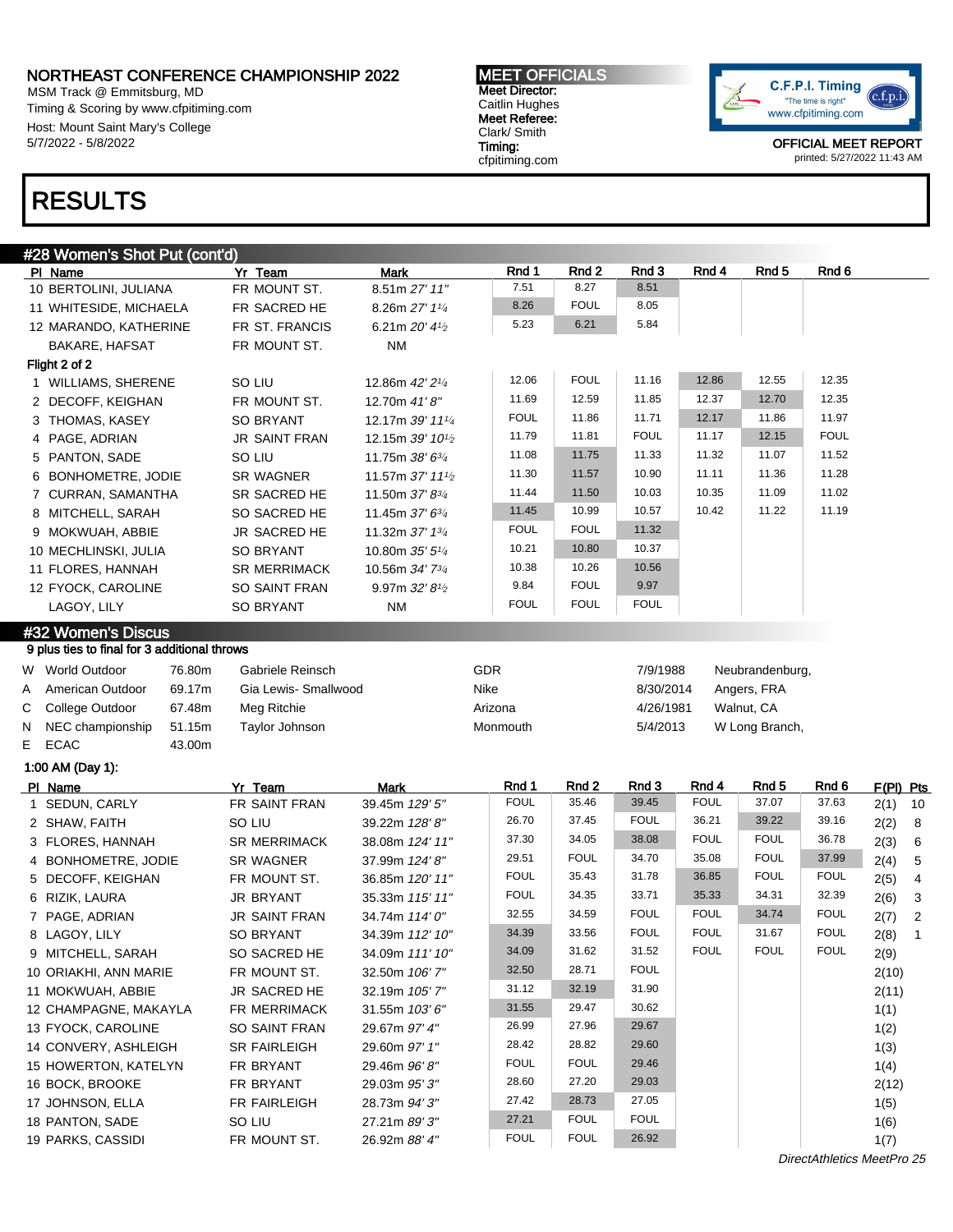MSM Track @ Emmitsburg, MD Timing & Scoring by www.cfpitiming.com Host: Mount Saint Mary's College 5/7/2022 - 5/8/2022

#### MEET OFFICIALS Meet Director: Caitlin Hughes Meet Referee: Clark/ Smith Timing: cfpitiming.com



OFFICIAL MEET REPORT printed: 5/27/2022 11:43 AM

## RESULTS

### #32 Women's Discus (cont'd)

| 1:00 AM (Day 1):         |                  |                 |             |             |             |       |       |       |             |
|--------------------------|------------------|-----------------|-------------|-------------|-------------|-------|-------|-------|-------------|
| PI Name                  | Yr Team          | <b>Mark</b>     | Rnd 1       | Rnd 2       | Rnd 3       | Rnd 4 | Rnd 5 | Rnd 6 | $F(PI)$ Pts |
| 20 BERTOLINI, JULIANA    | FR MOUNT ST.     | 24.48m 80' 4"   | 20.87       | <b>FOUL</b> | 24.48       |       |       |       | 1(8)        |
| 21 RIVARD, MADELINE      | SO SACRED HE     | 24.34m 79' 10"  | <b>FOUL</b> | 24.34       | <b>FOUL</b> |       |       |       | 1(9)        |
| 22 DIAZ, BRIANNA         | SO SACRED HE     | 23.30m 76' 5"   | 23.30       | <b>FOUL</b> | <b>FOUL</b> |       |       |       | 1(10)       |
| 23 KEARNS, MOLLY         | JR SACRED HE     | $23.16m$ 76' 0" | 23.16       | 22.00       | <b>FOUL</b> |       |       |       | 1(11)       |
| 24 CURRAN, SAMANTHA      | SR SACRED HE     | 21.55m 70'8"    | <b>FOUL</b> | <b>FOUL</b> | 21.55       |       |       |       | 1(12)       |
| <b>WILLIAMS, SHERENE</b> | SO LIU           | <b>NM</b>       | <b>FOUL</b> | <b>FOUL</b> | <b>FOUL</b> |       |       |       | 2           |
| <b>BAKARE, HAFSAT</b>    | FR MOUNT ST.     | <b>DNS</b>      |             |             |             |       |       |       |             |
| MECHLINSKI, JULIA        | <b>SO BRYANT</b> | <b>FOUL</b>     | <b>FOUL</b> | <b>FOUL</b> | <b>FOUL</b> |       |       |       | 2           |
|                          |                  |                 |             |             |             |       |       |       |             |

FLIGHT RESULTS

| PI Name                  | Yr Team              | <b>Mark</b>     | Rnd 1       | Rnd 2       | Rnd 3       | Rnd 4       | Rnd <sub>5</sub> | Rnd 6       |
|--------------------------|----------------------|-----------------|-------------|-------------|-------------|-------------|------------------|-------------|
| Flight 1 of 2            |                      |                 |             |             |             |             |                  |             |
| 1 CHAMPAGNE, MAKAYLA     | FR MERRIMACK         | 31.55m 103' 6"  | 31.55       | 29.47       | 30.62       |             |                  |             |
| 2 FYOCK, CAROLINE        | SO SAINT FRAN        | 29.67m 97' 4"   | 26.99       | 27.96       | 29.67       |             |                  |             |
| 3 CONVERY, ASHLEIGH      | <b>SR FAIRLEIGH</b>  | 29.60m 97' 1"   | 28.42       | 28.82       | 29.60       |             |                  |             |
| 4 HOWERTON, KATELYN      | FR BRYANT            | 29.46m 96'8"    | <b>FOUL</b> | <b>FOUL</b> | 29.46       |             |                  |             |
| 5 JOHNSON, ELLA          | FR FAIRLEIGH         | 28.73m 94' 3"   | 27.42       | 28.73       | 27.05       |             |                  |             |
| 6 PANTON, SADE           | SO LIU               | 27.21m 89'3"    | 27.21       | <b>FOUL</b> | <b>FOUL</b> |             |                  |             |
| 7 PARKS, CASSIDI         | FR MOUNT ST.         | 26.92m 88' 4"   | <b>FOUL</b> | <b>FOUL</b> | 26.92       |             |                  |             |
| 8 BERTOLINI, JULIANA     | FR MOUNT ST.         | 24.48m 80' 4"   | 20.87       | <b>FOUL</b> | 24.48       |             |                  |             |
| 9 RIVARD, MADELINE       | SO SACRED HE         | 24.34m 79' 10"  | <b>FOUL</b> | 24.34       | <b>FOUL</b> |             |                  |             |
| 10 DIAZ, BRIANNA         | SO SACRED HE         | 23.30m 76' 5"   | 23.30       | <b>FOUL</b> | <b>FOUL</b> |             |                  |             |
| 11 KEARNS, MOLLY         | JR SACRED HE         | 23.16m 76' 0"   | 23.16       | 22.00       | <b>FOUL</b> |             |                  |             |
| 12 CURRAN, SAMANTHA      | SR SACRED HE         | 21.55m 70'8"    | <b>FOUL</b> | <b>FOUL</b> | 21.55       |             |                  |             |
| BAKARE, HAFSAT           | FR MOUNT ST.         | <b>DNS</b>      |             |             |             |             |                  |             |
| Flight 2 of 2            |                      |                 |             |             |             |             |                  |             |
| 1 SEDUN, CARLY           | FR SAINT FRAN        | 39.45m 129' 5"  | <b>FOUL</b> | 35.46       | 39.45       | <b>FOUL</b> | 37.07            | 37.63       |
| 2 SHAW, FAITH            | SO LIU               | 39.22m 128'8"   | 26.70       | 37.45       | <b>FOUL</b> | 36.21       | 39.22            | 39.16       |
| 3 FLORES, HANNAH         | <b>SR MERRIMACK</b>  | 38.08m 124' 11" | 37.30       | 34.05       | 38.08       | <b>FOUL</b> | <b>FOUL</b>      | 36.78       |
| 4 BONHOMETRE, JODIE      | <b>SR WAGNER</b>     | 37.99m 124'8"   | 29.51       | <b>FOUL</b> | 34.70       | 35.08       | <b>FOUL</b>      | 37.99       |
| 5 DECOFF, KEIGHAN        | FR MOUNT ST.         | 36.85m 120' 11" | <b>FOUL</b> | 35.43       | 31.78       | 36.85       | <b>FOUL</b>      | <b>FOUL</b> |
| 6 RIZIK, LAURA           | <b>JR BRYANT</b>     | 35.33m 115' 11" | <b>FOUL</b> | 34.35       | 33.71       | 35.33       | 34.31            | 32.39       |
| 7 PAGE, ADRIAN           | <b>JR SAINT FRAN</b> | 34.74m 114' 0"  | 32.55       | 34.59       | <b>FOUL</b> | <b>FOUL</b> | 34.74            | <b>FOUL</b> |
| 8 LAGOY, LILY            | <b>SO BRYANT</b>     | 34.39m 112' 10" | 34.39       | 33.56       | <b>FOUL</b> | <b>FOUL</b> | 31.67            | <b>FOUL</b> |
| 9 MITCHELL, SARAH        | SO SACRED HE         | 34.09m 111' 10" | 34.09       | 31.62       | 31.52       | <b>FOUL</b> | <b>FOUL</b>      | <b>FOUL</b> |
| 10 ORIAKHI, ANN MARIE    | FR MOUNT ST.         | 32.50m 106' 7"  | 32.50       | 28.71       | <b>FOUL</b> |             |                  |             |
| 11 MOKWUAH, ABBIE        | JR SACRED HE         | 32.19m 105' 7"  | 31.12       | 32.19       | 31.90       |             |                  |             |
| 12 BOCK, BROOKE          | FR BRYANT            | 29.03m 95' 3"   | 28.60       | 27.20       | 29.03       |             |                  |             |
| <b>WILLIAMS, SHERENE</b> | SO LIU               | <b>NM</b>       | <b>FOUL</b> | <b>FOUL</b> | <b>FOUL</b> |             |                  |             |
| MECHLINSKI, JULIA        | <b>SO BRYANT</b>     | <b>FOUL</b>     | <b>FOUL</b> | <b>FOUL</b> | <b>FOUL</b> |             |                  |             |
|                          |                      |                 |             |             |             |             |                  |             |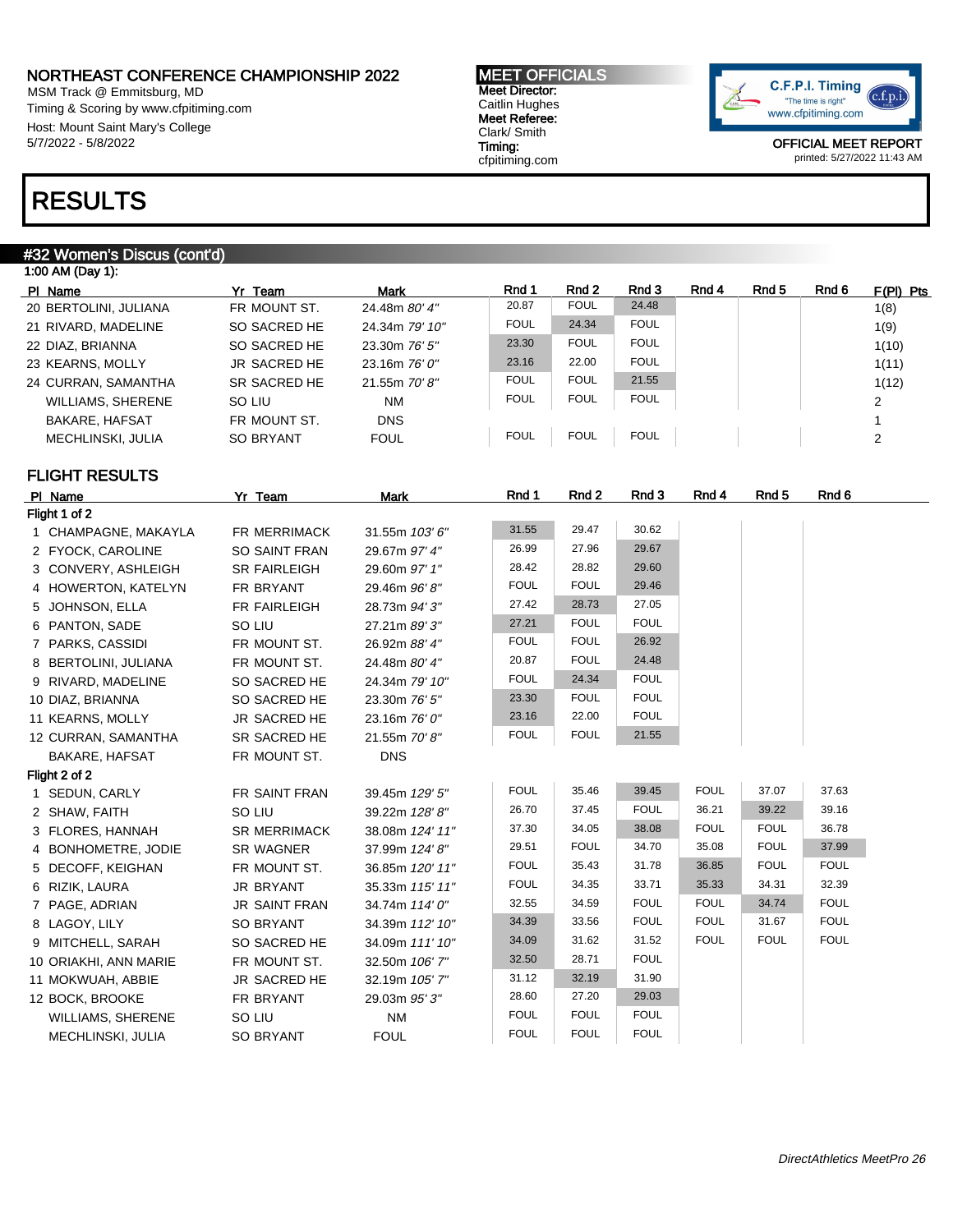MSM Track @ Emmitsburg, MD Timing & Scoring by www.cfpitiming.com Host: Mount Saint Mary's College 5/7/2022 - 5/8/2022

## RESULTS

#### #34 Women's Hammer 9 plus ties to final for 3 additional throws W World Outdoor 82.98m Anita Wodarczyk POL 8/28/2016 Warsaw, POL A American Outdoor 78.60m DeAnna Price NYAC 4/9/2021 Columbia, MO C College Outdoor 74.53m Maggie Ewen Arizona St. 4/6/2018 Tempe, AZ N NEC championship 58.91m Emma O'Hara St. Fancis Univ. 2015 Emmitsburg, MD E ECAC 51.00m 9:30 AM (Day 2): PIName Yr Team Mark Rnd 1 Rnd 2 Rnd 3 Rnd 4 Rnd 5 Rnd 6 F(Pl) Pts 1 MCLAUGHLIN, KATHERINE JR SAINT FRAN 49.51m 162' 5" 48.15 48.95 46.25 49.51 48.13 46.18 2(1) 10 2 ORTICERIO, ANNA SO BRYANT 48.90m 160' 5" 48.13 46.14 45.23 46.47 48.29 48.90 2(2) 8 3 PLANTE, ALLISON SO SACRED HE 46.98m 154' 1" 46.51 45.83 45.26 46.98 43.82 FOUL 2(3) 6 4 DAMON, BRIDGET JR WAGNER 46.04m 151' 0" 39.43 40.77 44.38 43.67 43.88 46.04 2(4) 5 5 BOCK, BROOKE FR BRYANT 45.88m 150' 6" 45.49 45.88 42.80 42.39 43.09 45.84 2(5) 4 6 CONVERY, ASHLEIGH SR FAIRLEIGH 44.82m 147' 0" 44.08 44.82 FOUL 39.67 43.06 44.21 2(6) 3 7 KEARNS, MOLLY JR SACRED HE 44.11m 144' 9" 44.11 43.27 41.95 41.75 43.44 39.96 2(7) 2 8 BONHOMETRE, JODIE SR WAGNER 43.00m 141' 1" 43.00 35.56 FOUL FOUL 37.89 38.11 2(8) 1 9 PAGE, ADRIAN JR SAINT FRAN 41.15m 135' 0" 39.88 39.87 41.15 37.73 39.26 40.87 2(9) 10 CHEVANNES, JAELYN SO MOUNT ST.  $40.75$ m 133' 8" FOUL FOUL 40.75  $\vert$  70  $\vert$  2(10) 11 THOMAS, KASEY SO BRYANT 40.12m 131' 7" FOUL 40.12 36.57 FOUL 40.12 2(11) 12 SHAW, FAITH SO LIU 39.00m 127' 11" FOUL 36.29 39.00 100 1(1) 13 MOKWUAH, ABBIE JR SACRED HE 38.56m 126' 6" 35.56 38.56 FOUL 2(12) 14 CHAMPAGNE, MAKAYLA FR MERRIMACK 36.88m 121' 0" FOUL FOUL 36.88 15 PANTON, SADE SO LIU 36.55m 119' 11" FOUL 36.55 FOUL 100 1(3) 16 FYOCK, CAROLINE SO SAINT FRAN 36.43m 119' 6" 36.33 36.43 35.59 1(4) 17 OVESNY, SARAH FR CENTRAL C 35.28m 115' 9" FOUL FOUL 35.28 1(5) 1(5) 18 HOWERTON, KATELYN FR BRYANT 34.82m 114' 3" 34.00 34.35 34.82 1(6) 19 TANNER, LAUREN SR SACRED HE 34.49m 113' 2" 30.52 29.25 34.49 1(7) 20 ALEXANDER, BROOKE FR SAINT FRAN 33.94m 111' 4" 32.58 30.79 33.94 1(8) 21 FLORES, HANNAH SR MERRIMACK  $33.58$ m 110' 2" FOUL FOUL 33.58 FOUL 33.58 22 BAGWELL, SYANNI SO MOUNT ST. 32.87m 107' 10" 32.87 30.36 31.09 1(9) 23 MITCHELL, SARAH SO SACRED HE 31.57m 103' 7" 28.66 30.08 31.57 1(10) 24 FORTE, VANESSA JR MOUNT ST. 30.57m 100' 3" 29.02 30.57 FOUL 1(11) 25 YOUNG, MORGAN SO MOUNT ST. 26.50m 86' 11" 22.04 FOUL 26.50 1(12) 26 DIAZ, BRIANNA SO SACRED HE  $25.27 \text{ }\, \text{POL}$  FOUL  $24.77$   $25.27$   $\text{POL}$  1(13) PARKS, CASSIDI FR MOUNT ST. NM FOUL FOUL FOUL 1 SEDUN, CARLY FR SAINT FRAN NM FOUL FOUL FOUL 2

FLIGHT RESULTS

| PI Name              | Yr Team             | <b>Mark</b>     | Rnd 1       | Rnd 2       | Rnd 3       | Rnd 4 | Rnd 5 | Rnd 6 |  |
|----------------------|---------------------|-----------------|-------------|-------------|-------------|-------|-------|-------|--|
| Flight 1 of 2        |                     |                 |             |             |             |       |       |       |  |
| 1 SHAW, FAITH        | SO LIU              | 39.00m 127' 11" | <b>FOUL</b> | 36.29       | 39.00       |       |       |       |  |
| 2 CHAMPAGNE, MAKAYLA | <b>FR MERRIMACK</b> | 36.88m 121'0"   | <b>FOUL</b> | <b>FOUL</b> | 36.88       |       |       |       |  |
| 3 PANTON, SADE       | SO LIU              | 36.55m 119' 11" | FOUL        | 36.55       | <b>FOUL</b> |       |       |       |  |
| 4 FYOCK, CAROLINE    | SO SAINT FRAN       | 36.43m 119'6"   | 36.33       | 36.43       | 35.59       |       |       |       |  |
| 5 OVESNY, SARAH      | FR CENTRAL C        | 35.28m 115' 9"  | <b>FOUL</b> | <b>FOUL</b> | 35.28       |       |       |       |  |
| 6 HOWERTON, KATELYN  | FR BRYANT           | 34.82m 114'3"   | 34.00       | 34.35       | 34.82       |       |       |       |  |
| 7 TANNER, LAUREN     | SR SACRED HE        | 34.49m 113'2"   | 30.52       | 29.25       | 34.49       |       |       |       |  |

MEET OFFICIALS Meet Director: Caitlin Hughes Meet Referee: Clark/ Smith Timing: cfpitiming.com

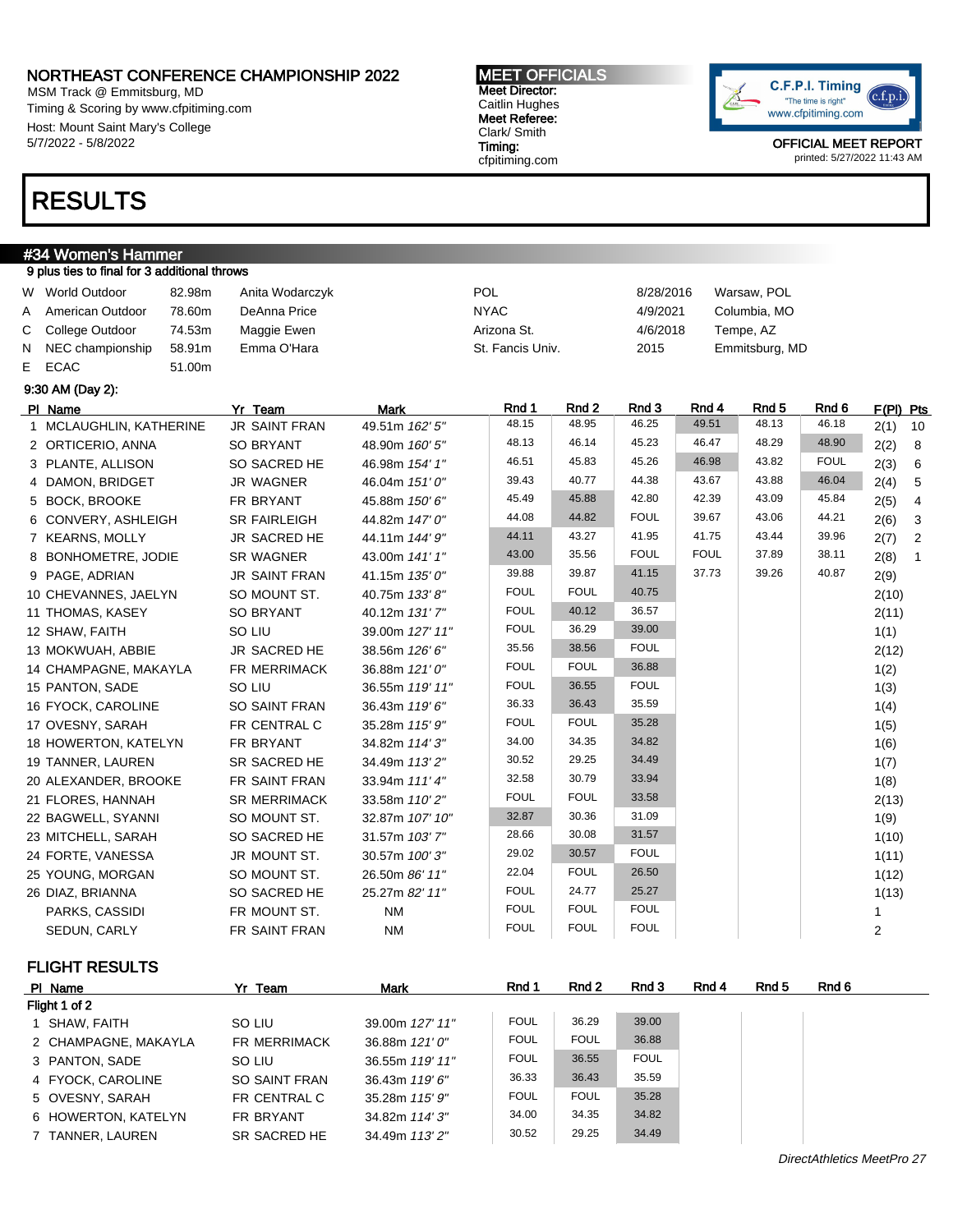MSM Track @ Emmitsburg, MD Timing & Scoring by www.cfpitiming.com Host: Mount Saint Mary's College 5/7/2022 - 5/8/2022

#### MEET OFFICIALS Meet Director: Caitlin Hughes Meet Referee: Clark/ Smith Timing: cfpitiming.com



OFFICIAL MEET REPORT printed: 5/27/2022 11:43 AM

## RESULTS

### #34 Women's Hammer (cont'd)

| PI Name           |                                              | Yr Team              | <b>Mark</b>      | Rnd 1           | Rnd 2          | Rnd 3          | Rnd 4          | Rnd <sub>5</sub> | Rnd 6          |           |                          |
|-------------------|----------------------------------------------|----------------------|------------------|-----------------|----------------|----------------|----------------|------------------|----------------|-----------|--------------------------|
|                   | 8 ALEXANDER, BROOKE                          | FR SAINT FRAN        | 33.94m 111' 4"   | 32.58           | 30.79          | 33.94          |                |                  |                |           |                          |
|                   | 9 BAGWELL, SYANNI                            | SO MOUNT ST.         | 32.87m 107' 10"  | 32.87           | 30.36          | 31.09          |                |                  |                |           |                          |
|                   | 10 MITCHELL, SARAH                           | SO SACRED HE         | 31.57m 103'7"    | 28.66           | 30.08          | 31.57          |                |                  |                |           |                          |
|                   | 11 FORTE, VANESSA                            | JR MOUNT ST.         | 30.57m 100'3"    | 29.02           | 30.57          | <b>FOUL</b>    |                |                  |                |           |                          |
|                   | 12 YOUNG, MORGAN                             | SO MOUNT ST.         | 26.50m 86' 11"   | 22.04           | <b>FOUL</b>    | 26.50          |                |                  |                |           |                          |
|                   | 13 DIAZ, BRIANNA                             | SO SACRED HE         | 25.27m 82' 11"   | <b>FOUL</b>     | 24.77          | 25.27          |                |                  |                |           |                          |
|                   | PARKS, CASSIDI                               | FR MOUNT ST.         | <b>NM</b>        | <b>FOUL</b>     | <b>FOUL</b>    | <b>FOUL</b>    |                |                  |                |           |                          |
|                   | Flight 2 of 2                                |                      |                  |                 |                |                |                |                  |                |           |                          |
|                   | 1 MCLAUGHLIN, KATHERINE                      | <b>JR SAINT FRAN</b> | 49.51m 162' 5"   | 48.15           | 48.95          | 46.25          | 49.51          | 48.13            | 46.18          |           |                          |
|                   | 2 ORTICERIO, ANNA                            | <b>SO BRYANT</b>     | 48.90m 160' 5"   | 48.13           | 46.14          | 45.23          | 46.47          | 48.29            | 48.90          |           |                          |
|                   | 3 PLANTE, ALLISON                            | SO SACRED HE         | 46.98m 154' 1"   | 46.51           | 45.83          | 45.26          | 46.98          | 43.82            | <b>FOUL</b>    |           |                          |
|                   | 4 DAMON, BRIDGET                             | JR WAGNER            | 46.04m 151' 0"   | 39.43           | 40.77          | 44.38          | 43.67          | 43.88            | 46.04          |           |                          |
|                   |                                              |                      |                  | 45.49           | 45.88          | 42.80          | 42.39          | 43.09            | 45.84          |           |                          |
|                   | 5 BOCK, BROOKE                               | FR BRYANT            | 45.88m 150' 6"   | 44.08           | 44.82          | <b>FOUL</b>    | 39.67          | 43.06            | 44.21          |           |                          |
|                   | 6 CONVERY, ASHLEIGH                          | <b>SR FAIRLEIGH</b>  | 44.82m 147' 0"   | 44.11           | 43.27          | 41.95          | 41.75          | 43.44            | 39.96          |           |                          |
|                   | 7 KEARNS, MOLLY                              | JR SACRED HE         | 44.11m 144' 9"   |                 |                |                | <b>FOUL</b>    |                  | 38.11          |           |                          |
|                   | 8 BONHOMETRE, JODIE                          | <b>SR WAGNER</b>     | 43.00m 141' 1"   | 43.00           | 35.56          | <b>FOUL</b>    |                | 37.89            |                |           |                          |
|                   | 9 PAGE, ADRIAN                               | <b>JR SAINT FRAN</b> | 41.15m 135' 0"   | 39.88           | 39.87          | 41.15          | 37.73          | 39.26            | 40.87          |           |                          |
|                   | 10 CHEVANNES, JAELYN                         | SO MOUNT ST.         | 40.75m 133' 8"   | <b>FOUL</b>     | <b>FOUL</b>    | 40.75          |                |                  |                |           |                          |
|                   | 11 THOMAS, KASEY                             | SO BRYANT            | 40.12m 131'7"    | <b>FOUL</b>     | 40.12          | 36.57          |                |                  |                |           |                          |
|                   | 12 MOKWUAH, ABBIE                            | JR SACRED HE         | 38.56m 126' 6"   | 35.56           | 38.56          | <b>FOUL</b>    |                |                  |                |           |                          |
|                   | 13 FLORES, HANNAH                            | SR MERRIMACK         | 33.58m 110' 2"   | <b>FOUL</b>     | <b>FOUL</b>    | 33.58          |                |                  |                |           |                          |
|                   | SEDUN, CARLY                                 | FR SAINT FRAN        | <b>NM</b>        | <b>FOUL</b>     | <b>FOUL</b>    | <b>FOUL</b>    |                |                  |                |           |                          |
|                   | #36 Women's Javelin                          |                      |                  |                 |                |                |                |                  |                |           |                          |
|                   | 9 plus ties to final for 3 additional throws |                      |                  |                 |                |                |                |                  |                |           |                          |
|                   | W World Outdoor<br>72.28m                    | Barbora Spotakova    |                  | <b>CZE</b>      |                | 9/13/2008      |                | Stuttgart, GER   |                |           |                          |
| A                 | 66.67m<br>American Outdoor                   | Kara Winger          |                  | Asics           |                | 6/25/2010      |                | Des Moines, IA   |                |           |                          |
| С                 | College Outdoor<br>62.19m                    | Maggie Malone        |                  | Texas A&M       |                | 6/9/2016       |                | Eugene, OR       |                |           |                          |
| N                 | 50.53m<br>NEC championship                   | Kelly Yanucil        |                  | Mount St. Marys |                | 5/3/2015       |                | Emmitsburg, MD   |                |           |                          |
| <b>ECAC</b><br>E. | 41.00m                                       |                      |                  |                 |                |                |                |                  |                |           |                          |
|                   |                                              |                      |                  |                 |                |                |                |                  |                |           |                          |
|                   | 12:30 AM (Day 2):                            |                      |                  |                 |                |                |                |                  |                |           |                          |
| PI Name           |                                              | Yr Team              | Mark             | Rnd 1<br>36.64  | Rnd 2<br>39.75 | Rnd 3<br>41.57 | Rnd 4<br>40.85 | Rnd 5<br>40.89   | Rnd 6<br>40.00 | F(PI) Pts |                          |
|                   | 1 JOHNSON, ALANA                             | <b>SO MERRIMACK</b>  | E 41.57m 136' 5" | <b>FOUL</b>     | 40.76          | <b>FOUL</b>    | 37.86          | <b>FOUL</b>      | <b>FOUL</b>    | $2(1)$ 10 |                          |
|                   | 2 CONRAD, OLIVIA                             | SO SAINT FRAN        | 40.76m 133' 9"   |                 |                |                |                |                  |                | 2(2) 8    |                          |
|                   | 3 WEHNER, JOSILYN                            | FR SAINT FRAN        | 40.50m 132' 10"  | 38.36           | <b>FOUL</b>    | <b>FOUL</b>    | 37.61          | 40.50            | 35.40          | 2(3) 6    |                          |
|                   | 4 HOPKINS, KENNA                             | JR MOUNT ST.         | 39.17m 128' 6"   | 38.92           | 36.48          | 38.47          | 38.38          | 37.96            | 39.17          | 2(4)      | $\sqrt{5}$               |
|                   | 5 DIMARTINO, SKYLAR                          | <b>SO MERRIMACK</b>  | 38.89m 127' 7"   | 35.30           | 36.05          | 36.50          | 36.35          | 38.89            | 38.66          | 2(5)      | 4                        |
|                   | 6 TANNER, LAUREN                             | SR SACRED HE         | 38.43m 126' 1"   | 37.81           | 38.43          | 34.56          | 34.31          | 37.19            | 34.80          | 2(6)      | $\overline{\mathbf{3}}$  |
|                   | 7 JOHNSON, ELLA                              | FR FAIRLEIGH         | 38.19m 125'3"    | 36.52           | 38.19          | 33.10          | 31.97          | 35.53            | <b>FOUL</b>    | 2(7)      | $\overline{\phantom{a}}$ |
|                   | 8 RICH, SIERRAH                              | JR SACRED HE         | 37.05m 121'7"    | 31.71           | 35.63          | 37.05          | 33.49          | 34.92            | 34.15          | 2(8)      | $\overline{1}$           |
|                   | 9 BAILEY, KAITLYN                            | FR SAINT FRAN        | 35.54m 116' 7"   | 35.54           | 33.07          | 34.61          | <b>FOUL</b>    | 35.02            | <b>FOUL</b>    | 2(9)      |                          |
|                   | 10 LUBA, KAITLYN                             | SO SACRED HE         | 35.28m 115' 9"   | 34.54           | 35.28          | 35.22          |                |                  |                | 2(10)     |                          |
|                   | 11 RIZIK, LAURA                              | JR BRYANT            | 35.08m 115' 1"   | 34.53           | 34.87          | 35.08          |                |                  |                | 2(11)     |                          |
|                   | 12 IMME, MARISA                              | FR SACRED HE         | 33.50m 109' 11"  | 33.50           | 31.99          | 33.18          |                |                  |                | 1(1)      |                          |
|                   | 13 MASERA, EMILY                             | SO BRYANT            | 31.20m 102' 4"   | 27.69           | <b>FOUL</b>    | 31.20          |                |                  |                | 1(2)      |                          |
|                   |                                              | FR BRYANT            | 31.18m 102'3"    | 31.18           | 27.75          | 30.13          |                |                  |                | 1(3)      |                          |
|                   |                                              |                      |                  |                 |                |                |                |                  |                |           |                          |
|                   | 14 MCENTEE, HANNAH<br>15 FOX, MARGARET       | FR SAINT FRAN        | 30.08m 98'8"     | <b>FOUL</b>     | 28.06          | 30.08          |                |                  |                | 1(4)      |                          |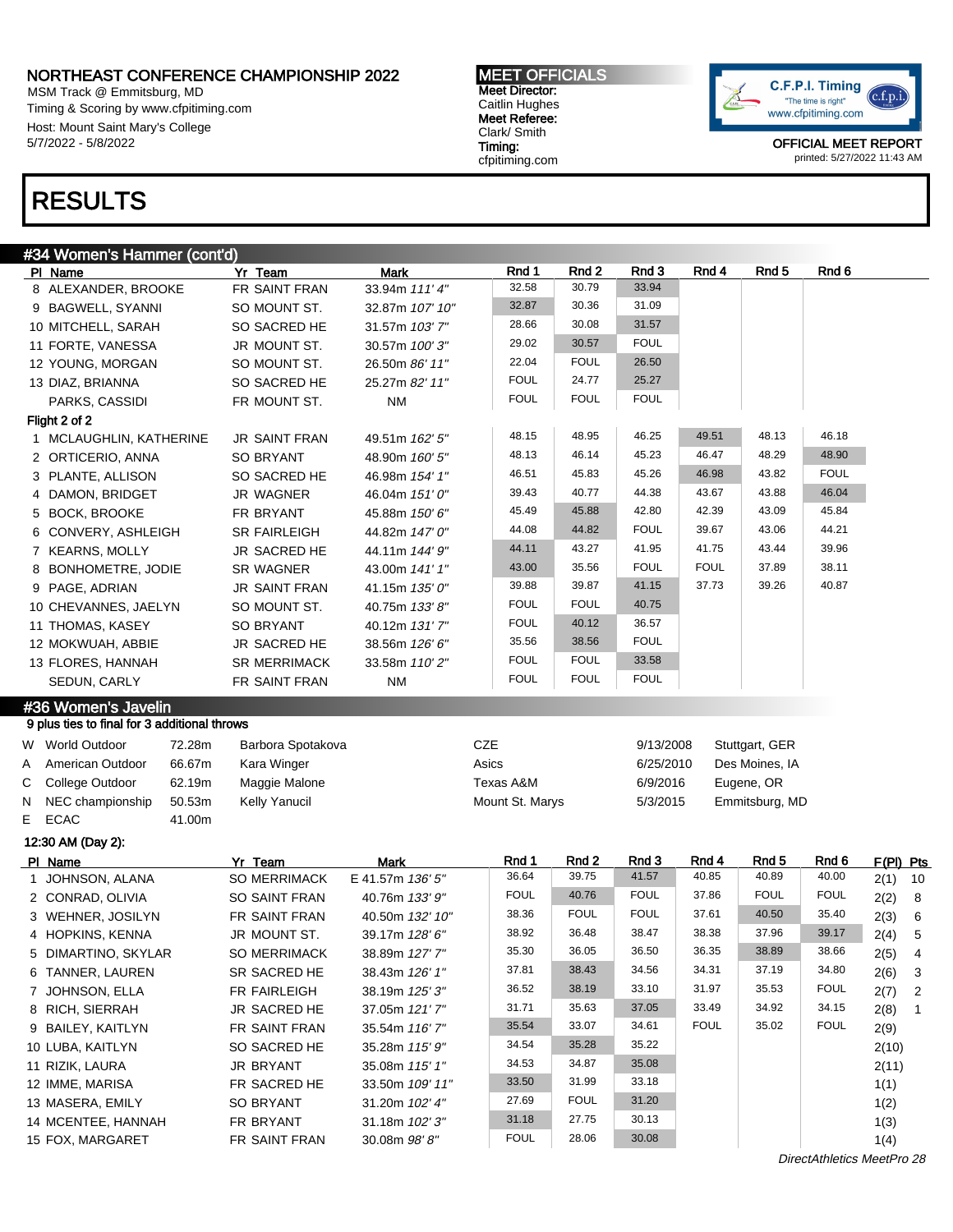MSM Track @ Emmitsburg, MD Timing & Scoring by www.cfpitiming.com Host: Mount Saint Mary's College 5/7/2022 - 5/8/2022

#### MEET OFFICIALS Meet Director: Caitlin Hughes Meet Referee: Clark/ Smith Timing: cfpitiming.com



OFFICIAL MEET REPORT printed: 5/27/2022 11:43 AM

## RESULTS

#### #36 Women's Javelin (cont'd)

| 12:30 AM (Day 2):     |                     |               |             |             |             |       |       |       |             |
|-----------------------|---------------------|---------------|-------------|-------------|-------------|-------|-------|-------|-------------|
| PI Name               | Yr Team             | <b>Mark</b>   | Rnd 1       | Rnd 2       | Rnd 3       | Rnd 4 | Rnd 5 | Rnd 6 | $F(PI)$ Pts |
| 16 CUNNINGHAM, ANYA   | <b>FR MERRIMACK</b> | 29.29m 96' 1" | <b>FOUL</b> | 29.29       | 25.05       |       |       |       | 1(5)        |
| 17 ST LOUIS, AQUILLA  | <b>SR FAIRLEIGH</b> | 28.65m 94' 0" | <b>FOUL</b> | 28.65       | 26.14       |       |       |       | 1(6)        |
| 18 OVESNY, SARAH      | FR CENTRAL C        | 26.04m 85' 5" | <b>FOUL</b> | 23.11       | 26.04       |       |       |       | 1(7)        |
| 19 BUCHANAN, PAIGE    | JR MOUNT ST.        | 25.66m 84' 2" | 24.95       | 25.66       | 25.48       |       |       |       | 1(8)        |
| 20 MARANDO, KATHERINE | FR ST. FRANCIS      | 19.30m 63' 4" | 19.30       | <b>FOUL</b> | 19.30       |       |       |       | 1(9)        |
| 21 HALL. JANNAH       | FR MOUNT ST.        | 16.04m 52' 7" | 16.04       | 13.12       | <b>FOUL</b> |       |       |       | 1(10)       |
|                       |                     |               |             |             |             |       |       |       |             |

#### FLIGHT RESULTS

|               | PI Name              |       | Yr Team               | <b>Mark</b>         | Rnd 1           | Rnd 2        | Rnd 3       | Rnd 4       | Rnd 5           | Rnd 6       |
|---------------|----------------------|-------|-----------------------|---------------------|-----------------|--------------|-------------|-------------|-----------------|-------------|
|               | Flight 1 of 2        |       |                       |                     |                 |              |             |             |                 |             |
|               | 1 IMME, MARISA       |       | FR SACRED HE          | 33.50m 109' 11"     | 33.50           | 31.99        | 33.18       |             |                 |             |
|               | 2 MASERA, EMILY      |       | <b>SO BRYANT</b>      | 31.20m 102' 4"      | 27.69           | <b>FOUL</b>  | 31.20       |             |                 |             |
|               | 3 MCENTEE, HANNAH    |       | FR BRYANT             | 31.18m 102' 3"      | 31.18           | 27.75        | 30.13       |             |                 |             |
|               | 4 FOX, MARGARET      |       | FR SAINT FRAN         | 30.08m 98'8"        | <b>FOUL</b>     | 28.06        | 30.08       |             |                 |             |
|               | 5 CUNNINGHAM, ANYA   |       | FR MERRIMACK          | 29.29m 96' 1"       | <b>FOUL</b>     | 29.29        | 25.05       |             |                 |             |
|               | 6 ST LOUIS, AQUILLA  |       | <b>SR FAIRLEIGH</b>   | 28.65m 94' 0"       | <b>FOUL</b>     | 28.65        | 26.14       |             |                 |             |
|               | 7 OVESNY, SARAH      |       | FR CENTRAL C          | 26.04m 85' 5"       | <b>FOUL</b>     | 23.11        | 26.04       |             |                 |             |
|               | 8 BUCHANAN, PAIGE    |       | JR MOUNT ST.          | 25.66m 84' 2"       | 24.95           | 25.66        | 25.48       |             |                 |             |
|               | 9 MARANDO, KATHERINE |       | FR ST. FRANCIS        | 19.30m 63' 4"       | 19.30           | <b>FOUL</b>  | 19.30       |             |                 |             |
|               | 10 HALL, JANNAH      |       | FR MOUNT ST.          | 16.04m 52' 7"       | 16.04           | 13.12        | <b>FOUL</b> |             |                 |             |
|               | Flight 2 of 2        |       |                       |                     |                 |              |             |             |                 |             |
|               | 1 JOHNSON, ALANA     |       | <b>SO MERRIMACK</b>   | E 41.57m 136' 5"    | 36.64           | 39.75        | 41.57       | 40.85       | 40.89           | 40.00       |
|               | 2 CONRAD, OLIVIA     |       | <b>SO SAINT FRAN</b>  | 40.76m 133' 9"      | <b>FOUL</b>     | 40.76        | <b>FOUL</b> | 37.86       | <b>FOUL</b>     | <b>FOUL</b> |
|               | 3 WEHNER, JOSILYN    |       | FR SAINT FRAN         | 40.50m 132' 10"     | 38.36           | <b>FOUL</b>  | <b>FOUL</b> | 37.61       | 40.50           | 35.40       |
|               | 4 HOPKINS, KENNA     |       | JR MOUNT ST.          | 39.17m 128' 6"      | 38.92           | 36.48        | 38.47       | 38.38       | 37.96           | 39.17       |
|               | 5 DIMARTINO, SKYLAR  |       | SO MERRIMACK          | 38.89m 127' 7"      | 35.30           | 36.05        | 36.50       | 36.35       | 38.89           | 38.66       |
|               | 6 TANNER, LAUREN     |       | SR SACRED HE          | 38.43m 126' 1"      | 37.81           | 38.43        | 34.56       | 34.31       | 37.19           | 34.80       |
|               | 7 JOHNSON, ELLA      |       | FR FAIRLEIGH          | 38.19m 125' 3"      | 36.52           | 38.19        | 33.10       | 31.97       | 35.53           | <b>FOUL</b> |
|               | 8 RICH, SIERRAH      |       | JR SACRED HE          | 37.05m 121'7"       | 31.71           | 35.63        | 37.05       | 33.49       | 34.92           | 34.15       |
|               | 9 BAILEY, KAITLYN    |       | FR SAINT FRAN         | 35.54m 116' 7"      | 35.54           | 33.07        | 34.61       | <b>FOUL</b> | 35.02           | <b>FOUL</b> |
|               | 10 LUBA, KAITLYN     |       | SO SACRED HE          | 35.28m 115' 9"      | 34.54           | 35.28        | 35.22       |             |                 |             |
|               | 11 RIZIK, LAURA      |       | JR BRYANT             | 35.08m 115' 1"      | 34.53           | 34.87        | 35.08       |             |                 |             |
|               | #1 Men's 100 Meters  |       |                       |                     |                 |              |             |             |                 |             |
|               | W World Outdoor      | 9.58  | Usain Bolt            |                     | <b>JAM</b>      |              | 8/16/2009   |             | Berlin, GER     |             |
| A             | American Outdoor     | 9.69  | <b>Tyson Gay</b>      |                     | adidas          |              | 9/20/2009   |             | Shanghai, CHN   |             |
| С             | College Outdoor      | 9.82  | Christian Coleman     |                     | Tennessee       |              | 6/7/2017    |             | Eugene, OR      |             |
| N             | NEC championship     | 10.27 | <b>Brendon Rodney</b> |                     | L.I.U. Brooklyn |              | 5/7/2016    |             | New Britian, CT |             |
|               | IC <sub>4</sub> A    | 10.94 |                       |                     |                 |              |             |             |                 |             |
|               | 2:05 AM (Day 2):     |       |                       |                     |                 |              |             |             |                 |             |
| <b>Finals</b> |                      |       |                       |                     | Wind: (-2.2)    |              |             |             |                 |             |
|               | PI Name              |       |                       | Yr Team             |                 | Time Note    |             | Pts         |                 |             |
|               | 1 HISLOP, AKO        |       |                       | SR FAIRLEIGH DICKIN |                 | 10.71        |             | 10          |                 |             |
|               | 2 SEY, MOMODOU       |       | SO LIU                |                     |                 | 10.84        |             | 8           |                 |             |
|               | 3 CHARLES, TODD      |       |                       | SO MOUNT ST. MARY'  |                 | 10.89        |             | 6           |                 |             |
|               | 4 SAUNDERS, JULIAN   |       |                       | FR SAINT FRANCIS    |                 | 11.04 11.034 |             | 5           |                 |             |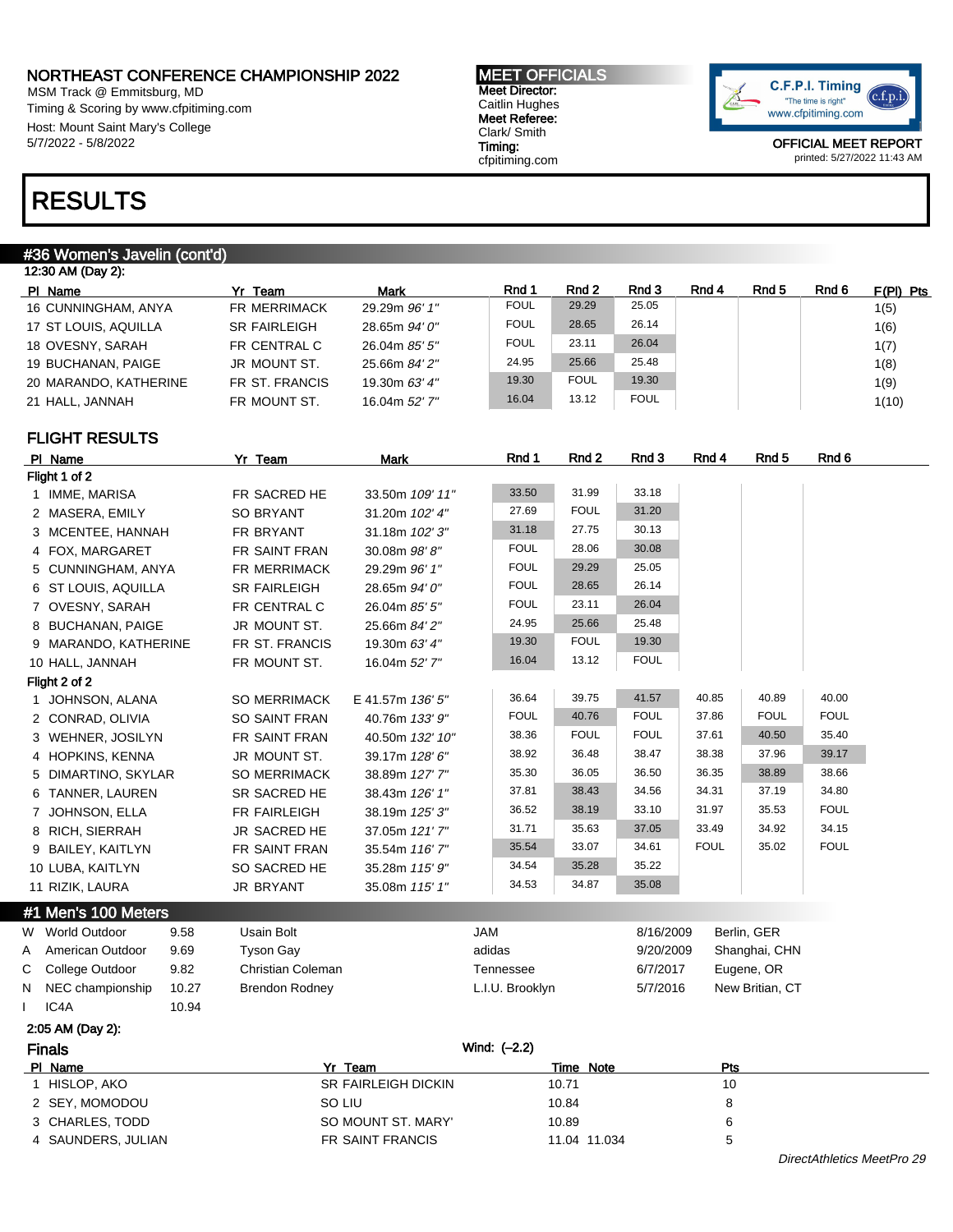MSM Track @ Emmitsburg, MD Timing & Scoring by www.cfpitiming.com Host: Mount Saint Mary's College 5/7/2022 - 5/8/2022

#### MEET OFFICIALS Meet Director: Caitlin Hughes Meet Referee: Clark/ Smith Timing: cfpitiming.com



OFFICIAL MEET REPORT printed: 5/27/2022 11:43 AM

## RESULTS

#### #1 Men's 100 Meters (cont'd)

| <b>Finals</b>        | Wind: $(-2.2)$        |              |            |  |
|----------------------|-----------------------|--------------|------------|--|
| PI Name              | Yr Team               | Time Note    | <b>Pts</b> |  |
| 5 STRACHN, BRIAN     | SR ST. FRANCIS (N.Y.) | 11.04 11.040 | 4          |  |
| 6 GILCHRIST, RICHARD | JR MOUNT ST. MARY'    | 11.07        | 3          |  |
| 7 FYE-MOORE, MILES   | SR CENTRAL CONNEC     | 11.12        |            |  |
| 8 MCKENZIE, JORDAN   | SO LIU                | 11.16        |            |  |

#### 12:45 AM (Day 1): (Top 1 per Heat + next 3 advance)

Prelims

| PI Name            |                             | Yr Team                  | Time Note          |          | <u>H(PI)</u> |  |
|--------------------|-----------------------------|--------------------------|--------------------|----------|--------------|--|
| 1 SEY, MOMODOU     |                             | SO LIU                   | I 10.78Q           | $(-2.4)$ | 3(1)         |  |
| 2 HISLOP, AKO      |                             | SR FAIRLEIGH DICKIN      | I 10.91Q10.909     | $(-1.6)$ | 2(1)         |  |
| 3 CHARLES, TODD    |                             | SO MOUNT ST. MARY'       | I 10.91Q10.910     | $(-0.5)$ | 1(1)         |  |
| 4 STRACHN, BRIAN   |                             | SR ST. FRANCIS (N.Y.)    | 10.97Q             | $(-0.4)$ | 5(1)         |  |
|                    | 5 GILCHRIST, RICHARD        | JR MOUNT ST. MARY'       | 11.02q             | $(-1.6)$ | 2(2)         |  |
| 6 FYE-MOORE, MILES |                             | <b>SR CENTRAL CONNEC</b> | 11.04 <sub>q</sub> | $(-0.4)$ | 5(2)         |  |
|                    | 7 MCKENZIE, JORDAN          | SO LIU                   | 11.05Q             | $(-0.4)$ | 4(1)         |  |
| 8 SAUNDERS, JULIAN |                             | FR SAINT FRANCIS         | 11.12q             | $(-0.5)$ | 1(2)         |  |
|                    | 9 CHAMBERS, DANIEL          | SO FAIRLEIGH DICKIN      | 11.16              | $(-0.5)$ | 1(3)         |  |
| 10 FISHER, ZACHARY |                             | FR MERRIMACK             | 11.20              | $(-0.4)$ | 4(2)         |  |
|                    | 11 SIMPSON, KIERRYSE        | FR LIU                   | 11.26              | $(-0.4)$ | 5(3)         |  |
| 12 LOTH, TYLER     |                             | FR CENTRAL CONNEC        | 11.29 11.282       | $(-2.4)$ | 3(2)         |  |
| 13 DIXON, JOVAN    |                             | JR CENTRAL CONNEC        | 11.29              | $(-2.4)$ | 3(3)         |  |
|                    | 14 NOREIGA, RENALDO-ALLEYNE | SO ST. FRANCIS (N.Y.)    | 11.31              | $(-2.4)$ | 3(4)         |  |
| 15 BLEUS, DOURVENS |                             | FR MERRIMACK             | 11.36              | $(-0.4)$ | 5(4)         |  |
| 16 MURPHEY, LOGAN  |                             | <b>JR WAGNER</b>         | 11.43              | $(-1.6)$ | 2(3)         |  |
| 17 NEBLETT, TORIAN |                             | FR MOUNT ST. MARY'       | 11.44              | $(-0.4)$ | 4(3)         |  |
|                    | 18 CARDARELLI, EDWARD       | SO BRYANT                | 11.47              | $(-0.5)$ | 1(4)         |  |
| 19 CROWLEY, LANDON |                             | FR MERRIMACK             | 11.53              | $(-2.4)$ | 3(5)         |  |
| 20 PRATCHER, ALEX  |                             | SO CENTRAL CONNEC        | 11.60              | $(-0.4)$ | 4(4)         |  |
|                    | 21 BARATTA, JOHN CARLO      | FR BRYANT                | 11.61              | $(-1.6)$ | 2(4)         |  |
| 22 BRINKEN, CORRY  |                             | <b>JR SACRED HEART</b>   | 11.65              | $(-0.4)$ | 4(5)         |  |
|                    | 23 HUGHES, ALEXANDER        | <b>SR MERRIMACK</b>      | 11.66              | $(-0.5)$ | 1(5)         |  |
| 24 NIESEN, JACOB   |                             | <b>JR SACRED HEART</b>   | 11.72              | $(-0.4)$ | 5(5)         |  |
| 25 BAKER, BRYCE    |                             | SO SAINT FRANCIS         | 11.76              | $(-0.5)$ | 1(6)         |  |
| 26 KOO, ALEXANDER  |                             | SO MOUNT ST. MARY'       | 11.78              | $(-1.6)$ | 2(5)         |  |
|                    | 27 AGBAYEWA, AYOMIDE        | SO MOUNT ST. MARY'       | 11.82              | $(-0.4)$ | 5(6)         |  |
| 28 RECTO, FRANCO   |                             | FR MERRIMACK             | 11.84              | $(-1.6)$ | 2(6)         |  |
| 29 CASTORINA, ERIC |                             | <b>SR WAGNER</b>         | 11.88              | $(-2.4)$ | 3(6)         |  |
| 30 SMART, JAMORE   |                             | SR ST. FRANCIS (N.Y.)    | 12.18              | $(-2.4)$ | 3(7)         |  |
| 31 HIBBERT, NAZIR  |                             | SO SACRED HEART          | 12.28              | $(-0.4)$ | 4(6)         |  |
| COREL, THOMAS      |                             | JR WAGNER                | 11.88              | $(-2.4)$ | 3            |  |
|                    | FONTES, JOSEPH              | SO LIU                   | <b>DNS</b>         |          | 1            |  |
|                    | SOMOZA, MICHAEL             | JR SACRED HEART          | <b>DNS</b>         |          | 2            |  |
|                    |                             |                          |                    |          |              |  |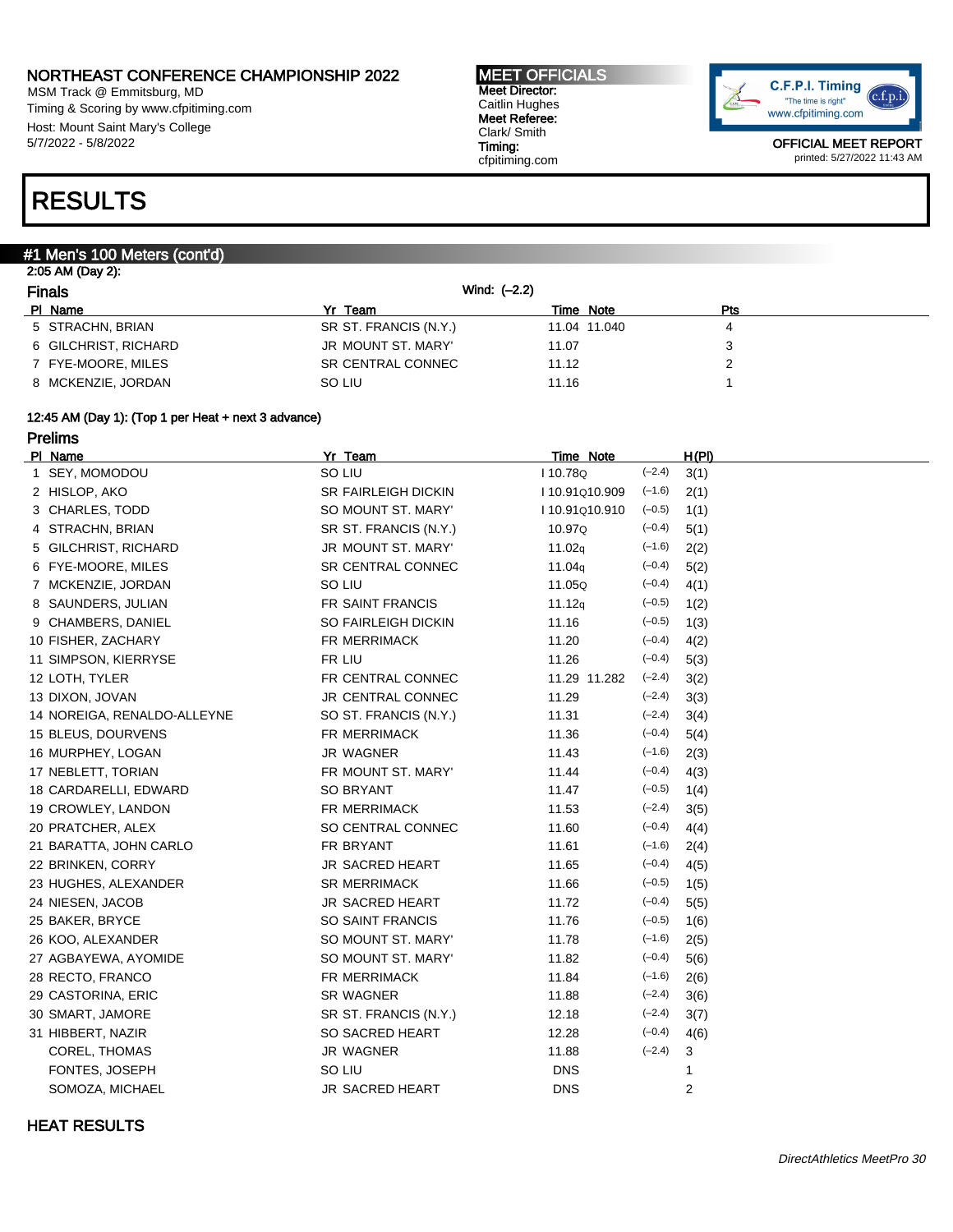MSM Track @ Emmitsburg, MD Timing & Scoring by www.cfpitiming.com Host: Mount Saint Mary's College 5/7/2022 - 5/8/2022

## RESULTS

### #1 Men's 100 Meters (cont'd)

| <b>Prelims</b>             |                            |                    |  |
|----------------------------|----------------------------|--------------------|--|
| PI Name                    | Yr Team                    | Time Note          |  |
| Heat 1 of 5                | Wind: (-0.5)               |                    |  |
| 1 CHARLES, TODD            | SO MOUNT ST. MARY'         | 110.91Q10.910      |  |
| 2 SAUNDERS, JULIAN         | FR SAINT FRANCIS           | 11.12q             |  |
| 3 CHAMBERS, DANIEL         | <b>SO FAIRLEIGH DICKIN</b> | 11.16              |  |
| 4 CARDARELLI, EDWARD       | <b>SO BRYANT</b>           | 11.47              |  |
| 5 HUGHES, ALEXANDER        | <b>SR MERRIMACK</b>        | 11.66              |  |
| 6 BAKER, BRYCE             | <b>SO SAINT FRANCIS</b>    | 11.76              |  |
| FONTES, JOSEPH             | SO LIU                     | <b>DNS</b>         |  |
| Heat 2 of 5                | Wind: (-1.6)               |                    |  |
| 1 HISLOP, AKO              | <b>SR FAIRLEIGH DICKIN</b> | I 10.91Q10.909     |  |
| 2 GILCHRIST, RICHARD       | JR MOUNT ST. MARY'         | 11.02q             |  |
| 3 MURPHEY, LOGAN           | <b>JR WAGNER</b>           | 11.43              |  |
| 4 BARATTA, JOHN CARLO      | FR BRYANT                  | 11.61              |  |
| 5 KOO, ALEXANDER           | SO MOUNT ST. MARY'         | 11.78              |  |
| 6 RECTO, FRANCO            | FR MERRIMACK               | 11.84              |  |
| SOMOZA, MICHAEL            | <b>JR SACRED HEART</b>     | <b>DNS</b>         |  |
| Heat 3 of 5                | Wind: (–2.4)               |                    |  |
| COREL, THOMAS              | JR WAGNER                  | 11.88              |  |
| 1 SEY, MOMODOU             | SO LIU                     | I 10.78Q           |  |
| 2 LOTH, TYLER              | FR CENTRAL CONNEC          | 11.29 11.282       |  |
| 3 DIXON, JOVAN             | <b>JR CENTRAL CONNEC</b>   | 11.29              |  |
| 4 NOREIGA, RENALDO-ALLEYNE | SO ST. FRANCIS (N.Y.)      | 11.31              |  |
| 5 CROWLEY, LANDON          | FR MERRIMACK               | 11.53              |  |
| 6 CASTORINA, ERIC          | <b>SR WAGNER</b>           | 11.88              |  |
| 7 SMART, JAMORE            | SR ST. FRANCIS (N.Y.)      | 12.18              |  |
| Heat 4 of 5                | Wind: (-0.4)               |                    |  |
| 1 MCKENZIE, JORDAN         | SO LIU                     | 11.05Q             |  |
| 2 FISHER, ZACHARY          | <b>FR MERRIMACK</b>        | 11.20              |  |
| 3 NEBLETT, TORIAN          | FR MOUNT ST. MARY'         | 11.44              |  |
| 4 PRATCHER, ALEX           | SO CENTRAL CONNEC          | 11.60              |  |
| 5 BRINKEN, CORRY           | <b>JR SACRED HEART</b>     | 11.65              |  |
| 6 HIBBERT, NAZIR           | SO SACRED HEART            | 12.28              |  |
| Heat 5 of 5                | Wind: (–0.4)               |                    |  |
| 1 STRACHN, BRIAN           | SR ST. FRANCIS (N.Y.)      | 10.97Q             |  |
| 2 FYE-MOORE, MILES         | SR CENTRAL CONNEC          | 11.04 <sub>q</sub> |  |
| 3 SIMPSON, KIERRYSE        | FR LIU                     | 11.26              |  |
| 4 BLEUS, DOURVENS          | <b>FR MERRIMACK</b>        | 11.36              |  |
| 5 NIESEN, JACOB            | <b>JR SACRED HEART</b>     | 11.72              |  |
| 6 AGBAYEWA, AYOMIDE        | SO MOUNT ST. MARY'         | 11.82              |  |

MEET OFFICIALS Meet Director: Caitlin Hughes Meet Referee: Clark/ Smith Timing: cfpitiming.com

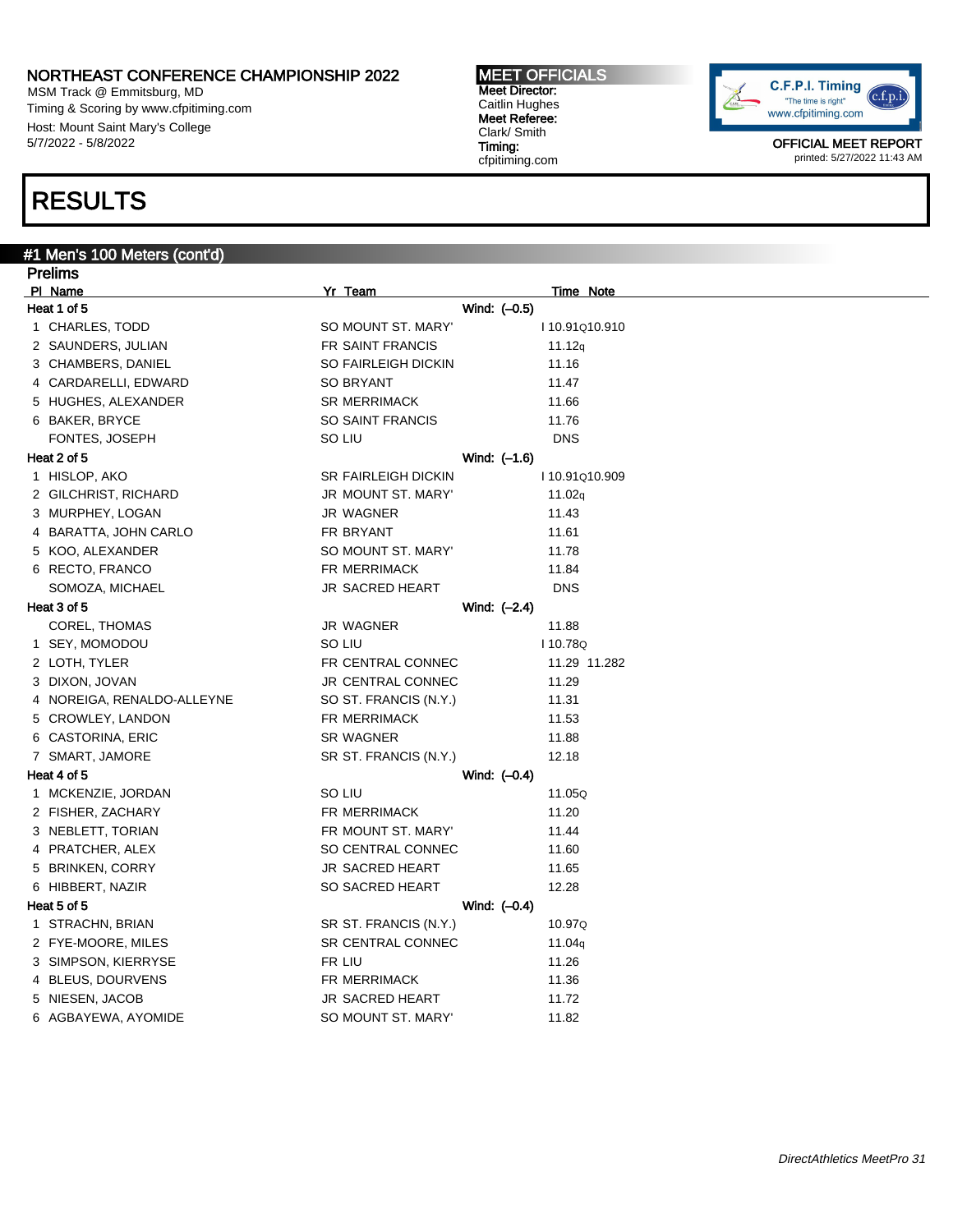MSM Track @ Emmitsburg, MD Timing & Scoring by www.cfpitiming.com Host: Mount Saint Mary's College 5/7/2022 - 5/8/2022

### RESULTS

#### #3 Men's 200 Meters

| W World Outdoor    | 19.19 | Usain Bolt            | JAM                  | 8/20/2009 | Berlin, GER     |
|--------------------|-------|-----------------------|----------------------|-----------|-----------------|
| A American Outdoor | 19.32 | Michael Johnson       | Nike                 | 8/1/1996  | Atlanta, GA     |
| C College Outdoor  | 19.69 | <b>Walter Dix</b>     | <b>Florida State</b> | 5/25/2007 | Gainesville, FL |
| N NEC championship | 20.32 | <b>Brendon Rodney</b> | L.I.U. Brooklyn      | 5/3/2015  | Emmitsburg, MD  |
| IC <sub>4</sub> A  | 22.04 |                       |                      |           |                 |

### 2:45 AM (Day 2):

| <b>Finals</b>      | Wind: (-0.5)               |           |     |  |
|--------------------|----------------------------|-----------|-----|--|
| PI Name            | Yr Team                    | Time Note | Pts |  |
| 1 HISLOP, AKO      | <b>SR FAIRLEIGH DICKIN</b> | 21.35     | 10  |  |
| 2 DIABY, ALI       | SO CENTRAL CONNEC          | 21.48     | 8   |  |
| 3 MCKENZIE, JORDAN | SO LIU                     | 21.64     | 6   |  |
| 4 CHARLES, TODD    | SO MOUNT ST. MARY'         | 21.71     | 5   |  |
| 5 FYE-MOORE, MILES | SR CENTRAL CONNEC          | 21.74     | 4   |  |
| 6 SEY, MOMODOU     | SO LIU                     | 21.77     | 3   |  |
| 7 STRACHN, BRIAN   | SR ST. FRANCIS (N.Y.)      | 21.87     | 2   |  |
| 8 CADET, JOSHUA    | JR WAGNER                  | 21.95     |     |  |

MEET OFFICIALS Meet Director: Caitlin Hughes Meet Referee: Clark/ Smith Timing: cfpitiming.com

#### 2:15 AM (Day 1): (Top 1 per Heat + next 3 advance)

| <b>Prelims</b>         |                            |                             |          |       |
|------------------------|----------------------------|-----------------------------|----------|-------|
| PI Name                | Yr Team                    | Time Note                   |          | H(PI) |
| 1 DIABY, ALI           | SO CENTRAL CONNEC          | I 21.62Q                    | $(-1.3)$ | 4(1)  |
| 2 HISLOP, AKO          | <b>SR FAIRLEIGH DICKIN</b> | I 21.76Q                    | $(-0.1)$ | 5(1)  |
| 3 CHARLES, TODD        | SO MOUNT ST. MARY'         | I 21.88Q                    | $(-0.9)$ | 1(1)  |
| 4 SEY, MOMODOU         | SO LIU                     | I 21.91Q                    | $(-1.2)$ | 3(1)  |
| 5 FYE-MOORE, MILES     | SR CENTRAL CONNEC          | 121.96Q                     | $(-0.2)$ | 2(1)  |
| 6 MCKENZIE, JORDAN     | SO LIU                     | l 21.99 <sub>9</sub> 21.982 | $(-1.3)$ | 4(2)  |
| 7 STRACHN, BRIAN       | SR ST. FRANCIS (N.Y.)      | l 21.99 <sub>9</sub> 21.986 | $(-0.9)$ | 1(2)  |
| 8 CADET, JOSHUA        | <b>JR WAGNER</b>           | 122.00q                     | $(-1.2)$ | 3(2)  |
| 9 THEOSMY, MAKHI       | JR ST. FRANCIS (N.Y.)      | 22.11                       | $(-0.2)$ | 2(2)  |
| 10 FISHER, ZACHARY     | FR MERRIMACK               | 22.16                       | $(-0.9)$ | 1(3)  |
| 11 LOTH, TYLER         | FR CENTRAL CONNEC          | 22.24                       | $(-0.9)$ | 1(4)  |
| 12 REMKIEWICZ, WILLIAM | <b>SO BRYANT</b>           | 22.25                       | $(-0.1)$ | 5(2)  |
| 13 SAUNDERS, JULIAN    | FR SAINT FRANCIS           | 22.34                       | $(-1.3)$ | 4(3)  |
| 14 SIMPSON, KIERRYSE   | FR LIU                     | 22.35                       | $(-0.2)$ | 2(3)  |
| 15 MURPHEY, LOGAN      | <b>JR WAGNER</b>           | 22.37                       | $(-0.1)$ | 5(3)  |
| 16 ZAWASKI, MATTHEW    | FR SACRED HEART            | 22.43                       | $(-0.9)$ | 1(5)  |
| 17 CARDARELLI, EDWARD  | <b>SO BRYANT</b>           | 22.49                       | $(-0.1)$ | 5(4)  |
| 18 BABCANEC, CYRIL     | <b>JR WAGNER</b>           | 22.51                       | $(-0.2)$ | 2(4)  |
| 19 SMITH, BRIAN        | <b>JR MERRIMACK</b>        | 22.52                       | $(-0.1)$ | 5(5)  |
| 20 DIXON, JOVAN        | JR CENTRAL CONNEC          | 22.54                       | $(-1.3)$ | 4(4)  |
| 21 AGBODJOGBE, ENOCH   | SO MOUNT ST. MARY'         | 22.77                       | $(-1.3)$ | 4(5)  |
| 22 CHAMBERS, DANIEL    | SO FAIRLEIGH DICKIN        | 22.82                       | $(-0.2)$ | 2(5)  |
| 23 GRIFFIN, ERIC       | SO WAGNER                  | 22.88                       | $(-0.2)$ | 2(6)  |
| 24 HEALY, BENJAMIN     | SO SACRED HEART            | 22.89                       | $(-0.9)$ | 1(6)  |
| 25 BARATTA, JOHN CARLO | FR BRYANT                  | 22.99                       | $(-1.2)$ | 3(3)  |
| 26 TARAWALI, JOHN      | SO MOUNT ST. MARY'         | 23.07                       | $(-0.2)$ | 2(7)  |
| 27 PRATCHER, ALEX      | SO CENTRAL CONNEC          | 23.16                       | $(-1.2)$ | 3(4)  |

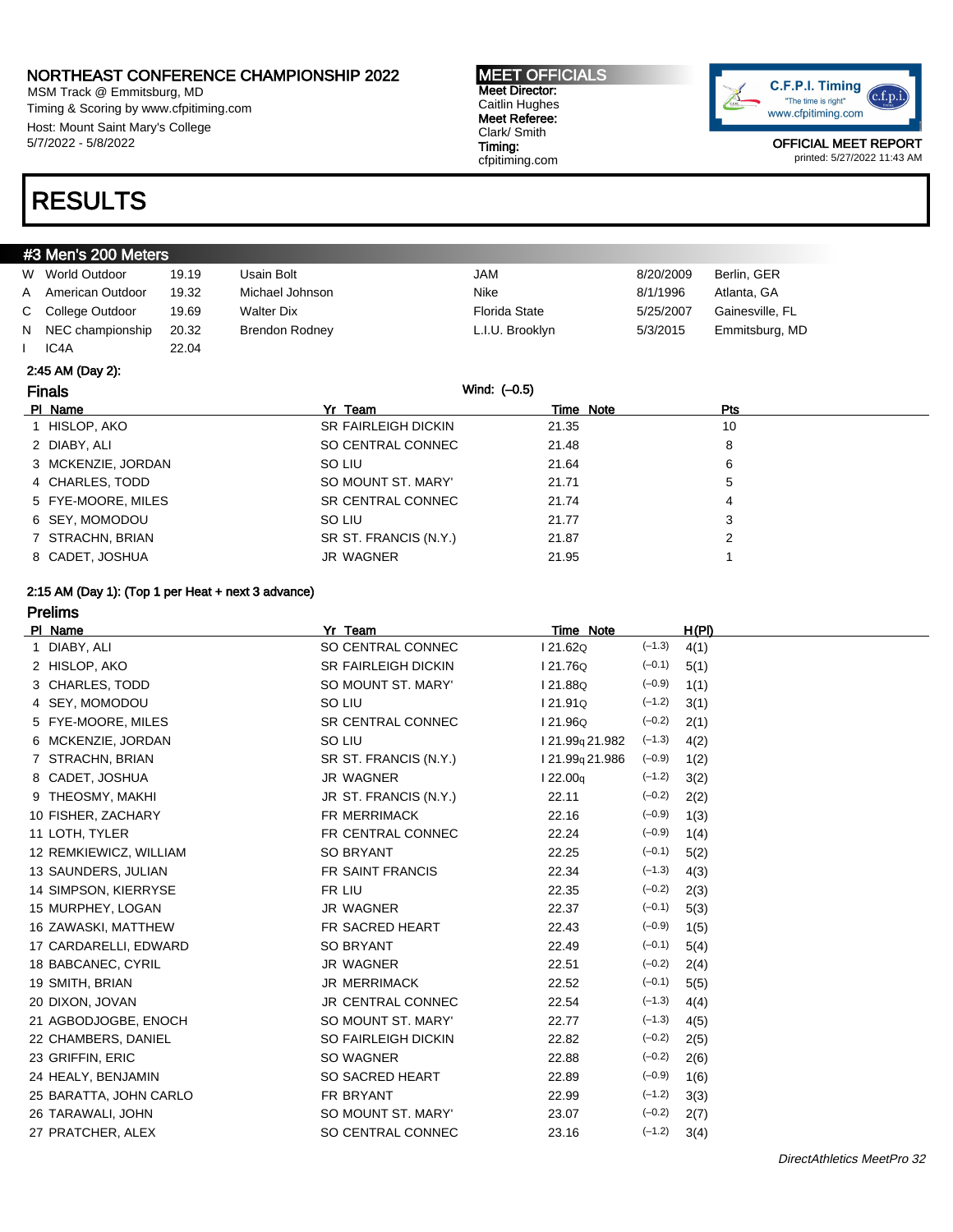MSM Track @ Emmitsburg, MD Timing & Scoring by www.cfpitiming.com Host: Mount Saint Mary's College 5/7/2022 - 5/8/2022

## RESULTS

### #3 Men's 200 Meters (cont'd)

2:15 AM (Day 1): (Top 1 per Heat + next 3 advance)

### Prelims

| PI Name               | Yr Team                | Time Note    | H(PI)            |
|-----------------------|------------------------|--------------|------------------|
| 28 JEAN-JACQUES, HANK | JR CENTRAL CONNEC      | 23.26        | $(-1.2)$<br>3(5) |
| 29 NEBLETT, TORIAN    | FR MOUNT ST. MARY'     | 23.30        | $(-0.9)$<br>1(7) |
| 30 BRINKEN, CORRY     | <b>JR SACRED HEART</b> | 23.40        | $(-1.3)$<br>4(6) |
| 31 LAMANNA, GEORGE    | FR WAGNER              | 23.42 23.416 | $(-1.3)$<br>4(7) |
| 32 SMITH, JAEDEN      | <b>SO MERRIMACK</b>    | 23.42 23.419 | $(-0.1)$<br>5(6) |
| 33 HUGHES, ALEXANDER  | <b>SR MERRIMACK</b>    | 23.55        | $(-1.2)$<br>3(6) |
| 34 MOORE, MADISON     | SO MOUNT ST. MARY'     | 23.77        | $(-1.2)$<br>3(7) |
| 35 NUNNALLY, NICK     | SO MOUNT ST. MARY'     | 24.19 24.182 | $(-0.2)$<br>2(8) |
| 36 MEJIA, NICHOLAS    | SR ST. FRANCIS (N.Y.)  | 24.19 24.185 | $(-0.1)$<br>5(7) |
| 37 SMART, JAMORE      | SR ST. FRANCIS (N.Y.)  | 24.48        | $(-0.1)$<br>5(8) |
| 38 CHARVIS, TAVIS     | SR ST. FRANCIS (N.Y.)  | 25.30        | $(-1.3)$<br>4(8) |
| CANALE, ANDREW        | <b>JR BRYANT</b>       | <b>DNS</b>   | 3                |
|                       |                        |              |                  |

### HEAT RESULTS

Prelims

|   | PI Name               | Yr Team                  | Time Note                   |
|---|-----------------------|--------------------------|-----------------------------|
|   | Heat 1 of 5           | Wind: (-0.9)             |                             |
|   | 1 CHARLES, TODD       | SO MOUNT ST. MARY'       | I 21.88Q                    |
|   | 2 STRACHN, BRIAN      | SR ST. FRANCIS (N.Y.)    | l 21.99 <sub>9</sub> 21.986 |
|   | 3 FISHER, ZACHARY     | FR MERRIMACK             | 22.16                       |
|   | 4 LOTH, TYLER         | FR CENTRAL CONNEC        | 22.24                       |
|   | 5 ZAWASKI, MATTHEW    | FR SACRED HEART          | 22.43                       |
|   | 6 HEALY, BENJAMIN     | SO SACRED HEART          | 22.89                       |
|   | 7 NEBLETT, TORIAN     | FR MOUNT ST. MARY'       | 23.30                       |
|   | Heat 2 of 5           | Wind: (-0.2)             |                             |
|   | 1 FYE-MOORE, MILES    | <b>SR CENTRAL CONNEC</b> | 121.96Q                     |
|   | 2 THEOSMY, MAKHI      | JR ST. FRANCIS (N.Y.)    | 22.11                       |
|   | SIMPSON, KIERRYSE     | FR LIU                   | 22.35                       |
|   | 4 BABCANEC, CYRIL     | JR WAGNER                | 22.51                       |
|   | 5 CHAMBERS, DANIEL    | SO FAIRLEIGH DICKIN      | 22.82                       |
|   | 6 GRIFFIN, ERIC       | SO WAGNER                | 22.88                       |
|   | 7 TARAWALI, JOHN      | SO MOUNT ST. MARY'       | 23.07                       |
|   | 8 NUNNALLY, NICK      | SO MOUNT ST. MARY'       | 24.19 24.182                |
|   | Heat 3 of 5           | Wind: (-1.2)             |                             |
|   | 1 SEY, MOMODOU        | SO LIU                   | 121.91Q                     |
|   | 2 CADET, JOSHUA       | JR WAGNER                | 122.00q                     |
|   | 3 BARATTA, JOHN CARLO | FR BRYANT                | 22.99                       |
|   | 4 PRATCHER, ALEX      | SO CENTRAL CONNEC        | 23.16                       |
| 5 | JEAN-JACQUES, HANK    | JR CENTRAL CONNEC        | 23.26                       |
|   | 6 HUGHES, ALEXANDER   | <b>SR MERRIMACK</b>      | 23.55                       |
|   | 7 MOORE, MADISON      | SO MOUNT ST. MARY'       | 23.77                       |
|   | CANALE, ANDREW        | <b>JR BRYANT</b>         | <b>DNS</b>                  |
|   | Heat 4 of 5           | Wind: $(-1.3)$           |                             |
|   | 1 DIABY, ALI          | SO CENTRAL CONNEC        | 121.62Q                     |
|   |                       |                          |                             |

MEET OFFICIALS Meet Director: Caitlin Hughes Meet Referee: Clark/ Smith Timing: cfpitiming.com

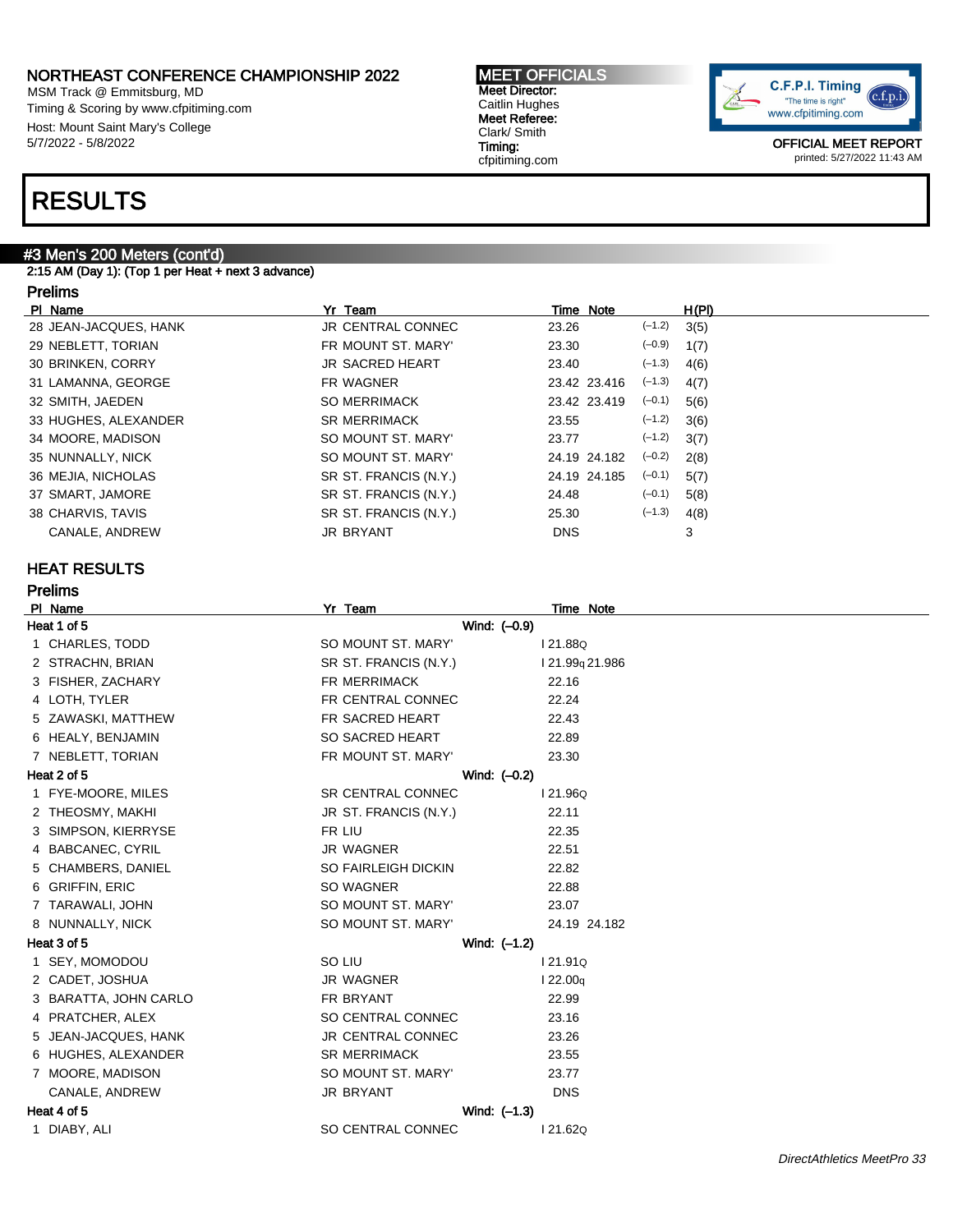MSM Track @ Emmitsburg, MD Timing & Scoring by www.cfpitiming.com Host: Mount Saint Mary's College 5/7/2022 - 5/8/2022

#### MEET OFFICIALS Meet Director: Caitlin Hughes Meet Referee: Clark/ Smith Timing: cfpitiming.com



OFFICIAL MEET REPORT printed: 5/27/2022 11:43 AM

## RESULTS

#### #3 Men's 200 Meters (cont'd)

|    | <b>Prelims</b>        |       |                            |                 |                |                 |
|----|-----------------------|-------|----------------------------|-----------------|----------------|-----------------|
|    | PI Name               |       | Yr Team                    | Time Note       |                |                 |
|    | 2 MCKENZIE, JORDAN    |       | SO LIU                     | I 21.99q 21.982 |                |                 |
|    | 3 SAUNDERS, JULIAN    |       | FR SAINT FRANCIS           | 22.34           |                |                 |
|    | 4 DIXON, JOVAN        |       | JR CENTRAL CONNEC          | 22.54           |                |                 |
|    | 5 AGBODJOGBE, ENOCH   |       | SO MOUNT ST. MARY'         | 22.77           |                |                 |
|    | 6 BRINKEN, CORRY      |       | JR SACRED HEART            | 23.40           |                |                 |
|    | 7 LAMANNA, GEORGE     |       | FR WAGNER                  | 23.42 23.416    |                |                 |
|    | 8 CHARVIS, TAVIS      |       | SR ST. FRANCIS (N.Y.)      | 25.30           |                |                 |
|    | Heat 5 of 5           |       |                            | Wind: $(-0.1)$  |                |                 |
|    | 1 HISLOP, AKO         |       | <b>SR FAIRLEIGH DICKIN</b> | 121.76Q         |                |                 |
|    | 2 REMKIEWICZ, WILLIAM |       | <b>SO BRYANT</b>           | 22.25           |                |                 |
|    | 3 MURPHEY, LOGAN      |       | <b>JR WAGNER</b>           | 22.37           |                |                 |
|    | 4 CARDARELLI, EDWARD  |       | <b>SO BRYANT</b>           | 22.49           |                |                 |
|    | 5 SMITH, BRIAN        |       | <b>JR MERRIMACK</b>        | 22.52           |                |                 |
|    | 6 SMITH, JAEDEN       |       | <b>SO MERRIMACK</b>        | 23.42 23.419    |                |                 |
|    | 7 MEJIA, NICHOLAS     |       | SR ST. FRANCIS (N.Y.)      | 24.19 24.185    |                |                 |
|    | 8 SMART, JAMORE       |       | SR ST. FRANCIS (N.Y.)      | 24.48           |                |                 |
|    | #5 Men's 400 Meters   |       |                            |                 |                |                 |
|    | W World Outdoor       | 43.03 | Wayde van Niekerk          | <b>RSA</b>      | 8/14/2016      | Rio de Janeiro, |
| Α  | American Outdoor      | 43.18 | Michael Johnson            | Nike            | 8/26/1999      | Seville, ESP    |
| С  | College Outdoor       | 43.61 | Michael Norman             | So. California  | 6/8/2018       | Eugene, OR      |
|    |                       |       |                            |                 |                |                 |
|    | NEC championship      | 45.91 | <b>Richard James</b>       | Long Island     | 2003           |                 |
|    | IC <sub>4</sub> A     | 48.84 |                            |                 |                |                 |
|    | 1:45 AM (Day 2):      |       |                            |                 |                |                 |
|    | <b>Finals</b>         |       |                            |                 |                |                 |
|    | PI Name               |       | Yr Team                    | Time Note       | Pts            |                 |
|    | 1 DIABY, ALI          |       | SO CENTRAL CONNEC          | 47.73           | 10             |                 |
| N. | 2 COREL, THOMAS       |       | <b>JR WAGNER</b>           | 48.01           | 8              |                 |
|    | 3 THEOSMY, MAKHI      |       | JR ST. FRANCIS (N.Y.)      | 48.43           | 6              |                 |
|    | 4 REMKIEWICZ, WILLIAM |       | <b>SO BRYANT</b>           | 48.45           | 5              |                 |
|    | 5 ELLIS, CONROY       |       | JR FAIRLEIGH DICKIN        | 48.80           | 4              |                 |
|    | 6 CADET, JOSHUA       |       | <b>JR WAGNER</b>           | 49.23           | 3              |                 |
|    | 7 COUTURE, CORY       |       | <b>SO MERRIMACK</b>        | 49.49           | $\overline{c}$ |                 |
|    | 8 RICKETTS, MALIK     |       | FR FAIRLEIGH DICKIN        | 1:12.61         | 1              |                 |

### 12:15 AM (Day 1): (Top 1 per Heat + next 3 advance)

Prelims PI Name **Time Note** H(PI) **PI Name** Time Note H(PI) 1 DIABY, ALI SO CENTRAL CONNEC 148.82Q 2(1) 2 REMKIEWICZ, WILLIAM SO BRYANT 48.99Q 1(1) 3 COUTURE, CORY SO MERRIMACK 49.37q 1(2) 4 THEOSMY, MAKHI JR ST. FRANCIS (N.Y.) 49.46Q 4(1) 5 RICKETTS, MALIK FR FAIRLEIGH DICKIN 49.53q 2(2) 6 COREL, THOMAS JR WAGNER 49.59Q 3(1) 7 ELLIS, CONROY **1998** JR FAIRLEIGH DICKIN 49.740 5(1) 8 CADET, JOSHUA JR WAGNER 49.91q 5(2)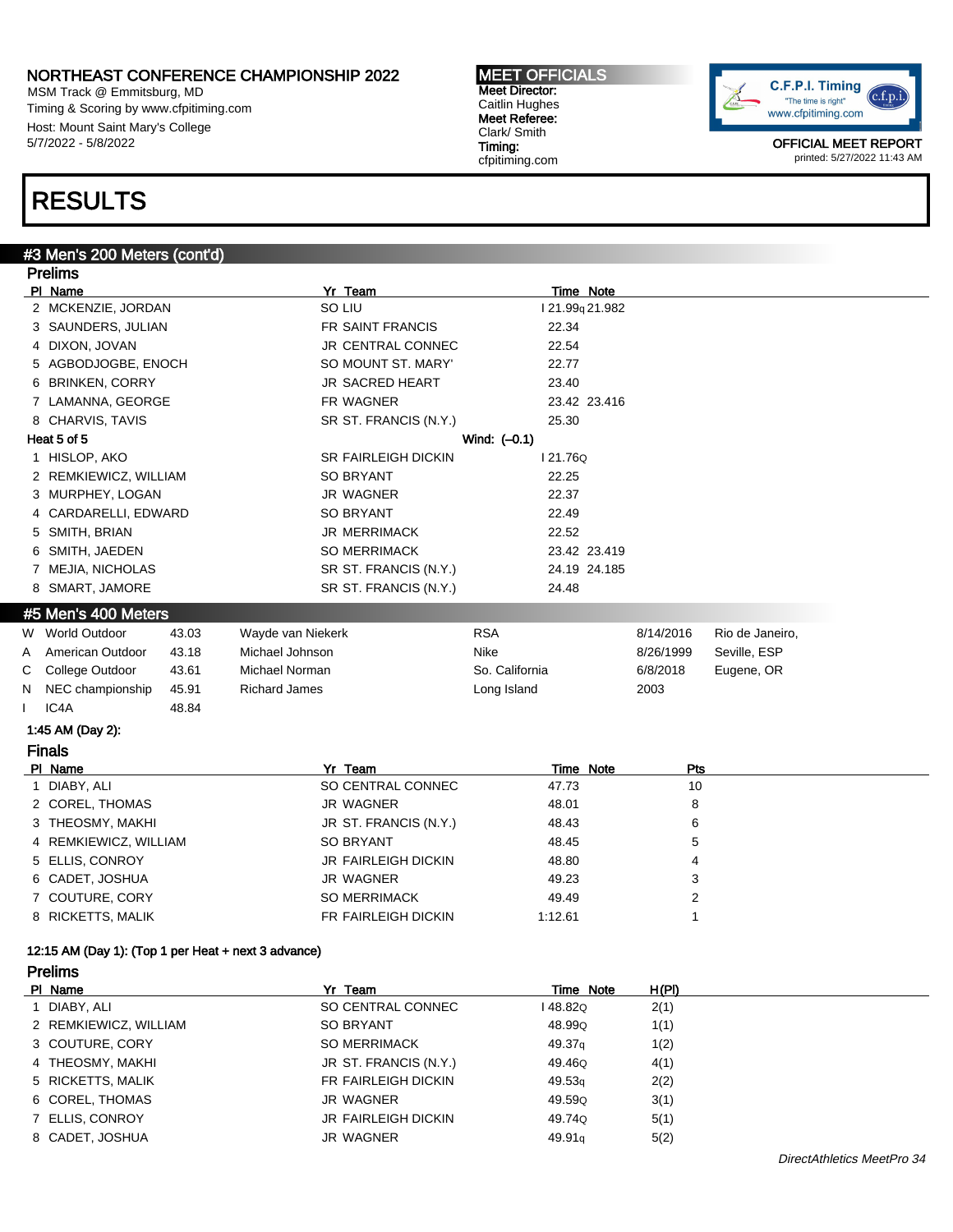MSM Track @ Emmitsburg, MD Timing & Scoring by www.cfpitiming.com Host: Mount Saint Mary's College 5/7/2022 - 5/8/2022

## RESULTS

### #5 Men's 400 Meters (cont'd)

12:15 AM (Day 1): (Top 1 per Heat + next 3 advance)

### Prelims

| PI Name                | Yr Team                    | Time Note  | H(PI) |
|------------------------|----------------------------|------------|-------|
| 9 CANALE, ANDREW       | <b>JR BRYANT</b>           | 50.05      | 5(3)  |
| 10 BABCANEC, CYRIL     | JR WAGNER                  | 50.11      | 4(2)  |
| 11 READER, DANIEL      | FR MOUNT ST. MARY'         | 50.18      | 4(3)  |
| 12 LOUIS, JASON        | <b>JR MERRIMACK</b>        | 50.49      | 3(2)  |
| 13 MAHARIO, RAFAEL     | FR SACRED HEART            | 50.58      | 3(3)  |
| 14 CROOKS, DURAN       | <b>SR FAIRLEIGH DICKIN</b> | 50.78      | 4(4)  |
| 15 MUNLYN, JAMES       | SO MOUNT ST. MARY'         | 50.79      | 1(3)  |
| 16 SMITH, SAMIR        | FR SAINT FRANCIS           | 50.92      | 3(4)  |
| 17 MAHON, JONATHAN     | FR SACRED HEART            | 51.20      | 2(3)  |
| 18 ALTMAN, THOMAS      | SO MOUNT ST. MARY'         | 51.32      | 3(5)  |
| 19 GOODMAN, JACOB      | <b>SO BRYANT</b>           | 51.75      | 2(4)  |
| 20 SMITH, JAEDEN       | <b>SO MERRIMACK</b>        | 51.95      | 1(4)  |
| 21 MIELE, DOMINIC      | FR SACRED HEART            | 51.99      | 2(5)  |
| 22 ELYSEE, SANDLEY     | <b>SR FAIRLEIGH DICKIN</b> | 52.02      | 2(6)  |
| 23 PERPIGNAND, ANTOINE | SO LIU                     | 52.48      | 2(7)  |
| 24 RAHAMAN, COLIN      | <b>JR MERRIMACK</b>        | 52.59      | 5(4)  |
| 25 MCKINNEY, JOHN      | SO MOUNT ST. MARY'         | 52.67      | 1(5)  |
| 26 SULLIVAN, RYAN      | <b>SR MERRIMACK</b>        | 52.73      | 3(6)  |
| 27 HERNANDEZ, DANIEL   | SR ST. FRANCIS (N.Y.)      | 52.85      | 1(6)  |
| 28 MOORE, MADISON      | SO MOUNT ST. MARY'         | 52.87      | 5(5)  |
| 29 WALTON, JASON       | <b>JR CENTRAL CONNEC</b>   | 52.95      | 5(6)  |
| 30 GOODEN JR, ARTHUR   | SR ST. FRANCIS (N.Y.)      | 53.70      | 1(7)  |
| 31 SARKISIAN, JACK     | SO SACRED HEART            | 53.73      | 3(7)  |
| 32 LAMANNA, GEORGE     | FR WAGNER                  | 54.35      | 4(5)  |
| 33 MEJIA, NICHOLAS     | SR ST. FRANCIS (N.Y.)      | 54.42      | 5(7)  |
| 34 LANZENDORFER, ADAM  | FR SAINT FRANCIS           | 55.01      | 2(8)  |
| 35 PELLETIER, NICHOLAS | <b>JR SACRED HEART</b>     | 55.35      | 4(6)  |
| 36 JOHN, TYLER         | FR ST. FRANCIS (N.Y.)      | 56.73      | 1(8)  |
| 37 KURPISZ, MICHAEL    | FR LIU                     | 56.75      | 5(8)  |
| 38 CHARVIS, TAVIS      | SR ST. FRANCIS (N.Y.)      | 1:02.38    | 3(8)  |
| JONES, MICHAEL         | SO LIU                     | <b>DNS</b> | 4     |
| EVANS, JUSTIN          | FR MOUNT ST. MARY'         | <b>DNS</b> | 4     |

### HEAT RESULTS

| <b>Prelims</b>        |                       |                    |  |  |
|-----------------------|-----------------------|--------------------|--|--|
| PI Name               | Yr Team               | Time Note          |  |  |
| Heat 1 of 5           |                       |                    |  |  |
| 1 REMKIEWICZ, WILLIAM | <b>SO BRYANT</b>      | 48.99Q             |  |  |
| 2 COUTURE, CORY       | SO MERRIMACK          | 49.37 <sub>g</sub> |  |  |
| 3 MUNLYN, JAMES       | SO MOUNT ST. MARY'    | 50.79              |  |  |
| 4 SMITH, JAEDEN       | <b>SO MERRIMACK</b>   | 51.95              |  |  |
| 5 MCKINNEY, JOHN      | SO MOUNT ST. MARY'    | 52.67              |  |  |
| 6 HERNANDEZ, DANIEL   | SR ST. FRANCIS (N.Y.) | 52.85              |  |  |
| 7 GOODEN JR, ARTHUR   | SR ST. FRANCIS (N.Y.) | 53.70              |  |  |

MEET OFFICIALS Meet Director: Caitlin Hughes Meet Referee: Clark/ Smith

Timing: cfpitiming.com

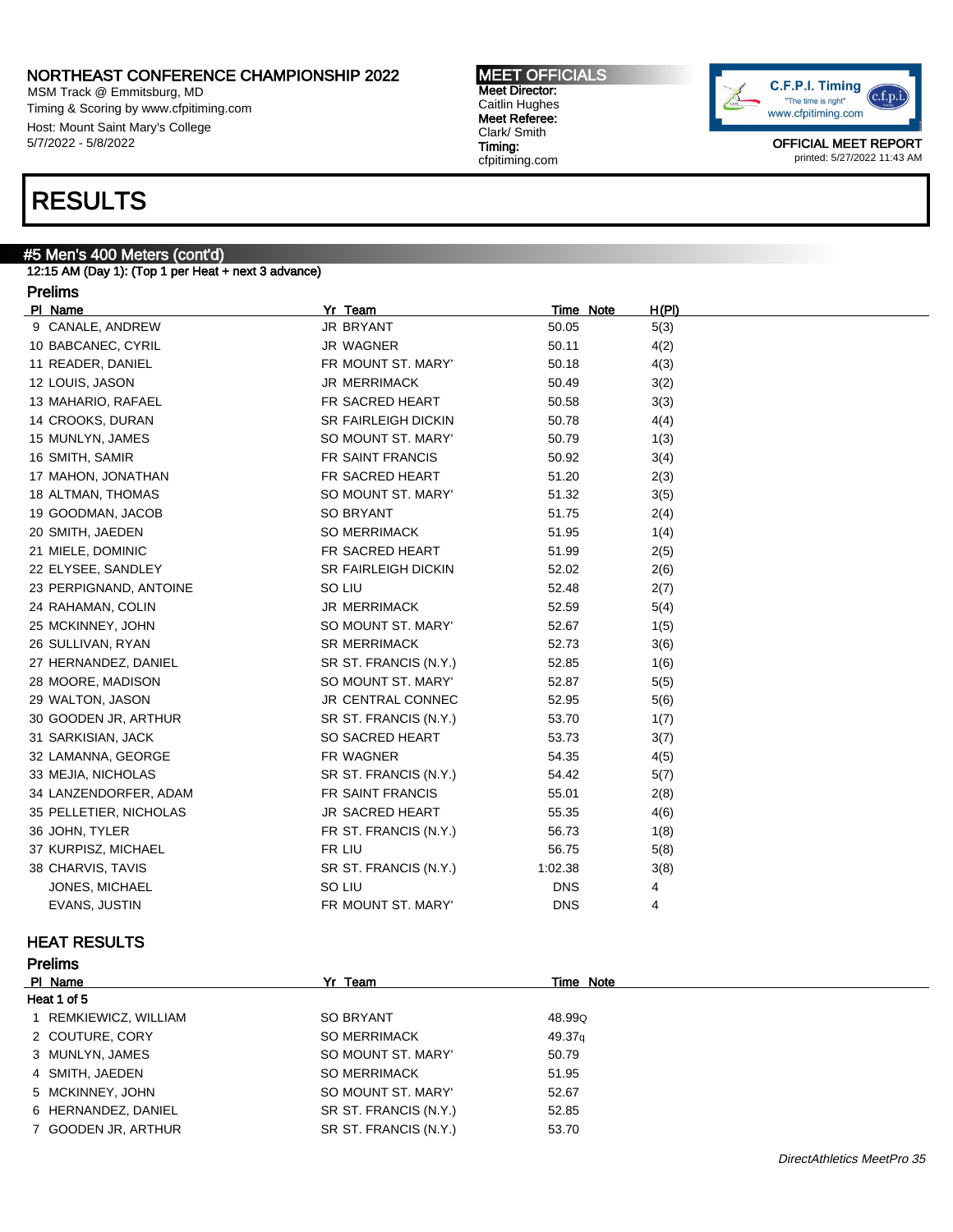MSM Track @ Emmitsburg, MD Timing & Scoring by www.cfpitiming.com Host: Mount Saint Mary's College 5/7/2022 - 5/8/2022

## RESULTS

### #5 Men's 400 Meters (cont'd)

| <b>Prelims</b>        |                       |            |  |
|-----------------------|-----------------------|------------|--|
| PI Name               | Yr Team               | Time Note  |  |
| 8 JOHN, TYLER         | FR ST. FRANCIS (N.Y.) | 56.73      |  |
| Heat 2 of 5           |                       |            |  |
| 1 DIABY, ALI          | SO CENTRAL CONNEC     | I 48.82Q   |  |
| 2 RICKETTS, MALIK     | FR FAIRLEIGH DICKIN   | 49.53q     |  |
| 3 MAHON, JONATHAN     | FR SACRED HEART       | 51.20      |  |
| 4 GOODMAN, JACOB      | <b>SO BRYANT</b>      | 51.75      |  |
| 5 MIELE, DOMINIC      | FR SACRED HEART       | 51.99      |  |
| 6 ELYSEE, SANDLEY     | SR FAIRLEIGH DICKIN   | 52.02      |  |
| 7 PERPIGNAND, ANTOINE | SO LIU                | 52.48      |  |
| 8 LANZENDORFER, ADAM  | FR SAINT FRANCIS      | 55.01      |  |
| Heat 3 of 5           |                       |            |  |
| 1 COREL, THOMAS       | JR WAGNER             | 49.59Q     |  |
| 2 LOUIS, JASON        | <b>JR MERRIMACK</b>   | 50.49      |  |
| 3 MAHARIO, RAFAEL     | FR SACRED HEART       | 50.58      |  |
| 4 SMITH, SAMIR        | FR SAINT FRANCIS      | 50.92      |  |
| 5 ALTMAN, THOMAS      | SO MOUNT ST. MARY'    | 51.32      |  |
| 6 SULLIVAN, RYAN      | <b>SR MERRIMACK</b>   | 52.73      |  |
| 7 SARKISIAN, JACK     | SO SACRED HEART       | 53.73      |  |
| 8 CHARVIS, TAVIS      | SR ST. FRANCIS (N.Y.) | 1:02.38    |  |
| Heat 4 of 5           |                       |            |  |
| 1 THEOSMY, MAKHI      | JR ST. FRANCIS (N.Y.) | 49.46Q     |  |
| 2 BABCANEC, CYRIL     | JR WAGNER             | 50.11      |  |
| 3 READER, DANIEL      | FR MOUNT ST. MARY'    | 50.18      |  |
| 4 CROOKS, DURAN       | SR FAIRLEIGH DICKIN   | 50.78      |  |
| 5 LAMANNA, GEORGE     | FR WAGNER             | 54.35      |  |
| 6 PELLETIER, NICHOLAS | JR SACRED HEART       | 55.35      |  |
| JONES, MICHAEL        | SO LIU                | <b>DNS</b> |  |
| EVANS, JUSTIN         | FR MOUNT ST. MARY'    | <b>DNS</b> |  |
| Heat 5 of 5           |                       |            |  |
| 1 ELLIS, CONROY       | JR FAIRLEIGH DICKIN   | 49.74Q     |  |
| 2 CADET, JOSHUA       | JR WAGNER             | 49.91q     |  |
| 3 CANALE, ANDREW      | <b>JR BRYANT</b>      | 50.05      |  |
| 4 RAHAMAN, COLIN      | <b>JR MERRIMACK</b>   | 52.59      |  |
| 5 MOORE, MADISON      | SO MOUNT ST. MARY'    | 52.87      |  |
| 6 WALTON, JASON       | JR CENTRAL CONNEC     | 52.95      |  |
| 7 MEJIA, NICHOLAS     | SR ST. FRANCIS (N.Y.) | 54.42      |  |
| 8 KURPISZ, MICHAEL    | FR LIU                | 56.75      |  |

MEET OFFICIALS

Meet Director: Caitlin Hughes Meet Referee: Clark/ Smith Timing: cfpitiming.com

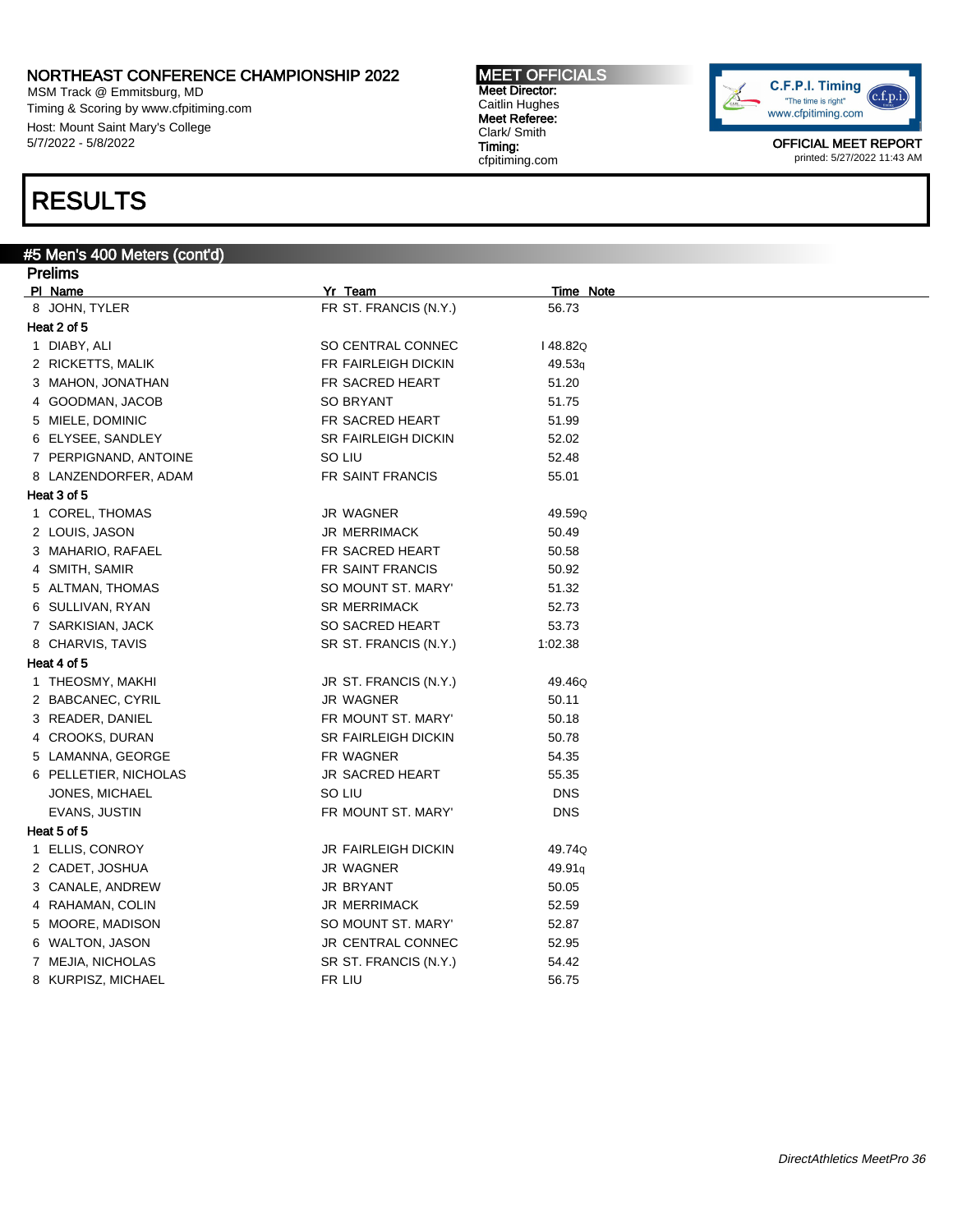MSM Track @ Emmitsburg, MD Timing & Scoring by www.cfpitiming.com Host: Mount Saint Mary's College 5/7/2022 - 5/8/2022

### RESULTS

#### #7 Men's 800 Meters Lane starts, 1 turn stager

| W World Outdoor    | 1:40.91 | David Rudisha   | <b>KEN</b>      | 8/9/2012  | London, ENG  |
|--------------------|---------|-----------------|-----------------|-----------|--------------|
| A American Outdoor | 1:42.60 | Johnny Gray     | Santa Monica TC | 8/28/1985 | Koblenz, GER |
| C College Outdoor  | 1:43.25 | Michael Saruni' | UTEP            | 4/28/2018 | Tucson, AZ   |
| N NEC championship | 1:49.86 | Louis Gibilisco | Mt. St. Mary's  | 5/6/2012  |              |
| IC4A               | 1:52.00 |                 |                 |           |              |

#### 2:15 AM (Day 2):

### Finals

| PI Name            | Yr Team             | Time Note | Pts |
|--------------------|---------------------|-----------|-----|
| 1 KELLY, COLIN     | SR MOUNT ST. MARY'  | 1:53.62   | 10  |
| 2 ABDALLA, MAHMOUD | JR WAGNER           | 1:54.07   | 8   |
| 3 FERNANDEZ, LUCAS | JR LIU              | 1:54.10   | 6   |
| 4 IRELAND, JAKE    | SO CENTRAL CONNEC   | 1:54.58   | 5   |
| 5 DOLAN, JASON     | <b>JR BRYANT</b>    | 1:54.70   | 4   |
| 6 PETRUSO, ALEX    | <b>SO BRYANT</b>    | 1:56.20   | 3   |
| 7 HICKEY, AIDAN    | <b>SO BRYANT</b>    | 1:57.66   |     |
| 8 BAIL, ZACHARY    | <b>JR MERRIMACK</b> | 1:58.35   |     |

MEET OFFICIALS Meet Director: Caitlin Hughes Meet Referee: Clark/ Smith Timing: cfpitiming.com

#### 1:15 PM (Day 1): (Top 1 per Heat + next 4 advance)

### Prelims

| PI Name              | Yr Team               | <u>Time Note</u> | <u>H(PI)</u> |
|----------------------|-----------------------|------------------|--------------|
| 1 ABDALLA, MAHMOUD   | JR WAGNER             | 1:55.05Q         | 1(1)         |
| 2 FERNANDEZ, LUCAS   | JR LIU                | 1:55.06q         | 1(2)         |
| 3 IRELAND, JAKE      | SO CENTRAL CONNEC     | 1:55.57Q         | 4(1)         |
| 4 DOLAN, JASON       | JR BRYANT             | 1:55.65q         | 4(2)         |
| 5 KELLY, COLIN       | SR MOUNT ST. MARY'    | 1:55.69Q         | 3(1)         |
| 6 HICKEY, AIDAN      | <b>SO BRYANT</b>      | 1:56.29Q         | 2(1)         |
| 7 BAIL, ZACHARY      | JR MERRIMACK          | 1:56.48q         | 1(3)         |
| 8 PETRUSO, ALEX      | <b>SO BRYANT</b>      | 1:56.60q         | 2(2)         |
| 9 LANGE, ANDREAS     | FR WAGNER             | 1:57.21          | 1(4)         |
| 10 ZALESKI, KEVIN    | FR MOUNT ST. MARY'    | 1:57.31          | 2(3)         |
| 11 ALLAIRE, GRIFFIN  | <b>SO MERRIMACK</b>   | 1:57.48          | 3(2)         |
| 12 MOLIS, OWEN       | FR BRYANT             | 1:57.78          | 2(4)         |
| 13 HAYES, LANCE      | FR SACRED HEART       | 1:58.57          | 3(3)         |
| 14 COFIELD, DARIN    | SO LIU                | 1:59.36          | 3(4)         |
| 15 WEST, GRANT       | SO MOUNT ST. MARY'    | 1:59.77          | 1(5)         |
| 16 WELLS, JESSE      | FR LIU                | 2:00.36          | 4(3)         |
| 17 CRAVEIRO, ANTONIO | <b>SO MERRIMACK</b>   | 2:00.69          | 4(4)         |
| 18 HOWARD, TERELL    | SR ST. FRANCIS (N.Y.) | 2:02.76          | 2(5)         |
| 19 KAISER, ADAM      | SO BRYANT             | 2:02.86          | 4(5)         |
| 20 SILVA, LUKE       | <b>SO BRYANT</b>      | 2:05.86          | 3(5)         |
| 21 BRANNICK, MICHAEL | SO WAGNER             | 2:06.34          | 1(6)         |
| 22 BOWES, TYRESE     | FR LIU                | 2:06.57          | 3(6)         |
| 23 ROSARIO, BRENDEN  | SR LIU                | 2:08.47          | 4(6)         |
| 24 JIMENEZ, JULIAN   | FR LIU                | 2:08.84          | 3(7)         |
| 25 LEWIS, DEVYN      | SO MOUNT ST. MARY'    | 2:10.72          | 2(6)         |
| 26 JACKS, LOUIS      | FR MOUNT ST. MARY'    | 2:13.22          | 1(7)         |
|                      |                       |                  |              |

C.F.P.I. Timing  $(c.f.p.i.$ "The time is right" www.cfpitiming.com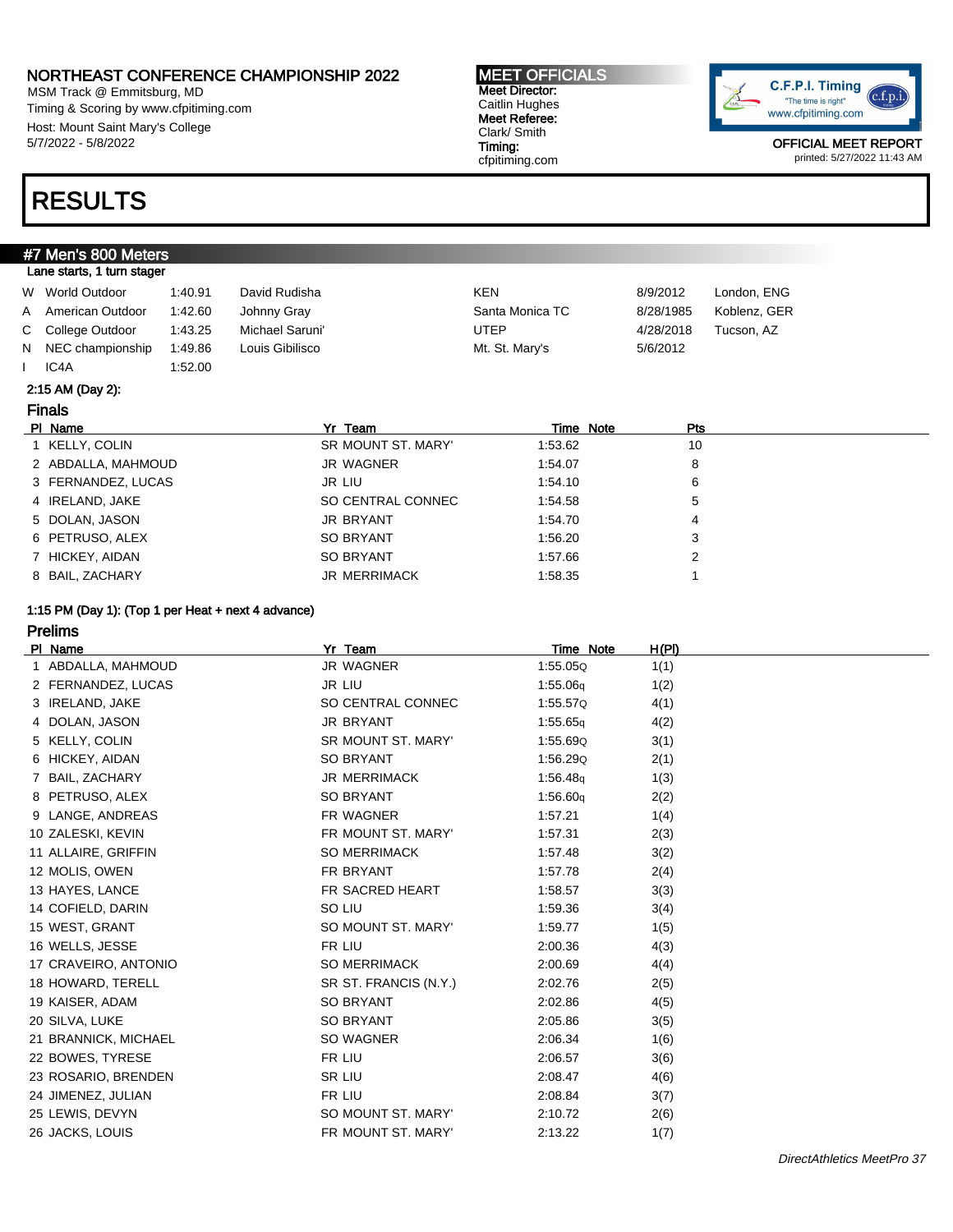MSM Track @ Emmitsburg, MD Timing & Scoring by www.cfpitiming.com Host: Mount Saint Mary's College 5/7/2022 - 5/8/2022

## RESULTS

#### #7 Men's 800 Meters (cont'd)

|        | 1:15 PM (Day 1): (Top 1 per Heat + next 4 advance) |  |  |
|--------|----------------------------------------------------|--|--|
| $\sim$ |                                                    |  |  |

| Prelims |
|---------|
|---------|

| .               |                 |              |       |  |
|-----------------|-----------------|--------------|-------|--|
| PI Name         | Yr<br>Team      | Note<br>Time | H(PI) |  |
| 27 MOORE, JAMES | FR SACRED HEART | 2:21.67      | 2(7)  |  |
|                 |                 |              |       |  |

MEET OFFICIALS Meet Director: Caitlin Hughes Meet Referee: Clark/ Smith Timing: cfpitiming.com

### HEAT RESULTS

| <b>Prelims</b>      |                       |           |
|---------------------|-----------------------|-----------|
| PI Name             | Yr Team               | Time Note |
| Heat 1 of 4         |                       |           |
| 1 ABDALLA, MAHMOUD  | <b>JR WAGNER</b>      | 1:55.05Q  |
| 2 FERNANDEZ, LUCAS  | <b>JR LIU</b>         | 1:55.06q  |
| 3 BAIL, ZACHARY     | <b>JR MERRIMACK</b>   | 1:56.48g  |
| 4 LANGE, ANDREAS    | FR WAGNER             | 1:57.21   |
| 5 WEST, GRANT       | SO MOUNT ST. MARY'    | 1:59.77   |
| 6 BRANNICK, MICHAEL | SO WAGNER             | 2:06.34   |
| 7 JACKS, LOUIS      | FR MOUNT ST. MARY'    | 2:13.22   |
| Heat 2 of 4         |                       |           |
| 1 HICKEY, AIDAN     | <b>SO BRYANT</b>      | 1:56.29Q  |
| 2 PETRUSO, ALEX     | <b>SO BRYANT</b>      | 1:56.60q  |
| 3 ZALESKI, KEVIN    | FR MOUNT ST. MARY'    | 1:57.31   |
| 4 MOLIS, OWEN       | FR BRYANT             | 1:57.78   |
| 5 HOWARD, TERELL    | SR ST. FRANCIS (N.Y.) | 2:02.76   |
| 6 LEWIS, DEVYN      | SO MOUNT ST. MARY'    | 2:10.72   |
| 7 MOORE, JAMES      | FR SACRED HEART       | 2:21.67   |
| Heat 3 of 4         |                       |           |
| 1 KELLY, COLIN      | SR MOUNT ST. MARY'    | 1:55.69Q  |
| 2 ALLAIRE, GRIFFIN  | <b>SO MERRIMACK</b>   | 1:57.48   |
| 3 HAYES, LANCE      | FR SACRED HEART       | 1:58.57   |
| 4 COFIELD, DARIN    | SO LIU                | 1:59.36   |
| 5 SILVA, LUKE       | <b>SO BRYANT</b>      | 2:05.86   |
| 6 BOWES, TYRESE     | FR LIU                | 2:06.57   |
| 7 JIMENEZ, JULIAN   | FR LIU                | 2:08.84   |
| Heat 4 of 4         |                       |           |
| 1 IRELAND, JAKE     | SO CENTRAL CONNEC     | 1:55.57Q  |
| 2 DOLAN, JASON      | <b>JR BRYANT</b>      | 1:55.65q  |
| 3 WELLS, JESSE      | FR LIU                | 2:00.36   |
| 4 CRAVEIRO, ANTONIO | <b>SO MERRIMACK</b>   | 2:00.69   |
| 5 KAISER, ADAM      | <b>SO BRYANT</b>      | 2:02.86   |
| 6 ROSARIO, BRENDEN  | SR LIU                | 2:08.47   |

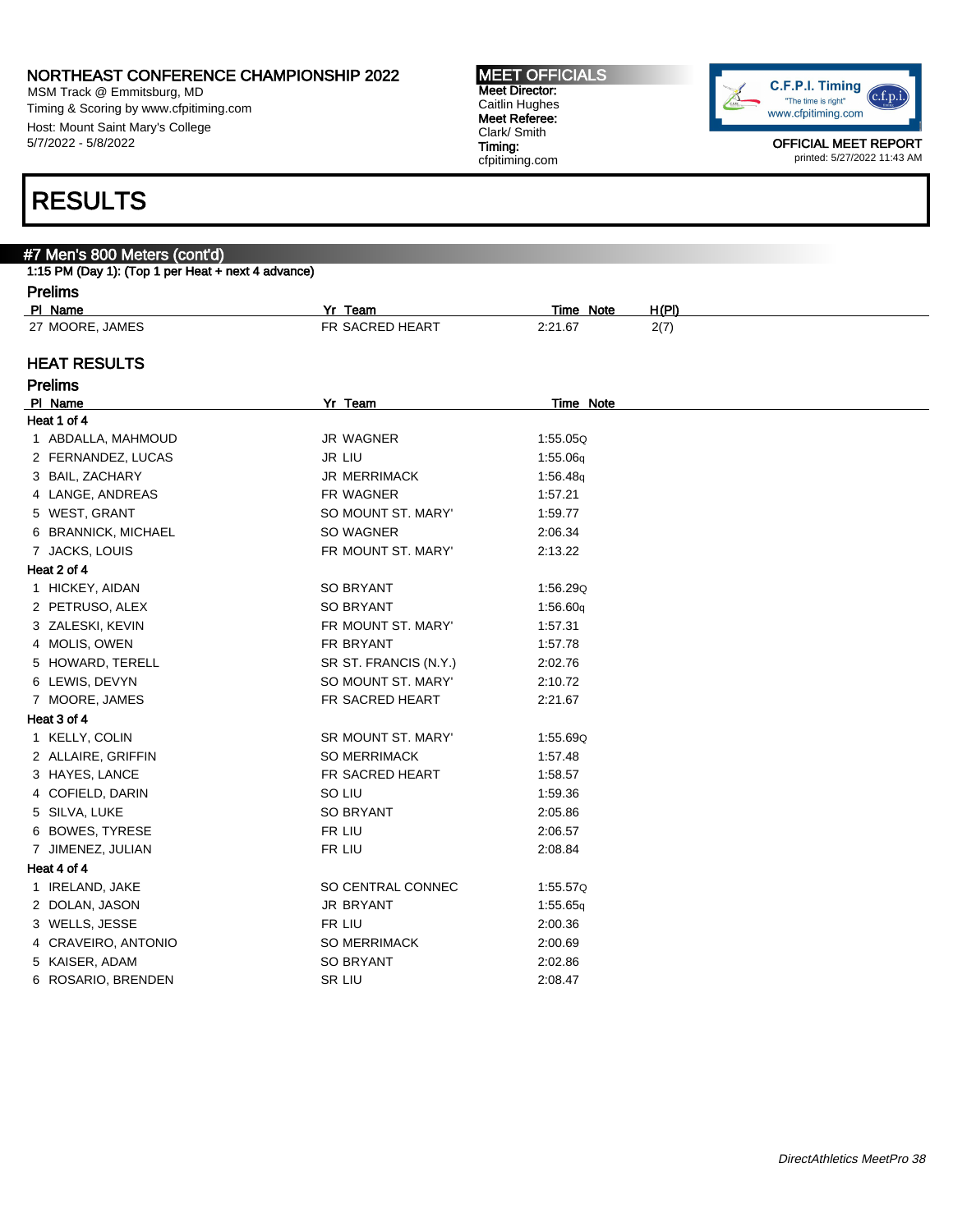MSM Track @ Emmitsburg, MD Timing & Scoring by www.cfpitiming.com Host: Mount Saint Mary's College 5/7/2022 - 5/8/2022

## RESULTS

#### #9 Men's 1500 Meters

|   | W World Outdoor    | 3:26.00 | Hicham El Guerrouj   | <b>MAR</b> | 7/14/1998 | Rome, ITA      |
|---|--------------------|---------|----------------------|------------|-----------|----------------|
| A | American Outdoor   | 3.29.30 | <b>Bernard Lagat</b> | Nike       |           | Rieti. ITA     |
|   | C College Outdoor  | 3:35.01 | Josh Kerr            | New Mexico | 4/20/2018 | Azusa, CA      |
|   | N NEC championship | 3:49.19 | Ford Palmer          | Monmouth   | 5/5/2013  | W Long Branch, |
|   | IC <sub>4</sub> A  | 3:55.24 |                      |            |           |                |

#### 1:05 AM (Day 2):

Finals

| PI Name                | Yr Team             | Time Note  | <b>Pts</b> |  |
|------------------------|---------------------|------------|------------|--|
| 1 CUTHBERTSON, WILLIAM | JR WAGNER           | 3:52.51    | 10         |  |
| 2 IRELAND, JAKE        | SO CENTRAL CONNEC   | 3:54.39    | 8          |  |
| 3 GONZALEZ, JONATHAN   | SR LIU              | 3:55.31    | 6          |  |
| 4 AYYOUB, ELYAS        | FR LIU              | 3:55.35    | 5          |  |
| 5 CORLISS, TJ          | <b>JR MERRIMACK</b> | 3:56.83    | 4          |  |
| 6 HICKEY, NOLAN        | SO BRYANT           | 3:59.19    | 3          |  |
| 7 BITTRICH, WILLIAM    | JR BRYANT           | 4:01.43    | 2          |  |
| 8 HUBERT, MICHAEL      | SO WAGNER           | 4:02.38    |            |  |
| 9 COAKLEY, BILLY       | <b>SO MERRIMACK</b> | 4:03.09    |            |  |
| 10 DAGRIN, JORDAN      | <b>SR BRYANT</b>    | 4:07.73    |            |  |
| 11 GAMELIN, RYAN       | <b>JR MERRIMACK</b> | 4:14.99    |            |  |
| HAUGHIAN, AIDAN        | FR LIU              | <b>DNF</b> |            |  |

Timing: cfpitiming.com

#### 11:00 AM (Day 1): (Top 3 per Heat + next 3 advance)

Prelims

| PI Name               |                         | Yr Team                   | Time Note | H(PI) |
|-----------------------|-------------------------|---------------------------|-----------|-------|
| 1 AYYOUB, ELYAS       |                         | FR LIU                    | 4:05.05Q  | 1(1)  |
| 2 IRELAND, JAKE       |                         | SO CENTRAL CONNEC         | 4:05.14Q  | 1(2)  |
| 3 HUBERT, MICHAEL     |                         | SO WAGNER                 | 4:05.51Q  | 1(3)  |
| 4 DAGRIN, JORDAN      |                         | <b>SR BRYANT</b>          | 4:05.78q  | 1(4)  |
| 5 CORLISS, TJ         |                         | <b>JR MERRIMACK</b>       | 4:05.80Q  | 3(1)  |
| 6 HICKEY, NOLAN       |                         | <b>SO BRYANT</b>          | 4:05.94Q  | 3(2)  |
| 7 GAMELIN, RYAN       |                         | <b>JR MERRIMACK</b>       | 4:06.02Q  | 3(3)  |
| 8 HAUGHIAN, AIDAN     |                         | FR LIU                    | 4:06.40q  | 3(4)  |
| 9 COAKLEY, BILLY      |                         | <b>SO MERRIMACK</b>       | 4:07.68g  | 3(5)  |
| 10 KEHOE, DYLAN       |                         | <b>JR MERRIMACK</b>       | 4:10.54   | 3(6)  |
| 11 KLAIBER, NICK      |                         | SO CENTRAL CONNEC         | 4:10.80   | 1(5)  |
| 12 BITTRICH, WILLIAM  |                         | <b>JR BRYANT</b>          | 4:14.60Q  | 2(1)  |
|                       | 13 CUTHBERTSON, WILLIAM | JR WAGNER                 | 4:14.80Q  | 2(2)  |
| 14 CORBETT, RYAN      |                         | <b>SR SACRED HEART</b>    | 4:14.84   | 1(6)  |
| 15 GONZALEZ, JONATHAN |                         | SR LIU                    | 4:15.90Q  | 2(3)  |
| 16 QADRI, MUHAMMAD    |                         | SO WAGNER                 | 4:16.99   | 2(4)  |
| 17 NICHOLS, BRANDON   |                         | <b>JR MOUNT ST. MARY'</b> | 4:17.28   | 1(7)  |
|                       | 18 BERZONSKY, MATTHEW   | <b>SO SAINT FRANCIS</b>   | 4:17.51   | 2(5)  |
| 19 DUFF, BRENDAN      |                         | SO MOUNT ST. MARY'        | 4:17.65   | 2(6)  |
| 20 MACSWEENEY, AIDAN  |                         | <b>SO BRYANT</b>          | 4:19.22   | 3(7)  |
| 21 SICONOLFI, PAUL    |                         | SO WAGNER                 | 4:19.56   | 2(7)  |
| 22 RAJAB, JUSTIN      |                         | SO LIU                    | 4:23.98   | 1(8)  |
| 23 GOED, BECK         |                         | FR LIU                    | 4:28.92   | 2(8)  |
|                       |                         |                           |           |       |

MEET OFFICIALS Meet Director: Caitlin Hughes Meet Referee: Clark/ Smith

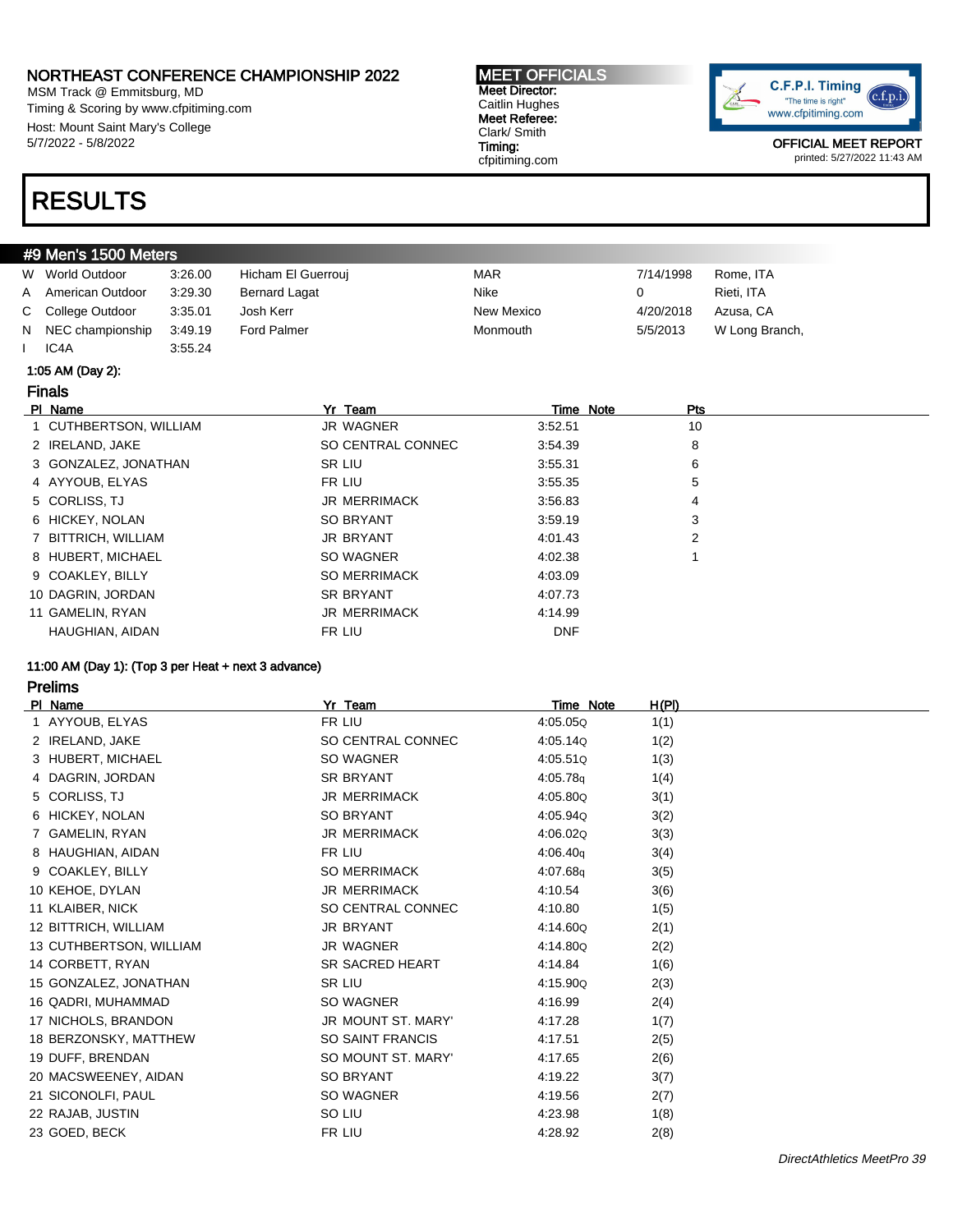MSM Track @ Emmitsburg, MD Timing & Scoring by www.cfpitiming.com Host: Mount Saint Mary's College 5/7/2022 - 5/8/2022

#### MEET OFFICIALS Meet Director: Caitlin Hughes Meet Referee: Clark/ Smith Timing: cfpitiming.com



OFFICIAL MEET REPORT printed: 5/27/2022 11:43 AM

## RESULTS

### #9 Men's 1500 Meters (cont'd)

11:00 AM (Day 1): (Top 3 per Heat + next 3 advance)

### Prelims

| PI Name               | Yr Team                    | Time Note  | H(PI) |
|-----------------------|----------------------------|------------|-------|
| 24 MARTIN, YAHNIK     | SO FAIRLEIGH DICKIN        | 4:30.59    | 3(8)  |
| 25 WEIR, SEAN         | JR WAGNER                  | 4:31.59    | 3(9)  |
| 26 DIAZ, CHRISTOPHER  | JR MOUNT ST. MARY'         | 4:33.89    | 2(9)  |
| 27 STETSER, ADAM      | SO MOUNT ST. MARY'         | 4:43.64    | 1(9)  |
| 28 HOWARD, PEYTON     | JR MOUNT ST. MARY'         | 4:48.95    | 3(10) |
| 29 CEDILLO, ALEX      | <b>JR FAIRLEIGH DICKIN</b> | 5:07.13    | 2(10) |
| HILDEBRANDT, NICHOLAS | SO MOUNT ST. MARY'         | <b>DNS</b> |       |

### HEAT RESULTS

| Prelims |  |
|---------|--|
|---------|--|

| PI Name                | Yr Team                    | <b>Time Note</b> |
|------------------------|----------------------------|------------------|
| Heat 1 of 3            |                            |                  |
| 1 AYYOUB, ELYAS        | FR LIU                     | 4:05.05Q         |
| 2 IRELAND, JAKE        | SO CENTRAL CONNEC          | 4:05.14Q         |
| 3 HUBERT, MICHAEL      | SO WAGNER                  | 4:05.51Q         |
| 4 DAGRIN, JORDAN       | SR BRYANT                  | 4:05.78q         |
| 5 KLAIBER, NICK        | SO CENTRAL CONNEC          | 4:10.80          |
| 6 CORBETT, RYAN        | <b>SR SACRED HEART</b>     | 4:14.84          |
| 7 NICHOLS, BRANDON     | JR MOUNT ST. MARY'         | 4:17.28          |
| 8 RAJAB, JUSTIN        | SO LIU                     | 4:23.98          |
| 9 STETSER, ADAM        | SO MOUNT ST. MARY'         | 4:43.64          |
| HILDEBRANDT, NICHOLAS  | SO MOUNT ST. MARY'         | <b>DNS</b>       |
| Heat 2 of 3            |                            |                  |
| 1 BITTRICH, WILLIAM    | JR BRYANT                  | 4:14.60Q         |
| 2 CUTHBERTSON, WILLIAM | <b>JR WAGNER</b>           | 4:14.80Q         |
| 3 GONZALEZ, JONATHAN   | SR LIU                     | 4:15.90Q         |
| 4 QADRI, MUHAMMAD      | SO WAGNER                  | 4:16.99          |
| 5 BERZONSKY, MATTHEW   | <b>SO SAINT FRANCIS</b>    | 4:17.51          |
| 6 DUFF, BRENDAN        | SO MOUNT ST. MARY'         | 4:17.65          |
| 7 SICONOLFI, PAUL      | SO WAGNER                  | 4:19.56          |
| 8 GOED, BECK           | FR LIU                     | 4:28.92          |
| 9 DIAZ, CHRISTOPHER    | JR MOUNT ST. MARY'         | 4:33.89          |
| 10 CEDILLO, ALEX       | <b>JR FAIRLEIGH DICKIN</b> | 5:07.13          |
| Heat 3 of 3            |                            |                  |
| 1 CORLISS, TJ          | <b>JR MERRIMACK</b>        | 4:05.80Q         |
| 2 HICKEY, NOLAN        | <b>SO BRYANT</b>           | 4:05.94Q         |
| 3 GAMELIN, RYAN        | <b>JR MERRIMACK</b>        | 4:06.02Q         |
| 4 HAUGHIAN, AIDAN      | FR LIU                     | 4:06.40q         |
| 5 COAKLEY, BILLY       | <b>SO MERRIMACK</b>        | 4:07.68q         |
| 6 KEHOE, DYLAN         | <b>JR MERRIMACK</b>        | 4:10.54          |
| 7 MACSWEENEY, AIDAN    | SO BRYANT                  | 4:19.22          |
| 8 MARTIN, YAHNIK       | SO FAIRLEIGH DICKIN        | 4:30.59          |
| 9 WEIR, SEAN           | <b>JR WAGNER</b>           | 4:31.59          |
| 10 HOWARD, PEYTON      | JR MOUNT ST. MARY'         | 4:48.95          |
|                        |                            |                  |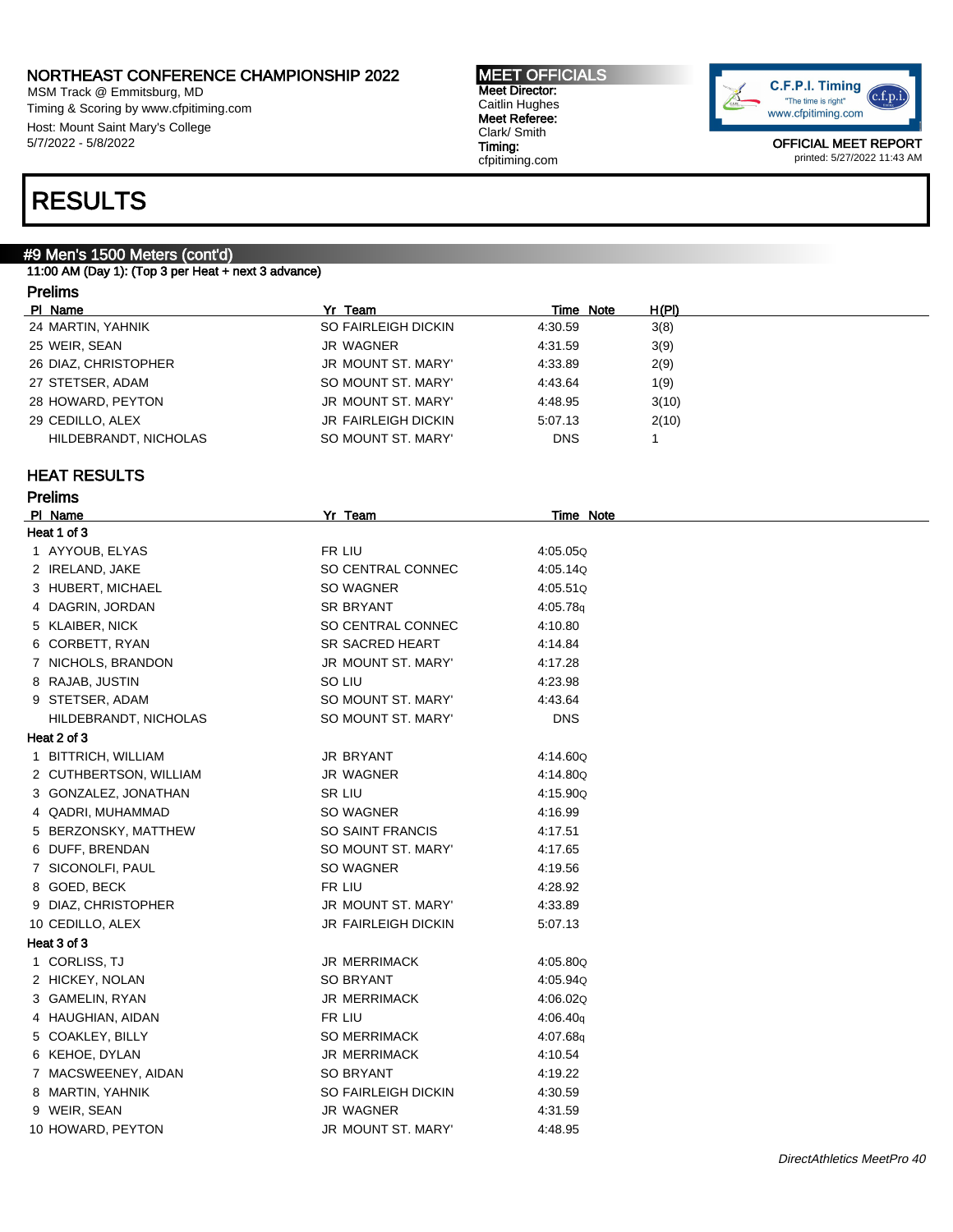MSM Track @ Emmitsburg, MD Timing & Scoring by www.cfpitiming.com Host: Mount Saint Mary's College 5/7/2022 - 5/8/2022

## RESULTS

#### #13 Men's 5000 Meters 1 turn stagger, 2 alley start, 1-16 on front row

|   | W World Outdoor         | 12:35.36 | Joshua Cheptegei     | <b>UGA</b>             | 8/14/2020 | Fontvielle, MON  |
|---|-------------------------|----------|----------------------|------------------------|-----------|------------------|
| Α | American Outdoor        | 12:53.60 | <b>Bernard Lagat</b> | Nike                   | 0         | Fontvieille, MON |
| С | College Outdoor         | 13:08.4h | Henry Rono           | <b>Washington Sate</b> | 4/8/1978  | Berkeley, CA     |
| N | NEC championship        | 14:26.28 | <b>Brian Sell</b>    | St. Francis-PA         | 2001      |                  |
|   | IC4A                    | 14:40.00 |                      |                        |           |                  |
|   | 2:55 AM (Day 2):        |          |                      |                        |           |                  |
|   | PI Name                 |          | Yr Team              | Time Note              | Pts       |                  |
|   | 1 AYYOUB, ELYAS         |          | FR LIU               | 14:46.09               | 10        |                  |
|   | 2 UMINSKI, JEAN         |          | JR WAGNER            | 14:49.14               | 8         |                  |
|   | 3 GUIDICIPIETRO, ROBERT |          | SR WAGNER            | 14:53.98               | 6         |                  |
|   | 4 NICHOLAS, EDDIE       |          | SO CENTRAL CONNEC    | 14:56.09               | 5         |                  |
|   | 5 BENTIVEGNA, ANTHONY   |          | SO WAGNER            | 14:58.80               | 4         |                  |
|   | 6 KOHLER, ZACHARY       |          | FR SAINT FRANCIS     | 15:04.67               | 3         |                  |
|   | 7 SLANEY, RYAN          |          | FR BRYANT            | 15:05.87               | 2         |                  |
|   | 8 PALERMO, DOMINIC      |          | SO WAGNER            | 15:19.73               | 1         |                  |
|   | 9 KELLY, COLIN          |          | SR MOUNT ST. MARY'   | 15:24.44               |           |                  |
|   | 10 WANG, JOHN           |          | JR MOUNT ST. MARY'   | 15:36.51               |           |                  |
|   | 11 FAGNANO, PAUL        |          | JR MOUNT ST. MARY'   | 15:42.32               |           |                  |
|   | 12 IRELAND, JAKE        |          | SO CENTRAL CONNEC    | 15:42.44               |           |                  |
|   | 13 VILLAFUERTE, BRYAN   |          | SO LIU               | 15:46.80               |           |                  |
|   | 14 CURRAN, SHANE        |          | FR SAINT FRANCIS     | 15:49.10               |           |                  |
|   | 15 JACKSON, ANDREW      |          | JR MOUNT ST. MARY'   | 15:49.34               |           |                  |
|   | 16 COAKLEY, BILLY       |          | SO MERRIMACK         | 15:50.84               |           |                  |
|   | 17 OUSHANA, SEAN        |          | JR CENTRAL CONNEC    | 16:00.81               |           |                  |
|   | 18 NYKLICEK, MATTHEW    |          | <b>SR MERRIMACK</b>  | 16:03.56               |           |                  |
|   | 19 BITTRICH, WILLIAM    |          | JR BRYANT            | 16:06.74               |           |                  |
|   | 20 PRINCE, GEDIYON      |          | SO SACRED HEART      | 16:09.69               |           |                  |
|   | 21 BALSAMO, PERRY       |          | SO LIU               | 16:11.12               |           |                  |
|   | 22 RODRIGUEZ, MARK      |          | FR CENTRAL CONNEC    | 16:12.46               |           |                  |
|   | 23 REYNOLDS, DAWSON     |          | FR BRYANT            | 16:14.70               |           |                  |
|   | 24 KELLY, DANIEL        |          | FR SAINT FRANCIS     | 16:15.79               |           |                  |
|   | 25 LOMBARDI, JACK       |          | FR MERRIMACK         | 16:18.55               |           |                  |
|   | 26 RAJAB, JUSTIN        |          | SO LIU               | 16:21.22               |           |                  |
|   | 27 RYAN, MICHAEL        |          | FR WAGNER            | 16:21.97               |           |                  |
|   | 28 SHILLEH, MOETIZ      |          | JR SACRED HEART      | 16:22.44               |           |                  |
|   | 29 BERZONSKY, MATTHEW   |          | SO SAINT FRANCIS     | 16:22.63               |           |                  |
|   | 30 MARTIN, KEVIN        |          | SO SACRED HEART      | 16:30.54               |           |                  |

31 GILLIS, CHRISTOPHER **JR SACRED HEART** 16:31.15 32 MCGEE, ANDREW FR SAINT FRANCIS 16:46.89 33 RODRIGUEZ, DANIEL FR SACRED HEART 16:49.65 34 COURTAR, JEREMY FR CENTRAL CONNEC 16:53.30 35 BARTLEBAUGH, OWEN SO SAINT FRANCIS 16:59.76 36 KLAIBER, NICK SO CENTRAL CONNEC 17:13.09 37 STEIER, ETHAN **FR SACRED HEART** 17:42.23 38 GRAHAM, CHRISTOPHER SR FAIRLEIGH DICKIN 20:19.14 DYER, RYAN FR MERRIMACK DNF

C.F.P.I. Timing  $c.f.p.i$ "The time is right" www.cfpitiming.com

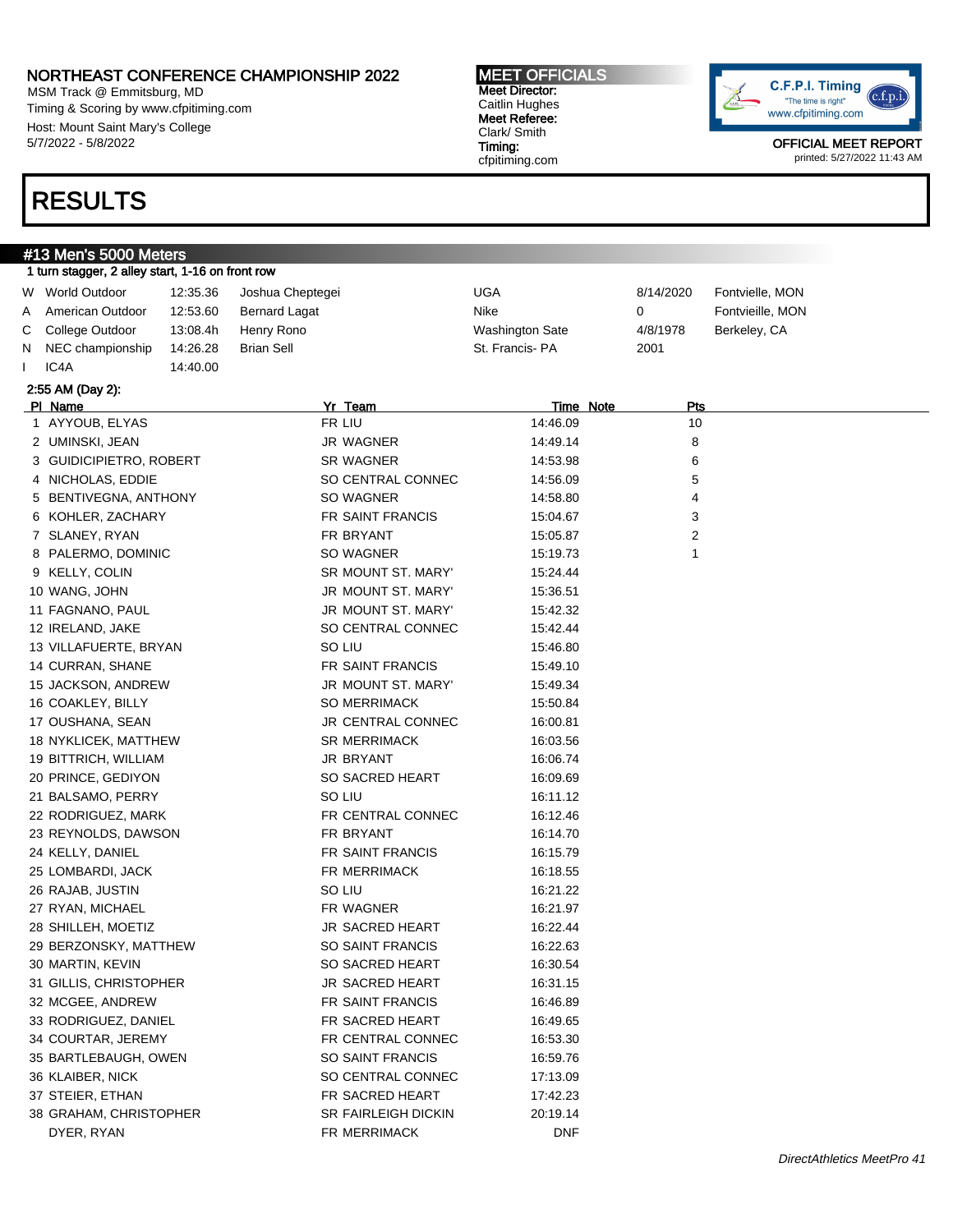MSM Track @ Emmitsburg, MD Timing & Scoring by www.cfpitiming.com Host: Mount Saint Mary's College 5/7/2022 - 5/8/2022

## RESULTS

### #13 Men's 5000 Meters (cont'd) 2:55 AM (Day 2): Pl Name Yr Team Time Note Pts CORLISS, TJ JR MERRIMACK DNF BRANCATO, NICHOLAS SO BRYANT DNS HAUGHIAN, AIDAN FR LIU DNS #43 Men's 10000 Meters 1 turn stagger, 2 alley start, 12 on front row. W World Outdoor 26:11.00 Joshua Cheptegei UGA 10/7/2020 Valencia, ESP A American Outdoor 26:44.36 Galen Rupp Nike Nike 5/30/2015 Eugene, OR C College Outdoor 27:08.49 Sam Chelanga Liberty Liberty 6/1/2010 Stanford, CA N NEC championship 29:31.29 Samuel Chelanga Fairleigh Dickin 5/5/2007 I IC4A 31:00.00 8:45 AM (Day 1): Pl Name Yr Team Time Note Pts 1 NICHOLAS, EDDIE SO CENTRAL CONNEC 31:11.56 10 2 GUIDICIPIETRO, ROBERT SR WAGNER 31:13.51 8 3 UMINSKI, JEAN JR WAGNER 31:15.40 6 4 BENTIVEGNA, ANTHONY SO WAGNER 31:20.16 5 5 FAGNANO, PAUL JR MOUNT ST. MARY' 32:34.13 4 6 BARNES, COLBY SO MERRIMACK 32:34.29 3 7 REYNOLDS, DAWSON FR BRYANT 32:47.40 2 8 RODRIGUEZ, MARK FR CENTRAL CONNEC 32:54.61 1 9 MORRIS, JUSTIN FR WAGNER 33:14.18 10 CURRAN, SHANE FR SAINT FRANCIS 33:22.15 11 CHASE, BEN SO MERRIMACK 33:25.59 12 PRINCE, GEDIYON SO SACRED HEART 33:43.46 13 AMILCARE, DOMINIC FR MOUNT ST. MARY' 33:49.64 14 KELLY, DANIEL FR SAINT FRANCIS 33:54.17 15 JACKSON, ANDREW JR MOUNT ST. MARY' 33:58.45 16 RODRIGUEZ, DANIEL FR SACRED HEART 34:13.96 17 LONG, NICHOLAS SR MERRIMACK 34:22.99 18 GILLIS, CHRISTOPHER **JR SACRED HEART** 34:40.48 19 ORCUTT, THOMAS SO MERRIMACK 34:51.07 20 STEIER, ETHAN FR SACRED HEART 36:20.43 #17 Men's 110m Hurdles W World Outdoor 12.80 Aries Merritt USA 9/7/2012 Brussels, BEL A American Outdoor 12.80 Aries Merritt Reebok 9/7/2012 Brussels, BEL C College Outdoor 12.98 Grant Holloway **Florida** Florida 6/7/2019 Austin, TX N NEC championship 13.74 Dashaun Jackson St. Francis (PA) 5/5/2019 New Britian, CT I IC4A 14.84 1:25 AM (Day 2): Finals Wind: (+0.3) PI Name **The Properties Access Properties Access Properties Properties Properties Properties Properties Properties Properties Properties Properties Properties Properties Properties Properties Properties Properties Properti** 1 GILCHRIST, RICHARD JR MOUNT ST. MARY' 13.93 10 2 WILLIAMS, ARDONNTRELL SO SAINT FRANCIS 14.23 14.23 DirectAthletics MeetPro 42

MEET OFFICIALS Meet Director: Caitlin Hughes Meet Referee: Clark/ Smith Timing: cfpitiming.com

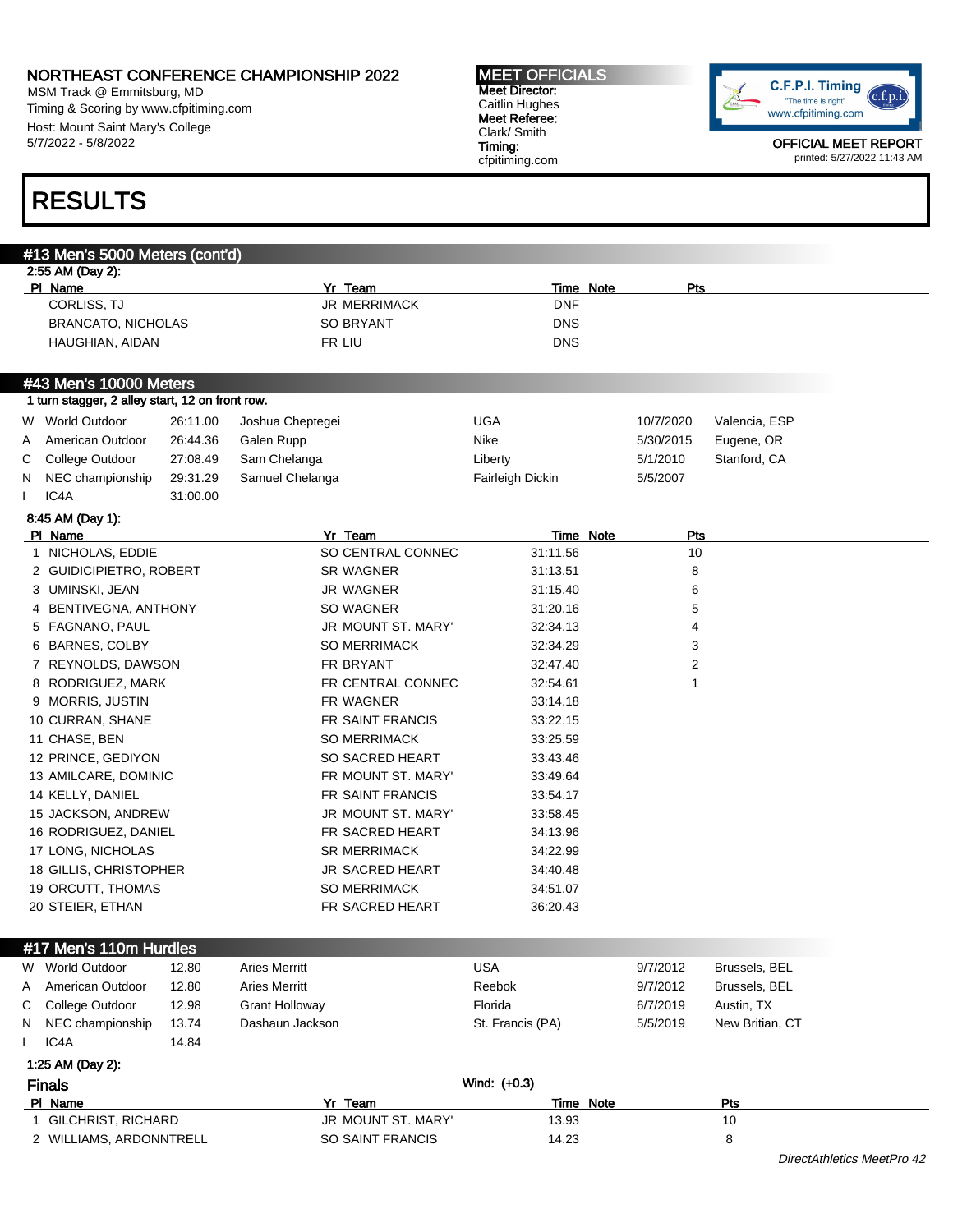MSM Track @ Emmitsburg, MD Timing & Scoring by www.cfpitiming.com Host: Mount Saint Mary's College 5/7/2022 - 5/8/2022

#### MEET OFFICIALS Meet Director: Caitlin Hughes Meet Referee: Clark/ Smith Timing: cfpitiming.com



OFFICIAL MEET REPORT printed: 5/27/2022 11:43 AM

## RESULTS

#### #17 Men's 110m Hurdles (cont'd)

| <b>Finals</b>      | Wind: (+0.3)            |            |     |  |
|--------------------|-------------------------|------------|-----|--|
| PI Name            | Yr Team                 | Time Note  | Pts |  |
| 3 GABLE, AARON     | <b>SR MERRIMACK</b>     | 14.74      | 6   |  |
| 4 STEPHENSON, WILL | FR MOUNT ST. MARY'      | 15.10      | 5   |  |
| 5 ELIE, JOHN       | <b>SO MERRIMACK</b>     | 15.15      | 4   |  |
| 6 WHALEN, CAM      | JR CENTRAL CONNEC       | 15.46      | 3   |  |
| 7 WILLIS, TAEMAR   | <b>JR SAINT FRANCIS</b> | 15.53      | 2   |  |
| JENKINS, KOBE      | SO SAINT FRANCIS        | <b>DNF</b> |     |  |

#### 11:45 AM (Day 1): (Top 1 per Heat + next 5 advance)

### Prelims

| PI Name                 | Yr Team                  | Time Note          |          | H(PI) |
|-------------------------|--------------------------|--------------------|----------|-------|
| 1 GILCHRIST, RICHARD    | JR MOUNT ST. MARY'       | l 14.46Q           | $(+0.5)$ | 2(1)  |
| 2 WILLIAMS, ARDONNTRELL | SO SAINT FRANCIS         | l 14.73Q           | $(-1.3)$ | 1(1)  |
| 3 GABLE, AARON          | <b>SR MERRIMACK</b>      | 14.98Q             | $(-1.9)$ | 3(1)  |
| 4 STEPHENSON, WILL      | FR MOUNT ST. MARY'       | 15.26q             | $(-1.9)$ | 3(2)  |
| 5 JENKINS, KOBE         | SO SAINT FRANCIS         | 15.27 <sub>q</sub> | $(+0.5)$ | 2(2)  |
| 6 ELIE, JOHN            | <b>SO MERRIMACK</b>      | 15.50q             | $(-1.9)$ | 3(3)  |
| 7 WILLIS, TAEMAR        | <b>JR SAINT FRANCIS</b>  | 15.55q             | $(+0.5)$ | 2(3)  |
| 8 WHALEN, CAM           | <b>JR CENTRAL CONNEC</b> | 15.56q             | $(-1.3)$ | 1(2)  |
| 9 LEROUX, MATTHEW       | SO MOUNT ST. MARY'       | 15.80              | $(-1.3)$ | 1(3)  |
| 10 AROKE, KEVIN         | <b>JR BRYANT</b>         | 15.95              | $(-1.9)$ | 3(4)  |
| 11 MORRONE, JOSEPH      | FR SACRED HEART          | 16.00              | $(-1.3)$ | 1(4)  |
| 12 RODRIGUEZ, JONATHAN  | SO CENTRAL CONNEC        | 16.12              | $(-1.9)$ | 3(5)  |
| 13 ROBERTS, TIMOTHY     | JR LIU                   | 16.32              | $(+0.5)$ | 2(4)  |
| 14 CELLA, JOSHUA        | SO MOUNT ST. MARY'       | 17.08              | $(-1.3)$ | 1(5)  |
| 15 BUSHEY, BRYAN        | SO SACRED HEART          | 17.48              | $(+0.5)$ | 2(5)  |
| 16 THOMAS, TROY         | FR ST. FRANCIS (N.Y.)    | 17.61              | $(-1.9)$ | 3(6)  |
| 17 VILLARINI, CARLOS    | SO CENTRAL CONNEC        | 18.68              | $(-1.3)$ | 1(6)  |
| 18 HEALY, BENJAMIN      | SO SACRED HEART          | 19.25              | $(+0.5)$ | 2(6)  |
|                         |                          |                    |          |       |

### HEAT RESULTS

#### Prelims

| PI Name                 | Yr Team                  | Time Note          |
|-------------------------|--------------------------|--------------------|
| Heat 1 of 3             |                          | Wind: $(-1.3)$     |
| 1 WILLIAMS, ARDONNTRELL | SO SAINT FRANCIS         | l 14.730           |
| 2 WHALEN, CAM           | <b>JR CENTRAL CONNEC</b> | 15.56q             |
| 3 LEROUX, MATTHEW       | SO MOUNT ST. MARY'       | 15.80              |
| 4 MORRONE, JOSEPH       | FR SACRED HEART          | 16.00              |
| 5 CELLA, JOSHUA         | SO MOUNT ST. MARY'       | 17.08              |
| 6 VILLARINI, CARLOS     | SO CENTRAL CONNEC        | 18.68              |
| Heat 2 of 3             |                          | Wind: (+0.5)       |
| 1 GILCHRIST, RICHARD    | JR MOUNT ST. MARY'       | 114.46Q            |
| 2 JENKINS, KOBE         | SO SAINT FRANCIS         | 15.27 <sub>g</sub> |
| 3 WILLIS, TAEMAR        | <b>JR SAINT FRANCIS</b>  | 15.55q             |
| 4 ROBERTS, TIMOTHY      | JR LIU                   | 16.32              |
|                         |                          |                    |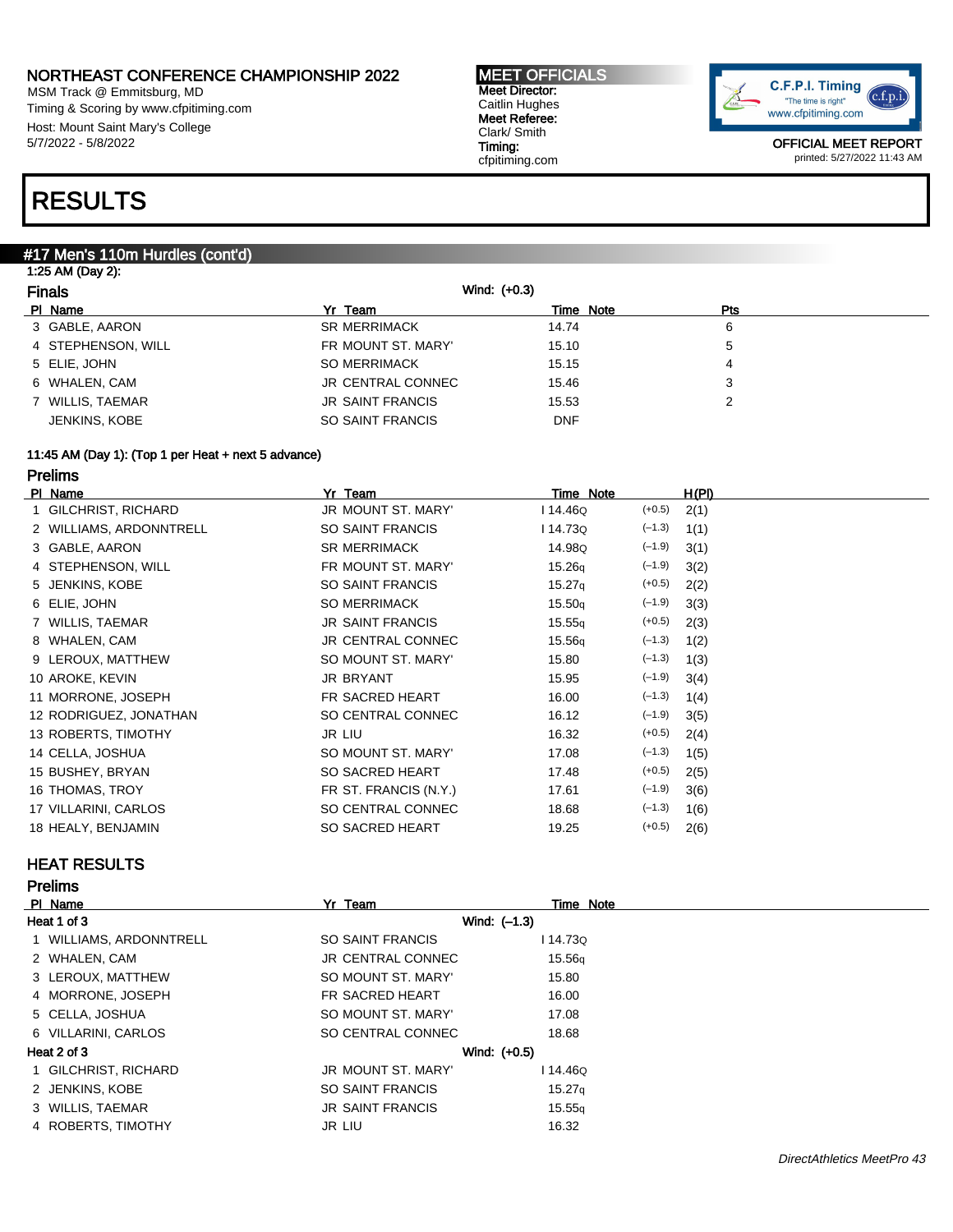MSM Track @ Emmitsburg, MD Timing & Scoring by www.cfpitiming.com Host: Mount Saint Mary's College 5/7/2022 - 5/8/2022

#### MEET OFFICIALS Meet Director: Caitlin Hughes Meet Referee: Clark/ Smith Timing: cfpitiming.com



OFFICIAL MEET REPORT printed: 5/27/2022 11:43 AM

## RESULTS

#### #17 Men's 110m Hurdles (cont'd)

|    | <b>Prelims</b>                                     |       |              |                            |                      |          |                 |  |
|----|----------------------------------------------------|-------|--------------|----------------------------|----------------------|----------|-----------------|--|
|    | PI Name                                            |       |              | Yr Team                    | Time Note            |          |                 |  |
|    | 5 BUSHEY, BRYAN                                    |       |              | SO SACRED HEART            | 17.48                |          |                 |  |
|    | 6 HEALY, BENJAMIN                                  |       |              | SO SACRED HEART            | 19.25                |          |                 |  |
|    | Heat 3 of 3                                        |       |              |                            | Wind: (-1.9)         |          |                 |  |
|    | 1 GABLE, AARON                                     |       |              | <b>SR MERRIMACK</b>        | 14.98Q               |          |                 |  |
|    | 2 STEPHENSON, WILL                                 |       |              | FR MOUNT ST. MARY'         | 15.26q               |          |                 |  |
|    | 3 ELIE, JOHN                                       |       |              | <b>SO MERRIMACK</b>        | 15.50q               |          |                 |  |
|    | 4 AROKE, KEVIN                                     |       |              | <b>JR BRYANT</b>           | 15.95                |          |                 |  |
|    | 5 RODRIGUEZ, JONATHAN                              |       |              | SO CENTRAL CONNEC          | 16.12                |          |                 |  |
|    | 6 THOMAS, TROY                                     |       |              | FR ST. FRANCIS (N.Y.)      | 17.61                |          |                 |  |
|    | #15 Men's 400m Hurdles                             |       |              |                            |                      |          |                 |  |
|    | W World Outdoor                                    | 46.78 | Kevin Young  |                            | <b>USA</b>           | 8/6/1992 | Barscelona, ESP |  |
| A  | American Outdoor                                   | 46.78 | Kevin Young  |                            | Foot Locker AC       | 8/6/1992 | Barcelona, ESP  |  |
| С  | College Outdoor                                    | 47.56 | Rai Benjamin |                            | So. California       | 6/8/2018 | Eugene, OR      |  |
| N. | NEC championship                                   | 51.54 | Jim Baughman |                            | <b>Robert Morris</b> | 2000     |                 |  |
|    | IC4A                                               | 53.24 |              |                            |                      |          |                 |  |
|    | 2:30 AM (Day 2):                                   |       |              |                            |                      |          |                 |  |
|    | <b>Finals</b>                                      |       |              |                            |                      |          |                 |  |
|    | PI Name                                            |       |              | Yr Team                    | Time Note            | Pts      |                 |  |
|    | 1 MARCHESE, JASON                                  |       |              | FR WAGNER                  | 52.86                | 10       |                 |  |
|    | 2 SEIVRIGHT, JUSTYN                                |       |              | JR MOUNT ST. MARY'         | 53.91                | 8        |                 |  |
|    | 3 WHALEN, CAM                                      |       |              | <b>JR CENTRAL CONNEC</b>   | 53.99                | 6        |                 |  |
|    | 4 ELLIS, KENROY                                    |       |              | JR FAIRLEIGH DICKIN        | 54.60                | 5        |                 |  |
|    | 5 NDEH, BARRY                                      |       |              | <b>JR SAINT FRANCIS</b>    | 55.44                | 4        |                 |  |
|    | 6 CADET, JOSIAH                                    |       |              | <b>JR WAGNER</b>           | 56.07                | 3        |                 |  |
|    | 7 ROBERTS, TIMOTHY                                 |       |              | <b>JR LIU</b>              | 56.29                | 2        |                 |  |
|    | 8 CROOKS, DURAN                                    |       |              | <b>SR FAIRLEIGH DICKIN</b> | 1:06.29              | 1        |                 |  |
|    | 1:45 PM (Day 1): (Top 1 per Heat + next 5 advance) |       |              |                            |                      |          |                 |  |
|    | <b>Prelims</b>                                     |       |              |                            |                      |          |                 |  |
|    | PI Name                                            |       |              | Yr Team                    | Time Note            | H(PI)    |                 |  |
|    |                                                    |       |              |                            |                      |          |                 |  |

| PI Nane                | TI leann                   | Time Note          | п(ri) |
|------------------------|----------------------------|--------------------|-------|
| 1 CADET, JOSIAH        | JR WAGNER                  | 54.58Q             | 3(1)  |
| 2 WHALEN, CAM          | <b>JR CENTRAL CONNEC</b>   | 55.35 <sub>a</sub> | 3(2)  |
| 3 CROOKS, DURAN        | <b>SR FAIRLEIGH DICKIN</b> | 55.37Q55.363       | 1(1)  |
| 4 ELLIS, KENROY        | JR FAIRLEIGH DICKIN        | 55.37055.364       | 2(1)  |
| 5 MARCHESE, JASON      | FR WAGNER                  | 55.49 <sub>g</sub> | 1(2)  |
| 6 SEIVRIGHT, JUSTYN    | <b>JR MOUNT ST. MARY'</b>  | 55.71 <sub>g</sub> | 2(2)  |
| 7 NDEH, BARRY          | <b>JR SAINT FRANCIS</b>    | 55.83 <sub>a</sub> | 3(3)  |
| 8 ROBERTS, TIMOTHY     | JR LIU                     | 57.18 <sub>g</sub> | 3(4)  |
| 9 ELYSEE, SANDLEY      | <b>SR FAIRLEIGH DICKIN</b> | 57.51              | 1(3)  |
| 10 MORRONE, JOSEPH     | FR SACRED HEART            | 58.33              | 2(3)  |
| 11 MAIO, MATTHEW       | <b>SR MERRIMACK</b>        | 58.95              | 2(4)  |
| 12 AKOMEAH, SHAWN      | SO CENTRAL CONNEC          | 59.47              | 1(4)  |
| 13 MUHAMMED, ABUBAKAR  | SR LIU                     | 59.64              | 1(5)  |
| 14 HICKEY, BLAKE       | FR MERRIMACK               | 59.93              | 1(6)  |
| 15 RODRIGUEZ, JONATHAN | SO CENTRAL CONNEC          | 1:00.17            | 1(7)  |
|                        |                            |                    |       |

 $\overline{\phantom{0}}$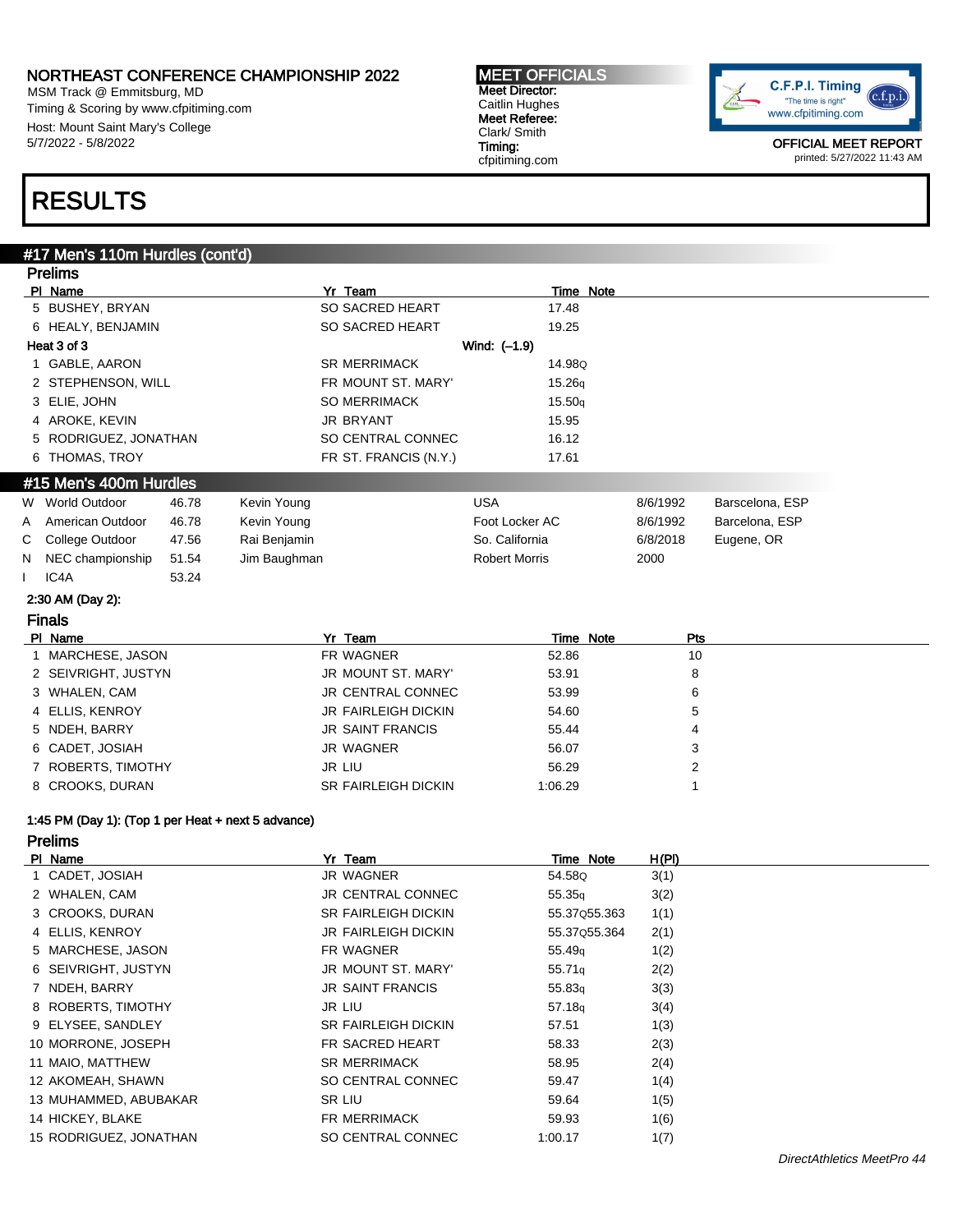MSM Track @ Emmitsburg, MD Timing & Scoring by www.cfpitiming.com Host: Mount Saint Mary's College 5/7/2022 - 5/8/2022

#### MEET OFFICIALS Meet Director: Caitlin Hughes Meet Referee: Clark/ Smith Timing: cfpitiming.com



OFFICIAL MEET REPORT printed: 5/27/2022 11:43 AM

## RESULTS

### #15 Men's 400m Hurdles (cont'd)

1:45 PM (Day 1): (Top 1 per Heat + next 5 advance)

### Prelims

| PI Name                  | Yr Team                    | Time Note  | H(PI) |
|--------------------------|----------------------------|------------|-------|
| 16 FERRAIOLA, ETHAN      | <b>SO BRYANT</b>           | 1:01.68    | 2(5)  |
| 17 MCINNIS, ANDREW       | FR SACRED HEART            | 1:03.57    | 2(6)  |
| 18 MALONE, BRANDON       | <b>SR FAIRLEIGH DICKIN</b> | 1:12.12    | 2(7)  |
| 19 RUBIN, MARK           | <b>JR BRYANT</b>           | 1:12.32    | 3(5)  |
| <b>MORRIS, JUSTIN</b>    | FR WAGNER                  | 55.49      |       |
| <b>VILLARINI, CARLOS</b> | SO CENTRAL CONNEC          | <b>DNF</b> |       |

#### HEAT RESULTS

|   | PI Name                  |         |                   | Yr Team                    | Time Note               |           |                |  |
|---|--------------------------|---------|-------------------|----------------------------|-------------------------|-----------|----------------|--|
|   | Heat 1 of 3              |         |                   |                            |                         |           |                |  |
|   | MORRIS, JUSTIN           |         |                   | FR WAGNER                  | 55.49                   |           |                |  |
|   | 1 CROOKS, DURAN          |         |                   | SR FAIRLEIGH DICKIN        | 55.37055.363            |           |                |  |
|   | 2 MARCHESE, JASON        |         |                   | FR WAGNER                  | 55.49 <sub>q</sub>      |           |                |  |
|   | 3 ELYSEE, SANDLEY        |         |                   | SR FAIRLEIGH DICKIN        | 57.51                   |           |                |  |
|   | 4 AKOMEAH, SHAWN         |         |                   | SO CENTRAL CONNEC          | 59.47                   |           |                |  |
|   | 5 MUHAMMED, ABUBAKAR     |         |                   | <b>SR LIU</b>              | 59.64                   |           |                |  |
|   | 6 HICKEY, BLAKE          |         |                   | FR MERRIMACK               | 59.93                   |           |                |  |
|   | 7 RODRIGUEZ, JONATHAN    |         |                   | SO CENTRAL CONNEC          | 1:00.17                 |           |                |  |
|   | Heat 2 of 3              |         |                   |                            |                         |           |                |  |
|   | 1 ELLIS, KENROY          |         |                   | JR FAIRLEIGH DICKIN        | 55.37Q55.364            |           |                |  |
|   | 2 SEIVRIGHT, JUSTYN      |         |                   | JR MOUNT ST. MARY'         | 55.71q                  |           |                |  |
|   | 3 MORRONE, JOSEPH        |         |                   | FR SACRED HEART            | 58.33                   |           |                |  |
|   | 4 MAIO, MATTHEW          |         |                   | <b>SR MERRIMACK</b>        | 58.95                   |           |                |  |
|   | 5 FERRAIOLA, ETHAN       |         |                   | <b>SO BRYANT</b>           | 1:01.68                 |           |                |  |
|   | 6 MCINNIS, ANDREW        |         |                   | FR SACRED HEART            | 1:03.57                 |           |                |  |
|   | 7 MALONE, BRANDON        |         |                   | <b>SR FAIRLEIGH DICKIN</b> | 1:12.12                 |           |                |  |
|   | Heat 3 of 3              |         |                   |                            |                         |           |                |  |
|   | 1 CADET, JOSIAH          |         |                   | <b>JR WAGNER</b>           | 54.58Q                  |           |                |  |
|   | 2 WHALEN, CAM            |         |                   | JR CENTRAL CONNEC          | 55.35q                  |           |                |  |
|   | 3 NDEH, BARRY            |         |                   | <b>JR SAINT FRANCIS</b>    | 55.83q                  |           |                |  |
|   | 4 ROBERTS, TIMOTHY       |         |                   | <b>JR LIU</b>              | 57.18q                  |           |                |  |
|   | 5 RUBIN, MARK            |         |                   | <b>JR BRYANT</b>           | 1:12.32                 |           |                |  |
|   | <b>VILLARINI, CARLOS</b> |         |                   | SO CENTRAL CONNEC          | <b>DNF</b>              |           |                |  |
|   | #11 Men's 3000m Steeple  |         |                   |                            |                         |           |                |  |
|   | <b>Waterfall start</b>   |         |                   |                            |                         |           |                |  |
| W | World Outdoor            | 7:53.63 | Saif Shaheen      |                            | QAT                     | 9/3/2004  | Brussels, BEL  |  |
| Α | American Outdoor         | 8:00.45 | Evan Jager        |                            | Nike                    | 7/4/2015  | St.-Denis, FRA |  |
| С | College Outdoor          | 8:05.4h | Henry Rono        |                            | <b>Washington State</b> | 5/13/1978 | Seattle, WA    |  |
| N | NEC championship         | 9:08.66 | <b>Brian Sell</b> |                            | St. Francis-PA          | 2001      |                |  |
|   | IC4A                     | 9:18.00 |                   |                            |                         |           |                |  |
|   | 12:00 AM (Day 2):        |         |                   |                            |                         |           |                |  |
|   | PI Name                  |         |                   | Yr Team                    | Time Note               | Pts       |                |  |
|   | 1 NICHOLAS, EDDIE        |         |                   | SO CENTRAL CONNEC          | 19:11.17                | 10        |                |  |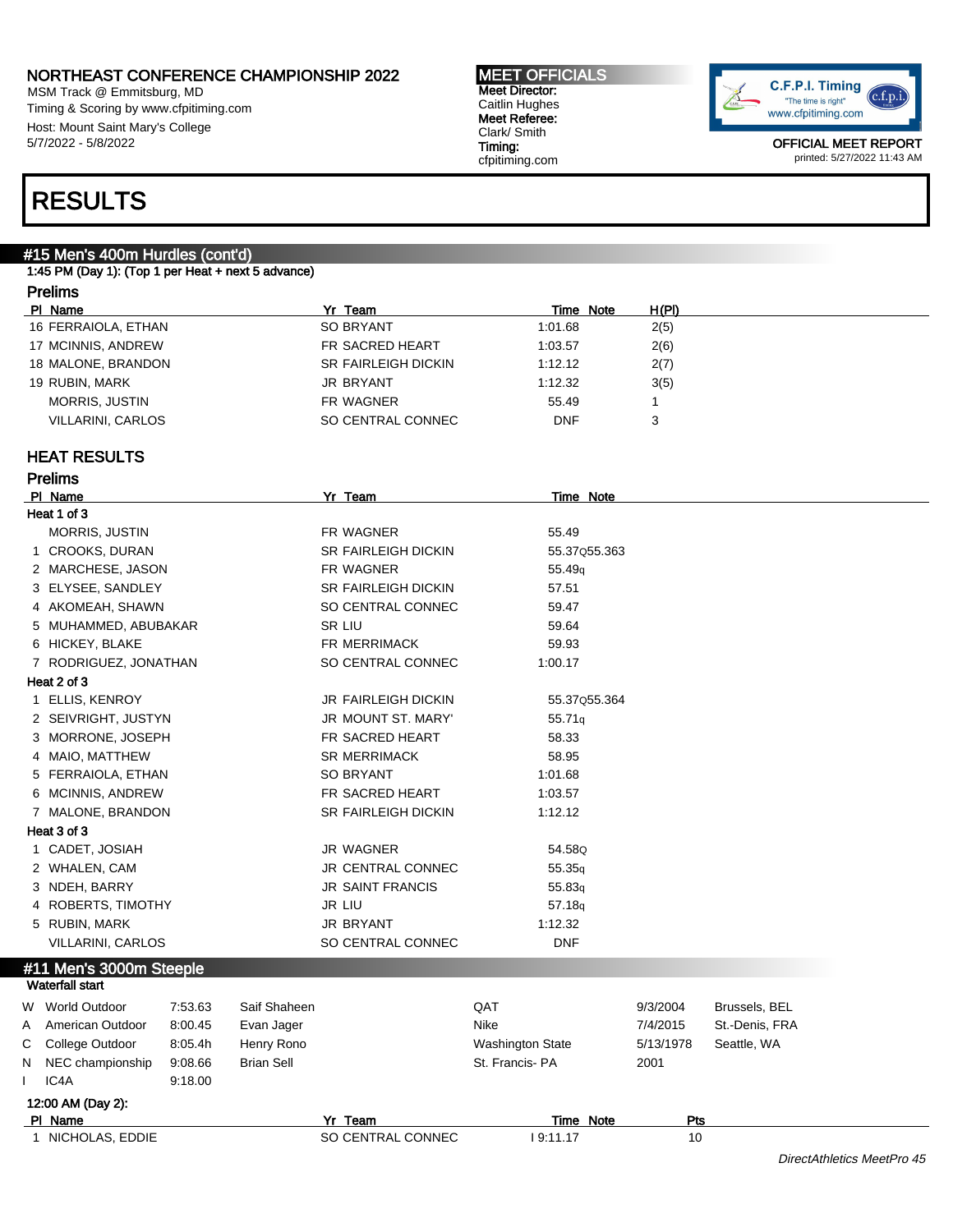MSM Track @ Emmitsburg, MD Timing & Scoring by www.cfpitiming.com Host: Mount Saint Mary's College 5/7/2022 - 5/8/2022

## RESULTS

#### #11 Men's 3000m Steeple (cont'd)

| 12:00 AM (Day 2):        |                          |           |            |  |
|--------------------------|--------------------------|-----------|------------|--|
| PI Name                  | Yr Team                  | Time Note | <b>Pts</b> |  |
| 2 PALERMO, DOMINIC       | SO WAGNER                | 19:13.03  | 8          |  |
| 3 VILLAFUERTE, BRYAN     | SO LIU                   | 9.23.88   | 6          |  |
| 4 GERLAND, YANNIK        | JR WAGNER                | 9:26.67   | 5          |  |
| 5 BRANCATO, NICHOLAS     | SO BRYANT                | 9:33.16   | 4          |  |
| 6 WANG, JOHN             | JR MOUNT ST. MARY'       | 9:40.28   | 3          |  |
| 7 RUONA, JOHN            | FR MOUNT ST. MARY'       | 9:41.44   | 2          |  |
| 8 MASCIARELLI, SALVATORE | FR CENTRAL CONNEC        | 9:47.40   |            |  |
| 9 OUSHANA, SEAN          | <b>JR CENTRAL CONNEC</b> | 9:56.10   |            |  |
| 10 MILLER, BRENDEN       | SO SAINT FRANCIS         | 10:02.99  |            |  |
| 11 NAPORA, TYLER         | FR SAINT FRANCIS         | 10:08.87  |            |  |
| 12 MARTIN, KEVIN         | SO SACRED HEART          | 10:11.12  |            |  |
| 13 WALSH, TIMOTHY        | <b>SO MERRIMACK</b>      | 10:11.13  |            |  |
| 14 GAMACHE, COLE         | <b>FR MERRIMACK</b>      | 10:17.47  |            |  |
| 15 SHILLEH, MOETIZ       | <b>JR SACRED HEART</b>   | 10:19.25  |            |  |
| 16 LETELLIER, NEIL       | <b>SO MERRIMACK</b>      | 10:26.87  |            |  |
| 17 FLYNN, JR, JOHN       | FR SAINT FRANCIS         | 10:27.04  |            |  |
| 18 MOORE, JAMES          | <b>FR SACRED HEART</b>   | 11:21.12  |            |  |
|                          |                          |           |            |  |

#### #39 Men's 4 x 100m Relay

| W World Outdoor    | 36.84 | Carter, Frater, Blake, Bolt         | Jamaica           | 8/11/2012 | London, ENG    |
|--------------------|-------|-------------------------------------|-------------------|-----------|----------------|
| A American Outdoor | 37.38 | Rodgers, Gatlin, Gay, Bailey        | USA national team | 5/2/2015  | Nassau, BAH    |
| A American Outdoor | 37.38 | Demps, Patton, Kimmons, Gatlin      | USA national team | 8/10/2012 | London, ENG    |
| C College Outdoor  | 37.97 | Ekevwo, Sani-Brown, Holloway, Clark | Florida           | 6/7/2019  | Austin, TX     |
| N NEC championship | 40.24 | N Mahlung, B Richards, B Rodney, M  | LIU Brooklyn      | 5/5/2013  | W Long Branch, |
| IC4A               | 42.50 |                                     |                   |           |                |

#### 12:45 AM (Day 2):

| PI Team                   |                        | Time Note | $H(PI)$ Pts |  |
|---------------------------|------------------------|-----------|-------------|--|
| 1 CENTRAL CONNECTICUT (A) |                        | 41.26     | $2(1)$ 10   |  |
| 1) LOTH, TYLER FR         | 2) DIABY, ALI SO       |           |             |  |
| 3) WHALEN, CAM JR         | 4) FYE-MOORE, MILES SR |           |             |  |
| 2 LIU $(A)$               |                        | 41.37     | $2(2)$ 8    |  |
| 1) DUNBAR, JAHSIRA JR     | 2) MCKENZIE, JORDAN SO |           |             |  |
| 3) SIMPSON, KIERRYSE FR   | 4) SEY, MOMODOU SO     |           |             |  |
| 3 MOUNT ST. MARY'S (A)    |                        | 41.51     | 2(3) 6      |  |
| 1) GILCHRIST, RICHARD JR  | 2) CHARLES, TODD SO    |           |             |  |
| 3) MUNLYN, JAMES SO       | 4) READER, DANIEL FR   |           |             |  |
| 4 WAGNER (A)              |                        | 42.17     | 2(4) 5      |  |
| 1) LANE, RYAN SO          | 2) CADET, JOSHUA JR    |           |             |  |
| 3) BABCANEC, CYRIL JR     | 4) MURPHEY, LOGAN JR   |           |             |  |
| 5 FAIRLEIGH DICKINSON (A) |                        | 42.19     | $1(1)$ 4    |  |
| 1) CHAMBERS, DANIEL SO    | 2) HISLOP, AKO SR      |           |             |  |
| 3) O'GARRO, TAECO JR      | 4) MANE, SALIF JR      |           |             |  |

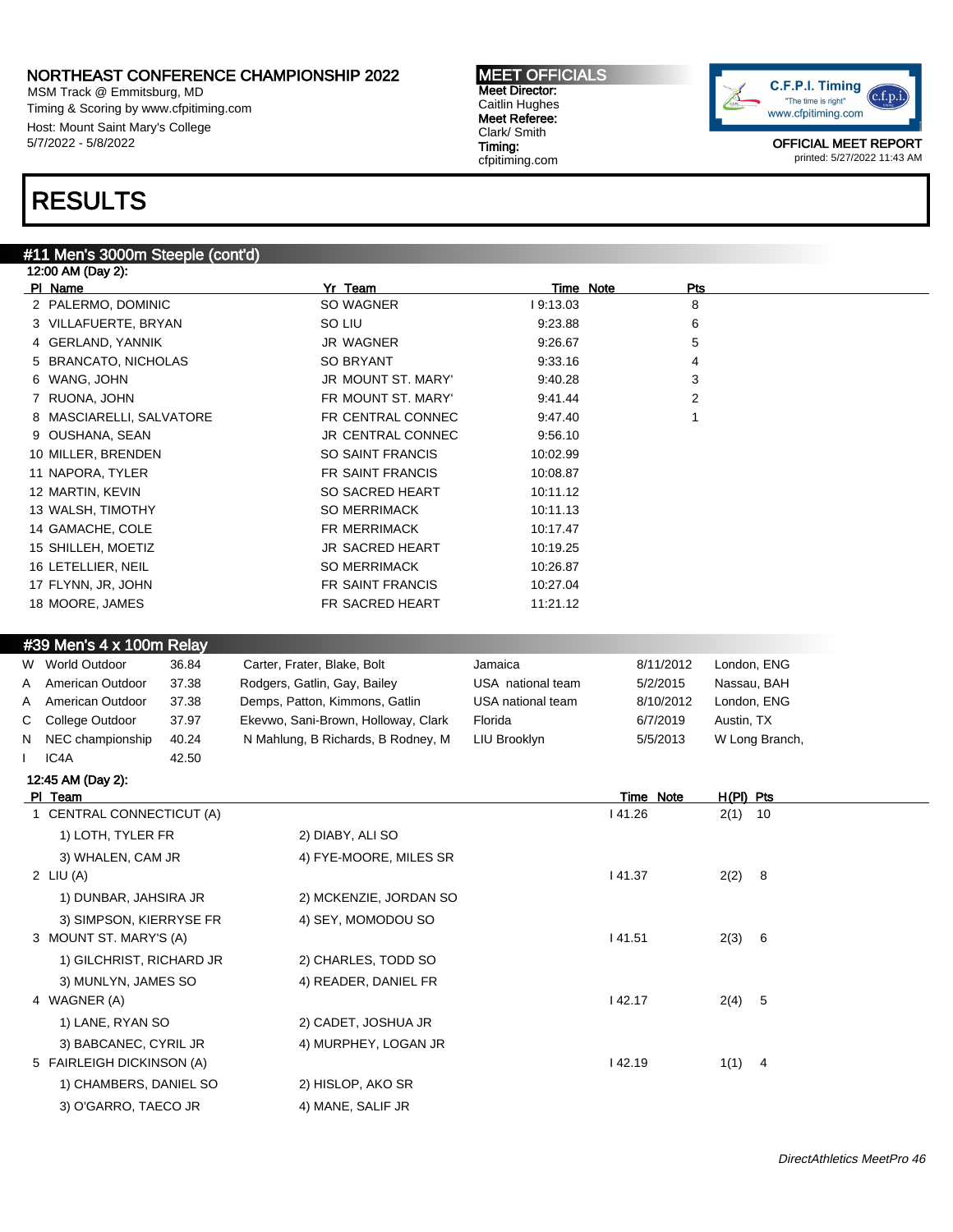MSM Track @ Emmitsburg, MD Timing & Scoring by www.cfpitiming.com Host: Mount Saint Mary's College 5/7/2022 - 5/8/2022

#39 Men's 4 x 100m Relay (cont'd)

## RESULTS

| <b>MEET OFFICIALS</b> |
|-----------------------|
| <b>Meet Director:</b> |
| Caitlin Hughes        |
| Meet Referee:         |
| Clark/ Smith          |
| Timing:               |
| cfpitiming.com        |



OFFICIAL MEET REPORT printed: 5/27/2022 11:43 AM

### 12:45 AM (Day 2): Pl Team Time Note H(Pl) Pts 6 SACRED HEART (A) 120 3 1) MAHON, JONATHAN FR 2) BRINKEN, CORRY JR 3) HEALY, BENJAMIN SO 4) MAHARIO, RAFAEL FR 7 BRYANT (A) 42.54 1(3) 2 1) FERRAIOLA, ETHAN SO 2) SMITH, AIDAN SO 3) CARDARELLI, EDWARD SO 4) BARATTA, JOHN CARLO FR 8 MERRIMACK (A) 42.57 2(5) 1 1) FISHER, ZACHARY FR 2) BLEUS, DOURVENS FR 3) SMITH, BRIAN JR 4) CROWLEY, LANDON FR 9 SAINT FRANCIS (A) 42.97 2(6) 1) BAKER, BRYCE SO 2) WILLIAMS, ARDONNTRELL SO 3) SAUNDERS, JULIAN FR 4) SMITH, SAMIR FR 10 ST. FRANCIS (N.Y.) (A) 43.81 1(4) 1) SARAVIA, KAYSHAW SR 2) NOREIGA, RENALDO-ALLEYNE SO 3) SMART, JAMORE SR 4) MOORER, JORDAN SR

#### SECTION RESULTS

| PI Team                   |                                | Time Note |  |
|---------------------------|--------------------------------|-----------|--|
| Section 1 of 2            |                                |           |  |
| 1 FAIRLEIGH DICKINSON (A) |                                | 142.19    |  |
| 1) CHAMBERS, DANIEL SO    | 2) HISLOP, AKO SR              |           |  |
| 3) O'GARRO, TAECO JR      | 4) MANE, SALIF JR              |           |  |
| 2 SACRED HEART (A)        |                                | 42.51     |  |
| 1) MAHON, JONATHAN FR     | 2) BRINKEN, CORRY JR           |           |  |
| 3) HEALY, BENJAMIN SO     | 4) MAHARIO, RAFAEL FR          |           |  |
| 3 BRYANT (A)              |                                | 42.54     |  |
| 1) FERRAIOLA, ETHAN SO    | 2) SMITH, AIDAN SO             |           |  |
| 3) CARDARELLI, EDWARD SO  | 4) BARATTA, JOHN CARLO FR      |           |  |
| 4 ST. FRANCIS (N.Y.) (A)  |                                | 43.81     |  |
| 1) SARAVIA, KAYSHAW SR    | 2) NOREIGA, RENALDO-ALLEYNE SO |           |  |
| 3) SMART, JAMORE SR       | 4) MOORER, JORDAN SR           |           |  |
| Section 2 of 2            |                                |           |  |
| 1 CENTRAL CONNECTICUT (A) |                                | 141.26    |  |
| 1) LOTH, TYLER FR         | 2) DIABY, ALI SO               |           |  |
| 3) WHALEN, CAM JR         | 4) FYE-MOORE, MILES SR         |           |  |
| 2 LIU $(A)$               |                                | 41.37     |  |
| 1) DUNBAR, JAHSIRA JR     | 2) MCKENZIE, JORDAN SO         |           |  |
| 3) SIMPSON, KIERRYSE FR   | 4) SEY, MOMODOU SO             |           |  |
| 3 MOUNT ST. MARY'S (A)    |                                | 41.51     |  |
| 1) GILCHRIST, RICHARD JR  | 2) CHARLES, TODD SO            |           |  |

3) MUNLYN, JAMES SO 4) READER, DANIEL FR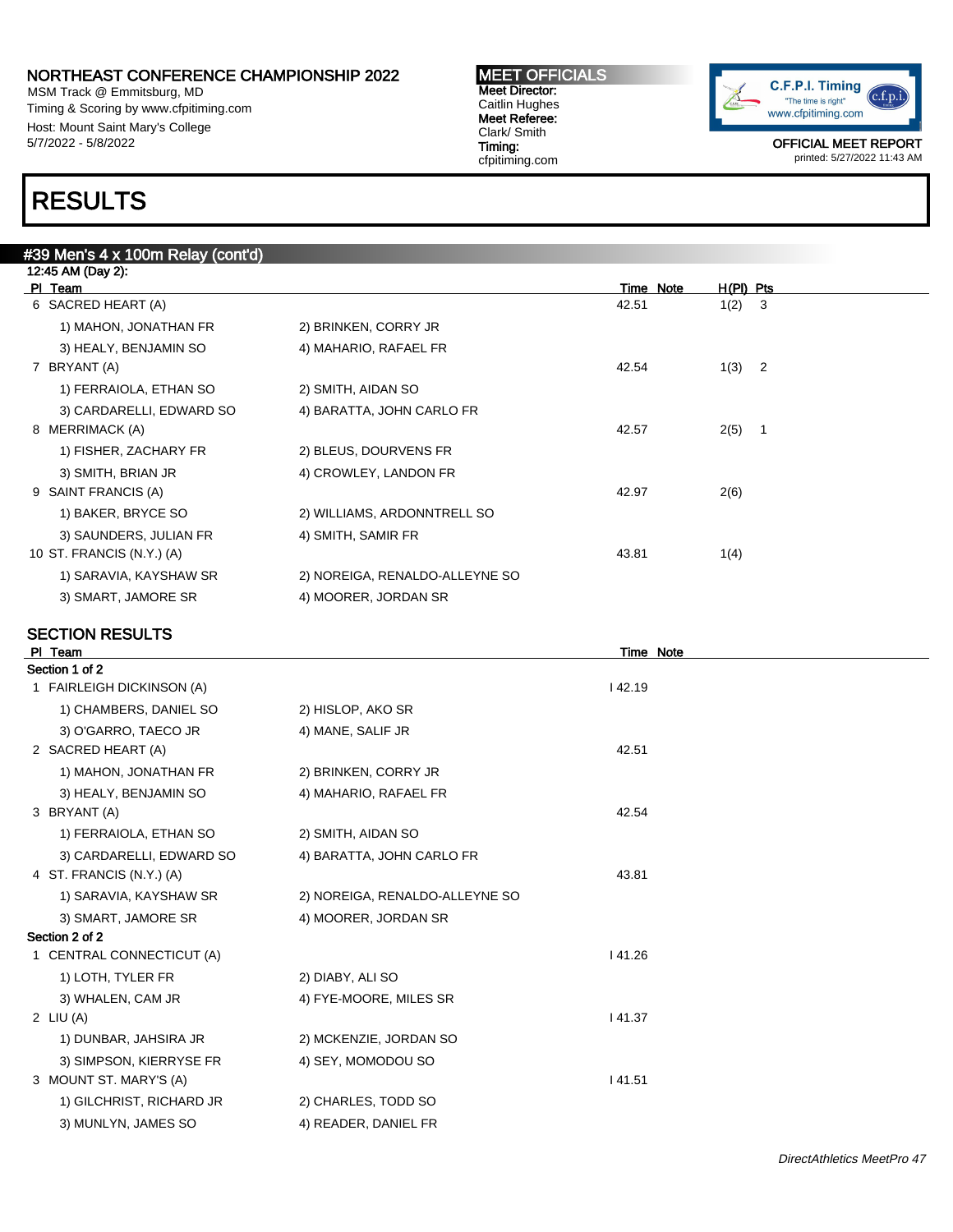MSM Track @ Emmitsburg, MD Timing & Scoring by www.cfpitiming.com Host: Mount Saint Mary's College 5/7/2022 - 5/8/2022

#### MEET OFFICIALS Meet Director: Caitlin Hughes Meet Referee: Clark/ Smith Timing: cfpitiming.com



OFFICIAL MEET REPORT printed: 5/27/2022 11:43 AM

## RESULTS

|   | #39 Men's 4 x 100m Relay (cont'd)         |                                    |                   |                              |                |  |
|---|-------------------------------------------|------------------------------------|-------------------|------------------------------|----------------|--|
|   | PI Team                                   |                                    |                   | Time Note                    |                |  |
|   | 4 WAGNER (A)                              |                                    |                   | 42.17                        |                |  |
|   | 1) LANE, RYAN SO                          | 2) CADET, JOSHUA JR                |                   |                              |                |  |
|   | 3) BABCANEC, CYRIL JR<br>5 MERRIMACK (A)  | 4) MURPHEY, LOGAN JR               |                   | 42.57                        |                |  |
|   | 1) FISHER, ZACHARY FR                     | 2) BLEUS, DOURVENS FR              |                   |                              |                |  |
|   | 3) SMITH, BRIAN JR                        | 4) CROWLEY, LANDON FR              |                   |                              |                |  |
|   | 6 SAINT FRANCIS (A)                       |                                    |                   | 42.97                        |                |  |
|   | 1) BAKER, BRYCE SO                        | 2) WILLIAMS, ARDONNTRELL SO        |                   |                              |                |  |
|   | 3) SAUNDERS, JULIAN FR                    | 4) SMITH, SAMIR FR                 |                   |                              |                |  |
|   |                                           |                                    |                   |                              |                |  |
|   | #41 Men's 4 x 400m Relay<br>3 turn stager |                                    |                   |                              |                |  |
|   | W World Outdoor<br>2:54.29                | Watts, Valmon, Reynolds, Johnson   | <b>USA</b>        | 8/22/1993                    | Stuttgart, GER |  |
| Α | American Outdoor<br>2:54.20               | Valmon, Watts, Reynolds, Johnson   | USA national team | 8/22/1993                    | Stuttgart, GER |  |
| С | College Outdoor<br>2:59.00                | Morgan, Benjamin, Shinnick, Morman | So. California    | 6/8/2018                     | Eugene, OR     |  |
| N | NEC championship<br>3:09.98               | Simms, Chandler, Stroman, Scoon    | Mount St. Mary's  | 1998                         |                |  |
|   | IC4A<br>3:16.00                           |                                    |                   |                              |                |  |
|   | 3:45 AM (Day 2):<br>PI Team               |                                    |                   |                              | $H(PI)$ Pts    |  |
|   | 1 WAGNER (A)                              |                                    |                   | <b>Time Note</b><br>13:12.88 | $2(1)$ 10      |  |
|   | 1) BABCANEC, CYRIL JR                     | 2) MARCHESE, JASON FR              |                   |                              |                |  |
|   | 3) CUTHBERTSON, WILLIAM JR                | 4) COREL, THOMAS JR                |                   |                              |                |  |
|   | 2 ST. FRANCIS (N.Y.) (A)                  |                                    |                   | 13:14.54                     | 2(2)<br>8      |  |
|   | 1) HOWARD, TERELL SR                      | 2) HERNANDEZ, DANIEL SR            |                   |                              |                |  |
|   | 3) STRACHN, BRIAN SR                      | 4) THEOSMY, MAKHI JR               |                   |                              |                |  |
|   | 3 SACRED HEART (A)                        |                                    |                   | 13:14.63                     | 2(3)<br>6      |  |
|   | 1) MAHON, JONATHAN FR                     | 2) HAYES, LANCE FR                 |                   |                              |                |  |
|   | 3) MAHARIO, RAFAEL FR                     | 4) MORRONE, JOSEPH FR              |                   |                              |                |  |
|   | 4 BRYANT (A)                              |                                    |                   | 3:16.56                      | 2(4)<br>5      |  |
|   | 1) FERRAIOLA, ETHAN SO                    | 2) CANALE, ANDREW JR               |                   |                              |                |  |
|   | 3) DOLAN, JASON JR                        | 4) REMKIEWICZ, WILLIAM SO          |                   |                              |                |  |
|   | 5 MOUNT ST. MARY'S (A)                    |                                    |                   | 3:16.60                      | 2(5)<br>4      |  |
|   | 1) MUNLYN, JAMES SO                       | 2) CHARLES, TODD SO                |                   |                              |                |  |
|   | 3) SEIVRIGHT, JUSTYN JR                   | 4) READER, DANIEL FR               |                   |                              |                |  |
|   | 6 FAIRLEIGH DICKINSON (A)                 |                                    |                   | 3:17.35                      | $1(1)$ 3       |  |
|   | 1) ELYSEE, SANDLEY SR                     | 2) CROOKS, DURAN SR                |                   |                              |                |  |
|   | 3) ELLIS, CONROY JR                       | 4) ELLIS, KENROY JR                |                   |                              |                |  |
|   | 7 MERRIMACK (A)                           |                                    |                   | 3:18.82                      | $1(2)$ 2       |  |
|   | 1) SMITH, JAEDEN SO                       | 2) LOUIS, JASON JR                 |                   |                              |                |  |
|   | 3) MAIO, MATTHEW SR                       | 4) COUTURE, CORY SO                |                   |                              |                |  |
|   | 8 LIU (A)                                 |                                    |                   | 3:24.90                      | 1(3) 1         |  |
|   | 1) MCKENZIE, JORDAN SO                    | 2) SIMPSON, KIERRYSE FR            |                   |                              |                |  |
|   | 3) GONZALEZ, JONATHAN SR                  | 4) PERPIGNAND, ANTOINE SO          |                   |                              |                |  |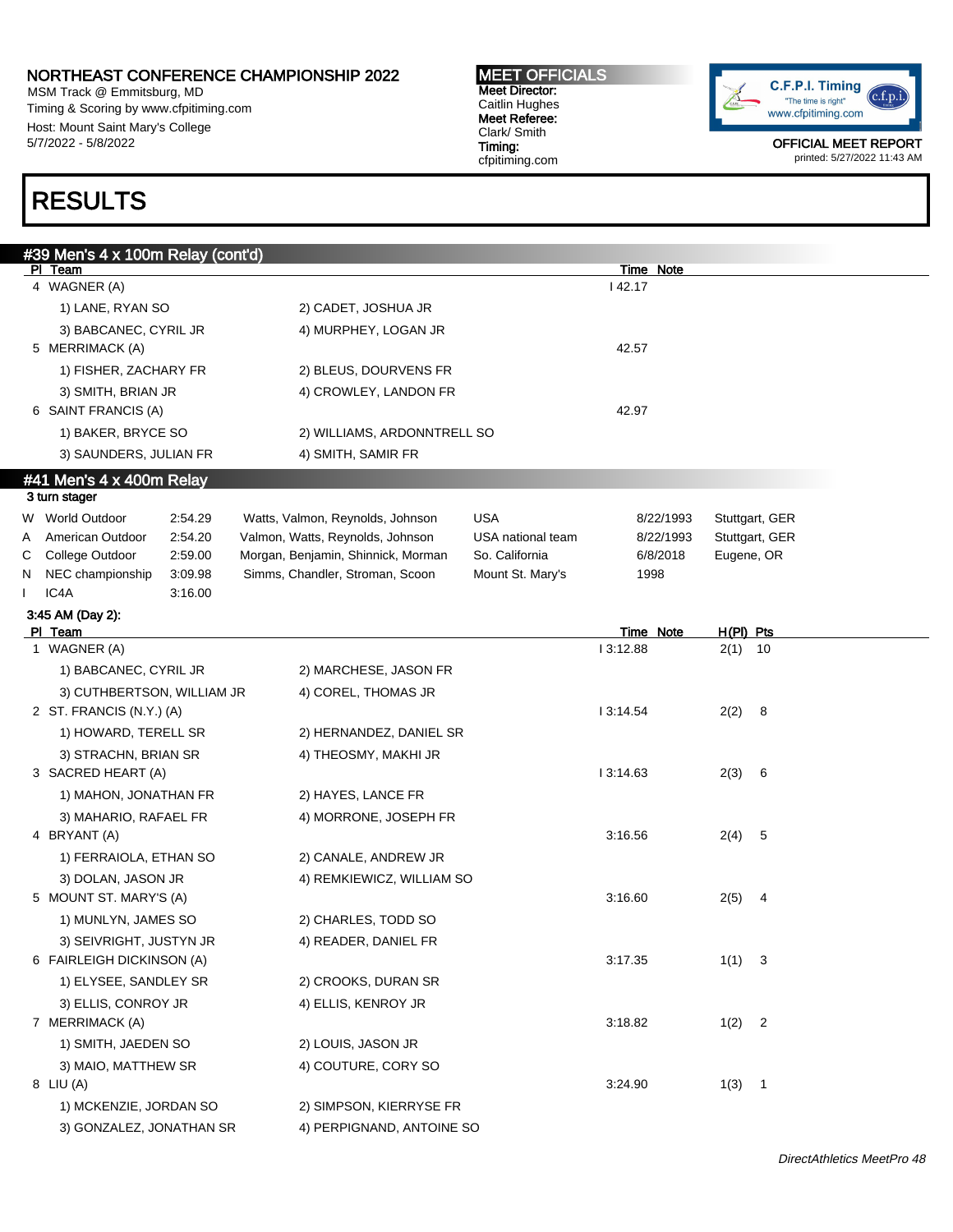MSM Track @ Emmitsburg, MD Timing & Scoring by www.cfpitiming.com Host: Mount Saint Mary's College 5/7/2022 - 5/8/2022

#### MEET OFFICIALS Meet Director: Caitlin Hughes Meet Referee: Clark/ Smith Timing: cfpitiming.com



OFFICIAL MEET REPORT printed: 5/27/2022 11:43 AM

## RESULTS

| #41 Men's 4 x 400m Relay (cont'd)                |                             |                      |                   |
|--------------------------------------------------|-----------------------------|----------------------|-------------------|
| 3:45 AM (Day 2):                                 |                             |                      |                   |
| PI Team<br>9 SAINT FRANCIS (A)                   |                             | Time Note<br>3:25.08 | H(PI) Pts<br>1(4) |
| 1) SAUNDERS, JULIAN FR                           | 2) WILLIAMS, ARDONNTRELL SO |                      |                   |
|                                                  |                             |                      |                   |
| 3) SMITH, SAMIR FR<br>10 CENTRAL CONNECTICUT (A) | 4) NDEH, BARRY JR           | 3:25.39              | 2(6)              |
|                                                  |                             |                      |                   |
| 1) DIABY, ALI SO                                 | 2) WALTON, JASON JR         |                      |                   |
| 3) WHALEN, CAM JR                                | 4) FYE-MOORE, MILES SR      |                      |                   |
| <b>SECTION RESULTS</b>                           |                             |                      |                   |
| PI Team                                          |                             | <b>Time Note</b>     |                   |
| Section 1 of 2                                   |                             |                      |                   |
| 1 FAIRLEIGH DICKINSON (A)                        |                             | 3:17.35              |                   |
| 1) ELYSEE, SANDLEY SR                            | 2) CROOKS, DURAN SR         |                      |                   |
| 3) ELLIS, CONROY JR                              | 4) ELLIS, KENROY JR         |                      |                   |
| 2 MERRIMACK (A)                                  |                             | 3:18.82              |                   |
| 1) SMITH, JAEDEN SO                              | 2) LOUIS, JASON JR          |                      |                   |
| 3) MAIO, MATTHEW SR                              | 4) COUTURE, CORY SO         |                      |                   |
| 3 LIU (A)                                        |                             | 3:24.90              |                   |
| 1) MCKENZIE, JORDAN SO                           | 2) SIMPSON, KIERRYSE FR     |                      |                   |
| 3) GONZALEZ, JONATHAN SR                         | 4) PERPIGNAND, ANTOINE SO   |                      |                   |
| 4 SAINT FRANCIS (A)                              |                             | 3:25.08              |                   |
| 1) SAUNDERS, JULIAN FR                           | 2) WILLIAMS, ARDONNTRELL SO |                      |                   |
| 3) SMITH, SAMIR FR                               | 4) NDEH, BARRY JR           |                      |                   |
| Section 2 of 2                                   |                             |                      |                   |
| 1 WAGNER (A)                                     |                             | 13:12.88             |                   |
| 1) BABCANEC, CYRIL JR                            | 2) MARCHESE, JASON FR       |                      |                   |
| 3) CUTHBERTSON, WILLIAM JR                       | 4) COREL, THOMAS JR         |                      |                   |
| 2 ST. FRANCIS (N.Y.) (A)                         |                             | 13:14.54             |                   |
| 1) HOWARD, TERELL SR                             | 2) HERNANDEZ, DANIEL SR     |                      |                   |
| 3) STRACHN, BRIAN SR                             | 4) THEOSMY, MAKHI JR        |                      |                   |
| 3 SACRED HEART (A)                               |                             | 13:14.63             |                   |
| 1) MAHON, JONATHAN FR                            | 2) HAYES, LANCE FR          |                      |                   |
| 3) MAHARIO, RAFAEL FR                            | 4) MORRONE, JOSEPH FR       |                      |                   |
| 4 BRYANT (A)                                     |                             | 3:16.56              |                   |
| 1) FERRAIOLA, ETHAN SO                           | 2) CANALE, ANDREW JR        |                      |                   |
| 3) DOLAN, JASON JR                               | 4) REMKIEWICZ, WILLIAM SO   |                      |                   |
| 5 MOUNT ST. MARY'S (A)                           |                             | 3:16.60              |                   |
| 1) MUNLYN, JAMES SO                              | 2) CHARLES, TODD SO         |                      |                   |
| 3) SEIVRIGHT, JUSTYN JR                          | 4) READER, DANIEL FR        |                      |                   |
| 6 CENTRAL CONNECTICUT (A)                        |                             | 3:25.39              |                   |
| 1) DIABY, ALI SO                                 | 2) WALTON, JASON JR         |                      |                   |
| 3) WHALEN, CAM JR                                | 4) FYE-MOORE, MILES SR      |                      |                   |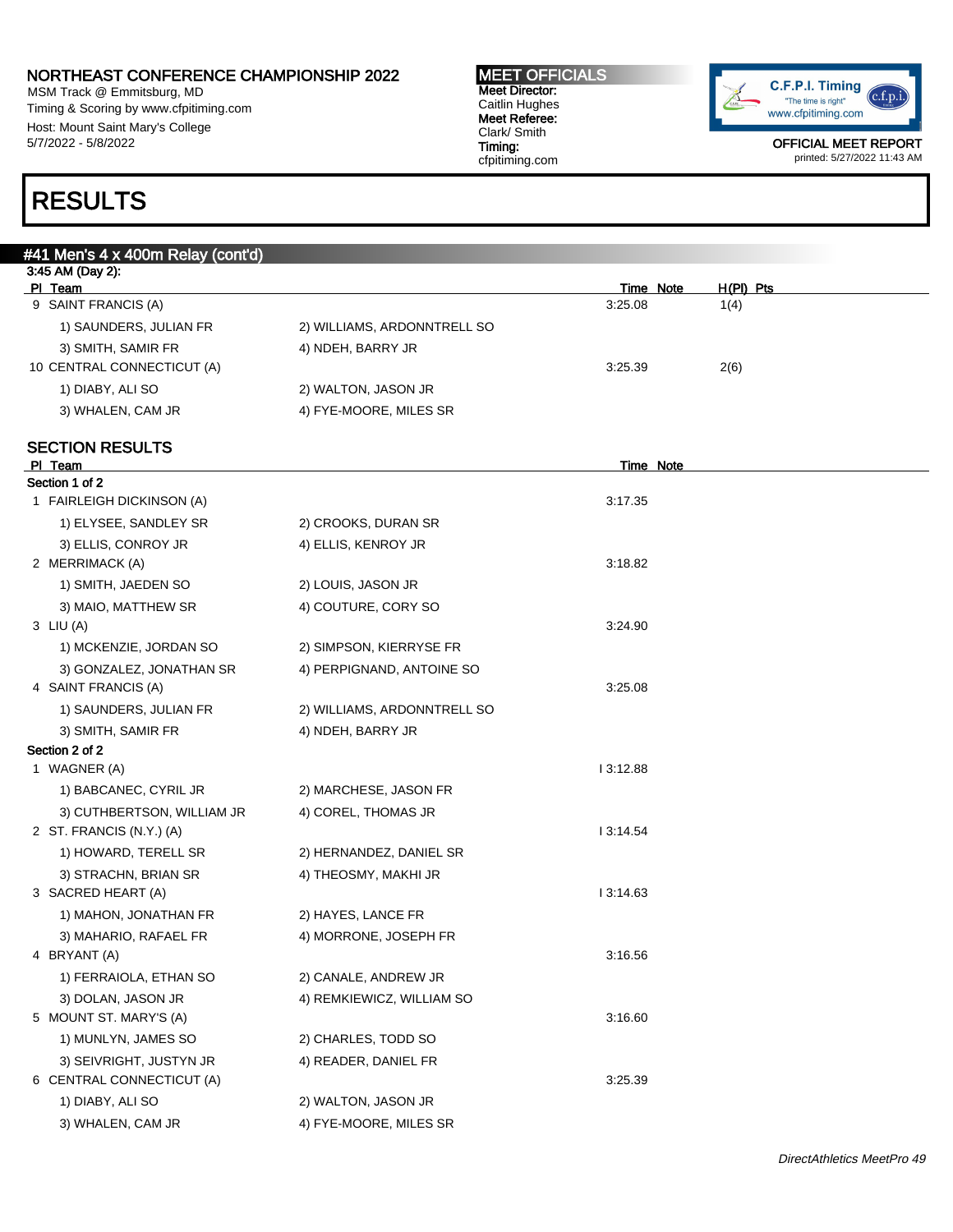MSM Track @ Emmitsburg, MD Timing & Scoring by www.cfpitiming.com Host: Mount Saint Mary's College 5/7/2022 - 5/8/2022

# RESULTS

#45 Men's 4 x 800m Relay

MEET OFFICIALS Meet Director: Caitlin Hughes Meet Referee: Clark/ Smith Timing: cfpitiming.com



|              | 1 turn stager, 2 Alley start |         |                                                  |               |                  |                |  |
|--------------|------------------------------|---------|--------------------------------------------------|---------------|------------------|----------------|--|
| W.           | <b>World Outdoor</b>         | 7:02.43 | Mutua, Yiampoy, Kombich, Bungei                  | KEN           | 8/25/2006        | Brussels, BEL  |  |
| A            | American Outdoor             | 7:02.82 | Harris, Robinson, Burley, Krummenacker USA       |               | 8/25/2006        | Brussels, BEL  |  |
| C            | College Outdoor              | 7:08.96 | Richardson, Davis, Scott, Stahr                  | Arizona State | 4/7/1984         | Tempe, AZ      |  |
| N            | NEC championship             | 7:36.00 | A Langille, L Reyes, A Leight, F Palmer Monmouth |               | 5/4/2013         | W Long Branch, |  |
| $\mathbf{I}$ | IC4A                         | 7:42.00 |                                                  |               |                  |                |  |
|              | 2:45 AM (Day 1):             |         |                                                  |               |                  |                |  |
|              | PI Team                      |         |                                                  |               | <b>Time Note</b> | Pts            |  |
|              | 1 WAGNER (A)                 |         |                                                  |               | 7:46.50          | 10             |  |
|              | 1) ABDALLA, MAHMOUD JR       |         | 2) QADRI, MUHAMMAD SO                            |               |                  |                |  |
|              | 3) GUIDICIPIETRO, ROBERT SR  |         | 4) CUTHBERTSON, WILLIAM JR                       |               |                  |                |  |
|              | 2 MOUNT ST. MARY'S (A)       |         |                                                  |               | 7:47.76          | 8              |  |
|              | 1) ZALESKI, KEVIN FR         |         | 2) WEST, GRANT SO                                |               |                  |                |  |
|              | 3) WANG, JOHN JR             |         | 4) KELLY, COLIN SR                               |               |                  |                |  |
|              | 3 BRYANT (A)                 |         |                                                  |               | 7:49.55          | 6              |  |
|              | 1) DAGRIN, JORDAN SR         |         | 2) HICKEY, NOLAN SO                              |               |                  |                |  |
|              | 3) HICKEY, AIDAN SO          |         | 4) DOLAN, JASON JR                               |               |                  |                |  |
|              | 4 LIU $(A)$                  |         |                                                  |               | 7:58.74          | 5              |  |
|              | 1) GONZALEZ, JONATHAN SR     |         | 2) AYYOUB, ELYAS FR                              |               |                  |                |  |
|              | 3) HAUGHIAN, AIDAN FR        |         | 4) BALSAMO, PERRY SO                             |               |                  |                |  |
|              | 5 CENTRAL CONNECTICUT (A)    |         |                                                  |               | 8:03.51          | 4              |  |
|              | 1) MASCIARELLI, SALVATORE FR |         | 2) ABBEY, CHRIS FR                               |               |                  |                |  |
|              | 3) COURTAR, JEREMY FR        |         | 4) KLAIBER, NICK SO                              |               |                  |                |  |
|              | 6 MERRIMACK (A)              |         |                                                  |               | 8:04.57          | 3              |  |
|              | 1) ALLAIRE, GRIFFIN SO       |         | 2) BAIL, ZACHARY JR                              |               |                  |                |  |
|              | 3) GAMELIN, RYAN JR          |         | 4) CRAVEIRO, ANTONIO SO                          |               |                  |                |  |
|              | 7 SACRED HEART (A)           |         |                                                  |               | 8:09.28          | 2              |  |
|              | 1) CORBETT, RYAN SR          |         | 2) LEON, JORDAN FR                               |               |                  |                |  |
|              | 3) SHILLEH, MOETIZ JR        |         | 4) NEGAST, SHANE FR                              |               |                  |                |  |
|              | 8 SAINT FRANCIS (A)          |         |                                                  |               | 8:29.82          | 1              |  |
|              | 1) BERZONSKY, MATTHEW SO     |         | 2) FLYNN, JR, JOHN FR                            |               |                  |                |  |
|              | 3) GIRDUSKY, SEAMUS FR       |         | 4) KOHLER, ZACHARY FR                            |               |                  |                |  |
|              | 9 FAIRLEIGH DICKINSON (A)    |         |                                                  |               | 8:34.32          |                |  |
|              | 1) ELLIS, CONROY JR          |         | 2) ELYSEE, SANDLEY SR                            |               |                  |                |  |
|              | 3) MARTIN, YAHNIK SO         |         | 4) ZAPATA, ALEJANDRO SR                          |               |                  |                |  |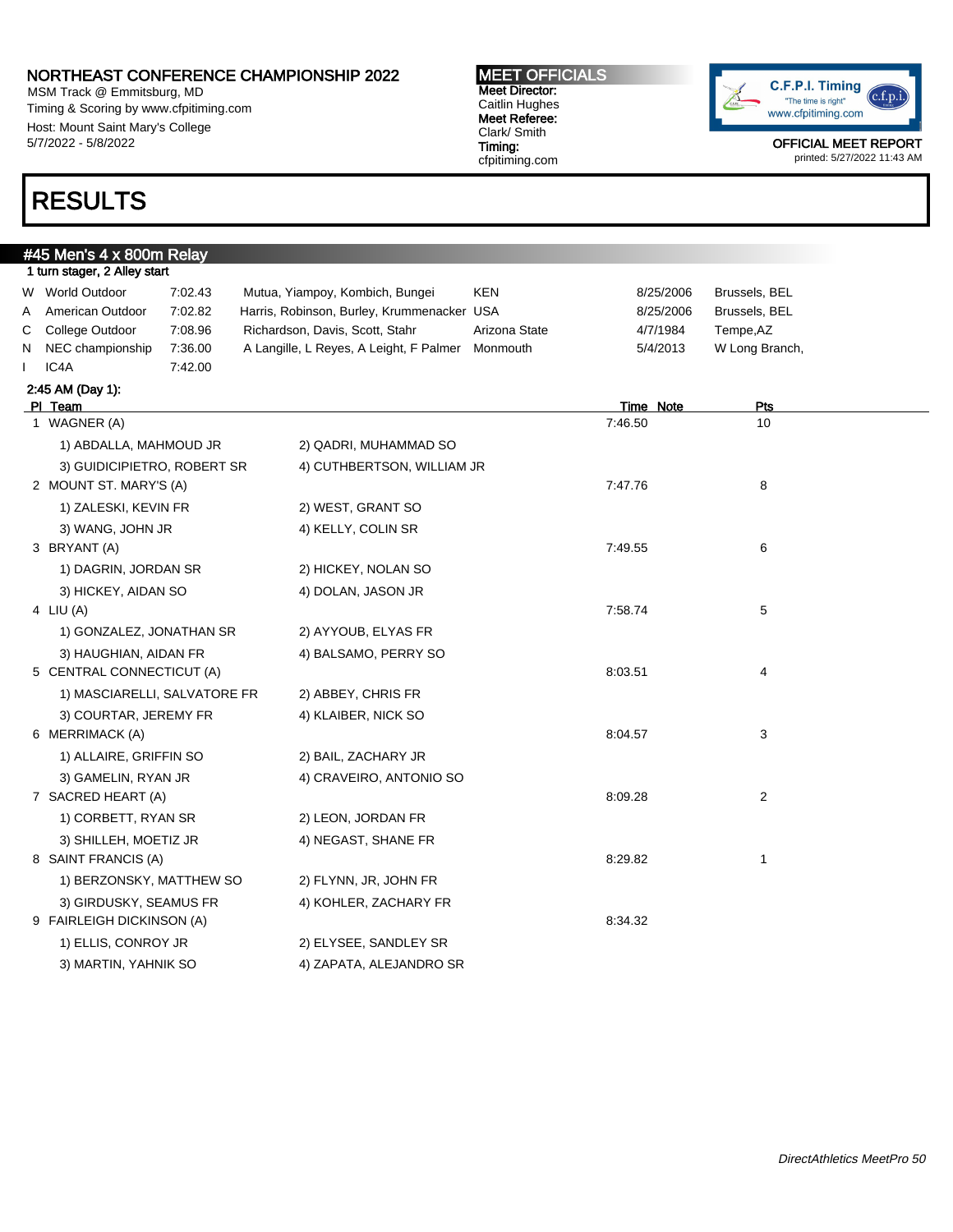MSM Track @ Emmitsburg, MD Timing & Scoring by www.cfpitiming.com Host: Mount Saint Mary's College 5/7/2022 - 5/8/2022

## RESULTS

### #19 Men's High Jump

Progression- 1.72, 1.77, 1.82, 1.87, 1.92, 1.95, 1.98, 2.01, 2.04, 2.07, +0.03

| W | World Outdoor             | 2.45m             | Javier Sotomayor      |                                           | <b>CUB</b>  |                 |            |            |            | 7/27/1993  |            | Salamanca, ESP |            |     |
|---|---------------------------|-------------------|-----------------------|-------------------------------------------|-------------|-----------------|------------|------------|------------|------------|------------|----------------|------------|-----|
| A | American Outdoor          | 2.40m             | <b>Charles Austin</b> |                                           |             | unattached      |            |            |            | 8/7/1991   |            | Zurich, SUI    |            |     |
| С | College Outdoor           | 2.38m             | <b>Hollis Conway</b>  |                                           |             | S. W. Louisiana |            |            |            | 6/3/1989   |            | Provo, UT      |            |     |
| N | NEC championship          | 2.18m             | Huguens Jean          |                                           | <b>UMBC</b> |                 |            |            | 2003       |            |            |                |            |     |
|   | IC4A                      | 2.01 <sub>m</sub> |                       |                                           |             |                 |            |            |            |            |            |                |            |     |
|   | 12:30 AM (Day 2):         |                   |                       |                                           |             |                 |            |            |            |            |            |                |            |     |
|   | PI Name                   |                   | Yr Team               | <b>Mark</b>                               | 1.72        | 1.77            | 1.82       | 1.87       | 1.92       | 1.95       | 1.98       | 2.01           | 2.09       | Pts |
|   | 1 LANOUE, DYLAN           |                   | JR MOUNT ST.          | $2.01m$ 6' $7''$                          | <b>PPP</b>  | PPP             | PPP        | PPP        | $\circ$    | $\circ$    | $\circ$    | O              | <b>XXX</b> | 10  |
|   | 2 WILLIS, TAEMAR          |                   | <b>JR SAINT FRAN</b>  | 1.98m $6'6''$                             | <b>PPP</b>  | PPP             | PPP        | O          | $\circ$    | XXO        | <b>XXO</b> | <b>XXX</b>     |            | 8   |
|   | 3 COOK, WILLIAM           |                   | SO MOUNT ST.          | 1.95m $6'$ 4 $\frac{3}{4}$                | <b>PPP</b>  | <b>PPP</b>      | PPP        | O          | O          | $\circ$    | <b>XXX</b> |                |            | 6   |
|   | 4 ELLIOT, DANTE           |                   | FR MOUNT ST.          | 1.95m $6'$ 4 $\frac{3}{4}$                | <b>PPP</b>  | <b>PPP</b>      | PPP        | $\circ$    | O          | XO         | <b>XXX</b> |                |            | 5   |
|   | 5 TONDORA, CALEB          |                   | <b>SO BRYANT</b>      | 1.92m $6'3'$                              | <b>PPP</b>  | <b>PPP</b>      | $\circ$    | O          | $\circ$    | <b>XXX</b> |            |                |            | 4   |
|   | 6 LAMANNA, ANDREW         |                   | SO MOUNT ST.          | 1.92m $6'3'$                              | <b>PPP</b>  | <b>PPP</b>      | $\circ$    | XXO        | O          | <b>XXX</b> |            |                |            | 3   |
|   | 7 MARSHALL, MICHAEL       |                   | FR BRYANT             | 1.92m $6'3'$                              | <b>PPP</b>  | PPP             | PPP        | O          | XO         | <b>XXX</b> |            |                |            | 1.5 |
|   | 7 WHITE, KRISHNA          |                   | <b>JR LIU</b>         | 1.92m $6'3'$                              | <b>PPP</b>  | <b>PPP</b>      | PPP        | $\circ$    | XO         | <b>XXX</b> |            |                |            | 1.5 |
|   | 9 NDEH, BARRY             |                   | <b>JR SAINT FRAN</b>  | 1.92m $6'3'$                              | <b>PPP</b>  | PPP             | $\circ$    | XO         | XO         | <b>XXX</b> |            |                |            |     |
|   | 10 TEWS, DRAKE            |                   | SO MOUNT ST.          | 1.92m $6'3'$                              | <b>PPP</b>  | <b>PPP</b>      | $\circ$    | O          | XXO        | <b>XXX</b> |            |                |            |     |
|   | 10 NASSANEY, OWEN         |                   | SO SACRED HE          | 1.92m $6'3'$                              | <b>PPP</b>  | PPP             | PPP        | O          | XXO        | <b>XXX</b> |            |                |            |     |
|   | 12 WATKINS, KHARLIN       |                   | FR WAGNER             | 1.87m $6'$ 1 <sup>1</sup> / <sub>2</sub>  | <b>PPP</b>  | PPP             | XO         | <b>XXO</b> | <b>XXX</b> |            |            |                |            |     |
|   | 12 MURAOKA, TREY          |                   | <b>SO BRYANT</b>      | 1.87m $6'$ 1 <sup>1</sup> / <sub>2</sub>  | <b>PPP</b>  | PPP             | XO         | <b>XXO</b> | <b>XXX</b> |            |            |                |            |     |
|   | 14 HARRELL, JORON         |                   | <b>JR MERRIMACK</b>   | 1.82m $5'$ 11 <sup>1</sup> / <sub>2</sub> | PPP         | $\circ$         | $\circ$    | <b>XXX</b> |            |            |            |                |            |     |
|   | 14 LUSSIER, MAXIM         |                   | <b>FR MERRIMACK</b>   | 1.82m $5'$ 11 <sup>1</sup> / <sub>2</sub> | PPP         | $\circ$         | $\circ$    | <b>XXX</b> |            |            |            |                |            |     |
|   | 16 CRUZ, DIVAS            |                   | FR BRYANT             | 1.82m 5' 11 <sup>1</sup> / <sub>2</sub>   | XXO         | XXO             | XO         | <b>XXX</b> |            |            |            |                |            |     |
|   | <b>WILLIAMSON, ISAIAH</b> |                   | SR MOUNT ST.          | <b>NH</b>                                 | <b>PPP</b>  | <b>XXX</b>      |            |            |            |            |            |                |            |     |
|   | HIBBERT, NAZIR            |                   | <b>SO SACRED HE</b>   | <b>NH</b>                                 | <b>PPP</b>  | PPP             | <b>XXX</b> |            |            |            |            |                |            |     |

MEET OFFICIALS Meet Director: Caitlin Hughes Meet Referee: Clark/ Smith Timing: cfpitiming.com

#### #21 Men's Pole Vault

### Progression- 3.70, 3.85, 4.00, 4.15, 4.30, 4.40, 4.50, 4.60, 4.70, 4.80 +0.05

|   | W World Outdoor        | 6.15m | <b>Mondo Duplantis</b> |                                         | <b>SWE</b> |                  |            |         |            | 9/17/2020 |      | Rome, ITA        |      |            |                |
|---|------------------------|-------|------------------------|-----------------------------------------|------------|------------------|------------|---------|------------|-----------|------|------------------|------|------------|----------------|
| A | American Outdoor       | 6.04m | <b>Brad Walker</b>     |                                         | Nike       |                  |            |         | 0          |           |      | Eugene, OR       |      |            |                |
|   | C College Outdoor      | 6.00m | <b>Mondo Duplantis</b> |                                         | L.S.U.     |                  |            |         |            | 5/11/2019 |      | Fayetteville, AR |      |            |                |
| N | NEC championship       | 5.05m | Nave, Carter           |                                         |            | Mount St. Mary's |            |         |            | 5/1/2021  |      | Smithfield, RI   |      |            |                |
|   | IC4A                   | 4.80m |                        |                                         |            |                  |            |         |            |           |      |                  |      |            |                |
|   | 1:00 PM (Day 1):       |       |                        |                                         |            |                  |            |         |            |           |      |                  |      |            |                |
|   | PI Name                |       | Yr Team                | Mark                                    | 4.15       | 4.30             | 4.40       | 4.50    | 4.60       | 4.70      | 4.80 | 4.85             | 4.90 | 5.11       | Pts            |
|   | 1 NAVE, CARTER         |       | SR MOUNT ST.           | $14.90m$ 16' 0 $\frac{3}{4}$            | P          | P                | P          | P       | XO         | P         | XO   | P                | XO   | <b>XXX</b> | 10             |
|   | 2 FAHEY, ARRAN         |       | FR MOUNT ST.           | 4.80m 15' 9"                            | P          | $\circ$          | $\circ$    | XO      | O          | P         | XO   | <b>XXX</b>       |      |            | 8              |
|   | 3 HOLSINGER, CARTER    |       | SO MOUNT ST.           | 4.50m 14' 9"                            | P          | P                | XXO        | $\circ$ | <b>XXX</b> |           |      |                  |      |            | 6              |
|   | 4 JONES, CAGE          |       | JR MOUNT ST.           | 4.50m 14' 9"                            | P          | XO               | XO         | XO      | <b>XXX</b> |           |      |                  |      |            | 5              |
|   | 5 BOTHWELL, MAX        |       | <b>FR MERRIMACK</b>    | 4.40m 14' 5 <sup>1</sup> / <sub>4</sub> | $\circ$    | XO               | $\circ$    |         |            |           |      |                  |      |            | 4              |
|   | 6 LUSSIER, MAXIM       |       | <b>FR MERRIMACK</b>    | 4.40m 14' 5 <sup>1</sup> / <sub>4</sub> | $\circ$    | XO               | $\circ$    |         |            |           |      |                  |      |            | 3              |
|   | 7 DIGANGI, DANIEL      |       | SO SACRED HE           | 4.30m 14' 11/4                          | $\circ$    | $\circ$          | <b>XXX</b> |         |            |           |      |                  |      |            | $\overline{2}$ |
|   | 8 GARDNER, DREW        |       | <b>SR MERRIMACK</b>    | 4.30m $14'1'4$                          | $\circ$    | XO.              |            |         |            |           |      |                  |      |            | 1              |
|   | 9 JONES, MASON         |       | <b>SO BRYANT</b>       | 4.15m $13'7'4$                          | XXO        | <b>XXX</b>       |            |         |            |           |      |                  |      |            |                |
|   | 10 LITWINOVICH, HAIDEN |       | FR SAINT FRAN          | 4.00m $13'1\frac{1}{2}$                 | <b>XXX</b> |                  |            |         |            |           |      |                  |      |            |                |
|   |                        |       |                        |                                         |            |                  |            |         |            |           |      |                  |      |            |                |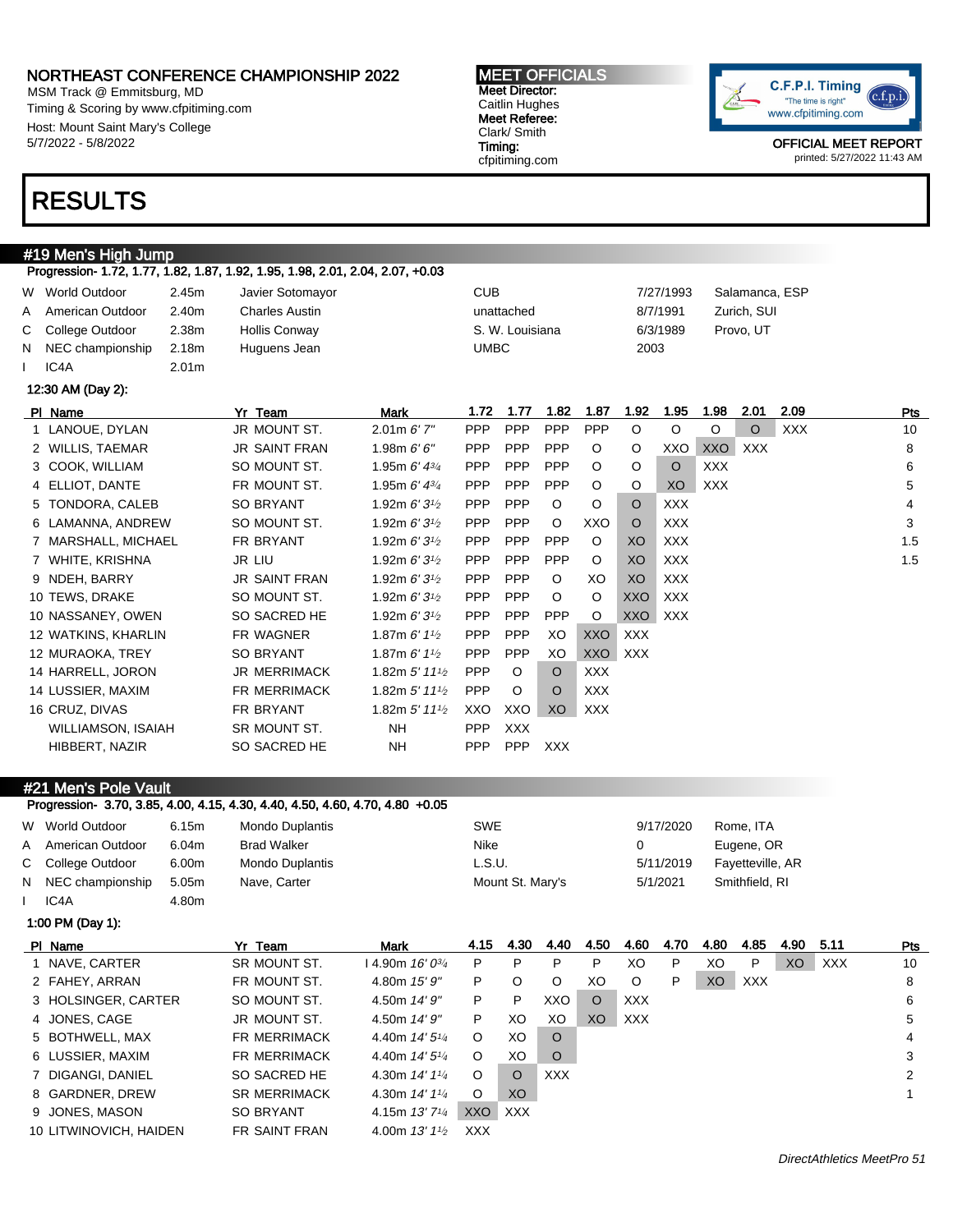MSM Track @ Emmitsburg, MD Timing & Scoring by www.cfpitiming.com Host: Mount Saint Mary's College 5/7/2022 - 5/8/2022

## RESULTS

#### #21 Men's Pole Vault (cont'd)

| 11 ABEL, BRYAN         | <b>JR SAINT FRAN</b> | 4.00m $13'11'_{2}$           | XXX.       |            |            |
|------------------------|----------------------|------------------------------|------------|------------|------------|
| LANE, RYAN             | SO WAGNER            | NΗ                           | P          | <b>XXX</b> |            |
| HARMAN, RYAN           | <b>SO SAINT FRAN</b> | NH.                          | P          | P          | <b>XXX</b> |
| PI Name                | Yr Team              | Mark                         | 3.70       | 3.85       | 4.00       |
| 5 BOTHWELL, MAX        | FR MERRIMACK         | (cont'd)                     | P          | P          | $\circ$    |
| 6 LUSSIER, MAXIM       | <b>FR MERRIMACK</b>  | (cont'd)                     | P          | P          | XXO        |
| 8 GARDNER, DREW        | <b>SR MERRIMACK</b>  | (cont'd)                     | P          | P          | XO         |
| 10 LITWINOVICH, HAIDEN | FR SAINT FRAN        | 4.00m $13'1\frac{1}{2}$      | P          | XO         | $\circ$    |
| 11 ABEL, BRYAN         | <b>JR SAINT FRAN</b> | 4.00m $13'1\frac{1}{2}$      | P.         | P          | XXO        |
| 12 WHITAKER, MATTHEW   | SO MOUNT ST.         | 3.85m $12'$ 7 <sup>1/2</sup> | P          | $\circ$    | <b>XXX</b> |
| 12 ROSAS-PEREZ, YOSKAR | SO CENTRAL C         | 3.85m $12'$ 7 <sup>1/2</sup> | P          | O          | <b>XXX</b> |
| 14 GROSSMAN, MATTHEW   | FR MOUNT ST.         | 3.70m $12'11/2$              | XXO        | <b>XXX</b> |            |
| RAM, ANDREW            | SO CENTRAL C         | NH.                          | <b>XXX</b> |            |            |
|                        |                      |                              |            |            |            |

#### #23 Men's Long Jump 9 plus ties to final for 3 additional jumps

| W World Outdoor    | 8.95m | Mike Powell  | USA             | 8/30/1991 | Tokyo, JAP  |
|--------------------|-------|--------------|-----------------|-----------|-------------|
| A American Outdoor | 8.95m | Mike Powell  | Foot Locker AC  | 8/30/1991 | Tokyo, JPN  |
| C College Outdoor  | 8.74m | Erick Walder | Arkansas        | 4/2/1994  | El Paso, TX |
| N NEC championship | 7.65m | Corryl Boyd  | L.I.U.-Brooklyn | 5/5/2012  |             |
| IC4A               | 7.05m |              |                 |           |             |

#### 10:00 AM (Day 1):

| PI Name                    | Yr Team              | Mark                                            | Rnd 1                                              | Rnd 2                                 | Rnd 3                     | Rnd 4         | Rnd <sub>5</sub>          | Rnd <sub>6</sub> | F(PI) Pts |              |
|----------------------------|----------------------|-------------------------------------------------|----------------------------------------------------|---------------------------------------|---------------------------|---------------|---------------------------|------------------|-----------|--------------|
| 1 MANE, SALIF              | <b>JR FAIRLEIGH</b>  | $17.28m 23' 10^{3/4}$ (+1.6)                    | <b>FOUL</b>                                        | $7.21 (+1.2)$                         | <b>PASS</b>               | <b>PASS</b>   | <b>PASS</b>               | $7.28(+1.6)$     | 2(1)      | 10           |
| 2 GALLAGHER, STEPHEN       | <b>SO MERRIMACK</b>  | 17.15m $23'5'$<br>$(+0.7)$                      | <b>FOUL</b>                                        |                                       | $6.90 (+0.6)$ 6.76 (+1.5) | <b>FOUL</b>   | $6.95 (+0.9)$             | $7.15 (+0.7)$    | 2(2)      | 8            |
| 3 DUNBAR, JAHSIRA          | <b>JR LIU</b>        | $(+0.3)$<br>7.03m 23' 0 <sup>3/4</sup>          | <b>FOUL</b>                                        |                                       | $6.39 (+1.7)$ 6.58 (+1.3) | <b>FOUL</b>   | <b>FOUL</b>               | $7.03 (+0.3)$    | 1(1)      | 6            |
| 4 NELSON, CALEB            | <b>SO SAINT FRAN</b> | 6.90m 22' 7 <sup>3/4</sup>                      | $(+0.6)$ 6.77 (+1.9) 6.53 (+0.9) 6.49 (+1.5)       |                                       |                           | $6.83 (+1.0)$ | <b>FOUL</b>               | $6.90 (+0.6)$    | 2(3)      | 5            |
| 5 MEFFORD, SEAN            | <b>SR FAIRLEIGH</b>  | 6.77m $22'2'2$                                  | $(+0.8)$ 6.77 $(+0.8)$ 6.62 $(+1.7)$               |                                       | <b>FOUL</b>               |               | $6.55 (+1.0)$ 6.03 (+0.6) | <b>FOUL</b>      | 2(4)      | 4            |
| 6 O'GARRO, TAECO           | <b>JR FAIRLEIGH</b>  | 6.73m 22' 1"                                    | $(+0.9)$ 6.65 (+0.9) 6.61 (+1.0) 6.55 (+0.9)       |                                       |                           |               | $6.60 (+1.8) 6.73 (+0.9)$ | $6.65 (+0.6)$    | 2(5)      | 3            |
| 7 MYRIE, DYLAN             | JR MOUNT ST.         | 6.71m $22'0\frac{1}{4}$                         | $(+0.4)$ 6.60 (+0.3) 6.29 (+1.9)                   |                                       | <b>FOUL</b>               | $6.49 (+1.7)$ | <b>FOUL</b>               | $6.71 (+0.4)$    | 2(6)      | 2            |
| 8 LANE, RYAN               | <b>SO WAGNER</b>     | 6.68m 21' 11"                                   | $(+1.5)$ 6.68 $(+1.5)$                             | <b>FOUL</b>                           | <b>FOUL</b>               | <b>FOUL</b>   | $6.62 (+2.1)$             | <b>FOUL</b>      | 2(7)      | $\mathbf{1}$ |
| 9 LANOUE, DYLAN            | JR MOUNT ST.         | 6.65m 21' 10"                                   | $(+1.2)$ 6.65 $(+1.2)$ 6.29 $(+2.2)$ 6.43 $(+0.1)$ |                                       |                           | <b>FOUL</b>   | $5.90 (+1.7)$             | <b>FOUL</b>      | 2(8)      |              |
| 10 HENRIQUES-SETHO, ISRAEL | FR CENTRAL C         | 6.49m $21'3'$                                   | $(+0.9)$ 6.44 (+0.8) 5.92 (+2.3) 6.49 (+0.9)       |                                       |                           |               |                           |                  | 2(9)      |              |
| 11 CLASBY, ZACHARY         | FR BRYANT            | 6.46m 21' 2 <sup>1</sup> / <sub>2</sub>         | $(+0.9)$ 6.21 (+1.6) 6.46 (+0.9) 6.17 (+1.6)       |                                       |                           |               |                           |                  | 2(10)     |              |
| 12 HARRELL, JORON          | <b>JR MERRIMACK</b>  | $(+1.7)$<br>6.45m 21' 2"                        | <b>FOUL</b>                                        |                                       | $6.45 (+1.7) 6.36 (+1.2)$ |               |                           |                  | 2(11)     |              |
| 13 WRIGHT, XAVIER          | FR ST. FRANCIS       | 6.44m $21'1'$                                   | $(+0.7)$ 6.44 $(+0.7)$ 6.14 $(+1.3)$ 6.37 $(+1.1)$ |                                       |                           |               |                           |                  | 2(12)     |              |
| 14 COOK, WILLIAM           | SO MOUNT ST.         | 6.44m $21'1'$                                   | $(+0.3)$ 5.91 (+1.1) 6.44 (+0.3) 6.19 (+1.1)       |                                       |                           |               |                           |                  | 2(14)     |              |
| 15 AIKEN, MALACHI          | FR ST. FRANCIS       | 6.31m $20'8\frac{1}{2}$                         | $(+0.4)$ 6.31 $(+0.4)$ 6.31 $(+1.8)$               |                                       | <b>FOUL</b>               |               |                           |                  | 2(14)     |              |
| 16 MOORER, JORDAN          | SR ST. FRANCIS       | 6.23m $20'5''$                                  | $(+0.0)$ 6.23 $(+0.0)$ 6.08 $(+1.2)$ 6.21 $(+1.5)$ |                                       |                           |               |                           |                  | 1(2)      |              |
| 17 WHITE, KRISHNA          | JR LIU               | 6.21m $20'$ 4 <sup>1</sup> / <sub>2</sub>       | $(+2.8)$ 6.21 $(+2.8)$ 5.98 $(+2.4)$               |                                       | <b>FOUL</b>               |               |                           |                  | 1(3)      |              |
| 18 HEALY, BENJAMIN         | SO SACRED HE         | $(+0.2)$<br>6.20m $20'$ 4 $\frac{1}{4}$         |                                                    | $5.75 (+2.6) 6.20 (+0.2) 5.82 (+1.7)$ |                           |               |                           |                  | 1(4)      |              |
| 19 SMITH, AIDAN            | <b>SO BRYANT</b>     | $(+0.6)$<br>6.11m $20'0^{1/2}$                  |                                                    | $5.81 (+1.2)$ 5.86 (+2.0) 6.11 (+0.6) |                           |               |                           |                  | 2(15)     |              |
| 20 TEWS, DRAKE             | SO MOUNT ST.         | 6.08m 19' 11 <sup>1</sup> / <sub>2</sub> (+1.4) |                                                    | $6.07 (+2.0) 6.08 (+1.4)$             | <b>FOUL</b>               |               |                           |                  | 1(5)      |              |
| 21 STEVENS, KAMERON        | <b>SO SAINT FRAN</b> | 6.06m $19'$ $10^{3/4}$ (+0.8)                   | $6.06 (+0.8)$ 5.87 (+1.8) 6.06 (+2.6)              |                                       |                           |               |                           |                  | 1(6)      |              |
| 22 WATKINS, KHARLIN        | <b>FR WAGNER</b>     | 5.83m $19'1^{1/2}$ (+1.5)                       | <b>FOUL</b>                                        | $5.83 (+1.5)$                         | <b>FOUL</b>               |               |                           |                  | 1(7)      |              |
| 23 WYNKOOP, EDGAR          | SO CENTRAL C         | 5.81m $19'0^{3/4}$ (+0.9)                       | $5.73 (+1.8)$                                      | <b>FOUL</b>                           | $5.81 (+0.9)$             |               |                           |                  | 1(8)      |              |
| 24 RAFFALLI, JACK          | FR SACRED HE         | 5.75m $18'$ $10^{1/2}$ (+1.6) 5.75 (+1.6)       |                                                    | <b>FOUL</b>                           | <b>FOUL</b>               |               |                           |                  | 1(9)      |              |

DirectAthletics MeetPro 52



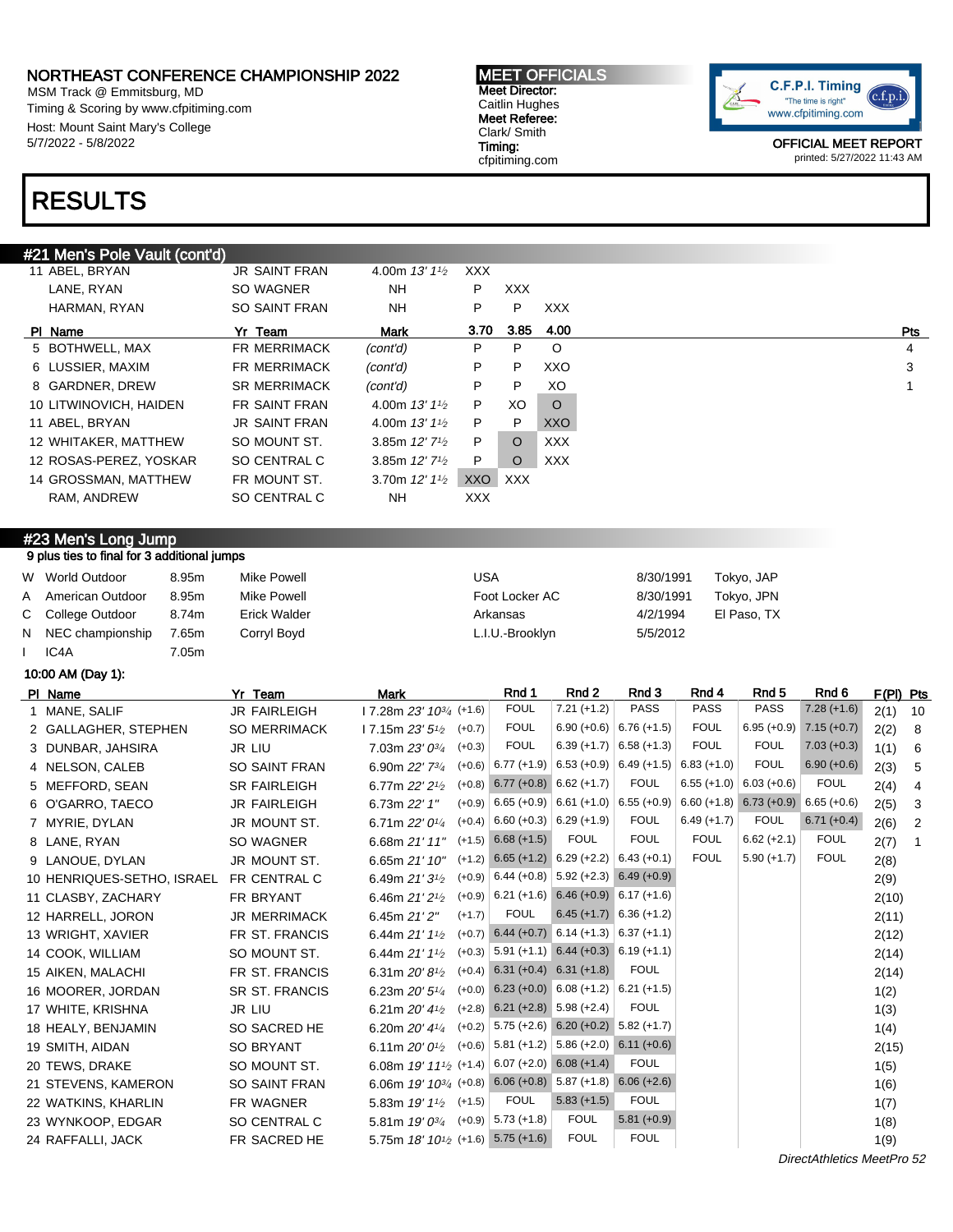MSM Track @ Emmitsburg, MD Timing & Scoring by www.cfpitiming.com Host: Mount Saint Mary's College 5/7/2022 - 5/8/2022

#### MEET OFFICIALS Meet Director: Caitlin Hughes Meet Referee: Clark/ Smith Timing: cfpitiming.com



OFFICIAL MEET REPORT printed: 5/27/2022 11:43 AM

## RESULTS

### #23 Men's Long Jump (cont'd)

| 10:00 AM (Day 1):    |                     |                         |          |               |               |               |       |       |       |             |
|----------------------|---------------------|-------------------------|----------|---------------|---------------|---------------|-------|-------|-------|-------------|
| PI Name              | Yr Team             | <b>Mark</b>             |          | Rnd 1         | Rnd 2         | Rnd 3         | Rnd 4 | Rnd 5 | Rnd 6 | $F(PI)$ Pts |
| 25 GOODRICH, CLAYTON | SO CENTRAL C        | 5.70m $18'8\frac{1}{2}$ | $(+2.3)$ | $5.49 (+0.7)$ | $5.51 (+2.7)$ | $5.70 (+2.3)$ |       |       |       | 1(10)       |
| 26 SARAVIA, KAYSHAW  | SR ST. FRANCIS      | 5.62m $18'5\frac{1}{4}$ | $(+1.5)$ | <b>FOUL</b>   | $5.62 (+1.5)$ | <b>FOUL</b>   |       |       |       | 1(11)       |
| 27 STONE, JASON      | FR SAINT FRAN       | 5.53m $18'$ $13'$       | $(+2.4)$ | <b>FOUL</b>   | $5.53 (+2.4)$ | <b>FOUL</b>   |       |       |       | 1(12)       |
| 28 PARKER, JASIR     | FR SAINT FRAN       | 5.29m $17' 41/4$        | $(+4.0)$ | <b>FOUL</b>   | $5.29(+4.0)$  | <b>FOUL</b>   |       |       |       | 1(13)       |
| OKOYE, ERIC          | SO MOUNT ST.        | <b>NM</b>               |          |               |               |               |       |       |       |             |
| DINERO, CEDRIC       | SO LIU              | <b>NM</b>               |          |               |               |               |       |       |       |             |
| JASSEH, OMAR         | <b>JR MERRIMACK</b> | <b>NM</b>               |          | <b>PASS</b>   | <b>PASS</b>   |               |       |       |       | 2           |
|                      |                     |                         |          |               |               |               |       |       |       |             |

### FLIGHT RESULTS

| PI Name                   | Yr Team               | <b>Mark</b>                                                   | Rnd 1                                | Rnd 2                                              | Rnd 3                     | Rnd 4         | Rnd 5                     | Rnd 6         |
|---------------------------|-----------------------|---------------------------------------------------------------|--------------------------------------|----------------------------------------------------|---------------------------|---------------|---------------------------|---------------|
| Flight 1 of 2             |                       |                                                               |                                      |                                                    |                           |               |                           |               |
| 1 DUNBAR, JAHSIRA         | JR LIU                | $(+0.3)$<br>7.03m 23' 0 <sup>3/4</sup>                        | <b>FOUL</b>                          |                                                    | $6.39 (+1.7)$ 6.58 (+1.3) | <b>FOUL</b>   | <b>FOUL</b>               | $7.03 (+0.3)$ |
| 2 MOORER, JORDAN          | <b>SR ST. FRANCIS</b> | 6.23m 20' 5 <sup>1/4</sup>                                    |                                      | $(+0.0)$ 6.23 $(+0.0)$ 6.08 $(+1.2)$ 6.21 $(+1.5)$ |                           |               |                           |               |
| 3 WHITE, KRISHNA          | JR LIU                | 6.21m $20'$ 4 $\frac{1}{2}$                                   | $(+2.8)$ 6.21 $(+2.8)$ 5.98 $(+2.4)$ |                                                    | <b>FOUL</b>               |               |                           |               |
| 4 HEALY, BENJAMIN         | SO SACRED HE          | $(+0.2)$<br>6.20m 20' 41/4                                    |                                      | $5.75 (+2.6) 6.20 (+0.2) 5.82 (+1.7)$              |                           |               |                           |               |
| 5 TEWS, DRAKE             | SO MOUNT ST.          | 6.08m 19' 111/2 (+1.4)                                        |                                      | $6.07 (+2.0) 6.08 (+1.4)$                          | <b>FOUL</b>               |               |                           |               |
| 6 STEVENS, KAMERON        | <b>SO SAINT FRAN</b>  | 6.06m 19' 103/4 (+0.8)                                        |                                      | $6.06 (+0.8)$ $5.87 (+1.8)$ $6.06 (+2.6)$          |                           |               |                           |               |
| 7 WATKINS, KHARLIN        | FR WAGNER             | 5.83m 19' 1 <sup>1</sup> / <sub>2</sub> (+1.5)                | <b>FOUL</b>                          | $5.83 (+1.5)$                                      | <b>FOUL</b>               |               |                           |               |
| 8 WYNKOOP, EDGAR          | SO CENTRAL C          | 5.81m 19' 03/4                                                | $(+0.9)$ 5.73 $(+1.8)$               | <b>FOUL</b>                                        | $5.81 (+0.9)$             |               |                           |               |
| 9 RAFFALLI, JACK          | FR SACRED HE          | 5.75m $18' 10^{1/2}$ (+1.6) 5.75 (+1.6)                       |                                      | <b>FOUL</b>                                        | <b>FOUL</b>               |               |                           |               |
| 10 GOODRICH, CLAYTON      | SO CENTRAL C          | 5.70m $18'8^{1/2}$ (+2.3) 5.49 (+0.7) 5.51 (+2.7) 5.70 (+2.3) |                                      |                                                    |                           |               |                           |               |
| 11 SARAVIA, KAYSHAW       | <b>SR ST. FRANCIS</b> | $(+1.5)$<br>5.62m 18' 51/4                                    | <b>FOUL</b>                          | $5.62 (+1.5)$                                      | <b>FOUL</b>               |               |                           |               |
| 12 STONE, JASON           | FR SAINT FRAN         | $(+2.4)$<br>5.53m 18' 13/4                                    | <b>FOUL</b>                          | $5.53 (+2.4)$                                      | <b>FOUL</b>               |               |                           |               |
| 13 PARKER, JASIR          | FR SAINT FRAN         | $(+4.0)$<br>5.29m 17' 41/4                                    | <b>FOUL</b>                          | $5.29(+4.0)$                                       | <b>FOUL</b>               |               |                           |               |
| OKOYE, ERIC               | SO MOUNT ST.          | <b>NM</b>                                                     |                                      |                                                    |                           |               |                           |               |
| DINERO, CEDRIC            | SO LIU                | <b>NM</b>                                                     |                                      |                                                    |                           |               |                           |               |
| Flight 2 of 2             |                       |                                                               |                                      |                                                    |                           |               |                           |               |
| 1 MANE, SALIF             | <b>JR FAIRLEIGH</b>   | $17.28m 23' 10^{3/4}$ (+1.6)                                  | <b>FOUL</b>                          | $7.21 (+1.2)$                                      | <b>PASS</b>               | <b>PASS</b>   | <b>PASS</b>               | $7.28(+1.6)$  |
| 2 GALLAGHER, STEPHEN      | <b>SO MERRIMACK</b>   | 17.15m $23'5\frac{1}{2}$<br>$(+0.7)$                          | <b>FOUL</b>                          |                                                    | $6.90 (+0.6)$ 6.76 (+1.5) | <b>FOUL</b>   | $6.95 (+0.9)$             | $7.15 (+0.7)$ |
| 3 NELSON, CALEB           | <b>SO SAINT FRAN</b>  | 6.90m 22' 73/4                                                |                                      | $(+0.6)$ 6.77 (+1.9) 6.53 (+0.9)                   | $6.49 (+1.5)$             | $6.83 (+1.0)$ | <b>FOUL</b>               | $6.90 (+0.6)$ |
| 4 MEFFORD, SEAN           | <b>SR FAIRLEIGH</b>   | $(+0.8)$<br>6.77m 22' 2 <sup>1/2</sup>                        | $6.77 (+0.8) 6.62 (+1.7)$            |                                                    | <b>FOUL</b>               | $6.55 (+1.0)$ | $6.03 (+0.6)$             | <b>FOUL</b>   |
| 5 O'GARRO, TAECO          | <b>JR FAIRLEIGH</b>   | 6.73m 22' 1"                                                  |                                      | $(+0.9)$ 6.65 $(+0.9)$ 6.61 $(+1.0)$               | $6.55 (+0.9)$             |               | $6.60 (+1.8) 6.73 (+0.9)$ | $6.65 (+0.6)$ |
| 6 MYRIE, DYLAN            | JR MOUNT ST.          | 6.71m 22' 01/4                                                | $(+0.4)$ 6.60 (+0.3) 6.29 (+1.9)     |                                                    | <b>FOUL</b>               | $6.49 (+1.7)$ | <b>FOUL</b>               | $6.71 (+0.4)$ |
| 7 LANE, RYAN              | SO WAGNER             | 6.68m 21' 11"                                                 | $(+1.5)$ 6.68 $(+1.5)$               | <b>FOUL</b>                                        | <b>FOUL</b>               | <b>FOUL</b>   | $6.62 (+2.1)$             | <b>FOUL</b>   |
| 8 LANOUE, DYLAN           | JR MOUNT ST.          | 6.65m 21' 10"                                                 |                                      | $(+1.2)$ 6.65 $(+1.2)$ 6.29 $(+2.2)$ 6.43 $(+0.1)$ |                           | <b>FOUL</b>   | $5.90 (+1.7)$             | <b>FOUL</b>   |
| 9 HENRIQUES-SETHO, ISRAEL | FR CENTRAL C          | $(+0.9)$<br>6.49m $21'3^{1/2}$                                |                                      | $6.44 (+0.8)$ 5.92 (+2.3) 6.49 (+0.9)              |                           |               |                           |               |
| 10 CLASBY, ZACHARY        | FR BRYANT             | 6.46m 21' 2 <sup>1</sup> / <sub>2</sub>                       |                                      | $(+0.9)$ 6.21 $(+1.6)$ 6.46 $(+0.9)$ 6.17 $(+1.6)$ |                           |               |                           |               |
| 11 HARRELL, JORON         | <b>JR MERRIMACK</b>   | $(+1.7)$<br>6.45m 21' 2"                                      | <b>FOUL</b>                          |                                                    | $6.45 (+1.7) 6.36 (+1.2)$ |               |                           |               |
| 12 WRIGHT, XAVIER         | FR ST. FRANCIS        | $(+0.7)$<br>6.44m 21' 11/2                                    |                                      | $6.44 (+0.7) 6.14 (+1.3) 6.37 (+1.1)$              |                           |               |                           |               |
| 14 COOK, WILLIAM          | SO MOUNT ST.          | $(+0.3)$<br>6.44m 21' 11/2                                    |                                      | $5.91 (+1.1) 6.44 (+0.3) 6.19 (+1.1)$              |                           |               |                           |               |
| 14 AIKEN, MALACHI         | FR ST. FRANCIS        | $(+0.4)$<br>6.31m $20'8'$                                     |                                      | $6.31 (+0.4) 6.31 (+1.8)$                          | <b>FOUL</b>               |               |                           |               |
| 15 SMITH, AIDAN           | <b>SO BRYANT</b>      | 6.11m $20'0^{1/2}$                                            | $(+0.6)$ 5.81 $(+1.2)$               | $5.86 (+2.0) 6.11 (+0.6)$                          |                           |               |                           |               |
| JASSEH, OMAR              | <b>JR MERRIMACK</b>   | <b>NM</b>                                                     | <b>PASS</b>                          | <b>PASS</b>                                        |                           |               |                           |               |
|                           |                       |                                                               |                                      |                                                    |                           |               |                           |               |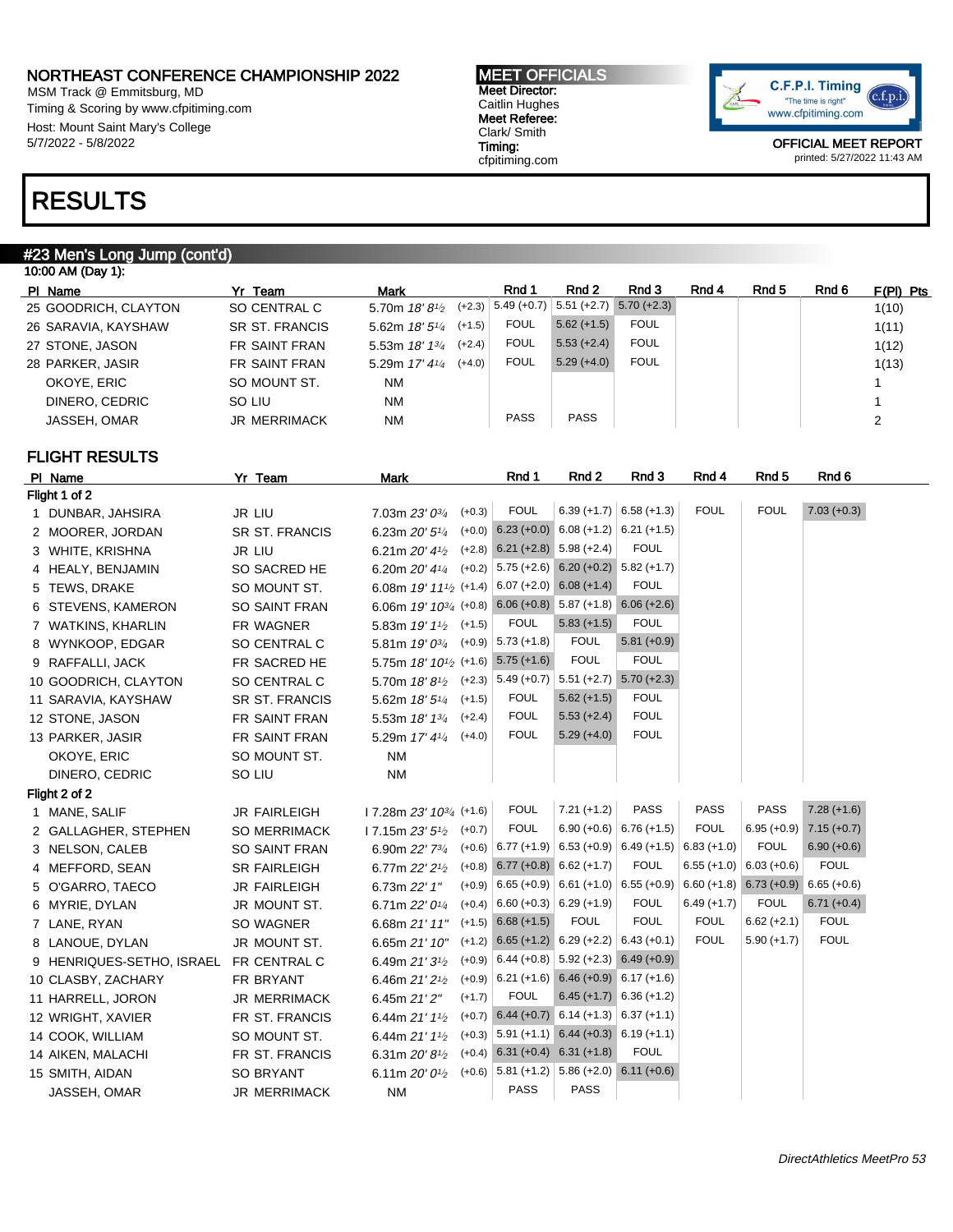MSM Track @ Emmitsburg, MD Timing & Scoring by www.cfpitiming.com Host: Mount Saint Mary's College 5/7/2022 - 5/8/2022

## RESULTS

#### #25 Men's Triple Jump 9 plus ties to final for 3 additional jumps

| W World Outdoor    | 18.29m | Jonathan Edwards | GBR                 | 8/7/1995  | Göteborg, SWE  |
|--------------------|--------|------------------|---------------------|-----------|----------------|
| A American Outdoor | 18.21m | Christian Taylor | Nike                | 8/27/2015 | Beijing, CHN   |
| C College Outdoor  | 17.57m | Keith Connor     | S.M.U.              | 6/5/1982  | Provo. UT      |
| N NEC championship | 16.04m | Mane, Salif      | Fairleigh Dickinson | 5/1/2021  | Smithfield, RI |
| IC <sub>4</sub> A  | 14.60m |                  |                     |           |                |

9:30 AM (Day 2):

| PI Name                    | Yr Team               | <b>Mark</b>                                                   | Rnd 1                                                                                              | Rnd 2           | Rnd 3                       | Rnd 4         | Rnd 5       | Rnd 6                                                              | F(PI) Pts |                |
|----------------------------|-----------------------|---------------------------------------------------------------|----------------------------------------------------------------------------------------------------|-----------------|-----------------------------|---------------|-------------|--------------------------------------------------------------------|-----------|----------------|
| 1 MANE, SALIF              | <b>JR FAIRLEIGH</b>   | $(-0.8)$<br>IN 16.10m 52' 10"                                 | <b>FOUL</b>                                                                                        | $16.10(-0.8)$   | <b>PASS</b>                 |               |             | $16.03$ (-2.6) 15.91 (-1.7) 16.04 (-0.3)                           | 2(1)      | 10             |
| 2 DUNBAR, JAHSIRA          | JR LIU                | 115.30m $50'2^{1/2}$                                          | $(+1.2)$   14.07 (-1.8)   14.39 (-0.5) 15.30 (+1.2)                                                |                 |                             | <b>FOUL</b>   |             | $ 14.44 (-0.8) 15.17 (-1.7) $                                      | 2(2)      | - 8            |
| 3 WHITE, KRISHNA           | JR LIU                | $115.01m$ 49' 3"                                              | FOUL<br>$(-0.1)$                                                                                   |                 |                             |               |             | $14.51$ (-2.6) 15.01 (-0.1) 14.20 (-1.6) 15.01 (-0.6) 14.42 (-3.7) | 2(3)      | 6              |
| 4 O'GARRO, TAECO           | <b>JR FAIRLEIGH</b>   | $115.01m$ 49' 3"                                              | $(+0.3)$ 14.16 $(+0.0)$ 14.48 $(-1.8)$ 13.44 $(-3.5)$ 14.26 $(-1.6)$ 14.52 $(-1.4)$ 15.01 $(+0.3)$ |                 |                             |               |             |                                                                    | 2(5)      | 5              |
| 5 LANOUE, DYLAN            | JR MOUNT ST.          | 114.89m $48'$ $10^{1/4}$ (NW)                                 | 14.89                                                                                              | FOUL            |                             |               |             | $ 14.45(-1.7) 14.56(-1.9) 14.65(-1.1) 14.78(-2.5)$                 | 2(5)      | $\overline{4}$ |
| 6 AIKEN, MALACHI           | FR ST. FRANCIS        | 14.30m 46' 11"                                                | $(-0.1)$ 14.30 (-0.1) 14.11 (-1.1) 14.23 (-4.2)                                                    |                 |                             | <b>FOUL</b>   |             | $ 13.82 (-2.9) 14.19 (+0.2) $                                      | 2(6)      | 3              |
| 7 HARRELL, JORON           | <b>JR MERRIMACK</b>   | $(-2.7)$<br>14.18m $46'6'4$                                   | <b>FOUL</b>                                                                                        | $ 14.17(-0.7) $ | FOUL                        | $14.18(-2.7)$ | <b>FOUL</b> | $13.57(-4.8)$                                                      | 2(7)      | $\overline{2}$ |
| 8 HAMILTON, DJ             | JR MOUNT ST.          | 13.98m $45'$ $10^{1/2}$ (-0.4) 13.98 (-0.4)                   |                                                                                                    | FOUL            |                             |               |             | $ 13.71(-1.9) 13.65(-1.1) 13.77(-3.3) 13.63(-0.5) $                | 2(8)      | 1              |
| 9 NDEH, BARRY              | <b>JR SAINT FRAN</b>  | 13.93m $45'8\frac{1}{2}$                                      | $(-0.9)$   12.43 (+0.1) 13.93 (-0.9) 13.75 (-2.6)   13.82 (-1.1)   13.77 (-1.7)   13.76 (-1.5)     |                 |                             |               |             |                                                                    | 2(9)      |                |
| 10 NELSON, CALEB           | <b>SO SAINT FRAN</b>  | 13.82m 45' 41/4                                               | $(-1.7)$ 13.37 $(-1.3)$ 13.53 $(-1.4)$ 13.82 $(-1.7)$                                              |                 |                             |               |             |                                                                    | 2(10)     |                |
| 11 MOORER, JORDAN          | <b>SR ST. FRANCIS</b> | 13.64m 44' 9"                                                 | $(+1.0)$   13.46 (-1.0) 13.64 (+1.0) 12.74 (-2.3)                                                  |                 |                             |               |             |                                                                    | 1(1)      |                |
| 12 HENRIQUES-SETHO, ISRAEL | FR CENTRAL C          | 13.47m 44' 2 <sup>1</sup> / <sub>2</sub>                      | $(+0.1)$ 13.47 $(+0.1)$ 12.93 $(-3.0)$                                                             |                 | <b>FOUL</b>                 |               |             |                                                                    | 1(2)      |                |
| 13 STEVENS, KAMERON        | <b>SO SAINT FRAN</b>  | $(+1.6)$<br>13.01m 42' 81/4                                   | <b>FOUL</b>                                                                                        | $13.01 (+1.6)$  | <b>FOUL</b>                 |               |             |                                                                    | 1(3)      |                |
| 14 SARAVIA, KAYSHAW        | <b>SR ST. FRANCIS</b> | $(-2.7)$<br>12.91m 42' 41/4                                   | <b>FOUL</b>                                                                                        |                 | $12.74 (-2.6) 12.91 (-2.7)$ |               |             |                                                                    | 2(11)     |                |
| 15 WESLEY, ANTONIO         | SO MOUNT ST.          | 12.46m 40' 10 <sup>1</sup> / <sub>2</sub> (+0.1) 12.46 (+0.1) |                                                                                                    | <b>FOUL</b>     | $12.29(-0.8)$               |               |             |                                                                    | 1(4)      |                |
| 16 MEFFORD, SEAN           | <b>SR FAIRLEIGH</b>   | 12.37m 40' 7"                                                 | $(-1.3)$ 12.37 $(-1.3)$                                                                            | <b>FOUL</b>     | <b>FOUL</b>                 |               |             |                                                                    | 1(5)      |                |
| 17 HENRICKS, ANGUS         | FR SACRED HE          | $(-2.5)$<br>11.19m $36'8'$                                    | <b>FOUL</b>                                                                                        | $11.19(-2.5)$   | <b>FOUL</b>                 |               |             |                                                                    | 1(6)      |                |
| WRIGHT, XAVIER             | FR ST. FRANCIS        | <b>DNS</b>                                                    |                                                                                                    |                 |                             |               |             |                                                                    |           |                |
| THOMAS, TROY               | FR ST. FRANCIS        | <b>FOUL</b>                                                   | <b>FOUL</b>                                                                                        | <b>FOUL</b>     | <b>FOUL</b>                 |               |             |                                                                    |           |                |
| PARKER, JASIR              | <b>FR SAINT FRAN</b>  | <b>FOUL</b>                                                   | <b>FOUL</b>                                                                                        | <b>FOUL</b>     | <b>FOUL</b>                 |               |             |                                                                    |           |                |
| STONE, JASON               | FR SAINT FRAN         | <b>FOUL</b>                                                   | <b>FOUL</b>                                                                                        | <b>FOUL</b>     | <b>FOUL</b>                 |               |             |                                                                    |           |                |

FLIGHT RESULTS

| PI Name                   | Yr Team              | <b>Mark</b>                                                   |          | Rnd 1                                           | Rnd 2          | Rnd 3         | Rnd 4       | Rnd 5 | Rnd 6                                                                                              |  |
|---------------------------|----------------------|---------------------------------------------------------------|----------|-------------------------------------------------|----------------|---------------|-------------|-------|----------------------------------------------------------------------------------------------------|--|
| Flight 1 of 2             |                      |                                                               |          |                                                 |                |               |             |       |                                                                                                    |  |
| 1 MOORER, JORDAN          | SR ST. FRANCIS       | 13.64m 44' 9"                                                 |          | $(+1.0)$ 13.46 (-1.0) 13.64 (+1.0) 12.74 (-2.3) |                |               |             |       |                                                                                                    |  |
| 2 HENRIQUES-SETHO, ISRAEL | FR CENTRAL C         | 13.47m $44'2'$                                                | $(+0.1)$ | $13.47 (+0.1) 12.93 (-3.0)$                     |                | <b>FOUL</b>   |             |       |                                                                                                    |  |
| 3 STEVENS, KAMERON        | <b>SO SAINT FRAN</b> | 13.01m $42'8\frac{1}{4}$                                      | $(+1.6)$ | <b>FOUL</b>                                     | $13.01 (+1.6)$ | <b>FOUL</b>   |             |       |                                                                                                    |  |
| 4 WESLEY, ANTONIO         | SO MOUNT ST.         | 12.46m 40' 10 <sup>1</sup> / <sub>2</sub> (+0.1) 12.46 (+0.1) |          |                                                 | <b>FOUL</b>    | $12.29(-0.8)$ |             |       |                                                                                                    |  |
| 5 MEFFORD, SEAN           | <b>SR FAIRLEIGH</b>  | 12.37m 40' 7"                                                 | $(-1.3)$ | $12.37(-1.3)$                                   | <b>FOUL</b>    | <b>FOUL</b>   |             |       |                                                                                                    |  |
| 6 HENRICKS, ANGUS         | FR SACRED HE         | 11.19m $36'8'$                                                | $(-2.5)$ | <b>FOUL</b>                                     | $11.19(-2.5)$  | <b>FOUL</b>   |             |       |                                                                                                    |  |
| THOMAS, TROY              | FR ST. FRANCIS       | <b>FOUL</b>                                                   |          | <b>FOUL</b>                                     | <b>FOUL</b>    | <b>FOUL</b>   |             |       |                                                                                                    |  |
| PARKER, JASIR             | FR SAINT FRAN        | <b>FOUL</b>                                                   |          | <b>FOUL</b>                                     | <b>FOUL</b>    | <b>FOUL</b>   |             |       |                                                                                                    |  |
| STONE, JASON              | FR SAINT FRAN        | <b>FOUL</b>                                                   |          | <b>FOUL</b>                                     | <b>FOUL</b>    | <b>FOUL</b>   |             |       |                                                                                                    |  |
| Flight 2 of 2             |                      |                                                               |          |                                                 |                |               |             |       |                                                                                                    |  |
| 1 MANE, SALIF             | <b>JR FAIRLEIGH</b>  | IN 16.10m 52' 10"                                             | $(-0.8)$ | <b>FOUL</b>                                     | $16.10 (-0.8)$ | <b>PASS</b>   |             |       | $(16.03 (-2.6) 15.91 (-1.7) 16.04 (-0.3))$                                                         |  |
| 2 DUNBAR, JAHSIRA         | JR LIU               | l 15.30m 50' 21⁄2                                             |          | $(+1.2)$ 14.07 (-1.8) 14.39 (-0.5) 15.30 (+1.2) |                |               | <b>FOUL</b> |       | $ 14.44 (-0.8) 15.17 (-1.7) $                                                                      |  |
| 3 WHITE, KRISHNA          | JR LIU               | 115.01m 49'3"                                                 | $(-0.1)$ | <b>FOUL</b>                                     |                |               |             |       | $14.51$ (-2.6) 15.01 (-0.1) 14.20 (-1.6) 15.01 (-0.6) 14.42 (-3.7)                                 |  |
| 5 O'GARRO, TAECO          | <b>JR FAIRLEIGH</b>  | 115.01m 49'3"                                                 |          |                                                 |                |               |             |       | $(+0.3)$   14.16 (+0.0)   14.48 (-1.8)   13.44 (-3.5)   14.26 (-1.6)   14.52 (-1.4)   15.01 (+0.3) |  |



OFFICIAL MEET REPORT printed: 5/27/2022 11:43 AM

MEET OFFICIALS Meet Director: Caitlin Hughes Meet Referee: Clark/ Smith Timing: cfpitiming.com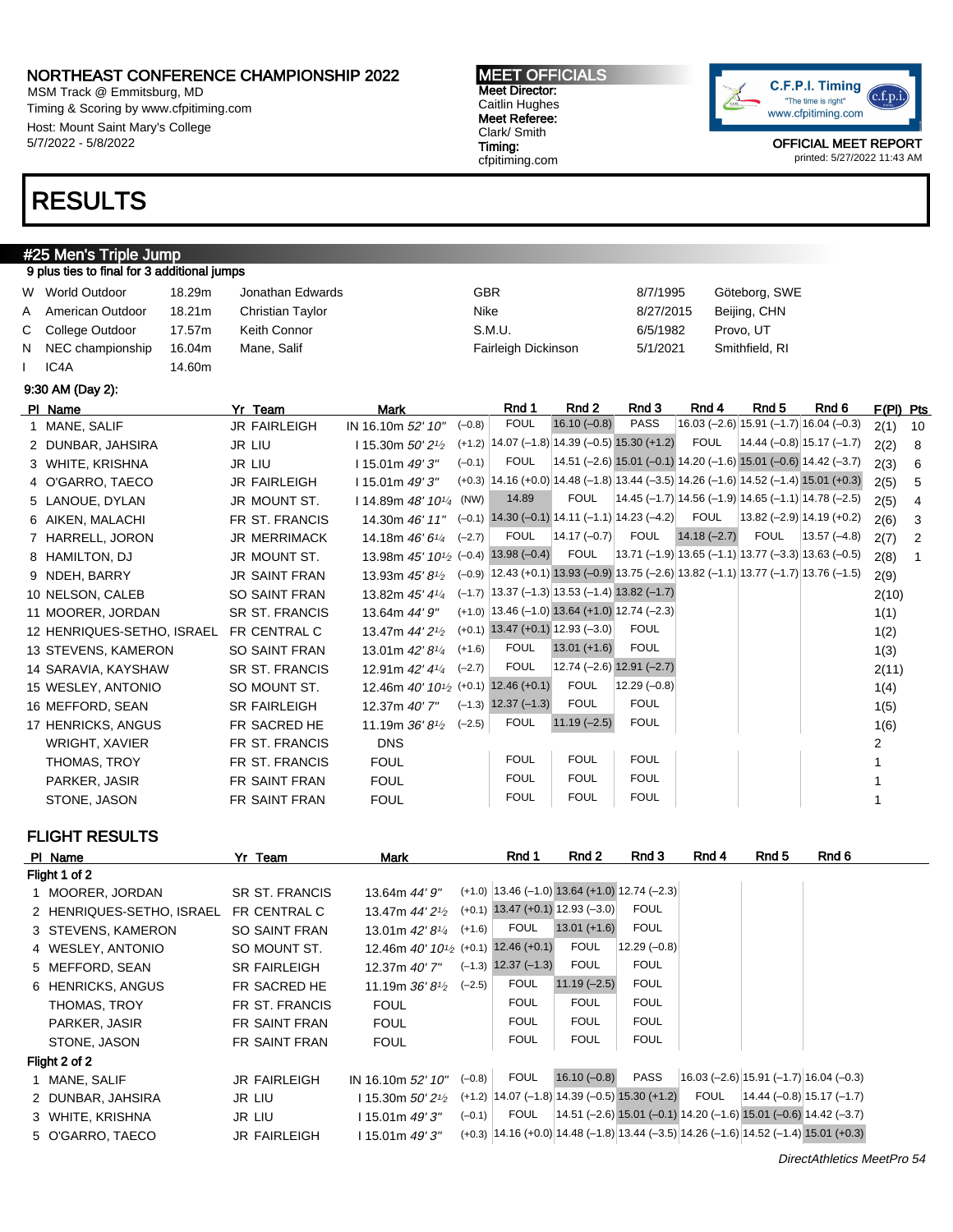MSM Track @ Emmitsburg, MD Timing & Scoring by www.cfpitiming.com Host: Mount Saint Mary's College 5/7/2022 - 5/8/2022

#### MEET OFFICIALS Meet Director: Caitlin Hughes Meet Referee: Clark/ Smith Timing: cfpitiming.com



OFFICIAL MEET REPORT printed: 5/27/2022 11:43 AM

## RESULTS

#### #25 Men's Triple Jump (cont'd) PIName 7r Team Mark Rnd 1 Rnd 2 Rnd 3 Rnd 4 Rnd 5 Rnd 6 Rnd 6 Rnd 5 Rnd 6 Rnd 5 Rnd 6 Rnd 6 Rnd 6 Rnd 6 Rnd 6 Rnd 6 Rnd 6 Rnd 6 Rnd 6 Rnd 6 Rnd 6 Rnd 6 Rnd 6 Rnd 6 Rnd 6 Rnd 6 Rnd 6 Rnd 6 Rnd 6 Rnd 6 Rnd 6 Rnd 6 Rnd 6 Rnd 5 LANOUE, DYLAN JR MOUNT ST. I 14.89m 48' 101/<sup>4</sup> (NW) 14.89 FOUL 14.45 (–1.7) 14.56 (–1.9) 14.65 (–1.1) 14.78 (–2.5) 6 AIKEN, MALACHI FR ST. FRANCIS 14.30m 46' 11"  $(-0.1)$  14.30 (-0.1) 14.11 (-1.1) 14.23 (-4.2) FOUL 13.82 (-2.9) 14.19 (+0.2) 7 HARRELL, JORON JR MERRIMACK 14.18m 46' 6<sup>1/4</sup>  $(-2.7)$  FOUL 14.17 (-0.7) FOUL 14.18 (-2.7) FOUL 13.57 (-4.8) 8 HAMILTON, DJ JR MOUNT ST. 13.98m 45' 101/<sup>2</sup> (–0.4) 13.98 (–0.4) FOUL 13.71 (–1.9) 13.65 (–1.1) 13.77 (–3.3) 13.63 (–0.5) 9 NDEH, BARRY JR SAINT FRAN 13.93m 45' 8<sup>1/2</sup> (–0.9) 12.43 (+0.1) 13.93 (–0.9) 13.75 (–2.6) 13.82 (–1.1) 13.77 (–1.7) 13.76 (–1.5) 10 NELSON, CALEB SO SAINT FRAN 13.82m 45' 41/4 (–1.7) 13.37 (–1.3) 13.53 (–1.4) 13.82 (–1.7) 11 SARAVIA, KAYSHAW SR ST. FRANCIS 12.91m 42' 41/4 (-2.7) (–2.7) FOUL 12.74 (–2.6) 12.91 (–2.7) WRIGHT, XAVIER FR ST. FRANCIS DNS #27 Men's Shot Put 9 plus ties to final for 3 additional throws W World Outdoor 23.12m Randy Barnes USA 5/20/1990 Westwood, CA A American Outdoor 23.13m Randy Barnes Material Mazda TC 5/20/1990 Westwood, CA C College Outdoor 22.00m John Godina UCLA 6/3/1995 Knoxville, TN N NEC championship 18.97m Jonathan Kalnas Monthan Monmouth 2002 IC4A 15.85m 1:00 PM (Day 1): PIName Yr Team Mark Rnd 1 Rnd 2 Rnd 3 Rnd 4 Rnd 5 Rnd 6 F(PI) Pts 1 HYDE, NICKOLAS SO SAINT FRAN 16.26m 53' 41/4 15.65 16.21 16.26 FOUL FOUL 16.15 2(1) 10 2 CLAY, BENJAMIN SR FAIRLEIGH I 16.08m 52' 91/<sup>4</sup> 15.17 15.80 16.08 15.62 15.47 15.89 2(2) 8 3 DURDEN, COREY JR WAGNER  $15.56$ m  $51' 0^{3/4}$ 14.59 14.79 15.18 15.27 15.39 15.56 2(3) 6 4 CLOUTIER, BRETT SR BRYANT 15.50m 50' 10<sup>1/4</sup> 15.12 | FOUL | 15.41 | 15.33 | 15.50 | FOUL | 2(4) | 5 5 BRUDER, JOHN FR BRYANT 15.24m 50' 0" 14.53 14.84 14.30 14.32 14.85 15.24 2(5) 4 6 HYDE, DUSTIN FR SAINT FRAN 15.15m 49' 8<sup>1/2</sup> 14.60 14.91 14.84 15.08 15.15 15.03 2(6) 3 7 RADZION, ED JR CENTRAL C 14.73m 48' 4" 14.73 13.45 14.32 13.99 FOUL FOUL 2(7) 2 8 CEPYS, DOMINYKAS SO FAIRLEIGH 14.38m 47' 2<sup>1/4</sup> 14.38 14.05 FOUL FOUL FOUL 14.26 2(8) 1 9 MULLINGS, TAHJ SO FAIRLEIGH 14.19m 46' 63/4 12.35 13.99 14.19 13.45 13.03 13.88 2(9) 10 PEPE, MICHAEL JR WAGNER 13.90m 45' 71/<sup>4</sup> 13.66 FOUL 13.90 13.90 1(1) 11 MCCARTHY, ANDREW JR CENTRAL C 13.57m 44' 6<sup>1/4</sup> 13.57 12.85 13.33 13.95 1(2) 12 MACK, TYRONE FR CENTRAL C 13.30m 43' 7<sup>3/4</sup> 13.30 12.69 13.19 2(10) 13 OYETIBO, DAMILARE SR ST. FRANCIS 13.30m 43' 73/<sup>4</sup> 13.30 FOUL FOUL  $\vert$  7(13) 14 DUBIEL, GRANT SO BRYANT 13.28m 43' 7" 13.28 FOUL 12.84 2(12) 15 DONLAN, TROY SO SAINT FRAN 13.05m 42'  $9^{3/4}$ 13.05 12.95 12.86 13.05 1(3) 16 OAKES, JARED FR SAINT FRAN 12.76m 41' 10<sup>1</sup>/2 12.76 FOUL 12.47 1(4) 17 CROCE, CAMERON JR SACRED HE  $12.59$ m  $41'3^{3}/4$  FOUL FOUL 12.59  $\vert$   $\vert$ 18 FALWELL, RENALDI SO MOUNT ST. 12.53m 41' 1<sup>1</sup>/2 12.53 FOUL FOUL 2(14) 19 CHEVALIER, CLAUDEL SO MERRIMACK 12.44m 40' 93/<sup>4</sup> 11.07 12.15 12.44 1(5) 20 DIKE, IKECHI FR CENTRAL C 12.13m 39' 93/<sup>4</sup> FOUL 12.13 FOUL 1(6) 21 SCHMID, LEON SR BRYANT 11.93m 39' 13/4 11.66 11.85 11.93 1(7) 22 BLATMAN, DANIEL SO SACRED HE 11.92m 39' 11/<sup>4</sup> 11.92 FOUL 11.62 108 23 MIODUSZEWSKI, ROMAN JR FAIRLEIGH 11.63m 38' 2" 11.43 FOUL 11.63 1(9) 24 GLENNON, AIDAN FR SACRED HE 11.56m 37' 11<sup>1/4</sup> 11.56 11.23 10.93 1(10) 25 GIANNI, NICK SO CENTRAL C 10.65m *34' 11'4* FOUL FOUL 10.65 1(11) 26 STETSER, ANDREW JR MOUNT ST. 10.38m 34' 03/4 9.38 9.39 10.38 1(12) 27 KNIGHT, CONNOR SO LIU 10.34m 33' 11<sup>1/4</sup> 9.76 9.57 10.34 1(13) 28 CHOWDHURY, ISHRAQ JR LIU 9.89m 32' 51/<sup>2</sup> 9.32 9.89 9.75 1(14) COLON, RAFAEL FR FAIRLEIGH NM FOUL PASS PASS 1

DirectAthletics MeetPro 55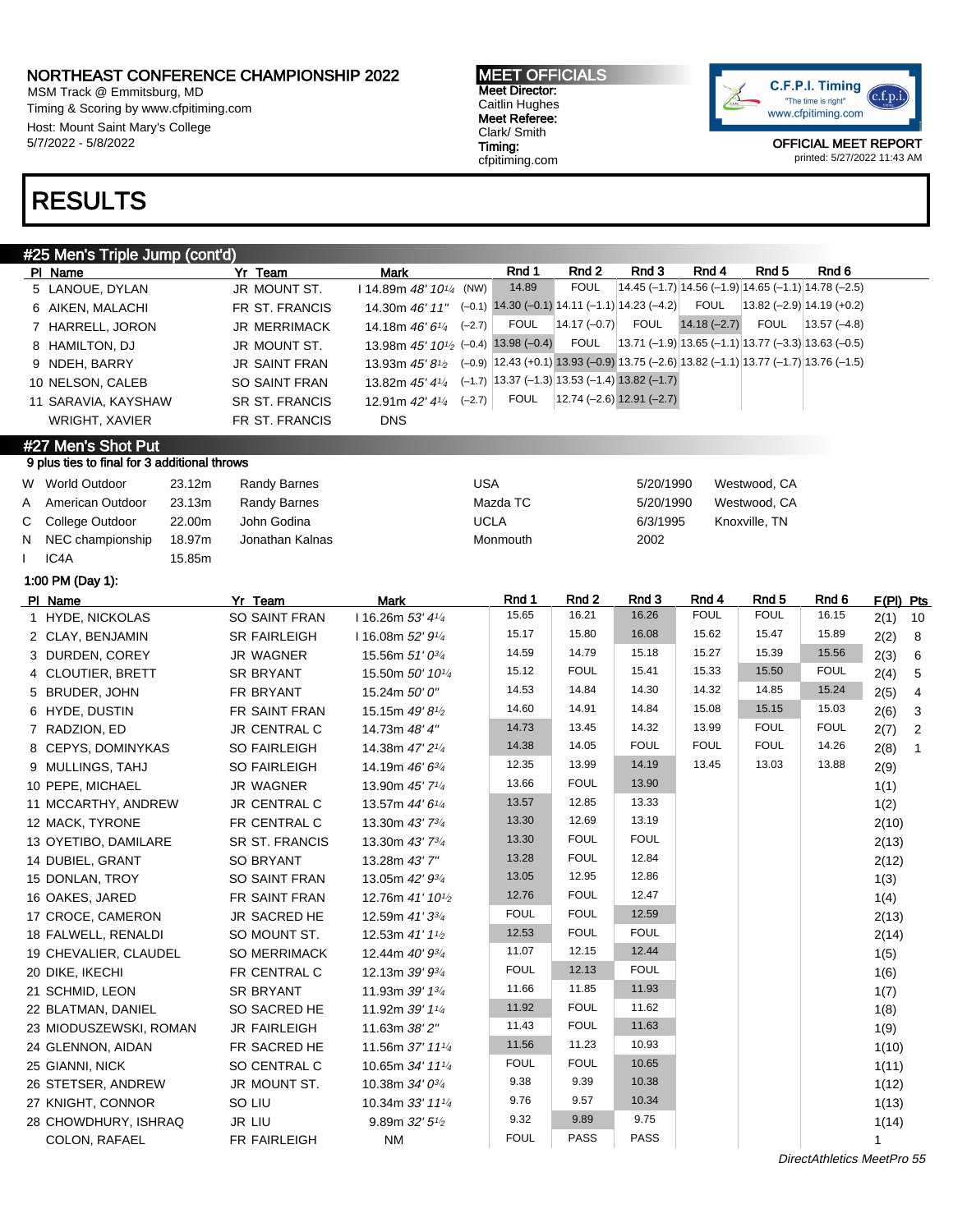MSM Track @ Emmitsburg, MD Timing & Scoring by www.cfpitiming.com Host: Mount Saint Mary's College 5/7/2022 - 5/8/2022

## RESULTS

### #27 Men's Shot Put (cont'd)

| PI Name            | Team            | <b>Mark</b> | Rnd 1 | Rnd <sub>2</sub> | Rnd 3       | Rnd 4 | Rnd <sub>5</sub> | Rnd 6 | F/PI)<br><b>Pts</b> |
|--------------------|-----------------|-------------|-------|------------------|-------------|-------|------------------|-------|---------------------|
| <b>GREEN, LEON</b> | CENTRAL C<br>ິ  | <b>NM</b>   | FOUL  | <b>FOUL</b>      | <b>FOUL</b> |       |                  |       |                     |
| QUAYE, NATHAN      | MERRIMACK<br>JR | <b>NM</b>   | FOUL  | <b>FOUL</b>      | <b>FOUL</b> |       |                  |       |                     |

#### FLIGHT RESULTS

| PI Name               | Yr Team             | <b>Mark</b>                               | Rnd 1       | Rnd 2       | Rnd 3       | Rnd 4       | Rnd 5       | Rnd 6       |
|-----------------------|---------------------|-------------------------------------------|-------------|-------------|-------------|-------------|-------------|-------------|
| Flight 1 of 2         |                     |                                           |             |             |             |             |             |             |
| 1 PEPE, MICHAEL       | <b>JR WAGNER</b>    | 13.90m 45' 71/4                           | 13.66       | <b>FOUL</b> | 13.90       |             |             |             |
| 2 MCCARTHY, ANDREW    | JR CENTRAL C        | 13.57m 44' 61/4                           | 13.57       | 12.85       | 13.33       |             |             |             |
| 3 DONLAN, TROY        | SO SAINT FRAN       | 13.05m 42' 93/4                           | 13.05       | 12.95       | 12.86       |             |             |             |
| 4 OAKES, JARED        | FR SAINT FRAN       | 12.76m 41' 10 <sup>1</sup> / <sub>2</sub> | 12.76       | <b>FOUL</b> | 12.47       |             |             |             |
| 5 CHEVALIER, CLAUDEL  | <b>SO MERRIMACK</b> | 12.44m 40' 93/4                           | 11.07       | 12.15       | 12.44       |             |             |             |
| 6 DIKE, IKECHI        | FR CENTRAL C        | 12.13m 39' 93/4                           | <b>FOUL</b> | 12.13       | <b>FOUL</b> |             |             |             |
| 7 SCHMID, LEON        | <b>SR BRYANT</b>    | 11.93m 39' 13/4                           | 11.66       | 11.85       | 11.93       |             |             |             |
| 8 BLATMAN, DANIEL     | SO SACRED HE        | 11.92m 39' 11/4                           | 11.92       | <b>FOUL</b> | 11.62       |             |             |             |
| 9 MIODUSZEWSKI, ROMAN | <b>JR FAIRLEIGH</b> | 11.63m 38' 2"                             | 11.43       | <b>FOUL</b> | 11.63       |             |             |             |
| 10 GLENNON, AIDAN     | FR SACRED HE        | 11.56m 37' 111/4                          | 11.56       | 11.23       | 10.93       |             |             |             |
| 11 GIANNI, NICK       | SO CENTRAL C        | 10.65m 34' 111/4                          | <b>FOUL</b> | <b>FOUL</b> | 10.65       |             |             |             |
| 12 STETSER, ANDREW    | JR MOUNT ST.        | 10.38m 34' 03/4                           | 9.38        | 9.39        | 10.38       |             |             |             |
| 13 KNIGHT, CONNOR     | SO LIU              | 10.34m 33' 111/4                          | 9.76        | 9.57        | 10.34       |             |             |             |
| 14 CHOWDHURY, ISHRAQ  | JR LIU              | 9.89m 32' 5 <sup>1</sup> / <sub>2</sub>   | 9.32        | 9.89        | 9.75        |             |             |             |
| COLON, RAFAEL         | FR FAIRLEIGH        | <b>NM</b>                                 | <b>FOUL</b> | PASS        | <b>PASS</b> |             |             |             |
| Flight 2 of 2         |                     |                                           |             |             |             |             |             |             |
| 1 HYDE, NICKOLAS      | SO SAINT FRAN       | 116.26m 53' 41/4                          | 15.65       | 16.21       | 16.26       | <b>FOUL</b> | <b>FOUL</b> | 16.15       |
| 2 CLAY, BENJAMIN      | <b>SR FAIRLEIGH</b> | 116.08m 52' 91/4                          | 15.17       | 15.80       | 16.08       | 15.62       | 15.47       | 15.89       |
| 3 DURDEN, COREY       | <b>JR WAGNER</b>    | 15.56m 51' 03/4                           | 14.59       | 14.79       | 15.18       | 15.27       | 15.39       | 15.56       |
| 4 CLOUTIER, BRETT     | <b>SR BRYANT</b>    | 15.50m 50' 101/4                          | 15.12       | <b>FOUL</b> | 15.41       | 15.33       | 15.50       | <b>FOUL</b> |
| 5 BRUDER, JOHN        | FR BRYANT           | 15.24m 50' 0"                             | 14.53       | 14.84       | 14.30       | 14.32       | 14.85       | 15.24       |
| 6 HYDE, DUSTIN        | FR SAINT FRAN       | 15.15m 49' 8 <sup>1/2</sup>               | 14.60       | 14.91       | 14.84       | 15.08       | 15.15       | 15.03       |
| 7 RADZION, ED         | JR CENTRAL C        | 14.73m 48' 4"                             | 14.73       | 13.45       | 14.32       | 13.99       | <b>FOUL</b> | <b>FOUL</b> |
| 8 CEPYS, DOMINYKAS    | SO FAIRLEIGH        | 14.38m 47' 21/4                           | 14.38       | 14.05       | <b>FOUL</b> | <b>FOUL</b> | <b>FOUL</b> | 14.26       |
| 9 MULLINGS, TAHJ      | SO FAIRLEIGH        | 14.19m 46' 63/4                           | 12.35       | 13.99       | 14.19       | 13.45       | 13.03       | 13.88       |
| 10 MACK, TYRONE       | FR CENTRAL C        | 13.30m 43' 73/4                           | 13.30       | 12.69       | 13.19       |             |             |             |
| 12 DUBIEL, GRANT      | <b>SO BRYANT</b>    | 13.28m 43'7"                              | 13.28       | <b>FOUL</b> | 12.84       |             |             |             |
| 13 OYETIBO, DAMILARE  | SR ST. FRANCIS      | 13.30m 43' 73/4                           | 13.30       | <b>FOUL</b> | <b>FOUL</b> |             |             |             |
| 13 CROCE, CAMERON     | JR SACRED HE        | 12.59m 41' 33/4                           | <b>FOUL</b> | <b>FOUL</b> | 12.59       |             |             |             |
| 14 FALWELL, RENALDI   | SO MOUNT ST.        | 12.53m 41' 11/2                           | 12.53       | <b>FOUL</b> | <b>FOUL</b> |             |             |             |
| <b>GREEN, LEON</b>    | SO CENTRAL C        | <b>NM</b>                                 | <b>FOUL</b> | <b>FOUL</b> | <b>FOUL</b> |             |             |             |
| QUAYE, NATHAN         | <b>JR MERRIMACK</b> | <b>NM</b>                                 | <b>FOUL</b> | <b>FOUL</b> | <b>FOUL</b> |             |             |             |

MEET OFFICIALS Meet Director: Caitlin Hughes Meet Referee: Clark/ Smith Timing: cfpitiming.com

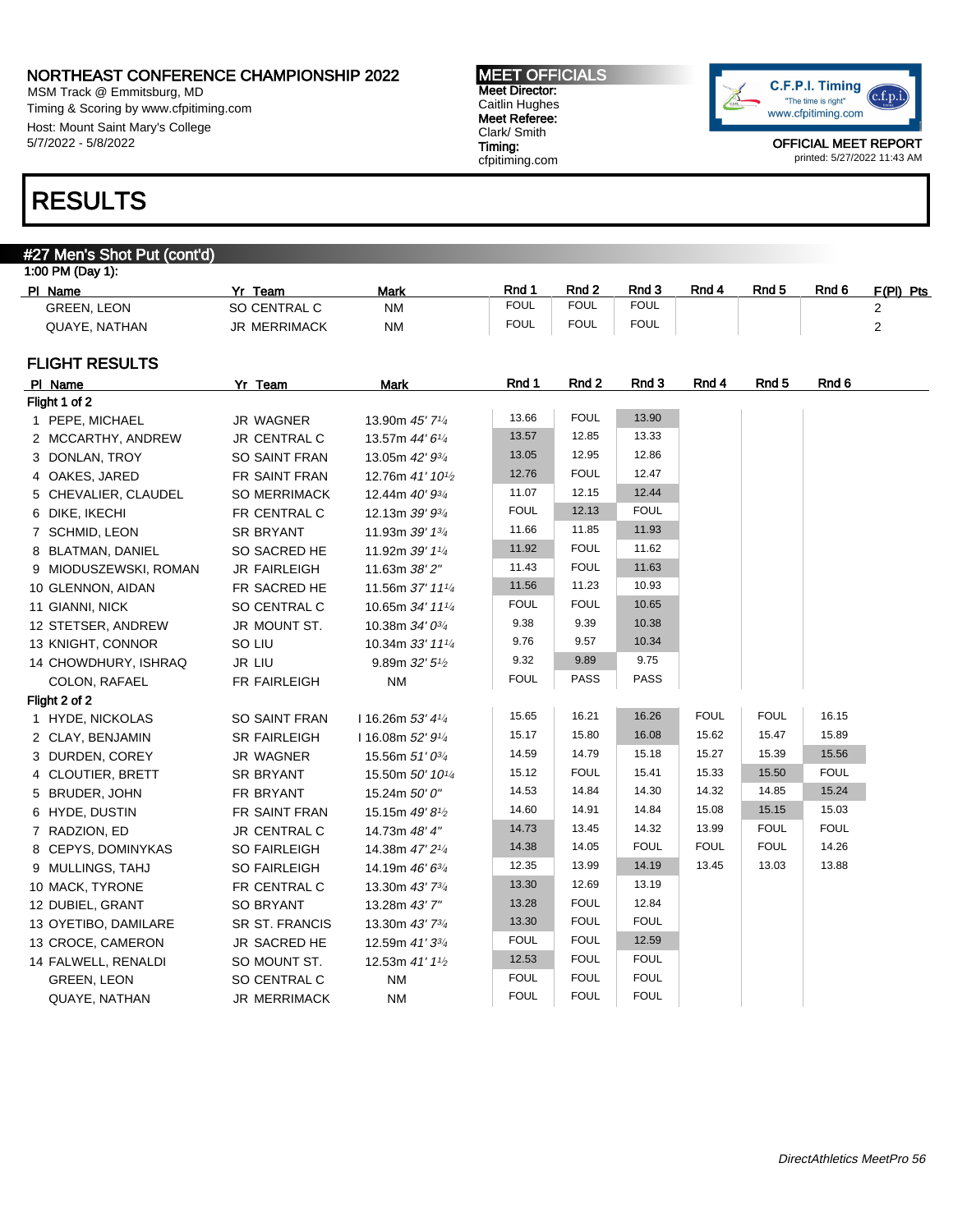MSM Track @ Emmitsburg, MD Timing & Scoring by www.cfpitiming.com Host: Mount Saint Mary's College 5/7/2022 - 5/8/2022

### RESULTS

#### #31 Men's Discus 9 plus ties to final for 3 additional throws

|   | W World Outdoor        | 74.08m | Jurgen Schult         |                 | GDR                   |             | 6/6/1986    |             | Neubrandenburg,  |             |           |                 |
|---|------------------------|--------|-----------------------|-----------------|-----------------------|-------------|-------------|-------------|------------------|-------------|-----------|-----------------|
| A | American Outdoor       | 72.34m | <b>Ben Plucknett</b>  |                 | <b>SoCal Striders</b> |             | 7/7/1981    |             | Stockholm, SWE   |             |           |                 |
| С | College Outdoor        | 68.16m | <b>Julian Wruck</b>   |                 | U.C.L.A.              |             | 6/1/2013    |             | Claremont, CA    |             |           |                 |
| N | NEC championship       | 55.73m | Pepe, Michael         |                 | Wagner                |             | 5/1/2021    |             | Smithfield, RI   |             |           |                 |
|   | IC <sub>4</sub> A      | 47.50m |                       |                 |                       |             |             |             |                  |             |           |                 |
|   | 10:00 AM (Day 1):      |        |                       |                 |                       |             |             |             |                  |             |           |                 |
|   | PI Name                |        | Yr Team               | <b>Mark</b>     | Rnd 1                 | Rnd 2       | Rnd 3       | Rnd 4       | Rnd <sub>5</sub> | Rnd 6       | F(PI) Pts |                 |
|   | 1 PEPE, MICHAEL        |        | <b>JR WAGNER</b>      | 151.21m 168' 0" | 50.28                 | 48.89       | 46.42       | 51.21       | <b>FOUL</b>      | <b>FOUL</b> | 2(1)      | 10              |
|   | 2 MCCARTHY, ANDREW     |        | JR CENTRAL C          | 147.87m 157' 1" | <b>FOUL</b>           | 43.16       | <b>FOUL</b> | 46.80       | 45.50            | 47.87       | 2(2)      | 8               |
|   | 3 OYETIBO, DAMILARE    |        | <b>SR ST. FRANCIS</b> | 47.33m 155' 3"  | 43.43                 | 47.33       | 46.81       | 45.07       | 45.20            | <b>FOUL</b> | 2(3)      | $6\overline{6}$ |
|   | 4 HYDE, NICKOLAS       |        | <b>SO SAINT FRAN</b>  | 44.57m 146'3"   | 43.16                 | 44.57       | <b>FOUL</b> | <b>FOUL</b> | 43.53            | <b>FOUL</b> | 2(4)      | 5               |
|   | 5 MULLINGS, TAHJ       |        | <b>SO FAIRLEIGH</b>   | 43.10m 141'5"   | 41.46                 | <b>FOUL</b> | 43.10       | 41.38       | <b>FOUL</b>      | 40.32       | 2(5)      | 4               |
|   | 6 DURDEN, COREY        |        | <b>JR WAGNER</b>      | 43.03m 141'2"   | <b>FOUL</b>           | <b>FOUL</b> | 43.03       | <b>FOUL</b> | <b>FOUL</b>      | <b>FOUL</b> | 2(6)      | 3               |
|   | 7 HYDE, DUSTIN         |        | FR SAINT FRAN         | 42.99m 141' 0"  | 41.23                 | 41.16       | 42.99       | 41.65       | 41.25            | <b>FOUL</b> | 2(7)      | $\overline{c}$  |
|   | 8 CLAY, BENJAMIN       |        | <b>SR FAIRLEIGH</b>   | 42.98m 141' 0"  | 29.79                 | 42.59       | <b>FOUL</b> | <b>FOUL</b> | 39.31            | 42.98       | 2(8)      | $\overline{1}$  |
|   | 9 MACK, TYRONE         |        | FR CENTRAL C          | 42.70m 140' 1"  | 40.94                 | 36.86       | 42.49       | 42.70       | <b>FOUL</b>      | 35.60       | 2(9)      |                 |
|   | 10 QUAYE, NATHAN       |        | <b>JR MERRIMACK</b>   | 40.67m 133' 5"  | 40.67                 | <b>FOUL</b> | 39.08       |             |                  |             | 2(10)     |                 |
|   | 11 RADZION, ED         |        | JR CENTRAL C          | 39.34m 129' 1"  | 39.34                 | <b>FOUL</b> | 37.84       |             |                  |             | 1(1)      |                 |
|   | 12 CEPYS, DOMINYKAS    |        | <b>SO FAIRLEIGH</b>   | 39.05m 128' 1"  | 38.06                 | <b>FOUL</b> | 39.05       |             |                  |             | 2(11)     |                 |
|   | 13 DUBIEL, GRANT       |        | <b>SO BRYANT</b>      | 37.59m 123' 4"  | 37.59                 | <b>FOUL</b> | 37.04       |             |                  |             | 2(12)     |                 |
|   | 14 KNIGHT, CONNOR      |        | SO LIU                | 37.50m 123' 0"  | 37.50                 | <b>FOUL</b> | <b>FOUL</b> |             |                  |             | 1(2)      |                 |
|   | 15 GIANNI, NICK        |        | SO CENTRAL C          | 37.38m 122' 8"  | 36.15                 | 37.38       | <b>FOUL</b> |             |                  |             | 2(13)     |                 |
|   | 16 CROCE, CAMERON      |        | JR SACRED HE          | 37.35m 122' 6"  | 36.44                 | 37.35       | <b>FOUL</b> |             |                  |             | 2(14)     |                 |
|   | 17 FALWELL, RENALDI    |        | SO MOUNT ST.          | 32.60m 106' 11" | 26.30                 | 32.60       | <b>FOUL</b> |             |                  |             | 1(3)      |                 |
|   | 18 BLATMAN, DANIEL     |        | SO SACRED HE          | 31.77m 104' 3"  | 31.77                 | <b>FOUL</b> | <b>FOUL</b> |             |                  |             | 1(4)      |                 |
|   | 19 THEUERKAUF, DANE    |        | FR FAIRLEIGH          | 30.79m 101' 0"  | <b>FOUL</b>           | 28.09       | 30.79       |             |                  |             | 1(5)      |                 |
|   | 20 CELLA, JOSHUA       |        | SO MOUNT ST.          | 29.17m 95'8"    | 29.17                 | <b>FOUL</b> | 27.53       |             |                  |             | 1(6)      |                 |
|   | 21 STETSER, ANDREW     |        | JR MOUNT ST.          | 28.69m 94' 1"   | 25.43                 | <b>FOUL</b> | 28.69       |             |                  |             | 1(7)      |                 |
|   | 22 COLON, RAFAEL       |        | FR FAIRLEIGH          | 28.60m 93' 10"  | 26.74                 | 28.38       | 28.60       |             |                  |             | 1(8)      |                 |
|   | 23 MIODUSZEWSKI, ROMAN |        | <b>JR FAIRLEIGH</b>   | 28.19m 92' 6"   | 28.19                 | 25.66       | 27.24       |             |                  |             | 1(9)      |                 |
|   | 24 WILLIAMSON, ISAIAH  |        | SR MOUNT ST.          | 24.09m 79' 0"   | 23.15                 | 24.09       | 21.94       |             |                  |             | 1(10)     |                 |
|   | 25 GIBBS, MAXWELL      |        | FR SACRED HE          | 23.09m 75' 9"   | 23.09                 | <b>FOUL</b> | <b>FOUL</b> |             |                  |             | 1(11)     |                 |
|   | 26 CHOWDHURY, ISHRAQ   |        | JR LIU                | 21.48m 70' 6"   | 18.72                 | 20.41       | 21.48       |             |                  |             | 1(12)     |                 |
|   | <b>GREEN, LEON</b>     |        | SO CENTRAL C          | <b>NM</b>       | <b>FOUL</b>           | <b>FOUL</b> | <b>FOUL</b> |             |                  |             |           |                 |
|   | <b>GLENNON, AIDAN</b>  |        | FR SACRED HE          | <b>NM</b>       | <b>FOUL</b>           | <b>FOUL</b> | <b>FOUL</b> |             |                  |             | 1         |                 |

FLIGHT RESULTS

| PI Name            | Yr Team      | <b>Mark</b>     | Rnd 1       | Rnd 2       | Rnd 3       | Rnd 4 | Rnd 5 | Rnd 6 |  |
|--------------------|--------------|-----------------|-------------|-------------|-------------|-------|-------|-------|--|
| Flight 1 of 2      |              |                 |             |             |             |       |       |       |  |
| 1 RADZION, ED      | JR CENTRAL C | 39.34m 129' 1"  | 39.34       | <b>FOUL</b> | 37.84       |       |       |       |  |
| 2 KNIGHT, CONNOR   | SO LIU       | 37.50m 123'0"   | 37.50       | <b>FOUL</b> | <b>FOUL</b> |       |       |       |  |
| 3 FALWELL, RENALDI | SO MOUNT ST. | 32.60m 106' 11" | 26.30       | 32.60       | <b>FOUL</b> |       |       |       |  |
| 4 BLATMAN, DANIEL  | SO SACRED HE | 31.77m 104'3"   | 31.77       | <b>FOUL</b> | <b>FOUL</b> |       |       |       |  |
| 5 THEUERKAUF, DANE | FR FAIRLEIGH | 30.79m 101'0"   | <b>FOUL</b> | 28.09       | 30.79       |       |       |       |  |
| 6 CELLA, JOSHUA    | SO MOUNT ST. | 29.17m 95'8"    | 29.17       | <b>FOUL</b> | 27.53       |       |       |       |  |
| 7 STETSER, ANDREW  | JR MOUNT ST. | 28.69m 94' 1"   | 25.43       | <b>FOUL</b> | 28.69       |       |       |       |  |



OFFICIAL MEET REPORT printed: 5/27/2022 11:43 AM

MEET OFFICIALS Meet Director: Caitlin Hughes Meet Referee: Clark/ Smith Timing: cfpitiming.com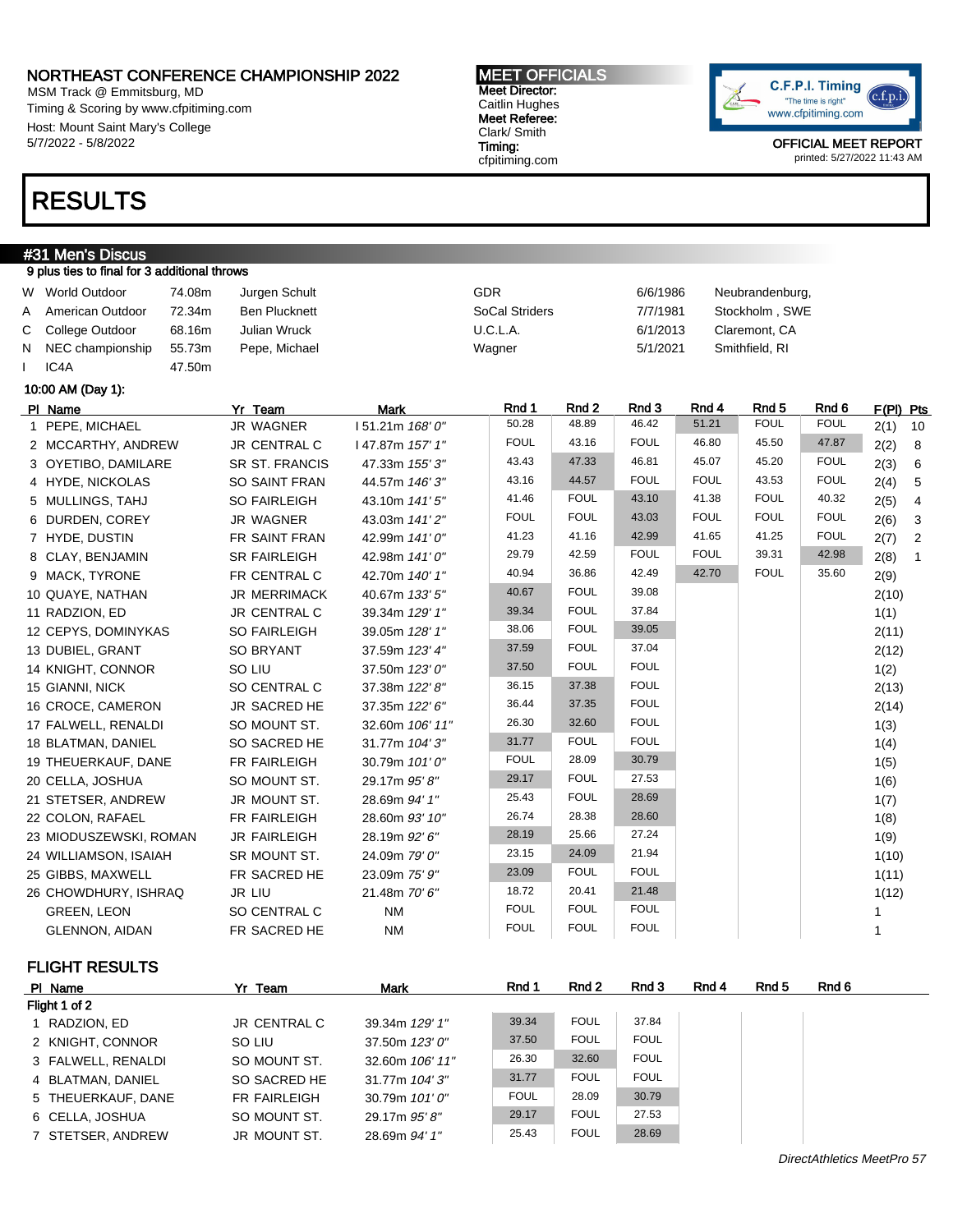MSM Track @ Emmitsburg, MD Timing & Scoring by www.cfpitiming.com Host: Mount Saint Mary's College 5/7/2022 - 5/8/2022

#### MEET OFFICIALS Meet Director: Caitlin Hughes Meet Referee: Clark/ Smith Timing: cfpitiming.com



OFFICIAL MEET REPORT printed: 5/27/2022 11:43 AM

## RESULTS

|  | #31 Men's Discus (cont'd) |  |
|--|---------------------------|--|

|                                              | Yr Team                      | <b>Mark</b>                        | Rnd 1          | Rnd 2          | Rnd 3                      | Rnd 4       | Rnd <sub>5</sub> | Rnd 6       |                         |
|----------------------------------------------|------------------------------|------------------------------------|----------------|----------------|----------------------------|-------------|------------------|-------------|-------------------------|
| 8 COLON, RAFAEL                              | FR FAIRLEIGH                 | 28.60m 93' 10"                     | 26.74          | 28.38          | 28.60                      |             |                  |             |                         |
| 9 MIODUSZEWSKI, ROMAN                        | <b>JR FAIRLEIGH</b>          | 28.19m 92' 6"                      | 28.19          | 25.66          | 27.24                      |             |                  |             |                         |
| 10 WILLIAMSON, ISAIAH                        | SR MOUNT ST.                 | 24.09m 79' 0"                      | 23.15          | 24.09          | 21.94                      |             |                  |             |                         |
| 11 GIBBS, MAXWELL                            | FR SACRED HE                 | 23.09m 75' 9"                      | 23.09          | <b>FOUL</b>    | <b>FOUL</b>                |             |                  |             |                         |
| 12 CHOWDHURY, ISHRAQ                         | JR LIU                       | 21.48m 70' 6"                      | 18.72          | 20.41          | 21.48                      |             |                  |             |                         |
| <b>GREEN, LEON</b>                           | SO CENTRAL C                 | <b>NM</b>                          | <b>FOUL</b>    | <b>FOUL</b>    | <b>FOUL</b>                |             |                  |             |                         |
| <b>GLENNON, AIDAN</b>                        | FR SACRED HE                 | <b>NM</b>                          | <b>FOUL</b>    | <b>FOUL</b>    | <b>FOUL</b>                |             |                  |             |                         |
| Flight 2 of 2                                |                              |                                    |                |                |                            |             |                  |             |                         |
| 1 PEPE, MICHAEL                              | <b>JR WAGNER</b>             | 151.21m 168' 0"                    | 50.28          | 48.89          | 46.42                      | 51.21       | <b>FOUL</b>      | <b>FOUL</b> |                         |
| 2 MCCARTHY, ANDREW                           | JR CENTRAL C                 | 147.87m 157' 1"                    | <b>FOUL</b>    | 43.16          | <b>FOUL</b>                | 46.80       | 45.50            | 47.87       |                         |
| 3 OYETIBO, DAMILARE                          | SR ST. FRANCIS               | 47.33m 155' 3"                     | 43.43          | 47.33          | 46.81                      | 45.07       | 45.20            | <b>FOUL</b> |                         |
| 4 HYDE, NICKOLAS                             | SO SAINT FRAN                | 44.57m 146' 3"                     | 43.16          | 44.57          | <b>FOUL</b>                | <b>FOUL</b> | 43.53            | <b>FOUL</b> |                         |
| 5 MULLINGS, TAHJ                             | SO FAIRLEIGH                 | 43.10m 141'5"                      | 41.46          | <b>FOUL</b>    | 43.10                      | 41.38       | <b>FOUL</b>      | 40.32       |                         |
| 6 DURDEN, COREY                              | <b>JR WAGNER</b>             | 43.03m 141'2"                      | <b>FOUL</b>    | <b>FOUL</b>    | 43.03                      | <b>FOUL</b> | <b>FOUL</b>      | <b>FOUL</b> |                         |
| 7 HYDE, DUSTIN                               | FR SAINT FRAN                | 42.99m 141'0"                      | 41.23          | 41.16          | 42.99                      | 41.65       | 41.25            | <b>FOUL</b> |                         |
| 8 CLAY, BENJAMIN                             | <b>SR FAIRLEIGH</b>          | 42.98m 141'0"                      | 29.79          | 42.59          | <b>FOUL</b>                | <b>FOUL</b> | 39.31            | 42.98       |                         |
| 9 MACK, TYRONE                               | FR CENTRAL C                 | 42.70m 140' 1"                     | 40.94          | 36.86          | 42.49                      | 42.70       | <b>FOUL</b>      | 35.60       |                         |
| 10 QUAYE, NATHAN                             | JR MERRIMACK                 | 40.67m 133' 5"                     | 40.67          | <b>FOUL</b>    | 39.08                      |             |                  |             |                         |
| 11 CEPYS, DOMINYKAS                          | SO FAIRLEIGH                 | 39.05m 128' 1"                     | 38.06          | <b>FOUL</b>    | 39.05                      |             |                  |             |                         |
| 12 DUBIEL, GRANT                             | <b>SO BRYANT</b>             | 37.59m 123' 4"                     | 37.59          | <b>FOUL</b>    | 37.04                      |             |                  |             |                         |
| 13 GIANNI, NICK                              | SO CENTRAL C                 | 37.38m 122' 8"                     | 36.15          | 37.38          | <b>FOUL</b>                |             |                  |             |                         |
| 14 CROCE, CAMERON                            | JR SACRED HE                 | 37.35m 122' 6"                     | 36.44          | 37.35          | <b>FOUL</b>                |             |                  |             |                         |
| #33 Men's Hammer                             |                              |                                    |                |                |                            |             |                  |             |                         |
| 9 plus ties to final for 3 additional throws |                              |                                    |                |                |                            |             |                  |             |                         |
|                                              |                              |                                    |                |                |                            |             |                  |             |                         |
|                                              |                              |                                    |                |                |                            |             |                  |             |                         |
| W World Outdoor<br>86.74m                    | Yuriy Sedykh                 |                                    | <b>RUS</b>     |                | 8/30/1986                  |             | Stuttgart, GER   |             |                         |
| American Outdoor<br>82.52m<br>A              | Lance Deal                   |                                    | <b>NYAC</b>    |                | 9/7/1996                   |             | Milan, ITA       |             |                         |
| С<br>College Outdoor<br>81.94m               | <b>Balazs Kiss</b>           |                                    | So. California |                | 5/19/1995                  |             | Tucson, AZ       |             |                         |
| NEC championship<br>63.01m<br>N              | Ed Skowronski                |                                    | Monmouth       |                | 5/6/2007                   |             |                  |             |                         |
| IC4A<br>53.00m                               |                              |                                    |                |                |                            |             |                  |             |                         |
| 12:30 AM (Day 2):                            |                              |                                    |                |                |                            |             |                  |             |                         |
| PI Name                                      | Yr Team                      | <b>Mark</b>                        | Rnd 1          | Rnd 2          | Rnd 3                      | Rnd 4       | Rnd <sub>5</sub> | Rnd 6       |                         |
| 1 CROCE, CAMERON                             | JR SACRED HE                 | 158.16m 190' 10"                   | 58.16          | 56.37          | <b>FOUL</b>                | 55.22       | <b>FOUL</b>      | <b>FOUL</b> | F(PI) Pts<br>2(1)<br>10 |
| 2 DURDEN, COREY                              | JR WAGNER                    | 52.80m 173'3"                      | <b>FOUL</b>    | 47.36          | <b>FOUL</b>                | 52.80       | <b>FOUL</b>      | <b>FOUL</b> | 2(2)<br>8               |
| 3 HILAMAN, PARKER                            | <b>SO SAINT FRAN</b>         | 52.72m 172' 11"                    | 47.29          | 49.79          | 50.79                      | 52.03       | 52.72            | 52.53       | 2(3)<br>$6\phantom{1}6$ |
| 4 CLAY, BENJAMIN                             | <b>SR FAIRLEIGH</b>          | 50.18m 164' 7"                     | <b>FOUL</b>    | <b>FOUL</b>    | 50.18                      | <b>FOUL</b> | 49.85            | 49.34       | 2(4)<br>$\sqrt{5}$      |
| 5 POCESTA, ADRIAN                            | <b>JR WAGNER</b>             | 48.07m 157' 8"                     | 44.51          | 47.48          | 48.07                      | 43.74       | <b>FOUL</b>      | <b>FOUL</b> | 2(5)<br>4               |
| 6 MCCARTHY, ANDREW                           | JR CENTRAL C                 | 47.80m 156' 10"                    | <b>FOUL</b>    | <b>FOUL</b>    | 46.83                      | 47.80       | <b>FOUL</b>      | <b>FOUL</b> | 2(6)<br>$\mathbf{3}$    |
| 7 QUAYE, NATHAN                              | JR MERRIMACK                 | 47.62m 156'3"                      | 47.62          | <b>FOUL</b>    | <b>FOUL</b>                | <b>FOUL</b> | <b>FOUL</b>      | 44.36       | 2(7)<br>$\overline{2}$  |
| 8 CONLAN, BILL                               | SR BRYANT                    | 47.10m 154' 6"                     | 44.55          | 44.91          | 47.10                      | 45.58       | 44.28            | 45.04       | 2(8)<br>$\overline{1}$  |
| 9 PEPE, MICHAEL                              | JR WAGNER                    | 46.93m 154' 0"                     | 43.12          | 45.76          | 46.00                      | 46.93       | 46.52            | <b>FOUL</b> | 1(1)                    |
| 10 BLATMAN, DANIEL                           | SO SACRED HE                 | 45.42m 149' 0"                     | <b>FOUL</b>    | PASS           | 45.42                      |             |                  |             | 2(9)                    |
| 11 MULLINGS, TAHJ                            | SO FAIRLEIGH                 | 44.46m 145' 10"                    | 44.46          | 43.76          | 43.49                      |             |                  |             | 2(10)                   |
| 12 DONLAN, TROY                              | SO SAINT FRAN                | 43.91m 144' 1"                     | 42.62          | <b>FOUL</b>    | 43.91                      |             |                  |             | 2(11)                   |
| 13 CHEVALIER, CLAUDEL                        | SO MERRIMACK                 | 43.19m 141'8"                      | 43.19          | <b>FOUL</b>    | <b>FOUL</b>                |             |                  |             | 1(2)                    |
| 14 MOORE, TYRESE<br>15 STETSER, ANDREW       | SR FAIRLEIGH<br>JR MOUNT ST. | 42.96m 140' 11"<br>41.74m 136' 11" | 42.96<br>41.74 | 42.53<br>34.84 | <b>FOUL</b><br><b>FOUL</b> |             |                  |             | 2(12)<br>1(3)           |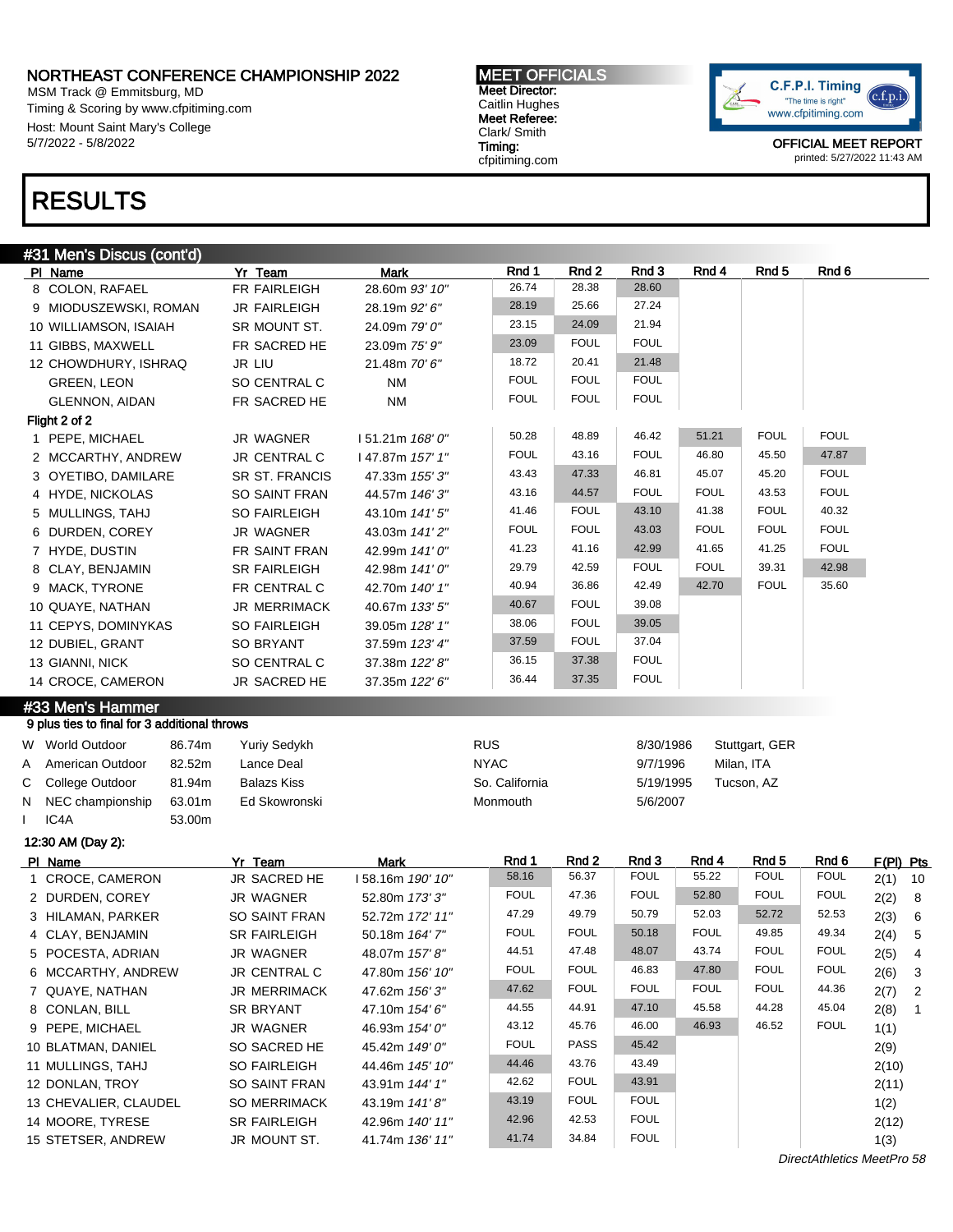MSM Track @ Emmitsburg, MD Timing & Scoring by www.cfpitiming.com Host: Mount Saint Mary's College 5/7/2022 - 5/8/2022

# RESULTS

#### #33 Men's Hammer (cont'd)

| 12:30 AM (Day 2):    |                      |                   |             |             |             |       |       |       |             |
|----------------------|----------------------|-------------------|-------------|-------------|-------------|-------|-------|-------|-------------|
| PI Name              | Yr Team              | <b>Mark</b>       | Rnd 1       | Rnd 2       | Rnd 3       | Rnd 4 | Rnd 5 | Rnd 6 | $F(PI)$ Pts |
| 16 KNIGHT, CONNOR    | SO LIU               | 39.29m 128' 11"   | 38.76       | 39.29       | <b>FOUL</b> |       |       |       | 1(4)        |
| 17 GREEN, LEON       | SO CENTRAL C         | 38.96m 127' 10"   | 22.56       | 36.50       | 38.96       |       |       |       | 1(5)        |
| 18 RADZION, ED       | JR CENTRAL C         | 37.87m 124' 3"    | <b>FOUL</b> | <b>FOUL</b> | 37.87       |       |       |       | 1(6)        |
| 19 DUBIEL, GRANT     | SO BRYANT            | 35.84m 117' 7"    | <b>FOUL</b> | 35.84       | <b>FOUL</b> |       |       |       | 1(7)        |
| 20 CHOWDHURY, ISHRAQ | <b>JR LIU</b>        | $30.31m$ $99'5''$ | 30.31       | 29.82       | <b>FOUL</b> |       |       |       | 1(8)        |
| 21 GIBBS, MAXWELL    | FR SACRED HE         | 30.13m 98' 10"    | <b>FOUL</b> | <b>FOUL</b> | 30.13       |       |       |       | 1(9)        |
| FALWELL, RENALDI     | SO MOUNT ST.         | <b>NM</b>         | <b>FOUL</b> | <b>FOUL</b> | <b>FOUL</b> |       |       |       |             |
| OAKES, JARED         | <b>FR SAINT FRAN</b> | <b>NM</b>         | <b>FOUL</b> | <b>FOUL</b> | <b>FOUL</b> |       |       |       |             |
| DIKE, IKECHI         | FR CENTRAL C         | <b>NM</b>         | <b>FOUL</b> | <b>FOUL</b> | FOUL        |       |       |       |             |
|                      |                      |                   |             |             |             |       |       |       |             |

### FLIGHT RESULTS

| PI Name              | Yr Team              | Mark             | Rnd 1       | Rnd 2       | Rnd 3       | Rnd 4       | Rnd <sub>5</sub> | Rnd 6       |
|----------------------|----------------------|------------------|-------------|-------------|-------------|-------------|------------------|-------------|
| Flight 1 of 2        |                      |                  |             |             |             |             |                  |             |
| 1 PEPE, MICHAEL      | <b>JR WAGNER</b>     | 46.93m 154' 0"   | 43.12       | 45.76       | 46.00       | 46.93       | 46.52            | <b>FOUL</b> |
| 2 CHEVALIER, CLAUDEL | <b>SO MERRIMACK</b>  | 43.19m 141'8"    | 43.19       | <b>FOUL</b> | <b>FOUL</b> |             |                  |             |
| 3 STETSER, ANDREW    | JR MOUNT ST.         | 41.74m 136' 11"  | 41.74       | 34.84       | <b>FOUL</b> |             |                  |             |
| 4 KNIGHT, CONNOR     | SO LIU               | 39.29m 128' 11"  | 38.76       | 39.29       | <b>FOUL</b> |             |                  |             |
| 5 GREEN, LEON        | SO CENTRAL C         | 38.96m 127' 10"  | 22.56       | 36.50       | 38.96       |             |                  |             |
| 6 RADZION, ED        | <b>JR CENTRAL C</b>  | 37.87m 124' 3"   | <b>FOUL</b> | <b>FOUL</b> | 37.87       |             |                  |             |
| 7 DUBIEL, GRANT      | <b>SO BRYANT</b>     | 35.84m 117' 7"   | <b>FOUL</b> | 35.84       | <b>FOUL</b> |             |                  |             |
| 8 CHOWDHURY, ISHRAQ  | JR LIU               | 30.31m 99' 5"    | 30.31       | 29.82       | <b>FOUL</b> |             |                  |             |
| 9 GIBBS, MAXWELL     | FR SACRED HE         | 30.13m 98' 10"   | <b>FOUL</b> | <b>FOUL</b> | 30.13       |             |                  |             |
| FALWELL, RENALDI     | SO MOUNT ST.         | <b>NM</b>        | <b>FOUL</b> | <b>FOUL</b> | <b>FOUL</b> |             |                  |             |
| OAKES, JARED         | FR SAINT FRAN        | <b>NM</b>        | <b>FOUL</b> | <b>FOUL</b> | <b>FOUL</b> |             |                  |             |
| DIKE, IKECHI         | FR CENTRAL C         | <b>NM</b>        | <b>FOUL</b> | <b>FOUL</b> | <b>FOUL</b> |             |                  |             |
| Flight 2 of 2        |                      |                  |             |             |             |             |                  |             |
| 1 CROCE, CAMERON     | JR SACRED HE         | 158.16m 190' 10" | 58.16       | 56.37       | <b>FOUL</b> | 55.22       | <b>FOUL</b>      | <b>FOUL</b> |
| 2 DURDEN, COREY      | JR WAGNER            | 52.80m 173' 3"   | <b>FOUL</b> | 47.36       | <b>FOUL</b> | 52.80       | <b>FOUL</b>      | <b>FOUL</b> |
| 3 HILAMAN, PARKER    | <b>SO SAINT FRAN</b> | 52.72m 172' 11"  | 47.29       | 49.79       | 50.79       | 52.03       | 52.72            | 52.53       |
| 4 CLAY, BENJAMIN     | <b>SR FAIRLEIGH</b>  | 50.18m 164' 7"   | <b>FOUL</b> | <b>FOUL</b> | 50.18       | <b>FOUL</b> | 49.85            | 49.34       |
| 5 POCESTA, ADRIAN    | JR WAGNER            | 48.07m 157' 8"   | 44.51       | 47.48       | 48.07       | 43.74       | <b>FOUL</b>      | <b>FOUL</b> |
| 6 MCCARTHY, ANDREW   | <b>JR CENTRAL C</b>  | 47.80m 156' 10"  | <b>FOUL</b> | <b>FOUL</b> | 46.83       | 47.80       | <b>FOUL</b>      | <b>FOUL</b> |
| 7 QUAYE, NATHAN      | <b>JR MERRIMACK</b>  | 47.62m 156'3"    | 47.62       | <b>FOUL</b> | <b>FOUL</b> | <b>FOUL</b> | <b>FOUL</b>      | 44.36       |
| 8 CONLAN, BILL       | <b>SR BRYANT</b>     | 47.10m 154' 6"   | 44.55       | 44.91       | 47.10       | 45.58       | 44.28            | 45.04       |
| 9 BLATMAN, DANIEL    | SO SACRED HE         | 45.42m 149' 0"   | <b>FOUL</b> | <b>PASS</b> | 45.42       |             |                  |             |
| 10 MULLINGS, TAHJ    | <b>SO FAIRLEIGH</b>  | 44.46m 145' 10"  | 44.46       | 43.76       | 43.49       |             |                  |             |
| 11 DONLAN, TROY      | SO SAINT FRAN        | 43.91m 144' 1"   | 42.62       | <b>FOUL</b> | 43.91       |             |                  |             |
| 12 MOORE, TYRESE     | <b>SR FAIRLEIGH</b>  | 42.96m 140' 11"  | 42.96       | 42.53       | <b>FOUL</b> |             |                  |             |

MEET OFFICIALS Meet Director: Caitlin Hughes Meet Referee: Clark/ Smith Timing: cfpitiming.com

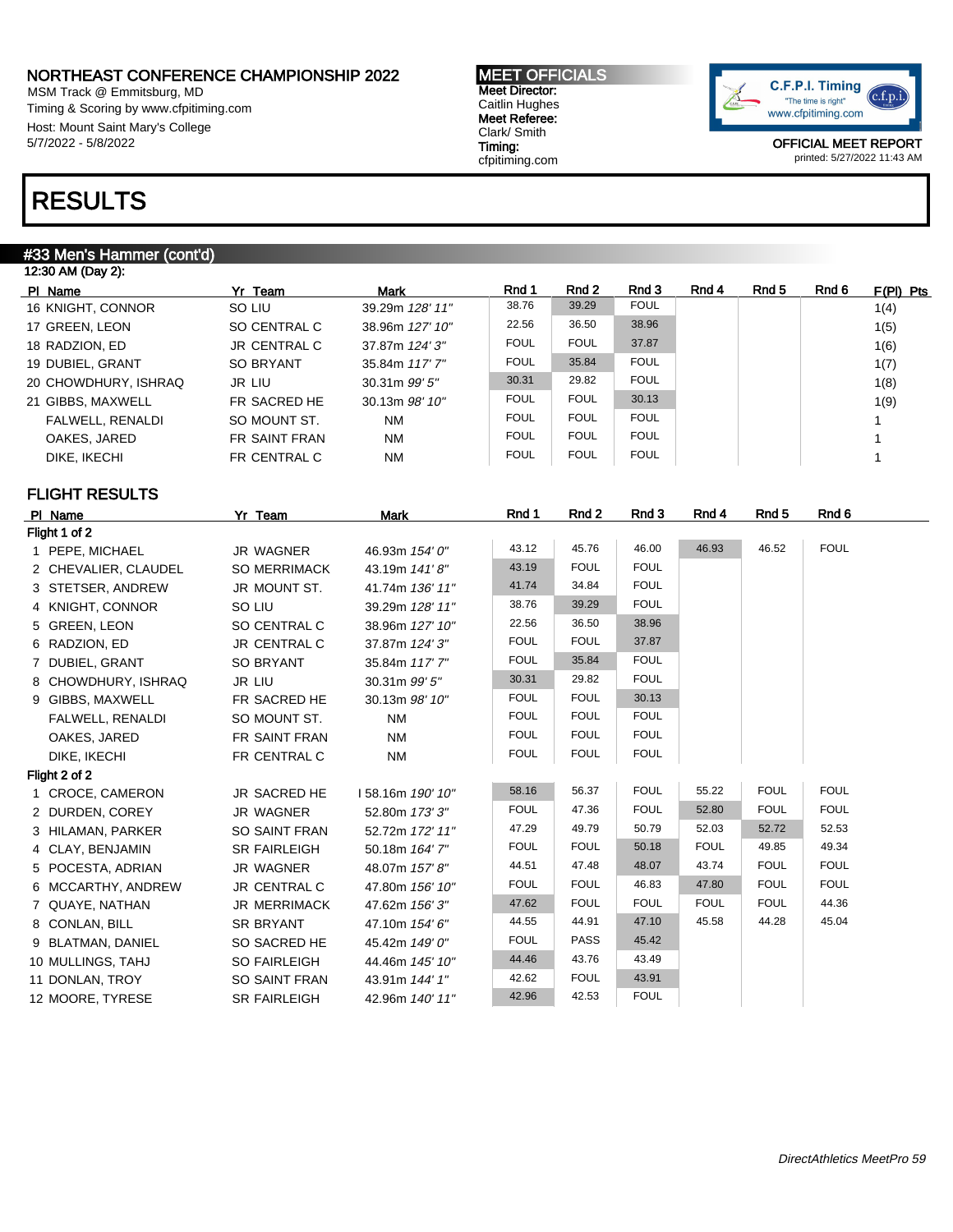MSM Track @ Emmitsburg, MD Timing & Scoring by www.cfpitiming.com Host: Mount Saint Mary's College 5/7/2022 - 5/8/2022

### RESULTS

#### #35 Men's Javelin 9 plus ties to final for 3 additional throws

|   | W World Outdoor    | 98.48m | Jan Zelezny         | CZE    | 5/25/1996 | Jena, GER        |
|---|--------------------|--------|---------------------|--------|-----------|------------------|
| A | American Outdoor   | 91.29m | <b>Breaux Greer</b> | adidas | 0         | Indianapolis, IN |
|   | C College Outdoor  | 89.10m | Patrik Boden        | Texas  | 3/24/1990 | Austin, TX       |
|   | N NEC championship | 68.60m | <b>Chris Carper</b> | R.M.U. | 5/4/2013  | W Long Branch,   |
|   | IC <sub>4</sub> A  | 58.50m |                     |        |           |                  |

9:30 AM (Day 2):

| PI Name                | Yr Team             | Mark                    | Rnd 1       | Rnd 2       | Rnd 3       | Rnd 4       | Rnd 5       | Rnd 6       | F(PI) Pts |                          |
|------------------------|---------------------|-------------------------|-------------|-------------|-------------|-------------|-------------|-------------|-----------|--------------------------|
| 1 DINGES, JOSHUA       | JR SAINT FRAN       | l 67.08m <i>220' 1"</i> | 64.89       | 67.08       | 64.63       | 66.85       | 64.36       | 64.13       | $2(1)$ 10 |                          |
| 2 RATCLIFF, LOGAN      | SO CENTRAL C        | l 60.81m <i>199' 6"</i> | 57.65       | 58.62       | 60.81       | 58.10       | 58.75       | 56.59       | 2(2)      | 8                        |
| 3 ALESSANDRO, NICHOLAS | <b>SR BRYANT</b>    | 58.34m 191' 5"          | 58.34       | <b>FOUL</b> | 54.08       | 54.89       | 51.78       | 56.49       | 2(3)      | - 6                      |
| 4 WHITAKER, MATTHEW    | SO MOUNT ST.        | 54.01m 177' 2"          | 49.55       | 52.91       | 53.66       | 51.81       | <b>FOUL</b> | 54.01       | 2(4)      | $5\overline{)}$          |
| 5 RUOTE, EMMETT        | <b>SO BRYANT</b>    | 53.54m 175' 8"          | 51.68       | 41.30       | 50.70       | <b>PASS</b> | 53.54       | 52.57       | 2(5)      | $\overline{4}$           |
| 6 UMUNAKWE, CHIZURUM   | FR CENTRAL C        | 51.24m 168' 1"          | 47.60       | 51.24       | 49.05       | 48.91       | 43.80       | <b>FOUL</b> | 2(6)      | - 3                      |
| 7 SOBOCINSKI, ANDREW   | SO MOUNT ST.        | 49.48m 162' 4"          | 43.88       | 47.22       | <b>FOUL</b> | 41.83       | <b>FOUL</b> | 49.48       | 2(7)      | $\overline{\phantom{0}}$ |
| 8 DEPIERRO IV, ALBERT  | FR SACRED HE        | 43.50m 142' 8"          | 43.34       | 23.53       | 43.50       | 39.20       | 38.54       | 40.16       | 1(1)      | $\overline{1}$           |
| 9 THEUERKAUF, DANE     | <b>FR FAIRLEIGH</b> | 43.04m 141'2"           | <b>FOUL</b> | 30.82       | 43.04       | 40.55       | 40.95       | 41.22       | 1(2)      |                          |
| 10 CELLA, JOSHUA       | SO MOUNT ST.        | 42.63m 139' 10"         | 37.51       | 39.83       | 42.63       |             |             |             | 1(3)      |                          |
| 11 WALSH, SEAN         | JR MERRIMACK        | 42.42m 139'2"           | 39.90       | 42.42       | <b>FOUL</b> |             |             |             | 2(8)      |                          |
| 12 MIODUSZEWSKI, ROMAN | <b>JR FAIRLEIGH</b> | 41.81m 137' 2"          | 41.81       | <b>FOUL</b> | <b>PASS</b> |             |             |             | 2(9)      |                          |
| 13 DECKER, JACKSON     | FR CENTRAL C        | 40.19m 131' 10"         | 39.95       | 40.19       | 34.74       |             |             |             | 2(10)     |                          |
| 14 OYETIBO, DAMILARE   | SR ST. FRANCIS      | 38.99m 127' 11"         | 38.99       | <b>FOUL</b> | 35.85       |             |             |             | 1(4)      |                          |
| 15 KNIGHT, CONNOR      | SO LIU              | 35.51m 116'6"           | 33.74       | 34.68       | 35.51       |             |             |             | 1(5)      |                          |
| 16 WILLIAMSON, ISAIAH  | SR MOUNT ST.        | 32.68m 107' 3"          | 32.68       | 30.11       | 32.47       |             |             |             | 1(6)      |                          |
| MOORE, TYRESE          | <b>SR FAIRLEIGH</b> | <b>NM</b>               | <b>FOUL</b> | <b>FOUL</b> | <b>FOUL</b> |             |             |             |           |                          |

MEET OFFICIALS Meet Director: Caitlin Hughes Meet Referee: Clark/ Smith Timing: cfpitiming.com

### FLIGHT RESULTS

| PI Name |                        | Yr Team               | Mark            | Rnd 1       | Rnd 2       | Rnd 3       | Rnd 4       | Rnd 5       | Rnd 6       |  |
|---------|------------------------|-----------------------|-----------------|-------------|-------------|-------------|-------------|-------------|-------------|--|
|         | Flight 1 of 2          |                       |                 |             |             |             |             |             |             |  |
|         | 1 DEPIERRO IV, ALBERT  | FR SACRED HE          | 43.50m 142' 8"  | 43.34       | 23.53       | 43.50       | 39.20       | 38.54       | 40.16       |  |
|         | 2 THEUERKAUF, DANE     | FR FAIRLEIGH          | 43.04m 141'2"   | <b>FOUL</b> | 30.82       | 43.04       | 40.55       | 40.95       | 41.22       |  |
|         | 3 CELLA, JOSHUA        | SO MOUNT ST.          | 42.63m 139' 10" | 37.51       | 39.83       | 42.63       |             |             |             |  |
|         | 4 OYETIBO, DAMILARE    | <b>SR ST. FRANCIS</b> | 38.99m 127' 11" | 38.99       | <b>FOUL</b> | 35.85       |             |             |             |  |
|         | 5 KNIGHT, CONNOR       | SO LIU                | 35.51m 116'6"   | 33.74       | 34.68       | 35.51       |             |             |             |  |
|         | 6 WILLIAMSON, ISAIAH   | SR MOUNT ST.          | 32.68m 107' 3"  | 32.68       | 30.11       | 32.47       |             |             |             |  |
|         | MOORE, TYRESE          | <b>SR FAIRLEIGH</b>   | <b>NM</b>       | <b>FOUL</b> | <b>FOUL</b> | <b>FOUL</b> |             |             |             |  |
|         | Flight 2 of 2          |                       |                 |             |             |             |             |             |             |  |
|         | 1 DINGES, JOSHUA       | <b>JR SAINT FRAN</b>  | 167.08m 220' 1" | 64.89       | 67.08       | 64.63       | 66.85       | 64.36       | 64.13       |  |
|         | 2 RATCLIFF, LOGAN      | SO CENTRAL C          | 160.81m 199'6"  | 57.65       | 58.62       | 60.81       | 58.10       | 58.75       | 56.59       |  |
|         | 3 ALESSANDRO, NICHOLAS | <b>SR BRYANT</b>      | 58.34m 191' 5"  | 58.34       | <b>FOUL</b> | 54.08       | 54.89       | 51.78       | 56.49       |  |
|         | 4 WHITAKER, MATTHEW    | SO MOUNT ST.          | 54.01m 177' 2"  | 49.55       | 52.91       | 53.66       | 51.81       | <b>FOUL</b> | 54.01       |  |
|         | 5 RUOTE, EMMETT        | SO BRYANT             | 53.54m 175'8"   | 51.68       | 41.30       | 50.70       | <b>PASS</b> | 53.54       | 52.57       |  |
|         | 6 UMUNAKWE, CHIZURUM   | FR CENTRAL C          | 51.24m 168' 1"  | 47.60       | 51.24       | 49.05       | 48.91       | 43.80       | <b>FOUL</b> |  |
|         | 7 SOBOCINSKI, ANDREW   | SO MOUNT ST.          | 49.48m 162' 4"  | 43.88       | 47.22       | <b>FOUL</b> | 41.83       | <b>FOUL</b> | 49.48       |  |
|         | 8 WALSH, SEAN          | <b>JR MERRIMACK</b>   | 42.42m 139'2"   | 39.90       | 42.42       | <b>FOUL</b> |             |             |             |  |
|         | 9 MIODUSZEWSKI, ROMAN  | <b>JR FAIRLEIGH</b>   | 41.81m 137'2"   | 41.81       | <b>FOUL</b> | <b>PASS</b> |             |             |             |  |
|         | 10 DECKER, JACKSON     | FR CENTRAL C          | 40.19m 131' 10" | 39.95       | 40.19       | 34.74       |             |             |             |  |